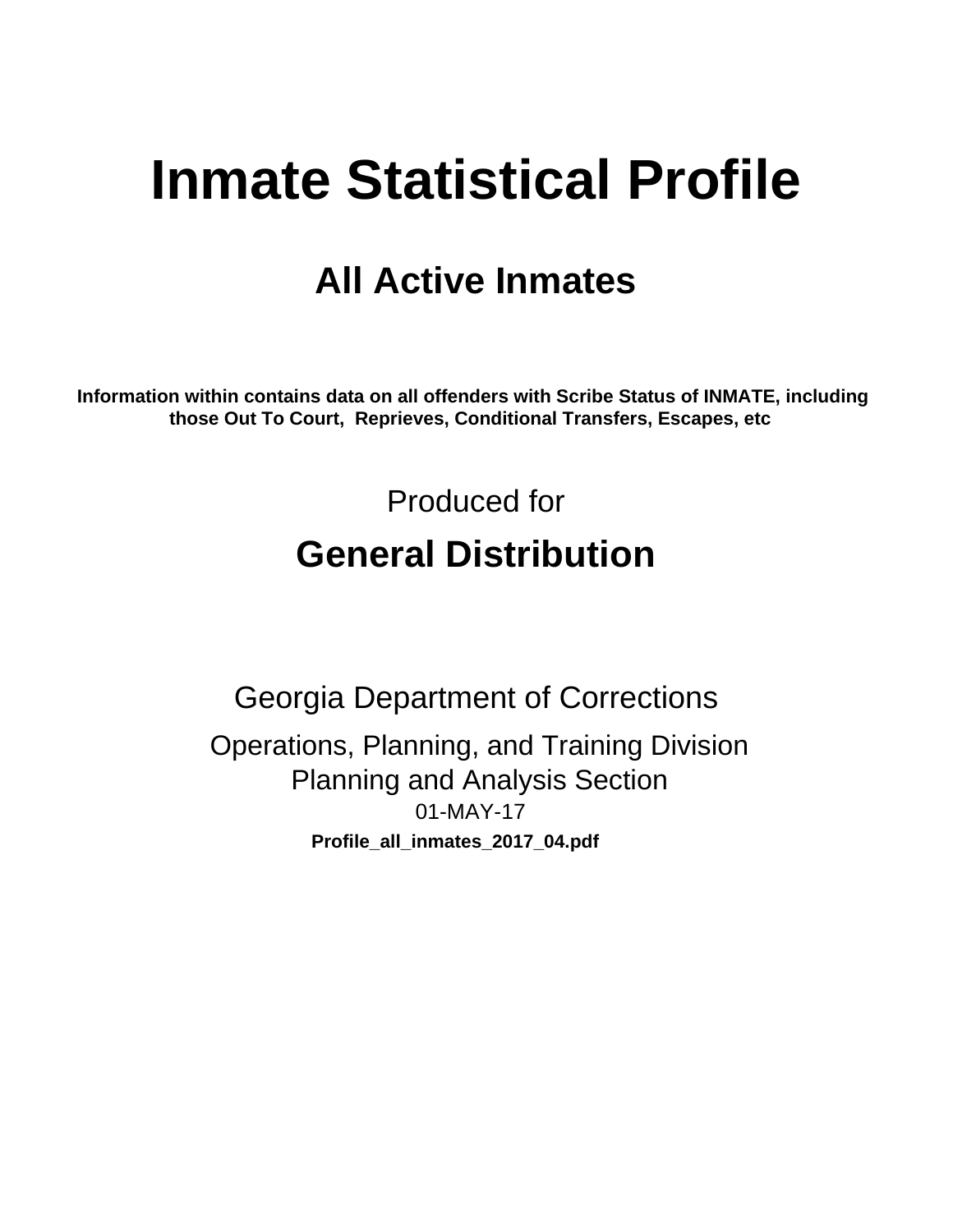#### **Inmate Statistical Profile 01-MAY-17** Contents

**All Active Inmates** 

Produced for General Distribution

## **Table of Contents**

| <b>Demographic information</b>                                        |
|-----------------------------------------------------------------------|
| 4 Current age, broken out in ten year age groups                      |
| 5 Race group                                                          |
| 6 Marital status, self-reported at entry to prison                    |
| 7 Number of Inmates with Dependents, self-reported at entry to prison |
| 8 Religious affiliation, self-reported at entry to prison             |
| 9 Home county - self-reported at entry to prison                      |
| 14 Employment status before prison, self-reported at entry to prison  |
| 15 Age at admission                                                   |
| 17 Age at admission                                                   |
| 20 Height, measured at entry to prison                                |
| 21 Height, measured at entry to prison                                |
| 23 Weight, measured at entry to prison                                |
| 24 Military service                                                   |
| <b>Correctional information</b>                                       |
| 25 Type of admission to prison                                        |
| 26 Current / last supervision level                                   |
| 27 Current / last institution type                                    |
| 28 Institution type - transitional centers                            |
| 29 Institution type - county prisons                                  |
| 31 Institution type - state prisons                                   |
| 33 Institution type - private prisons                                 |
| 34 Institution type - inmate boot camp                                |
| 35 Number of disciplinary reports                                     |
| 36 Number of transfers                                                |
| 37 Number of escapes                                                  |
| 38 Split sentence - Probation to follow                               |
| 39 Probable future release type of still active inmates               |
| 40 Time served in current (or last) institution                       |
| Educational, psychological and physical information                   |
| 41 Highest grade level attained                                       |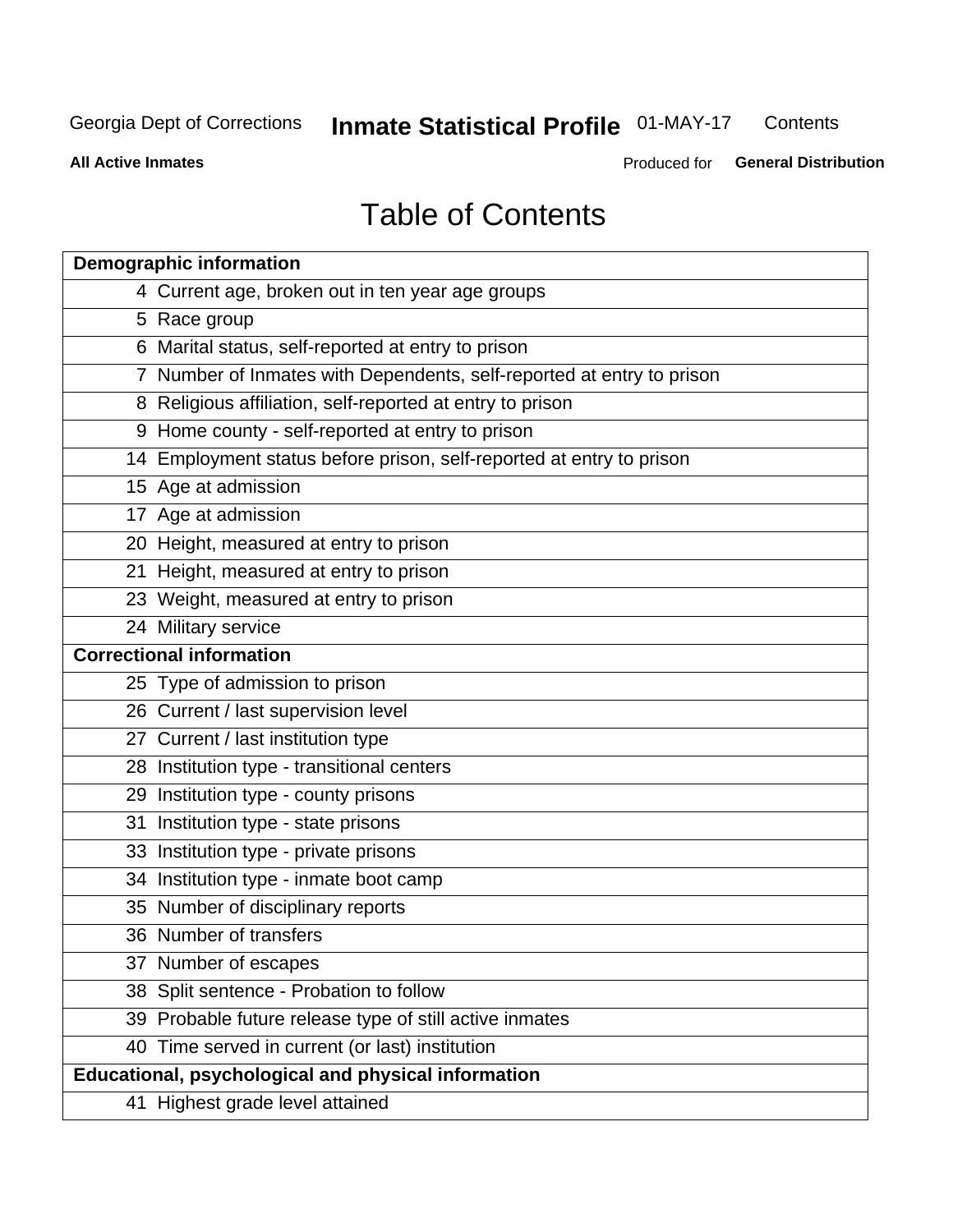## **Inmate Statistical Profile 01-MAY-17**

Contents

**All Active Inmates** 

Produced for General Distribution

## **Table of Contents**

| <b>Educational, psychological and physical information</b>       |
|------------------------------------------------------------------|
| 42 Culture fair IQ scores                                        |
| 43 Wide Range Achievement Test (WRAT) reading score              |
| 44 Wide Range Achievement Test (WRAT) math score                 |
| 45 Wide Range Achievement Test (WRAT) spelling score             |
| 46 Current / last mental health treatment level                  |
| 47 PULHESDWIT medical scale - 'P' overall condition ('P'hysical) |
| 48 PULHESDWIT medical scale - 'U' upper body                     |
| 49 PULHESDWIT medical scale - 'L' lower body                     |
| 50 PULHESDWIT medical scale - 'H' hearing                        |
| 51 PULHESDWIT medical scale - 'E' vision                         |
| 52 PULHESDWIT medical scale -'S' psychiatric                     |
| 53 PULHESDWIT medical scale - 'D' dental                         |
| 54 PULHESDWIT medical scale - 'W' work ability                   |
| 55 PULHESDWIT medical scale - 'I' impairment                     |
| 56 PULHESDWIT medical scale - 'T' transportability               |
| <b>Crimes and criminal history information</b>                   |
| 57 Number of prior Georgia incarcerations                        |
| 58 Prison sentence in years                                      |
| 59 Primary offense, broken out into felonies vs misdemeanors     |
| 60 Primary offense, broken out into six broad crime categories   |
| 61 Primary offense, detailed offense code                        |
| 69 County of conviction of primary offense                       |
| 74 Circuit of conviction of primary offense                      |
| 76 Years served (jail + prison) in this incarceration            |
| <b>Medical information</b>                                       |
| 77 Results of most recent HIV test                               |
| 78 Results of most recent tuberculosis test                      |
| 79 Results of most recent syphilis test                          |
| 80 Results of most recent Hepatitis-C test                       |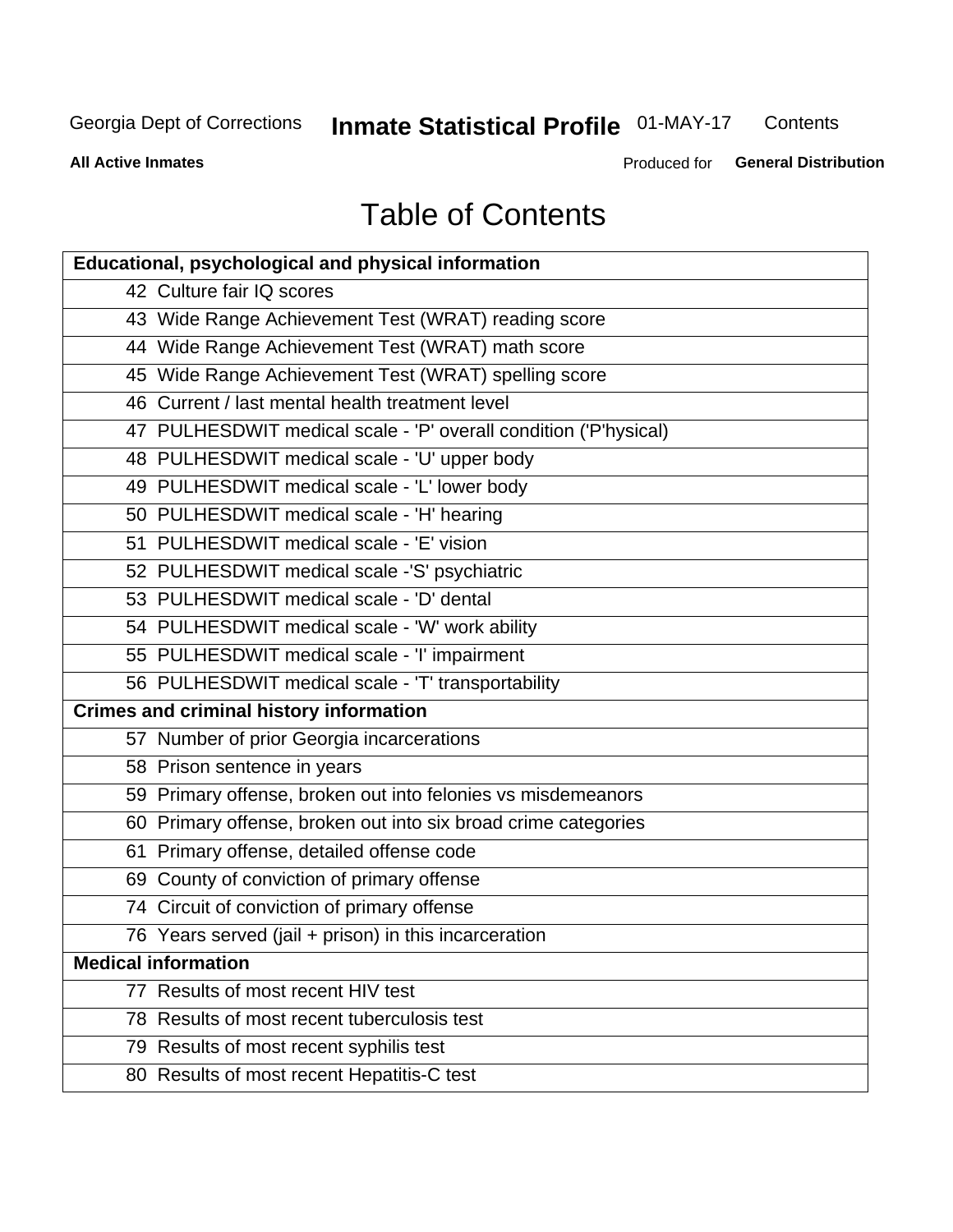### **All Active Inmates**

### Produced for General Distribution

## Current age, broken out in ten-year age groups

COL % - percent each COUNT is of its particular column

|                          |              | <b>Male</b> |        |                 | <b>Female</b> |          |              | <b>Total</b> |  |
|--------------------------|--------------|-------------|--------|-----------------|---------------|----------|--------------|--------------|--|
| <b>Current Age</b>       | <b>Count</b> | Col %       | Row %  | <b>Count</b>    | Col %         | Row %    | <b>Total</b> | Col %        |  |
| <b>Teens (1-19)</b>      | 772          | 1.53%       | 96.50% | 28              | 0.73%         | 3.50%    | 800          | 1.47%        |  |
| <b>Twenties (20-29)</b>  | 14,511       | 28.73%      | 93.58% | 996             | 26.14%        | $6.42\%$ | 15,507       | 28.55%       |  |
| Thirties (30-39)         | 15,234       | 30.16%      | 91.92% | 1,340           | 35.17%        | $8.08\%$ | 16,574       | 30.51%       |  |
| <b>Forties (40-49)</b>   | 10,312       | 20.41%      | 92.11% | 883             | 23.18%        | 7.89%    | 11,195       | 20.61%       |  |
| <b>Fifties (50-59)</b>   | 6,782        | 13.43%      | 93.82% | 447             | 11.73%        | 6.18%    | 7,229        | 13.31%       |  |
| <b>Sixties (60-69)</b>   | 2,297        | 4.55%       | 95.95% | 97              | 2.55%         | 4.05%    | 2,394        | 4.41%        |  |
| Seventy + (70 and above) | 605          | 1.20%       | 96.96% | 19 <sup>1</sup> | $0.50\%$      | $3.04\%$ | 624          | 1.15%        |  |
| <b>Total Reported</b>    | 50,513       | 100%        | 92.99% | 3,810           | 100%          | $7.01\%$ | 54,323       | 100.0%       |  |

| <b>Not Repo</b><br>`≏norted i | 407<br>107 |       | 187         |
|-------------------------------|------------|-------|-------------|
| Total                         | 50,700     | 3,810 | 54.510<br>. |

| <b>Mean</b><br>(average)       | 37.97 | 37.40 | 37.93         |
|--------------------------------|-------|-------|---------------|
| Median (middle)                | 36    | 36    | 36            |
| <b>Mode</b><br>(most frequent) |       |       | $\sim$<br>. . |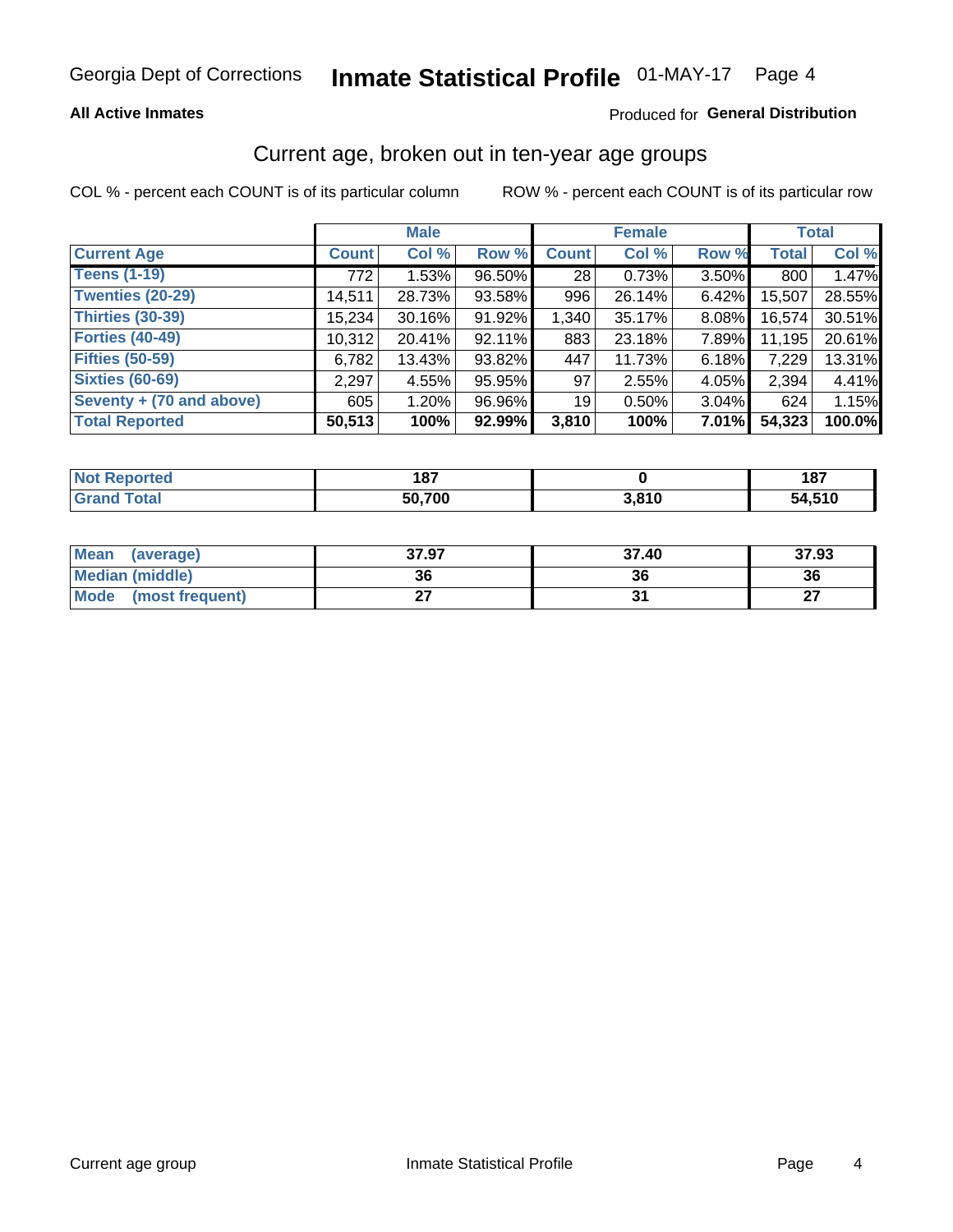#### **Inmate Statistical Profile 01-MAY-17** Page 5

#### **All Active Inmates**

#### **Produced for General Distribution**

### Race group

COL % - percent each COUNT is of its particular column

|                   |                        |              | <b>Male</b> |         |             | <b>Female</b> |        |              | <b>Total</b> |  |
|-------------------|------------------------|--------------|-------------|---------|-------------|---------------|--------|--------------|--------------|--|
|                   | <b>Race Group</b>      | <b>Count</b> | Col %       |         | Row % Count | Col %         | Row %  | <b>Total</b> | Col %        |  |
|                   | <b>White</b>           | 17,059       | 33.65%      | 88.62%  | 2,191       | 57.51%        | 11.38% | 19,250       | 35.31%       |  |
| 2                 | <b>Black</b>           | 31,428       | 61.99%      | 95.31%  | .548        | 40.63%        | 4.69%  | 32,976       | 60.50%       |  |
| 5                 | <b>Other</b>           | 60           | .12%        | 89.55%  |             | .18%          | 10.45% | 67           | .12%         |  |
| 6                 | <b>Asian</b>           | 176          | $.35\%$     | 95.14%  | 9           | .24%          | 4.86%  | 185          | .34%         |  |
| 9                 | <b>Unknown</b>         | 10           | $.02\%$     | 90.91%  |             | .03%          | 9.09%  | 11           | .02%         |  |
| 10                | <b>Hispanic</b>        | 1,942        | 3.83%       | 97.34%  | 53          | 1.39%         | 2.66%  | 1,995        | 3.66%        |  |
| $12 \overline{ }$ | <b>Native American</b> | 23           | $.05\%$     | 95.83%  |             | .03%          | 4.17%  | 24           | .04%         |  |
| 13                | <b>Native Hawaiian</b> | 2            | $.01\%$     | 100.00% |             |               |        | 2            | .01%         |  |
|                   | <b>Total Reported</b>  | 50,700       | 100%        | 93.01%  | 3,810       | 100%          | 6.99%  | 54,510       | 100%         |  |

| <b>Not Reported</b>     |        |       |        |
|-------------------------|--------|-------|--------|
| <b>Total</b><br>. Granr | 50,700 | 3,810 | 54,510 |

| <b>Mode</b><br>---<br>most frequent) | Black | White | <b>Black</b> |
|--------------------------------------|-------|-------|--------------|
|                                      |       |       |              |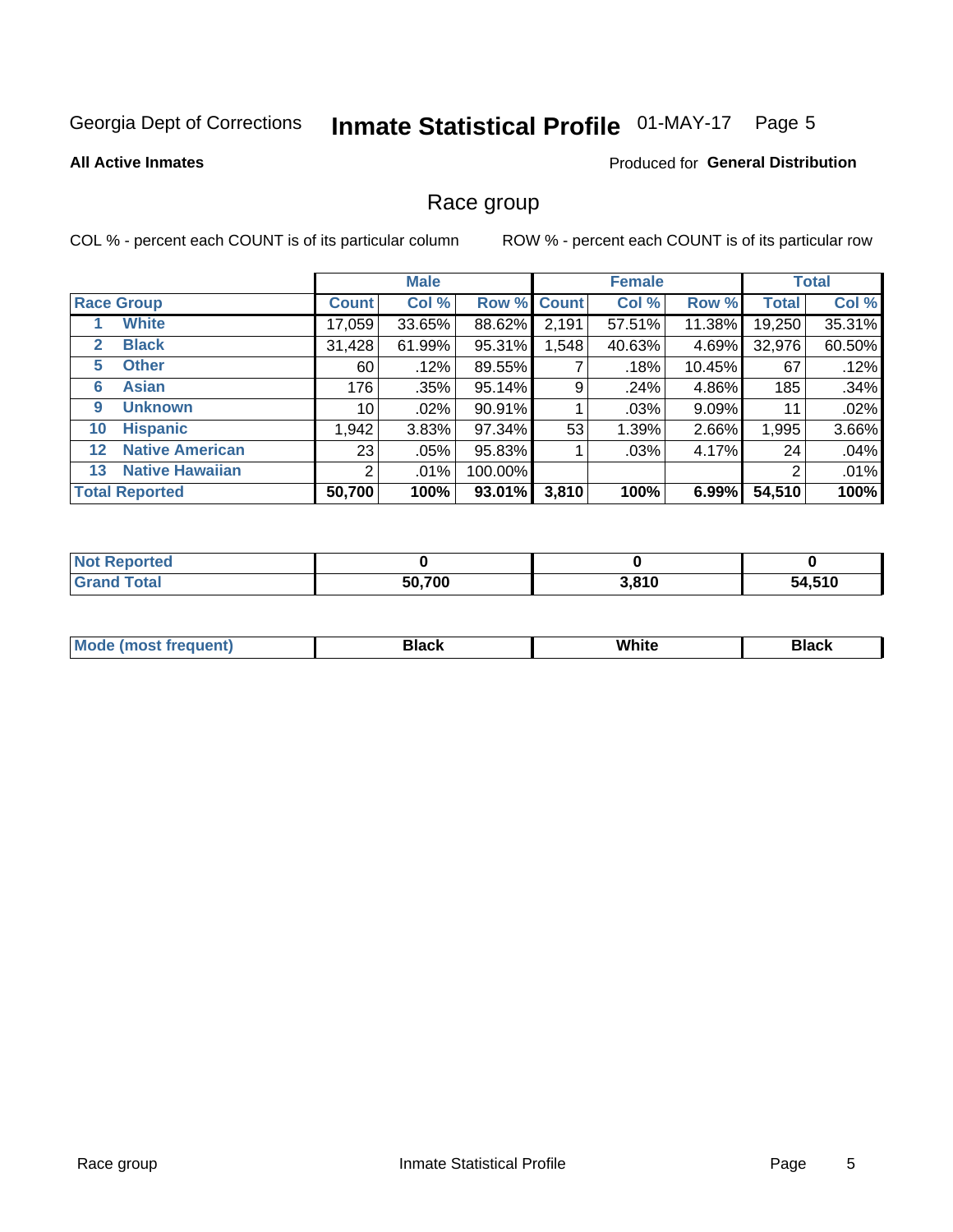## Inmate Statistical Profile 01-MAY-17 Page 6

**All Active Inmates** 

### Produced for General Distribution

## Marital status, self-reported at entry to prison

COL % - percent each COUNT is of its particular column

|                            | <b>Male</b>  |        |        |              | <b>Female</b> | <b>Total</b> |              |        |
|----------------------------|--------------|--------|--------|--------------|---------------|--------------|--------------|--------|
| <b>Marital Status</b>      | <b>Count</b> | Col %  | Row %  | <b>Count</b> | Col %         | Row %        | <b>Total</b> | Col %  |
| <b>Unknown</b><br>$\bf{0}$ | 936          | 1.85%  | 89.91% | 105          | 2.76%         | 10.09%       | 1,041        | 1.91%  |
| <b>Divorced</b><br>D       | 4,833        | 9.53%  | 89.14% | 589          | 15.46%        | 10.86%       | 5,422        | 9.95%  |
| <b>Married</b><br>М        | 6,607        | 13.03% | 91.22% | 636          | 16.69%        | 8.78%        | 7,243        | 13.29% |
| <b>Separated</b><br>S.     | 1,842        | 3.63%  | 85.59% | 310          | 8.14%         | 14.41%       | 2,152        | 3.95%  |
| <b>Unmarried</b><br>U      | 35,941       | 70.89% | 94.67% | 2,025        | 53.15%        | 5.33%        | 37,966       | 69.65% |
| <b>Widow</b><br>W          | 541          | 1.07%  | 78.86% | 145          | 3.81%         | 21.14%       | 686          | 1.26%  |
| <b>Total Reported</b>      | 50,700       | 100%   | 93.01% | 3,810        | 100%          | 6.99%        | 54,510       | 100%   |

| <b>Not Reported</b> |        |                        |        |
|---------------------|--------|------------------------|--------|
| Total               | 50,700 | , 04 C<br><b>J.OIU</b> | 54.510 |

|--|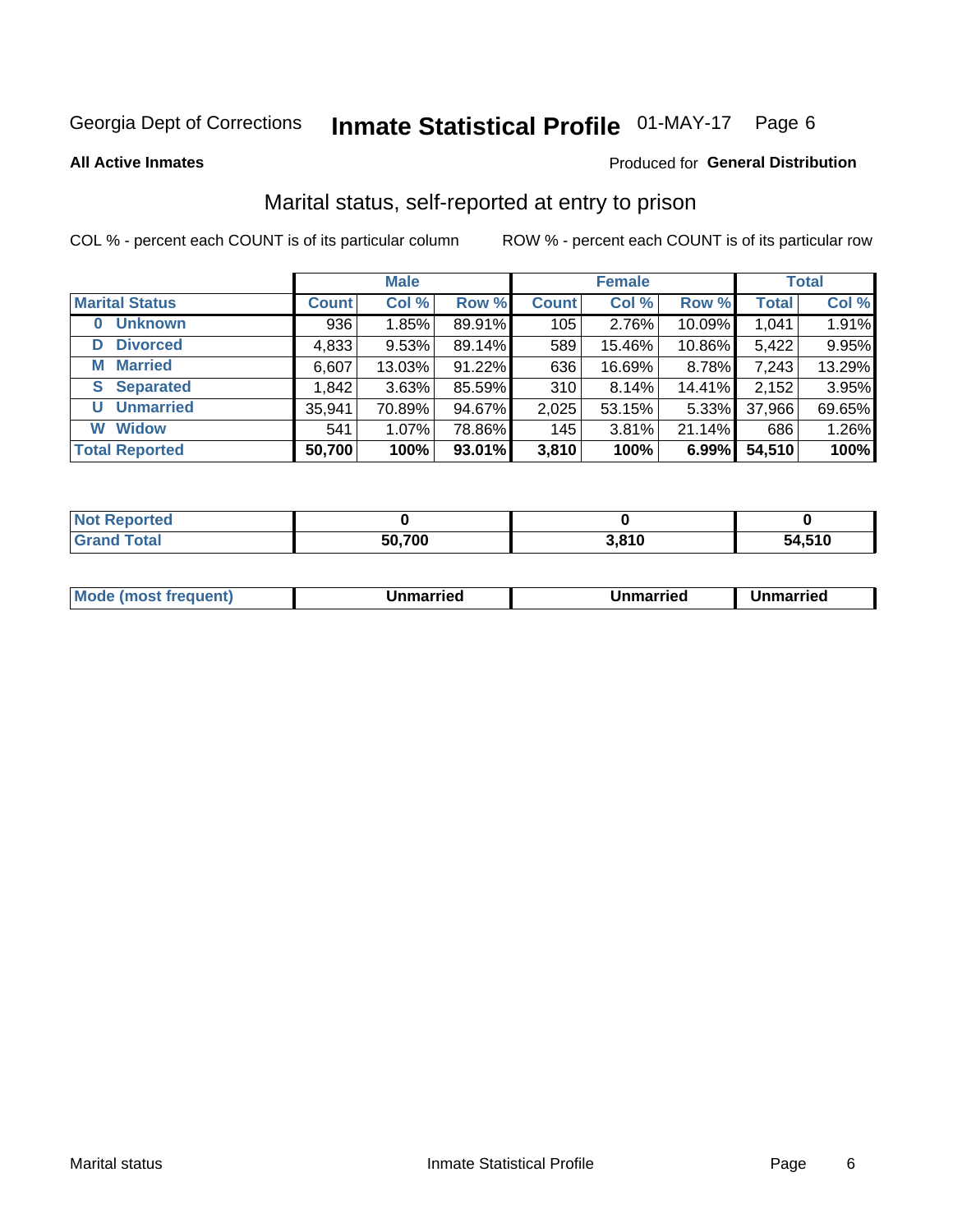#### Inmate Statistical Profile 01-MAY-17 Page 7

#### **All Active Inmates**

### Produced for General Distribution

## Number of Inmates with Dependents, Self-Reported at Entry to Prison

COL % - percent each COUNT is of its particular column

|                             |              | <b>Male</b> |         |              | <b>Female</b> |        |              | <b>Total</b> |
|-----------------------------|--------------|-------------|---------|--------------|---------------|--------|--------------|--------------|
| <b>Number of dependents</b> | <b>Count</b> | Col %       | Row %   | <b>Count</b> | Col %         | Row %  | <b>Total</b> | Col %        |
| l 0                         | 15,595       | 37.82%      | 93.57%  | 1,072        | 33.05%        | 6.43%  | 16,667       | 37.47%       |
|                             | 9,688        | 23.49%      | 93.79%  | 641          | 19.76%        | 6.21%  | 10,329       | 23.22%       |
| $\overline{2}$              | 7,087        | 17.19%      | 91.09%  | 693          | 21.36%        | 8.91%  | 7,780        | 17.49%       |
| $\overline{\mathbf{3}}$     | 4,288        | 10.40%      | 89.93%  | 480          | 14.80%        | 10.07% | 4,768        | 10.72%       |
| 4                           | 2,200        | 5.33%       | 91.70%  | 199          | 6.13%         | 8.30%  | 2,399        | 5.39%        |
| 5                           | 1,101        | 2.67%       | 92.60%  | 88           | 2.71%         | 7.40%  | 1,189        | 2.67%        |
| 6                           | 571          | 1.38%       | 93.76%  | 38           | 1.17%         | 6.24%  | 609          | 1.37%        |
| 7                           | 298          | 0.72%       | 94.60%  | 17           | 0.52%         | 5.40%  | 315          | 0.71%        |
| 8                           | 147          | 0.36%       | 95.45%  |              | 0.22%         | 4.55%  | 154          | 0.35%        |
| 9                           | 91           | 0.22%       | 96.81%  | 3            | 0.09%         | 3.19%  | 94           | 0.21%        |
| 10                          | 81           | 0.20%       | 93.10%  | 6            | 0.18%         | 6.90%  | 87           | 0.20%        |
| Over 10                     | 91           | 0.22%       | 100.00% |              |               |        | 91           | 0.20%        |
| <b>Total Reported</b>       | 41,238       | 100%        | 92.71%  | 3,244        | 100%          | 7.29%  | 44,482       | 100%         |

| NG | 9,462  | 566   | 10,028     |
|----|--------|-------|------------|
|    | 50,700 | 3,810 | .510<br>54 |

| Mean (average)         | 1.60 | 1.48 |
|------------------------|------|------|
| <b>Median (middle)</b> |      |      |
| Mode (most frequent)   |      |      |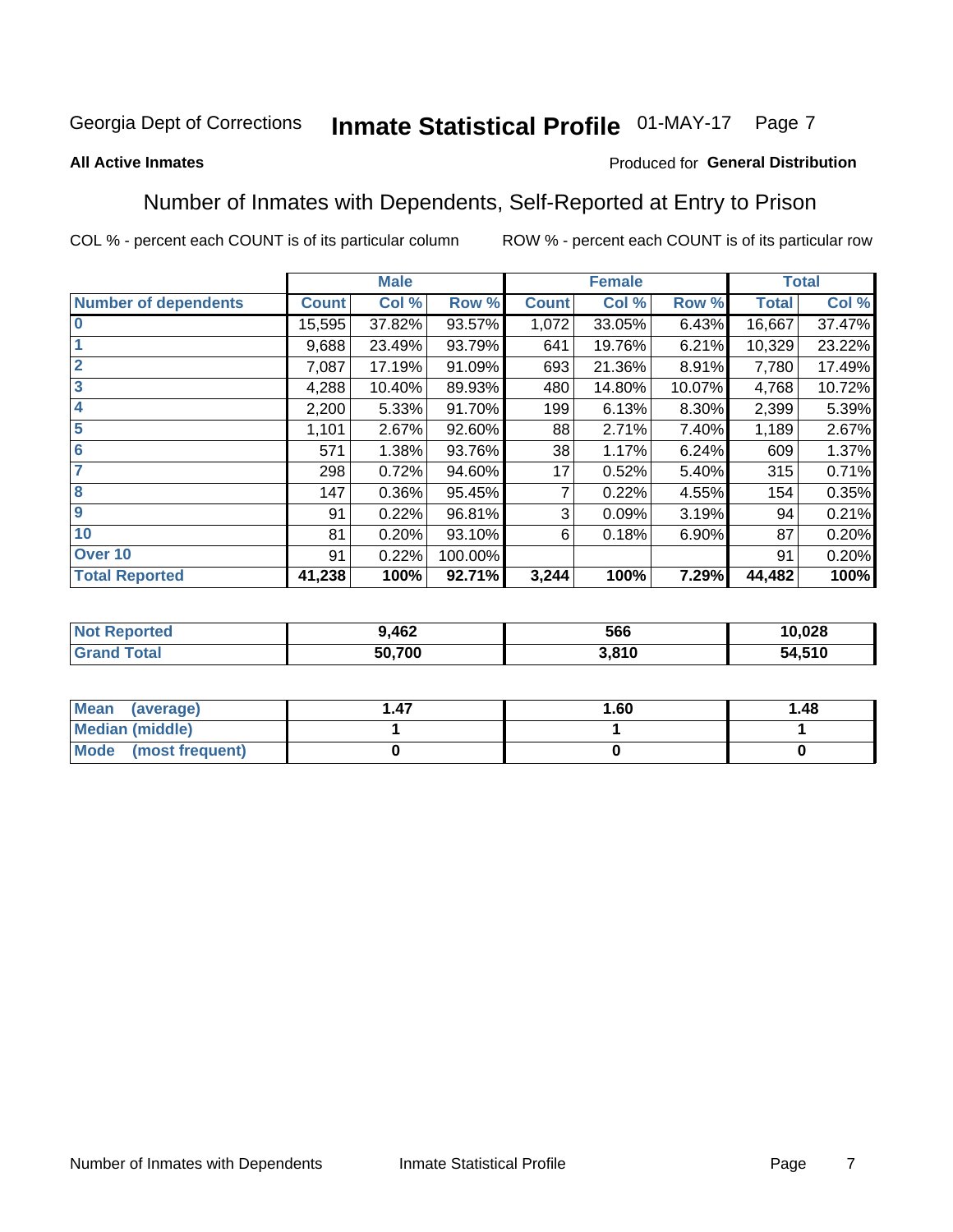#### **Inmate Statistical Profile 01-MAY-17** Page 8

#### **All Active Inmates**

#### Produced for General Distribution

## Religious affiliation, self-reported at entry to prison

COL % - percent each COUNT is of its particular column

|                  |                              |                | <b>Male</b> |         |                | <b>Female</b> |        |                     | <b>Total</b> |
|------------------|------------------------------|----------------|-------------|---------|----------------|---------------|--------|---------------------|--------------|
|                  | <b>Religious Affiliation</b> | <b>Count</b>   | Col %       | Row %   | <b>Count</b>   | Col %         | Row %  | <b>Total</b>        | Col %        |
| 1                | <b>Islam</b>                 | 1,233          | 5.53%       | 97.24%  | 35             | 1.34%         | 2.76%  | 1,268               | 5.09%        |
| $\mathbf{2}$     | <b>Catholic</b>              | 1,141          | 5.12%       | 88.11%  | 154            | 5.88%         | 11.89% | 1,295               | 5.20%        |
| 3                | <b>Baptist</b>               | 13,773         | 61.80%      | 87.64%  | 1,942          | 74.18%        | 12.36% | 15,715              | 63.10%       |
| 4                | <b>Methodist</b>             | 417            | 1.87%       | 87.42%  | 60             | 2.29%         | 12.58% | 477                 | 1.92%        |
| $\overline{5}$   | <b>EpiscopIn</b>             | 49             | .22%        | 89.09%  | 6              | .23%          | 10.91% | 55                  | .22%         |
| $6\phantom{1}6$  | <b>Presbytrn</b>             | 73             | .33%        | 89.02%  | 9              | .34%          | 10.98% | 82                  | .33%         |
| 7                | <b>Chc Of God</b>            | 390            | 1.75%       | 85.90%  | 64             | 2.44%         | 14.10% | 454                 | 1.82%        |
| 8                | <b>Holiness</b>              | 594            | 2.67%       | 82.39%  | 127            | 4.85%         | 17.61% | 721                 | 2.89%        |
| $\boldsymbol{9}$ | <b>Jewish</b>                | 59             | .26%        | 85.51%  | 10             | .38%          | 14.49% | 69                  | .28%         |
| 10               | <b>Anglican</b>              | 21             | .09%        | 87.50%  | 3              | .11%          | 12.50% | 24                  | .10%         |
| 11               | <b>Grk Orthdx</b>            | 5              | .02%        | 71.43%  | $\overline{2}$ | .08%          | 28.57% | 7                   | .03%         |
| 12               | <b>Hindu</b>                 | 8              | .04%        | 100.00% |                |               |        | 8                   | .03%         |
| 13               | <b>Buddhist</b>              | 49             | .22%        | 83.05%  | 10             | .38%          | 16.95% | 59                  | .24%         |
| 14               | <b>Taoist</b>                | 4              | .02%        | 100.00% |                |               |        | 4                   | .02%         |
| 15               | <b>Shintoist</b>             | 4              | .02%        | 100.00% |                |               |        | 4                   | .02%         |
| 16               | <b>Seven D Ad</b>            | 68             | .31%        | 82.93%  | 14             | .53%          | 17.07% | 82                  | .33%         |
| 17               | <b>Jehovah Wt</b>            | 257            | 1.15%       | 87.41%  | 37             | 1.41%         | 12.59% | 294                 | 1.18%        |
| 18               | <b>Latr Day S</b>            | 24             | .11%        | 82.76%  | 5              | .19%          | 17.24% | 29                  | .12%         |
| 19               | Quaker                       | $\overline{2}$ | .01%        | 100.00% |                |               |        | $\overline{2}$      | .01%         |
| 20               | <b>Other Prot</b>            | 2,212          | 9.92%       | 94.69%  | 124            | 4.74%         | 5.31%  | 2,336               | 9.38%        |
| 96               | <b>None</b>                  | 1,905          | 8.55%       | 99.17%  | 16             | .61%          | .83%   | 1,921               | 7.71%        |
|                  | <b>Total Reported</b>        | 22,288         | 100%        | 89.49%  | 2,618          | 100%          | 10.51% | $\overline{24,906}$ | 100%         |

| ported<br>' Not      | 28,412 | ,192  | 29,604 |
|----------------------|--------|-------|--------|
| <b>c</b> otal<br>Gra | 50,700 | 3,810 | 54,510 |

|  | <b>Mode (most frequent)</b> | ıntist<br>ິ | <b>'a</b> ptist | aptist |
|--|-----------------------------|-------------|-----------------|--------|
|--|-----------------------------|-------------|-----------------|--------|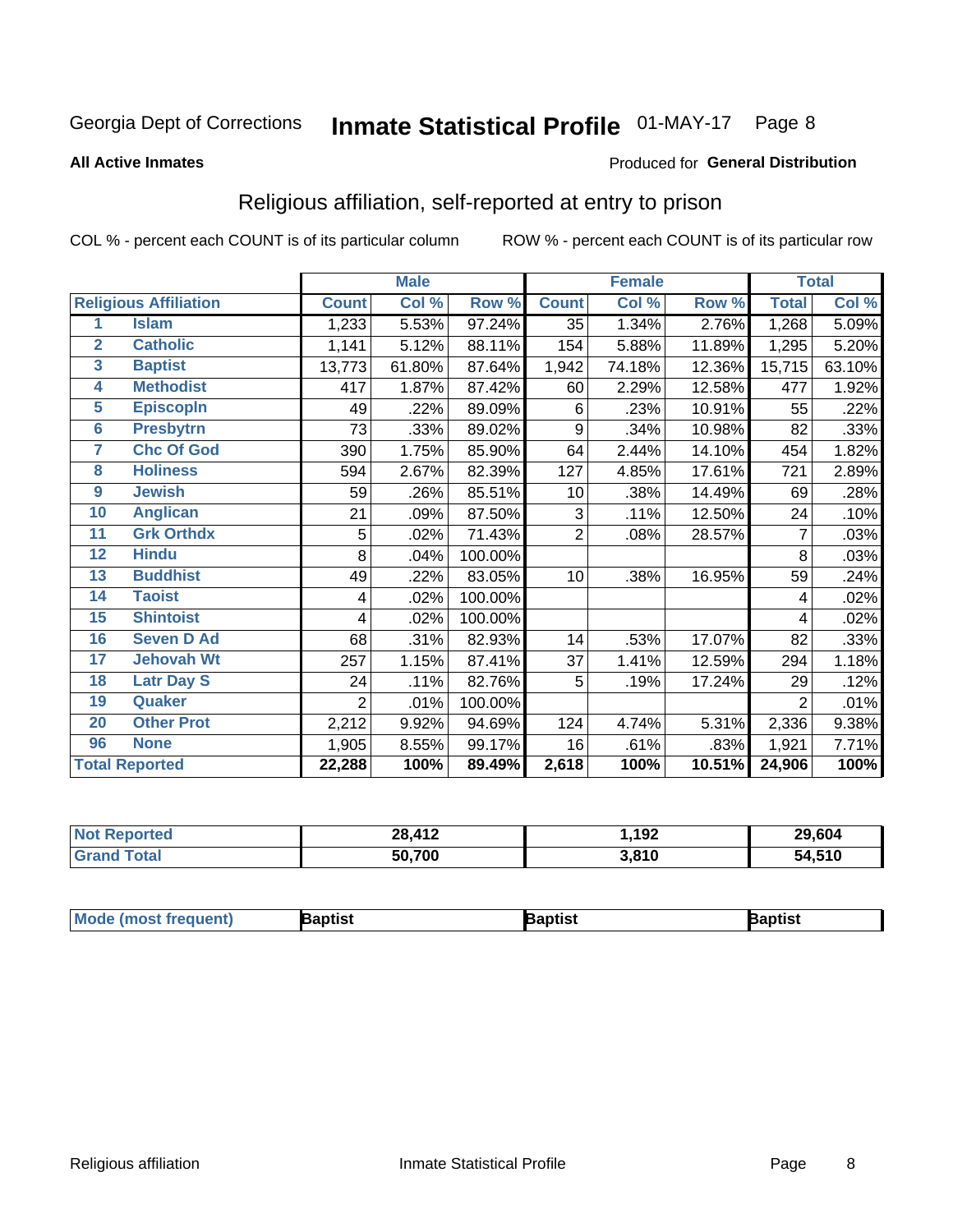## Inmate Statistical Profile 01-MAY-17 Page 9

#### **All Active Inmates**

### Produced for General Distribution

## Home county, self-reported at entry to prison

COL % - percent each COUNT is of its particular column

|     |                             |              | <b>Male</b> |                  |                  | <b>Female</b> |        | <b>Total</b> |        |
|-----|-----------------------------|--------------|-------------|------------------|------------------|---------------|--------|--------------|--------|
|     | <b>Home County</b>          | <b>Count</b> | Col %       | Row <sup>%</sup> | <b>Count</b>     | Col %         | Row %  | <b>Total</b> | Col %  |
| 000 | <b>Unknown</b>              | 5,969        | 11.77%      | 92.49%           | 485              | 12.73%        | 7.51%  | 6,454        | 11.84% |
| 001 | <b>Appling County</b>       | 134          | .26%        | 95.04%           | 7                | .18%          | 4.96%  | 141          | .26%   |
| 002 | <b>Atkinson County</b>      | 36           | .07%        | 92.31%           | 3                | .08%          | 7.69%  | 39           | .07%   |
| 003 | <b>Bacon County</b>         | 60           | .12%        | 90.91%           | $\,6$            | .16%          | 9.09%  | 66           | .12%   |
| 004 | <b>Baker County</b>         | 22           | .04%        | 95.65%           | 1                | .03%          | 4.35%  | 23           | .04%   |
| 005 | <b>Baldwin County</b>       | 242          | .48%        | 90.98%           | 24               | .63%          | 9.02%  | 266          | .49%   |
| 006 | <b>Banks County</b>         | 61           | .12%        | 88.41%           | 8                | .21%          | 11.59% | 69           | .13%   |
| 007 | <b>Barrow County</b>        | 295          | .58%        | 88.86%           | 37               | .97%          | 11.14% | 332          | .61%   |
| 008 | <b>Bartow County</b>        | 573          | 1.13%       | 86.17%           | 92               | 2.41%         | 13.83% | 665          | 1.22%  |
| 009 | <b>Ben Hill County</b>      | 209          | .41%        | 95.43%           | 10               | .26%          | 4.57%  | 219          | .40%   |
| 010 | <b>Berrien County</b>       | 77           | .15%        | 95.06%           | 4                | .10%          | 4.94%  | 81           | .15%   |
| 011 | <b>Bibb County</b>          | 1,153        | 2.27%       | 94.51%           | 67               | 1.76%         | 5.49%  | 1,220        | 2.24%  |
| 012 | <b>Bleckley County</b>      | 71           | .14%        | 93.42%           | 5                | .13%          | 6.58%  | 76           | .14%   |
| 013 | <b>Brantley County</b>      | 57           | .11%        | 80.28%           | 14               | .37%          | 19.72% | 71           | .13%   |
| 014 | <b>Brooks County</b>        | 227          | .45%        | 99.13%           | $\overline{2}$   | .05%          | .87%   | 229          | .42%   |
| 015 | <b>Bryan County</b>         | 81           | .16%        | 89.01%           | 10               | .26%          | 10.99% | 91           | .17%   |
| 016 | <b>Bulloch County</b>       | 365          | .72%        | 94.81%           | 20               | .52%          | 5.19%  | 385          | .71%   |
| 017 | <b>Burke County</b>         | 231          | .46%        | 97.06%           | 7                | .18%          | 2.94%  | 238          | .44%   |
| 018 | <b>Butts County</b>         | 123          | .24%        | 93.18%           | $\boldsymbol{9}$ | .24%          | 6.82%  | 132          | .24%   |
| 019 | <b>Calhoun County</b>       | 65           | .13%        | 94.20%           | 4                | .10%          | 5.80%  | 69           | .13%   |
| 020 | <b>Camden County</b>        | 128          | .25%        | 93.43%           | 9                | .24%          | 6.57%  | 137          | .25%   |
| 021 | <b>Candler County</b>       | 101          | .20%        | 90.99%           | 10               | .26%          | 9.01%  | 111          | .20%   |
| 022 | <b>Carroll County</b>       | 536          | 1.06%       | 92.57%           | 43               | 1.13%         | 7.43%  | 579          | 1.06%  |
| 023 | <b>Catoosa County</b>       | 209          | .41%        | 88.19%           | 28               | .73%          | 11.81% | 237          | .43%   |
| 024 | <b>Charlton County</b>      | 48           | .09%        | 96.00%           | $\overline{c}$   | .05%          | 4.00%  | 50           | .09%   |
| 025 | <b>Chatham County</b>       | 1,737        | 3.43%       | 95.76%           | 77               | 2.02%         | 4.24%  | 1,814        | 3.33%  |
| 026 | <b>Chattahoochee County</b> | 26           | .05%        | 92.86%           | $\overline{2}$   | .05%          | 7.14%  | 28           | .05%   |
| 027 | <b>Chattooga County</b>     | 245          | .48%        | 89.09%           | 30               | .79%          | 10.91% | 275          | .50%   |
| 028 | <b>Cherokee County</b>      | 392          | .77%        | 90.32%           | 42               | 1.10%         | 9.68%  | 434          | .80%   |
| 029 | <b>Clarke County</b>        | 503          | .99%        | 93.49%           | 35               | .92%          | 6.51%  | 538          | .99%   |
| 030 | <b>Clay County</b>          | 33           | .07%        | 84.62%           | $\,6$            | .16%          | 15.38% | 39           | .07%   |
| 031 | <b>Clayton County</b>       | 1,545        | 3.05%       | 93.92%           | 100              | 2.62%         | 6.08%  | 1,645        | 3.02%  |
| 032 | <b>Clinch County</b>        | 43           | .08%        | 91.49%           | 4                | .10%          | 8.51%  | 47           | .09%   |
| 033 | <b>Cobb County</b>          | 1,826        | 3.60%       | 91.03%           | 180              | 4.72%         | 8.97%  | 2,006        | 3.68%  |
| 034 | <b>Coffee County</b>        | 255          | .50%        | 92.39%           | 21               | .55%          | 7.61%  | 276          | .51%   |
| 035 | <b>Colquitt County</b>      | 203          | .40%        | 96.21%           | 8                | .21%          | 3.79%  | 211          | .39%   |
| 036 | <b>Columbia County</b>      | 286          | .56%        | 92.56%           | 23               | .60%          | 7.44%  | 309          | .57%   |
| 037 | <b>Cook County</b>          | 131          | .26%        | 95.62%           | $\,6$            | .16%          | 4.38%  | 137          | .25%   |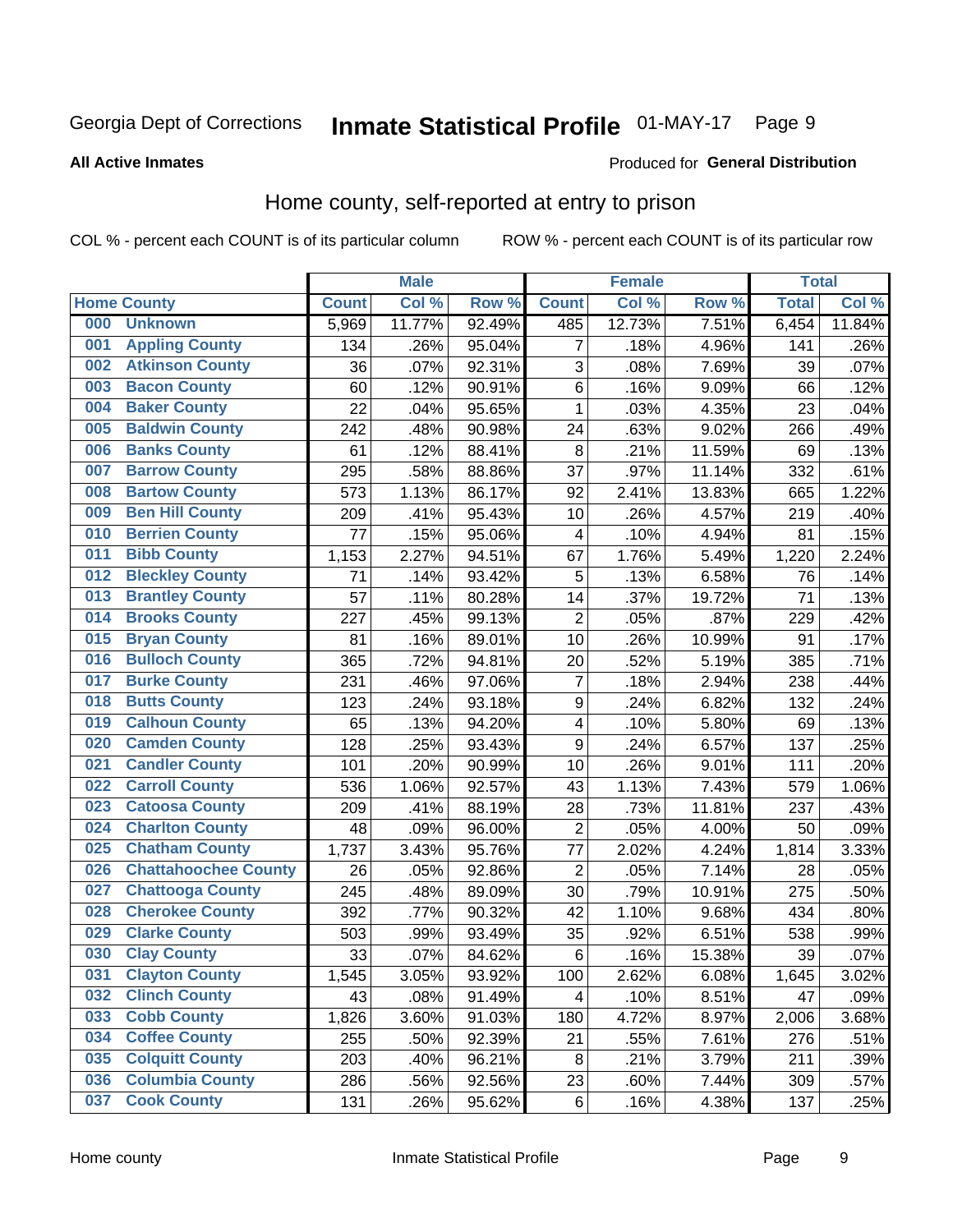## Inmate Statistical Profile 01-MAY-17 Page 10

#### **All Active Inmates**

#### Produced for General Distribution

### Home county, self-reported at entry to prison

COL % - percent each COUNT is of its particular column

|     |                         |                | <b>Male</b> |                  |                | <b>Female</b> |        | <b>Total</b> |       |
|-----|-------------------------|----------------|-------------|------------------|----------------|---------------|--------|--------------|-------|
|     | <b>Home County</b>      | <b>Count</b>   | Col%        | Row <sup>%</sup> | <b>Count</b>   | Col %         | Row %  | <b>Total</b> | Col % |
| 038 | <b>Coweta County</b>    | 504            | .99%        | 92.82%           | 39             | 1.02%         | 7.18%  | 543          | 1.00% |
| 039 | <b>Crawford County</b>  | 40             | .08%        | 85.11%           | $\overline{7}$ | .18%          | 14.89% | 47           | .09%  |
| 040 | <b>Crisp County</b>     | 211            | .42%        | 93.78%           | 14             | .37%          | 6.22%  | 225          | .41%  |
| 041 | <b>Dade County</b>      | 71             | .14%        | 91.03%           | $\overline{7}$ | .18%          | 8.97%  | 78           | .14%  |
| 042 | <b>Dawson County</b>    | 82             | .16%        | 87.23%           | 12             | .31%          | 12.77% | 94           | .17%  |
| 043 | <b>Decatur County</b>   | 229            | .45%        | 94.63%           | 13             | .34%          | 5.37%  | 242          | .44%  |
| 044 | <b>Dekalb County</b>    | 2,950          | 5.82%       | 95.13%           | 151            | 3.96%         | 4.87%  | 3,101        | 5.69% |
| 045 | <b>Dodge County</b>     | 137            | .27%        | 92.57%           | 11             | .29%          | 7.43%  | 148          | .27%  |
| 046 | <b>Dooly County</b>     | 91             | .18%        | 94.79%           | 5              | .13%          | 5.21%  | 96           | .18%  |
| 047 | <b>Dougherty County</b> | 815            | 1.61%       | 94.33%           | 49             | 1.29%         | 5.67%  | 864          | 1.59% |
| 048 | <b>Douglas County</b>   | 584            | 1.15%       | 92.26%           | 49             | 1.29%         | 7.74%  | 633          | 1.16% |
| 049 | <b>Early County</b>     | 82             | .16%        | 89.13%           | 10             | .26%          | 10.87% | 92           | .17%  |
| 050 | <b>Echols County</b>    | $\overline{7}$ | .01%        | 87.50%           | 1              | .03%          | 12.50% | 8            | .01%  |
| 051 | <b>Effingham County</b> | 222            | .44%        | 93.28%           | 16             | .42%          | 6.72%  | 238          | .44%  |
| 052 | <b>Elbert County</b>    | 117            | .23%        | 90.00%           | 13             | .34%          | 10.00% | 130          | .24%  |
| 053 | <b>Emanuel County</b>   | 147            | .29%        | 91.88%           | 13             | .34%          | 8.13%  | 160          | .29%  |
| 054 | <b>Evans County</b>     | 65             | .13%        | 90.28%           | 7              | .18%          | 9.72%  | 72           | .13%  |
| 055 | <b>Fannin County</b>    | 88             | .17%        | 89.80%           | 10             | .26%          | 10.20% | 98           | .18%  |
| 056 | <b>Fayette County</b>   | 188            | .37%        | 91.26%           | 18             | .47%          | 8.74%  | 206          | .38%  |
| 057 | <b>Floyd County</b>     | 734            | 1.45%       | 90.39%           | 78             | 2.05%         | 9.61%  | 812          | 1.49% |
| 058 | <b>Forsyth County</b>   | 248            | .49%        | 92.19%           | 21             | .55%          | 7.81%  | 269          | .49%  |
| 059 | <b>Franklin County</b>  | 138            | .27%        | 89.61%           | 16             | .42%          | 10.39% | 154          | .28%  |
| 060 | <b>Fulton County</b>    | 5,008          | 9.88%       | 95.88%           | 215            | 5.64%         | 4.12%  | 5,223        | 9.58% |
| 061 | <b>Gilmer County</b>    | 93             | .18%        | 88.57%           | 12             | .31%          | 11.43% | 105          | .19%  |
| 062 | <b>Glascock County</b>  | 12             | .02%        | 92.31%           | 1              | .03%          | 7.69%  | 13           | .02%  |
| 063 | <b>Glynn County</b>     | 429            | .85%        | 94.29%           | 26             | .68%          | 5.71%  | 455          | .83%  |
| 064 | <b>Gordon County</b>    | 300            | .59%        | 88.76%           | 38             | 1.00%         | 11.24% | 338          | .62%  |
| 065 | <b>Grady County</b>     | 115            | .23%        | 97.46%           | 3              | .08%          | 2.54%  | 118          | .22%  |
| 066 | <b>Greene County</b>    | 101            | .20%        | 95.28%           | 5              | .13%          | 4.72%  | 106          | .19%  |
| 067 | <b>Gwinnett County</b>  | 1,808          | 3.57%       | 93.15%           | 133            | 3.49%         | 6.85%  | 1,941        | 3.56% |
| 068 | <b>Habersham County</b> | 105            | .21%        | 87.50%           | 15             | .39%          | 12.50% | 120          | .22%  |
| 069 | <b>Hall County</b>      | 615            | 1.21%       | 90.04%           | 68             | 1.78%         | 9.96%  | 683          | 1.25% |
| 070 | <b>Hancock County</b>   | 53             | .10%        | 92.98%           | 4              | .10%          | 7.02%  | 57           | .10%  |
| 071 | <b>Haralson County</b>  | 138            | .27%        | 93.88%           | 9              | .24%          | 6.12%  | 147          | .27%  |
| 072 | <b>Harris County</b>    | 109            | .21%        | 93.16%           | $\bf 8$        | .21%          | 6.84%  | 117          | .21%  |
| 073 | <b>Hart County</b>      | 136            | .27%        | 93.15%           | 10             | .26%          | 6.85%  | 146          | .27%  |
| 074 | <b>Heard County</b>     | 57             | .11%        | 91.94%           | 5              | .13%          | 8.06%  | 62           | .11%  |
| 075 | <b>Henry County</b>     | 579            | 1.14%       | 92.34%           | 48             | 1.26%         | 7.66%  | 627          | 1.15% |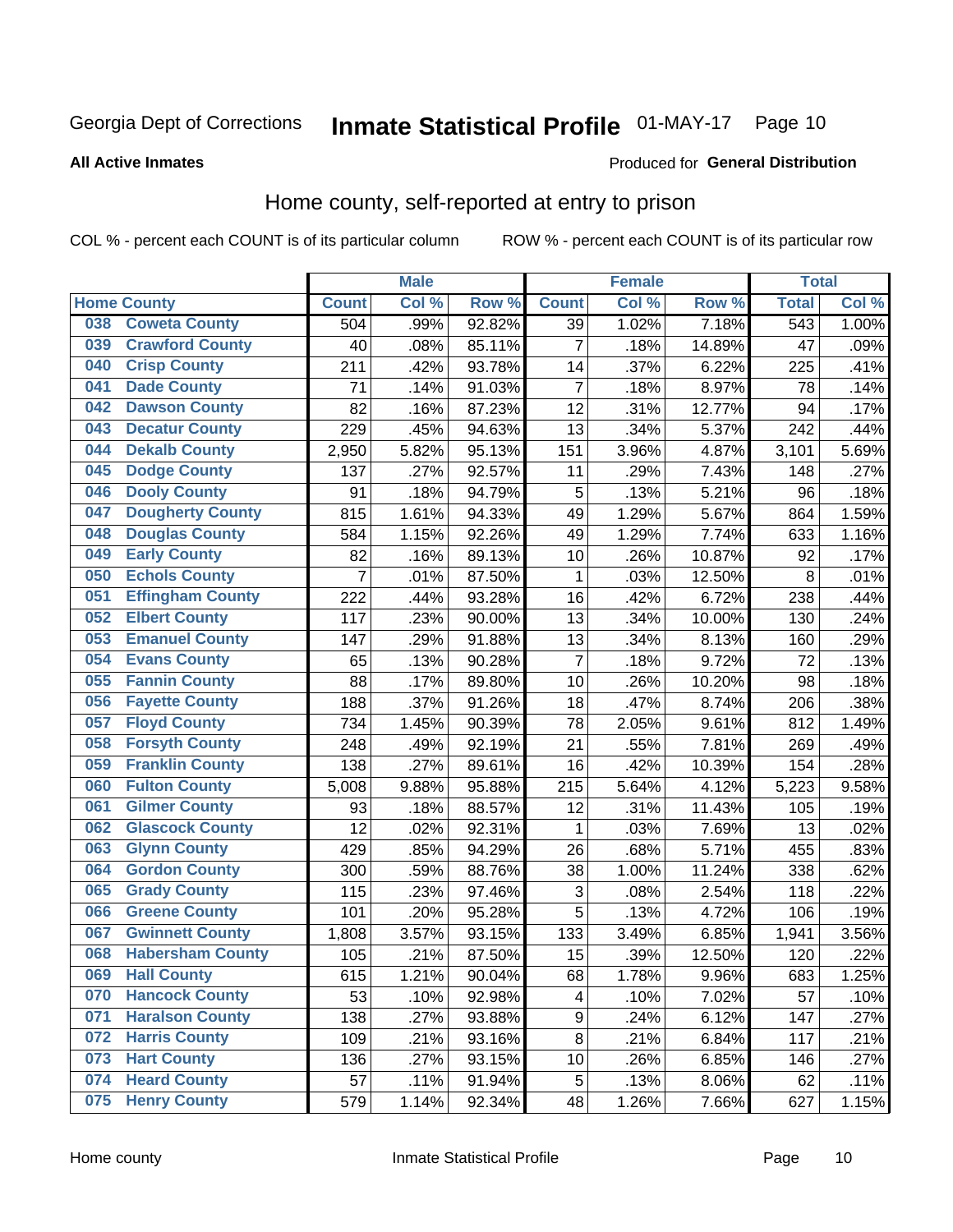## Inmate Statistical Profile 01-MAY-17 Page 11

**All Active Inmates** 

#### Produced for General Distribution

### Home county, self-reported at entry to prison

COL % - percent each COUNT is of its particular column

|                  |                          |              | <b>Male</b> |                  |                         | <b>Female</b> |        | <b>Total</b> |       |
|------------------|--------------------------|--------------|-------------|------------------|-------------------------|---------------|--------|--------------|-------|
|                  | <b>Home County</b>       | <b>Count</b> | Col %       | Row <sup>%</sup> | <b>Count</b>            | Col %         | Row %  | <b>Total</b> | Col % |
| 076              | <b>Houston County</b>    | 510          | 1.01%       | 91.07%           | 50                      | 1.31%         | 8.93%  | 560          | 1.03% |
| 077              | <b>Irwin County</b>      | 63           | .12%        | 90.00%           | $\overline{7}$          | .18%          | 10.00% | 70           | .13%  |
| 078              | <b>Jackson County</b>    | 246          | .49%        | 92.83%           | 19                      | .50%          | 7.17%  | 265          | .49%  |
| 079              | <b>Jasper County</b>     | 79           | .16%        | 94.05%           | 5                       | .13%          | 5.95%  | 84           | .15%  |
| 080              | <b>Jeff Davis County</b> | 76           | .15%        | 95.00%           | $\overline{\mathbf{4}}$ | .10%          | 5.00%  | 80           | .15%  |
| 081              | <b>Jefferson County</b>  | 175          | .35%        | 95.63%           | 8                       | .21%          | 4.37%  | 183          | .34%  |
| 082              | <b>Jenkins County</b>    | 68           | .13%        | 95.77%           | 3                       | .08%          | 4.23%  | 71           | .13%  |
| 083              | <b>Johnson County</b>    | 36           | .07%        | 85.71%           | 6                       | .16%          | 14.29% | 42           | .08%  |
| 084              | <b>Jones County</b>      | 112          | .22%        | 89.60%           | 13                      | .34%          | 10.40% | 125          | .23%  |
| 085              | <b>Lamar County</b>      | 62           | .12%        | 95.38%           | 3                       | .08%          | 4.62%  | 65           | .12%  |
| 086              | <b>Lanier County</b>     | 40           | .08%        | 95.24%           | $\overline{2}$          | .05%          | 4.76%  | 42           | .08%  |
| 087              | <b>Laurens County</b>    | 248          | .49%        | 91.85%           | 22                      | .58%          | 8.15%  | 270          | .50%  |
| 088              | <b>Lee County</b>        | 95           | .19%        | 93.14%           | 7                       | .18%          | 6.86%  | 102          | .19%  |
| 089              | <b>Liberty County</b>    | 222          | .44%        | 96.94%           | 7                       | .18%          | 3.06%  | 229          | .42%  |
| 090              | <b>Lincoln County</b>    | 29           | .06%        | 93.55%           | $\overline{c}$          | .05%          | 6.45%  | 31           | .06%  |
| 091              | <b>Long County</b>       | 44           | .09%        | 89.80%           | 5                       | .13%          | 10.20% | 49           | .09%  |
| 092              | <b>Lowndes County</b>    | 447          | .88%        | 97.17%           | 13                      | .34%          | 2.83%  | 460          | .84%  |
| 093              | <b>Lumpkin County</b>    | 90           | .18%        | 90.00%           | 10                      | .26%          | 10.00% | 100          | .18%  |
| 094              | <b>Macon County</b>      | 69           | .14%        | 92.00%           | $\,6$                   | .16%          | 8.00%  | 75           | .14%  |
| 095              | <b>Madison County</b>    | 168          | .33%        | 91.80%           | 15                      | .39%          | 8.20%  | 183          | .34%  |
| 096              | <b>Marion County</b>     | 48           | .09%        | 88.89%           | 6                       | .16%          | 11.11% | 54           | .10%  |
| 097              | <b>Mcduffie County</b>   | 159          | .31%        | 92.98%           | 12                      | .31%          | 7.02%  | 171          | .31%  |
| 098              | <b>Mcintosh County</b>   | 50           | .10%        | 92.59%           | $\overline{\mathbf{4}}$ | .10%          | 7.41%  | 54           | .10%  |
| 099              | <b>Meriwether County</b> | 169          | .33%        | 90.86%           | 17                      | .45%          | 9.14%  | 186          | .34%  |
| 100              | <b>Miller County</b>     | 28           | .06%        | 90.32%           | 3                       | .08%          | 9.68%  | 31           | .06%  |
| 101              | <b>Mitchell County</b>   | 148          | .29%        | 93.67%           | 10                      | .26%          | 6.33%  | 158          | .29%  |
| 102              | <b>Monroe County</b>     | 109          | .21%        | 94.78%           | $\,6$                   | .16%          | 5.22%  | 115          | .21%  |
| 103              | <b>Montgomery County</b> | 78           | .15%        | 89.66%           | 9                       | .24%          | 10.34% | 87           | .16%  |
| 104              | <b>Morgan County</b>     | 110          | .22%        | 94.83%           | 6                       | .16%          | 5.17%  | 116          | .21%  |
| 105              | <b>Murray County</b>     | 181          | .36%        | 89.16%           | 22                      | .58%          | 10.84% | 203          | .37%  |
| 106              | <b>Muscogee County</b>   | 1,028        | 2.03%       | 94.49%           | 60                      | 1.57%         | 5.51%  | 1,088        | 2.00% |
| 107              | <b>Newton County</b>     | 595          | 1.17%       | 93.11%           | 44                      | 1.15%         | 6.89%  | 639          | 1.17% |
| 108              | <b>Oconee County</b>     | 57           | .11%        | 81.43%           | 13                      | .34%          | 18.57% | 70           | .13%  |
| 109              | <b>Oglethorpe County</b> | 64           | .13%        | 90.14%           | $\overline{7}$          | .18%          | 9.86%  | 71           | .13%  |
| 110              | <b>Paulding County</b>   | 324          | .64%        | 90.76%           | 33                      | .87%          | 9.24%  | 357          | .65%  |
| 111              | <b>Peach County</b>      | 116          | .23%        | 95.08%           | 6                       | .16%          | 4.92%  | 122          | .22%  |
| $\overline{112}$ | <b>Pickens County</b>    | 104          | .21%        | 87.39%           | 15                      | .39%          | 12.61% | 119          | .22%  |
| 113              | <b>Pierce County</b>     | 105          | .21%        | 87.50%           | 15                      | .39%          | 12.50% | 120          | .22%  |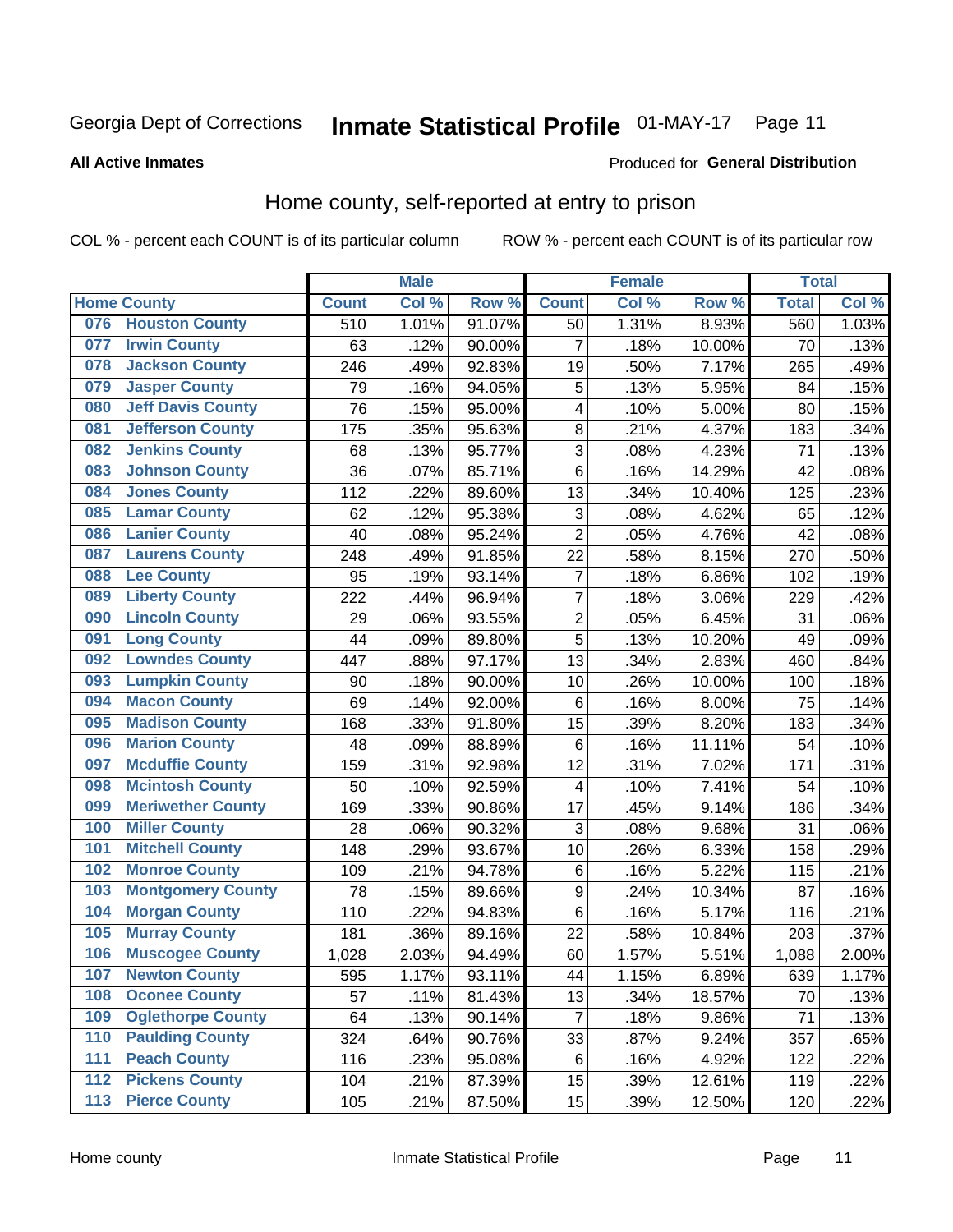## Inmate Statistical Profile 01-MAY-17 Page 12

#### **All Active Inmates**

### Produced for General Distribution

### Home county, self-reported at entry to prison

COL % - percent each COUNT is of its particular column

|                  |                          |                    | <b>Male</b> |                  |                         | <b>Female</b> |        | <b>Total</b> |       |
|------------------|--------------------------|--------------------|-------------|------------------|-------------------------|---------------|--------|--------------|-------|
|                  | <b>Home County</b>       | <b>Count</b>       | Col %       | Row <sup>%</sup> | <b>Count</b>            | Col %         | Row %  | <b>Total</b> | Col % |
| 114              | <b>Pike County</b>       | 42                 | .08%        | 95.45%           | 2                       | .05%          | 4.55%  | 44           | .08%  |
| 115              | <b>Polk County</b>       | 232                | .46%        | 88.89%           | 29                      | .76%          | 11.11% | 261          | .48%  |
| 116              | <b>Pulaski County</b>    | 57                 | .11%        | 90.48%           | $\,6$                   | .16%          | 9.52%  | 63           | .12%  |
| 117              | <b>Putnam County</b>     | 149                | .29%        | 92.55%           | 12                      | .31%          | 7.45%  | 161          | .30%  |
| 118              | <b>Quitman County</b>    | 16                 | .03%        | 100.00%          |                         |               |        | 16           | .03%  |
| 119              | <b>Rabun County</b>      | 51                 | .10%        | 87.93%           | $\overline{7}$          | .18%          | 12.07% | 58           | .11%  |
| 120              | <b>Randolph County</b>   | 72                 | .14%        | 92.31%           | $\,6$                   | .16%          | 7.69%  | 78           | .14%  |
| 121              | <b>Richmond County</b>   | $\overline{1,802}$ | 3.55%       | 93.61%           | 123                     | 3.23%         | 6.39%  | 1,925        | 3.53% |
| 122              | <b>Rockdale County</b>   | 362                | .71%        | 90.95%           | 36                      | .94%          | 9.05%  | 398          | .73%  |
| 123              | <b>Schley County</b>     | 19                 | .04%        | 90.48%           | $\overline{c}$          | .05%          | 9.52%  | 21           | .04%  |
| 124              | <b>Screven County</b>    | 136                | .27%        | 97.84%           | $\overline{3}$          | .08%          | 2.16%  | 139          | .25%  |
| 125              | <b>Seminole County</b>   | 70                 | .14%        | 90.91%           | $\overline{7}$          | .18%          | 9.09%  | 77           | .14%  |
| 126              | <b>Spalding County</b>   | 448                | .88%        | 93.72%           | 30                      | .79%          | 6.28%  | 478          | .88%  |
| 127              | <b>Stephens County</b>   | 131                | .26%        | 88.51%           | 17                      | .45%          | 11.49% | 148          | .27%  |
| 128              | <b>Stewart County</b>    | 37                 | .07%        | 100.00%          |                         |               |        | 37           | .07%  |
| 129              | <b>Sumter County</b>     | 174                | .34%        | 95.60%           | 8                       | .21%          | 4.40%  | 182          | .33%  |
| 130              | <b>Talbot County</b>     | 39                 | .08%        | 88.64%           | 5                       | .13%          | 11.36% | 44           | .08%  |
| 131              | <b>Taliaferro County</b> | 9                  | .02%        | 100.00%          |                         |               |        | 9            | .02%  |
| 132              | <b>Tattnall County</b>   | 157                | .31%        | 94.01%           | 10                      | .26%          | 5.99%  | 167          | .31%  |
| 133              | <b>Taylor County</b>     | 63                 | .12%        | 94.03%           | 4                       | .10%          | 5.97%  | 67           | .12%  |
| 134              | <b>Telfair County</b>    | 100                | .20%        | 89.29%           | 12                      | .31%          | 10.71% | 112          | .21%  |
| $\overline{135}$ | <b>Terrell County</b>    | 80                 | .16%        | 89.89%           | $\boldsymbol{9}$        | .24%          | 10.11% | 89           | .16%  |
| 136              | <b>Thomas County</b>     | 199                | .39%        | 91.71%           | 18                      | .47%          | 8.29%  | 217          | .40%  |
| 137              | <b>Tift County</b>       | 302                | .60%        | 97.11%           | 9                       | .24%          | 2.89%  | 311          | .57%  |
| 138              | <b>Toombs County</b>     | 300                | .59%        | 90.36%           | 32                      | .84%          | 9.64%  | 332          | .61%  |
| 139              | <b>Towns County</b>      | 21                 | .04%        | 72.41%           | $\bf 8$                 | .21%          | 27.59% | 29           | .05%  |
| 140              | <b>Treutlen County</b>   | 55                 | .11%        | 93.22%           | $\overline{\mathbf{4}}$ | .10%          | 6.78%  | 59           | .11%  |
| 141              | <b>Troup County</b>      | 526                | 1.04%       | 93.93%           | 34                      | .89%          | 6.07%  | 560          | 1.03% |
| 142              | <b>Turner County</b>     | 74                 | .15%        | 96.10%           | 3                       | .08%          | 3.90%  | 77           | .14%  |
| 143              | <b>Twiggs County</b>     | 46                 | .09%        | 90.20%           | 5                       | .13%          | 9.80%  | 51           | .09%  |
| 144              | <b>Union County</b>      | 69                 | .14%        | 88.46%           | $\overline{9}$          | .24%          | 11.54% | 78           | .14%  |
| 145              | <b>Upson County</b>      | 151                | .30%        | 92.07%           | 13                      | .34%          | 7.93%  | 164          | .30%  |
| 146              | <b>Walker County</b>     | 387                | .76%        | 88.97%           | 48                      | 1.26%         | 11.03% | 435          | .80%  |
| 147              | <b>Walton County</b>     | 434                | .86%        | 91.95%           | 38                      | 1.00%         | 8.05%  | 472          | .87%  |
| 148              | <b>Ware County</b>       | 323                | .64%        | 92.29%           | 27                      | .71%          | 7.71%  | 350          | .64%  |
| 149              | <b>Warren County</b>     | 31                 | .06%        | 96.88%           | 1                       | .03%          | 3.13%  | 32           | .06%  |
| 150              | <b>Washington County</b> | 180                | .36%        | 94.24%           | 11                      | .29%          | 5.76%  | 191          | .35%  |
| 151              | <b>Wayne County</b>      | 181                | .36%        | 93.78%           | 12                      | .31%          | 6.22%  | 193          | .35%  |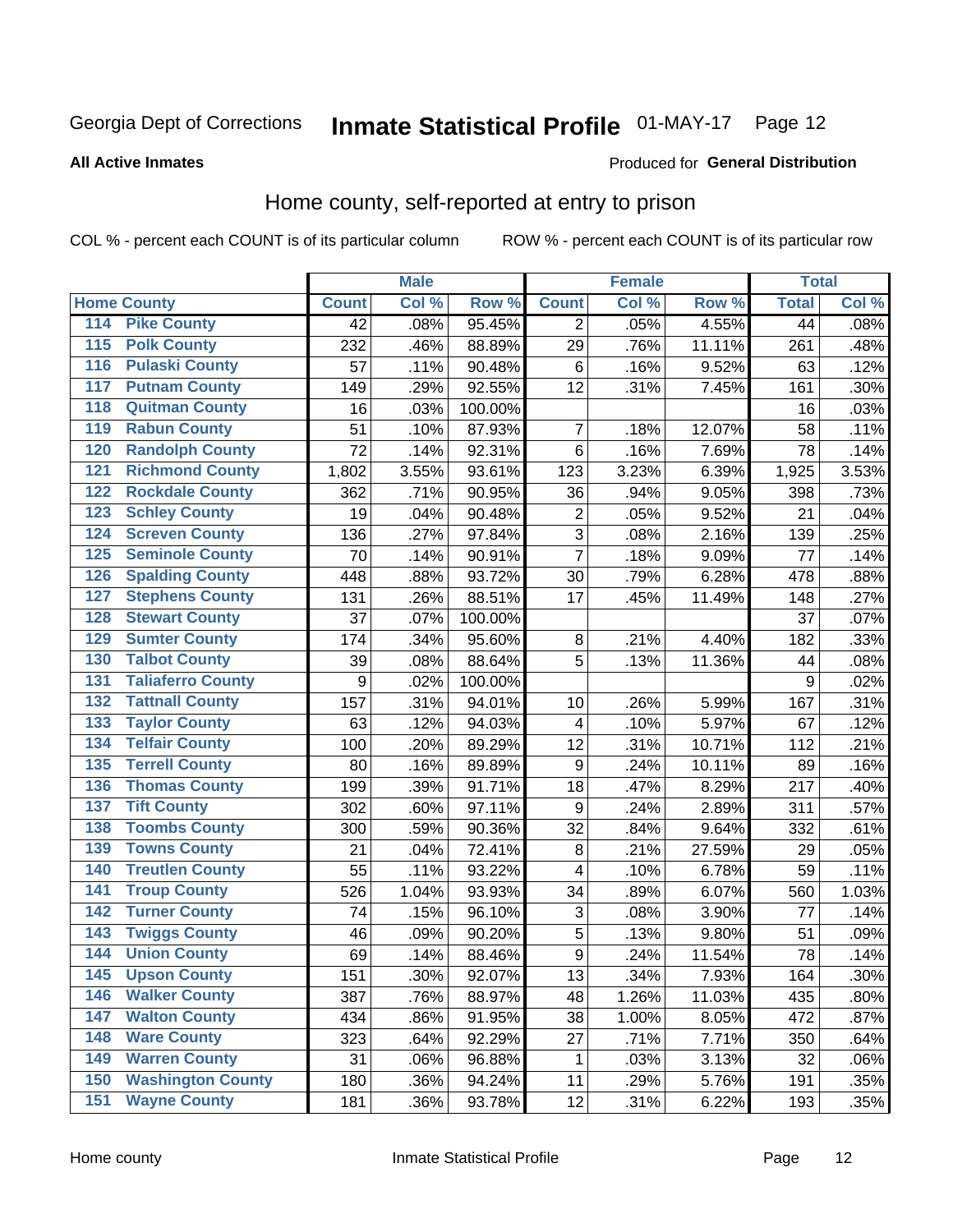## Inmate Statistical Profile 01-MAY-17 Page 13

**All Active Inmates** 

### Produced for General Distribution

### Home county, self-reported at entry to prison

COL % - percent each COUNT is of its particular column

|     |                             |              | <b>Male</b> |         |                | <b>Female</b> |        | <b>Total</b> |       |
|-----|-----------------------------|--------------|-------------|---------|----------------|---------------|--------|--------------|-------|
|     | <b>Home County</b>          | <b>Count</b> | Col %       | Row %   | <b>Count</b>   | Col %         | Row %  | <b>Total</b> | Col % |
| 152 | <b>Webster County</b>       | 9            | .02%        | 100.00% |                |               |        | 9            | .02%  |
| 153 | <b>Wheeler County</b>       | 42           | .08%        | 95.45%  | $\overline{2}$ | .05%          | 4.55%  | 44           | .08%  |
| 154 | <b>White County</b>         | 88           | .17%        | 85.44%  | 15             | .39%          | 14.56% | 103          | .19%  |
| 155 | <b>Whitfield County</b>     | 547          | 1.08%       | 88.80%  | 69             | 1.81%         | 11.20% | 616          | 1.13% |
| 156 | <b>Wilcox County</b>        | 53           | .10%        | 92.98%  | 4              | .10%          | 7.02%  | 57           | .10%  |
| 157 | <b>Wilkes County</b>        | 67           | .13%        | 91.78%  | 6              | .16%          | 8.22%  | 73           | .13%  |
| 158 | <b>Wilkinson County</b>     | 52           | .10%        | 98.11%  |                | .03%          | 1.89%  | 53           | .10%  |
| 159 | <b>Worth County</b>         | 119          | .23%        | 92.25%  | 10             | .26%          | 7.75%  | 129          | .24%  |
| 999 | <b>Other Custody/Out Of</b> | 140          | .28%        | 95.24%  |                | .18%          | 4.76%  | 147          | .27%  |
|     | <b>State</b>                |              |             |         |                |               |        |              |       |
|     | <b>Total Rported</b>        | 50,700       | 100%        | 93.01%  | 3,810          | 100%          | 6.99%  | 54,510       | 100%  |

| 'Not<br>Reported |        |       |        |
|------------------|--------|-------|--------|
| <b>Total</b>     | 50,700 | 3.810 | 54,510 |

| Mode (most frequent) | <b>Fulton County</b> | <b>Fulton County</b> | <b>Fulton County</b> |
|----------------------|----------------------|----------------------|----------------------|
|                      |                      |                      |                      |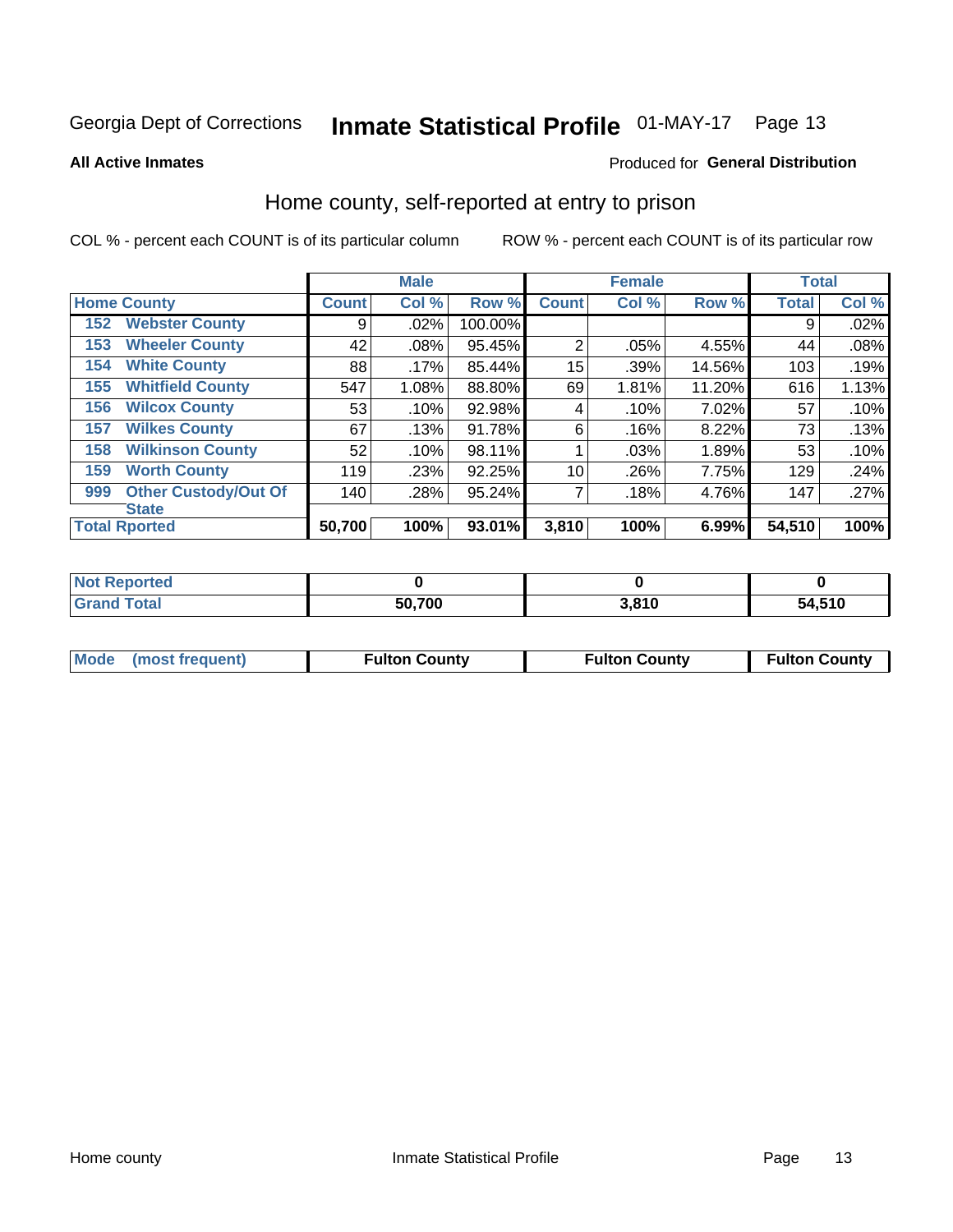#### **Inmate Statistical Profile 01-MAY-17** Page 14

#### **All Active Inmates**

#### Produced for General Distribution

## Employment status before prison, self-reported at entry to prison

COL % - percent each COUNT is of its particular column

|                           | <b>Male</b> |          |         |                    | <b>Female</b> |          |        | <b>Total</b> |  |
|---------------------------|-------------|----------|---------|--------------------|---------------|----------|--------|--------------|--|
| <b>Employment Status</b>  | Count l     | Col %    | Row %   | Count <sup>1</sup> | Col %         | Row %    | Total  | Col %        |  |
| <b>Full Time</b><br>01    | 18,603      | 46.18%   | 93.57%  | 1,279              | 37.78%        | 6.43%    | 19,882 | 45.52%       |  |
| <b>Part Time</b><br>02    | 2,767       | 6.87%    | 91.29%  | 264                | 7.80%         | $8.71\%$ | 3,031  | 6.94%        |  |
| Unempl $<$ 6M<br>03       | 2,346       | 5.82%    | 98.12%  | 45                 | 1.33%         | $1.88\%$ | 2,391  | 5.47%        |  |
| Unempl $> 6M$<br>04       | 9,495       | 23.57%   | 89.71%  | 1,089              | 32.17%        | 10.29%   | 10,584 | 24.23%       |  |
| <b>Never Worked</b><br>05 | 4,036       | 10.02%   | 94.19%  | 249                | 7.36%         | $5.81\%$ | 4,285  | 9.81%        |  |
| <b>Student</b><br>06      | 1,130       | $2.80\%$ | 96.91%  | 36                 | $1.06\%$      | 3.09%    | 1,166  | 2.67%        |  |
| <b>Incapable</b><br>07    | 1,909       | 4.74%    | 81.86%  | 423                | 12.50%        | 18.14%   | 2,332  | 5.34%        |  |
| <b>UNKNOWN</b><br>20      | 2           | $.01\%$  | 100.00% |                    |               |          | 2      | .01%         |  |
| <b>Total Reported</b>     | 40,288      | 100%     | 92.25%  | 3,385              | 100%          | 7.75%    | 43,673 | 100%         |  |

| <b>Not Reported</b> | 10,414 | 425   | 10,839 |
|---------------------|--------|-------|--------|
| <b>Grand Total</b>  | 50,702 | 3,810 | 54,512 |

| <b>Mode (most frequent)</b> | $^{\prime\prime}$ Time | <b>Time</b><br>rull i |
|-----------------------------|------------------------|-----------------------|
|                             |                        |                       |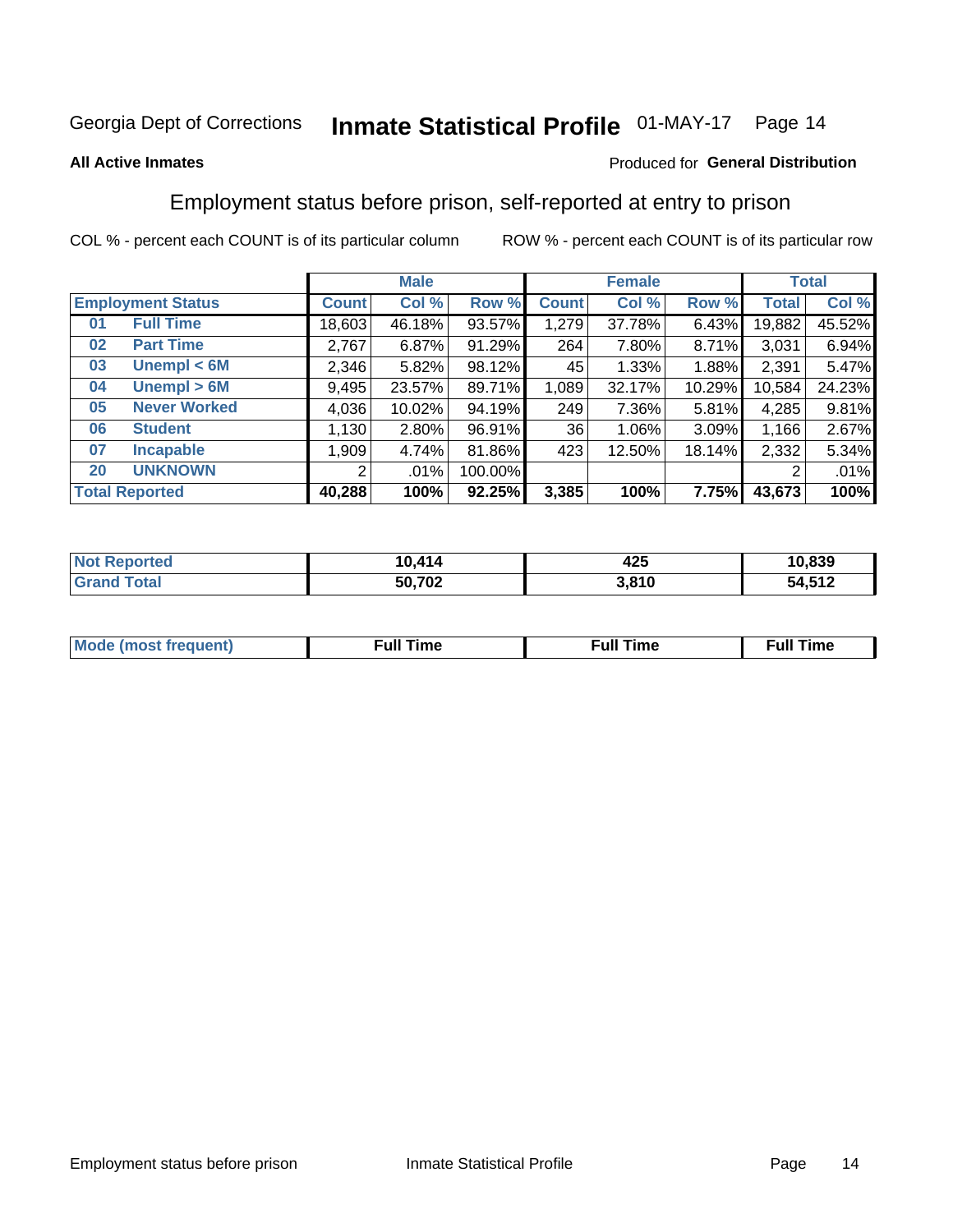### **All Active Inmates**

Produced for General Distribution

### Age at admission

COL % - percent each COUNT is of its particular column

|                         |              | <b>Male</b> |         |                           | <b>Female</b> |        |              | <b>Total</b> |
|-------------------------|--------------|-------------|---------|---------------------------|---------------|--------|--------------|--------------|
| <b>Age At Admission</b> | <b>Count</b> | Col %       | Row %   | <b>Count</b>              | Col %         | Row %  | <b>Total</b> | Col %        |
| 14                      | 16           | 0.03%       | 88.89%  | $\overline{2}$            | 0.05%         | 11.11% | 18           | 0.03%        |
| 15                      | 60           | 0.12%       | 100.00% |                           |               |        | 60           | $0.11\%$     |
| 16                      | 156          | 0.31%       | 98.11%  | $\ensuremath{\mathsf{3}}$ | 0.08%         | 1.89%  | 159          | 0.29%        |
| $\overline{17}$         | 725          | 1.43%       | 96.15%  | 29                        | 0.76%         | 3.85%  | 754          | 1.38%        |
| $\overline{18}$         | 1,333        | 2.63%       | 97.37%  | 36                        | 0.94%         | 2.63%  | 1,369        | 2.51%        |
| 19                      | 1,893        | 3.73%       | 96.63%  | 66                        | 1.73%         | 3.37%  | 1,959        | 3.59%        |
| 20                      | 2,112        | 4.17%       | 95.83%  | 92                        | 2.41%         | 4.17%  | 2,204        | 4.04%        |
| $\overline{21}$         | 2,137        | 4.22%       | 95.96%  | 90                        | 2.36%         | 4.04%  | 2,227        | 4.09%        |
| $\overline{22}$         | 2,266        | 4.47%       | 95.21%  | 114                       | 2.99%         | 4.79%  | 2,380        | 4.37%        |
| 23                      | 2,058        | 4.06%       | 93.93%  | 133                       | 3.49%         | 6.07%  | 2,191        | 4.02%        |
| $\overline{24}$         | 2,058        | 4.06%       | 93.16%  | 151                       | 3.96%         | 6.84%  | 2,209        | 4.05%        |
| $\overline{25}$         | 2,000        | 3.94%       | 93.59%  | 137                       | 3.60%         | 6.41%  | 2,137        | 3.92%        |
| 26                      | 1,906        | 3.76%       | 92.93%  | 145                       | 3.81%         | 7.07%  | 2,051        | 3.76%        |
| $\overline{27}$         | 1,858        | 3.66%       | 92.71%  | 146                       | 3.83%         | 7.29%  | 2,004        | 3.68%        |
| 28                      | 1,783        | 3.52%       | 92.82%  | 138                       | 3.62%         | 7.18%  | 1,921        | 3.52%        |
| 29                      | 1,716        | 3.38%       | 92.31%  | 143                       | 3.75%         | 7.69%  | 1,859        | 3.41%        |
| 30                      | 1,715        | 3.38%       | 91.71%  | 155                       | 4.07%         | 8.29%  | 1,870        | 3.43%        |
| 31                      | 1,563        | 3.08%       | 91.83%  | 139                       | 3.65%         | 8.17%  | 1,702        | 3.12%        |
| 32                      | 1,422        | 2.80%       | 91.74%  | 128                       | 3.36%         | 8.26%  | 1,550        | 2.84%        |
| 33                      | 1,484        | 2.93%       | 90.93%  | 148                       | 3.88%         | 9.07%  | 1,632        | 2.99%        |
| 34                      | 1,387        | 2.74%       | 90.18%  | 151                       | 3.96%         | 9.82%  | 1,538        | 2.82%        |
| 35                      | 1,400        | 2.76%       | 92.11%  | 120                       | 3.15%         | 7.89%  | 1,520        | 2.79%        |
| 36                      | 1,379        | 2.72%       | 92.61%  | 110                       | 2.89%         | 7.39%  | 1,489        | 2.73%        |
| $\overline{37}$         | 1,286        | 2.54%       | 92.39%  | 106                       | 2.78%         | 7.61%  | 1,392        | 2.55%        |
| 38                      | 1,153        | 2.27%       | 92.02%  | 100                       | 2.62%         | 7.98%  | 1,253        | 2.30%        |
| 39                      | 1,086        | 2.14%       | 90.95%  | 108                       | 2.83%         | 9.05%  | 1,194        | 2.19%        |
| 40                      | 986          | 1.94%       | 91.64%  | 90                        | 2.36%         | 8.36%  | 1,076        | 1.97%        |
| 41                      | 954          | 1.88%       | 91.73%  | 86                        | 2.26%         | 8.27%  | 1,040        | 1.91%        |
| 42                      | 929          | 1.83%       | 93.55%  | 64                        | 1.68%         | 6.45%  | 993          | 1.82%        |
| 43                      | 873          | 1.72%       | 91.41%  | 82                        | 2.15%         | 8.59%  | 955          | 1.75%        |
| 44                      | 794          | 1.57%       | 90.33%  | 85                        | 2.23%         | 9.67%  | 879          | 1.61%        |
| 45                      | 759          | 1.50%       | 91.01%  | 75                        | 1.97%         | 8.99%  | 834          | 1.53%        |
| 46                      | 745          | 1.47%       | 90.74%  | 76                        | 1.99%         | 9.26%  | 821          | 1.51%        |
| 47                      | 698          | 1.38%       | 90.06%  | 77                        | 2.02%         | 9.94%  | 775          | 1.42%        |
| 48                      | 656          | 1.29%       | 89.37%  | 78                        | 2.05%         | 10.63% | 734          | 1.35%        |
| 49                      | 652          | 1.29%       | 91.57%  | 60                        | 1.57%         | 8.43%  | 712          | 1.31%        |
| 50                      | 570          | 1.12%       | 91.79%  | 51                        | 1.34%         | 8.21%  | 621          | 1.14%        |
| 51                      | 472          | 0.93%       | 90.25%  | 51                        | 1.34%         | 9.75%  | 523          | 0.96%        |
| 52                      | 482          | 0.95%       | 91.46%  | 45                        | 1.18%         | 8.54%  | 527          | 0.97%        |
| 53                      | 464          | 0.92%       | 91.88%  | 41                        | 1.08%         | 8.12%  | 505          | 0.93%        |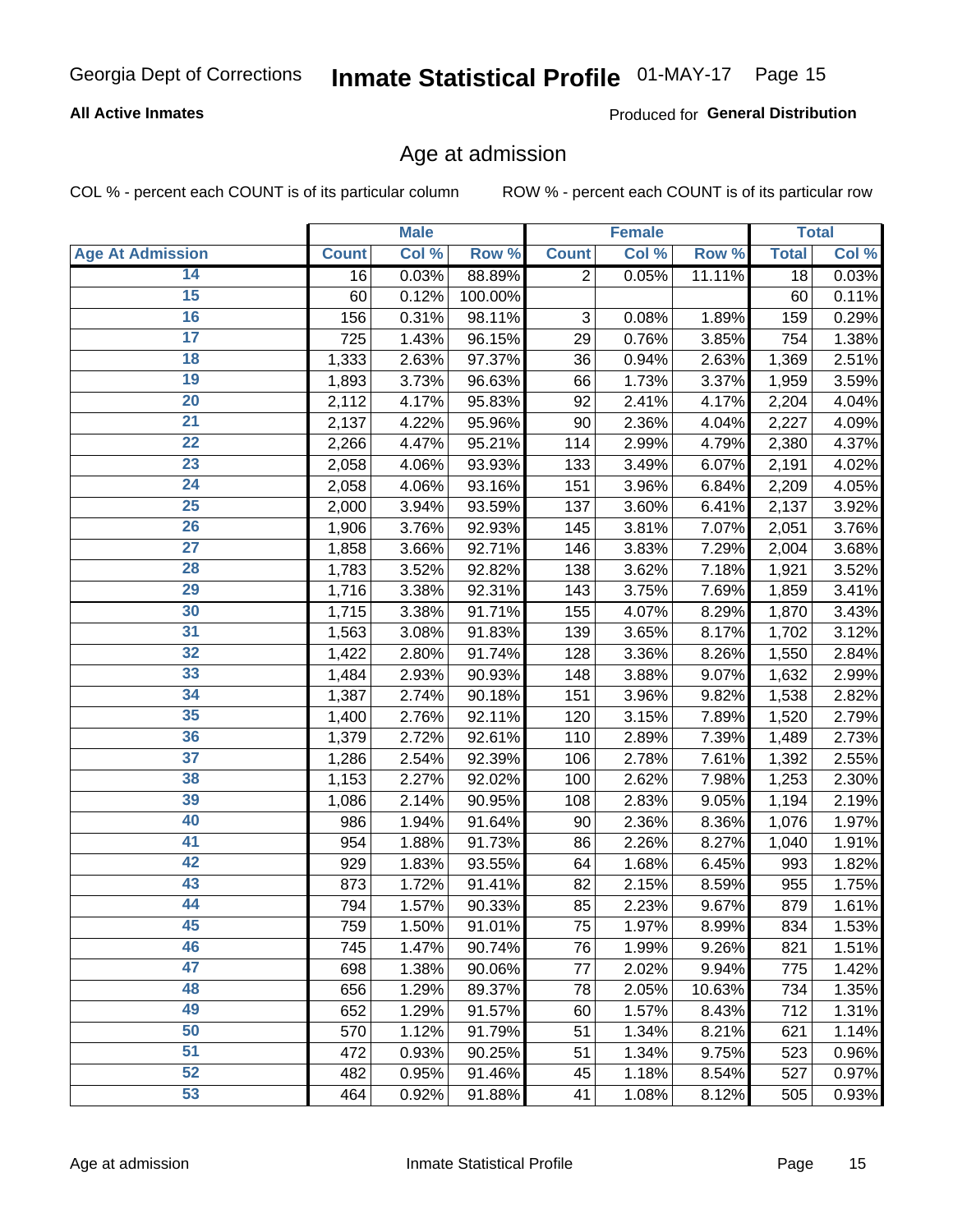### **All Active Inmates**

Produced for General Distribution

## Age at admission

COL % - percent each COUNT is of its particular column

|                         |                  | <b>Male</b> |         |                 | <b>Female</b> |                  |                 | <b>Total</b> |
|-------------------------|------------------|-------------|---------|-----------------|---------------|------------------|-----------------|--------------|
| <b>Age At Admission</b> | <b>Count</b>     | Col %       | Row %   | <b>Count</b>    | Col %         | Row <sup>%</sup> | <b>Total</b>    | Col %        |
| 54                      | 427              | 0.84%       | 92.42%  | $\overline{35}$ | 0.92%         | 7.58%            | 462             | 0.85%        |
| 55                      | 344              | 0.68%       | 94.51%  | 20              | 0.52%         | 5.49%            | 364             | 0.67%        |
| 56                      | 328              | 0.65%       | 93.71%  | 22              | 0.58%         | 6.29%            | 350             | 0.64%        |
| 57                      | 243              | 0.48%       | 94.55%  | 14              | 0.37%         | 5.45%            | 257             | 0.47%        |
| 58                      | 226              | 0.45%       | 96.17%  | 9               | 0.24%         | 3.83%            | 235             | 0.43%        |
| 59                      | 195              | 0.38%       | 92.42%  | 16              | 0.42%         | 7.58%            | 211             | 0.39%        |
| 60                      | 147              | 0.29%       | 93.63%  | 10              | 0.26%         | 6.37%            | 157             | 0.29%        |
| 61                      | 136              | 0.27%       | 97.84%  | 3               | 0.08%         | 2.16%            | 139             | 0.26%        |
| 62                      | 114              | 0.22%       | 92.68%  | 9               | 0.24%         | 7.32%            | 123             | 0.23%        |
| 63                      | 93               | 0.18%       | 96.88%  | 3               | 0.08%         | 3.13%            | 96              | 0.18%        |
| 64                      | 90               | 0.18%       | 94.74%  | 5               | 0.13%         | 5.26%            | 95              | 0.17%        |
| 65                      | 64               | 0.13%       | 98.46%  | 1               | 0.03%         | 1.54%            | 65              | 0.12%        |
| 66                      | 46               | 0.09%       | 95.83%  | $\overline{c}$  | 0.05%         | 4.17%            | 48              | 0.09%        |
| 67                      | 51               | 0.10%       | 98.08%  | $\mathbf{1}$    | 0.03%         | 1.92%            | 52              | 0.10%        |
| 68                      | 40               | 0.08%       | 97.56%  | 1               | 0.03%         | 2.44%            | 41              | 0.08%        |
| 69                      | 36               | 0.07%       | 97.30%  | $\mathbf{1}$    | 0.03%         | 2.70%            | 37              | 0.07%        |
| 70                      | 28               | 0.06%       | 96.55%  | $\mathbf{1}$    | 0.03%         | 3.45%            | 29              | 0.05%        |
| $\overline{71}$         | 14               | 0.03%       | 100.00% |                 |               |                  | 14              | 0.03%        |
| $\overline{72}$         | 20               | 0.04%       | 90.91%  | $\overline{2}$  | 0.05%         | 9.09%            | 22              | 0.04%        |
| $\overline{73}$         | 13               | 0.03%       | 100.00% |                 |               |                  | 13              | 0.02%        |
| $\overline{74}$         | $\boldsymbol{9}$ | 0.02%       | 75.00%  | 3               | 0.08%         | 25.00%           | $\overline{12}$ | 0.02%        |
| 75                      | 11               | 0.02%       | 100.00% |                 |               |                  | 11              | 0.02%        |
| 76                      | 12               | 0.02%       | 100.00% |                 |               |                  | 12              | 0.02%        |
| $\overline{77}$         | $\,6$            | 0.01%       | 100.00% |                 |               |                  | 6               | 0.01%        |
| 78                      | 3                | 0.01%       | 100.00% |                 |               |                  | 3               | 0.01%        |
| 79                      | 3                | 0.01%       | 100.00% |                 |               |                  | $\overline{3}$  | 0.01%        |
| 80                      | $\mathbf{1}$     | 0.01%       | 50.00%  | $\mathbf{1}$    | 0.03%         | 50.00%           | $\overline{2}$  | 0.01%        |
| 81                      | $\overline{3}$   | 0.01%       | 100.00% |                 |               |                  | $\overline{3}$  | 0.01%        |
| $\overline{82}$         | $\overline{5}$   | 0.01%       | 100.00% |                 |               |                  | $\overline{5}$  | 0.01%        |
| 83                      | $\mathbf{1}$     | 0.01%       | 100.00% |                 |               |                  | 1               | 0.01%        |
| 84                      | 3                | 0.01%       | 100.00% |                 |               |                  | 3               | 0.01%        |
| 85                      | $\mathbf{1}$     | 0.01%       | 100.00% |                 |               |                  | $\mathbf{1}$    | 0.01%        |
| <b>Total Reported</b>   | 50,699           | 100%        | 93.01%  | 3,810           | 100%          | 6.99%            | 54,509          | 100%         |

| <b>Not Reported</b> |        |       |        |
|---------------------|--------|-------|--------|
| Tota'               | 50.700 | 3,810 | 54,510 |

| <b>Mean</b> | 32.55 | 21 25<br>34.35 | ss st<br>34.OI |
|-------------|-------|----------------|----------------|
| MA          | აս    | JJ.            | 30             |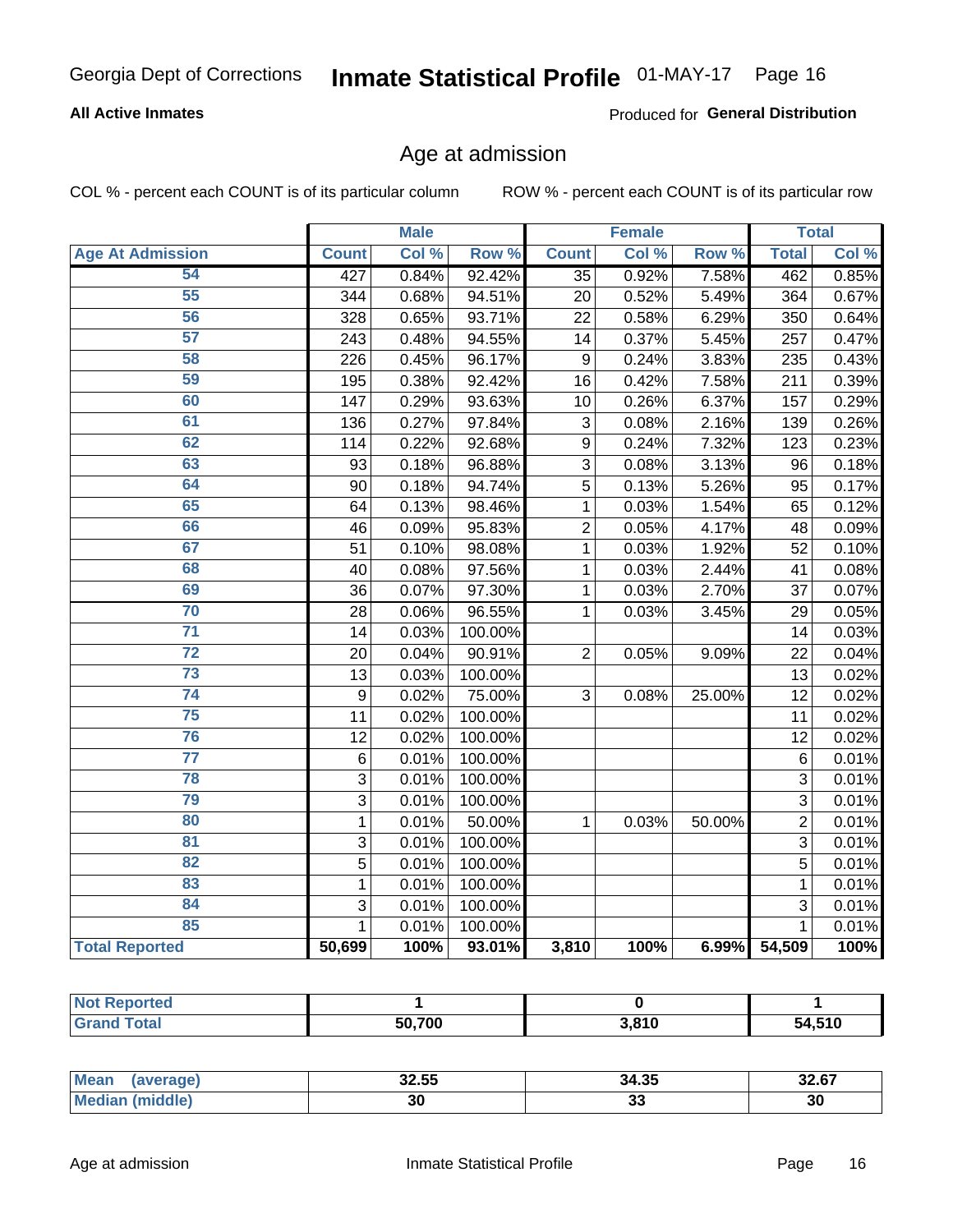### **All Active Inmates**

Produced for General Distribution

## Age at admission

COL % - percent each COUNT is of its particular column

|                         | <b>Male</b> | <b>Female</b> | Total |
|-------------------------|-------------|---------------|-------|
| Modiae 22 Mest30equent) | n n         |               |       |
| <b>Grand Total</b>      |             |               |       |
|                         |             |               |       |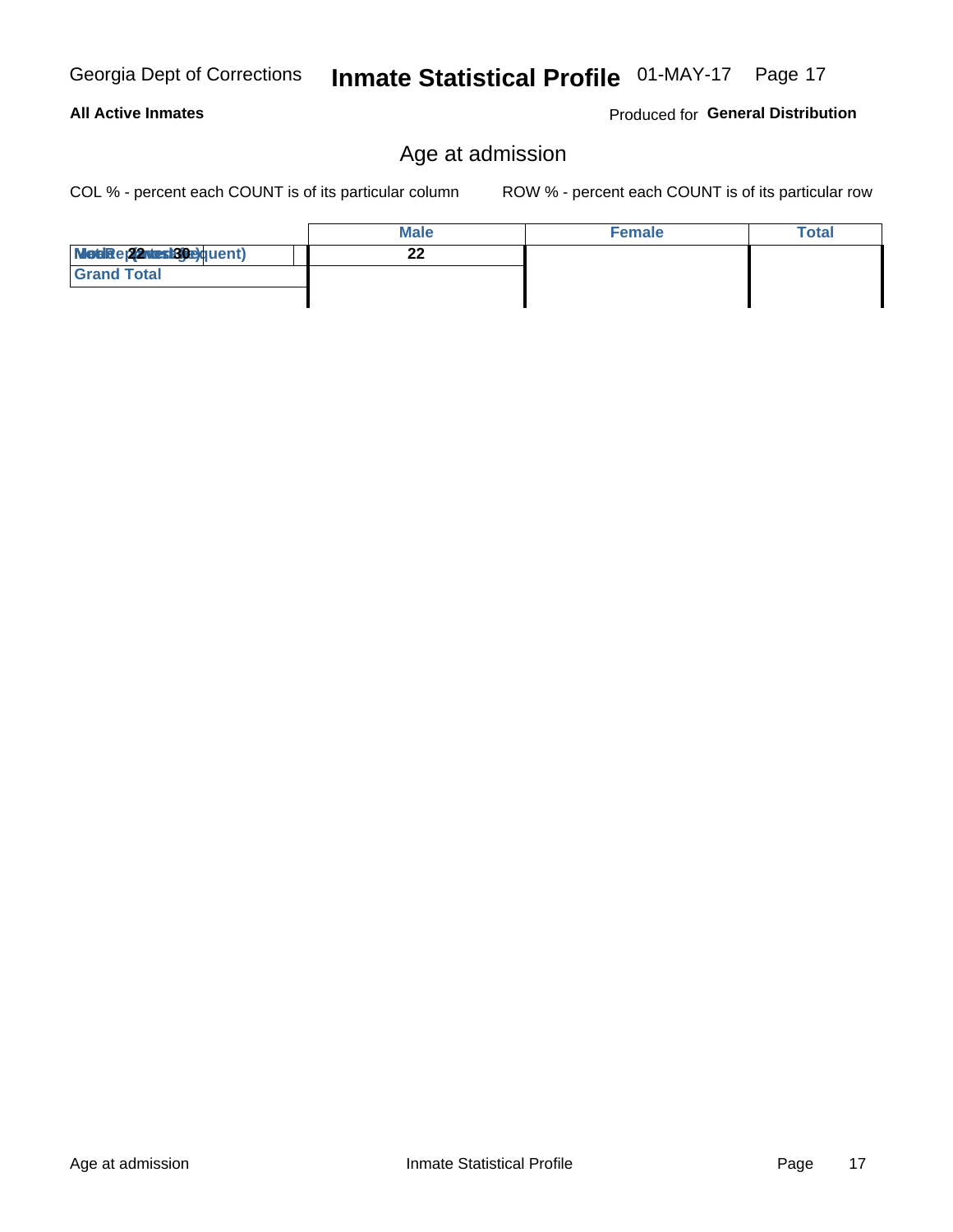### **All Active Inmates**

### Produced for General Distribution

### Height, measured at entry to prison

COL % - percent each COUNT is of its particular column

|                         |                | <b>Male</b> |         |              | <b>Female</b> |         |                | <b>Total</b> |
|-------------------------|----------------|-------------|---------|--------------|---------------|---------|----------------|--------------|
| <b>Height</b>           | <b>Count</b>   | Col %       | Row %   | <b>Count</b> | Col %         | Row %   | <b>Total</b>   | Col %        |
| $\overline{\mathbf{0}}$ | 640            | 1.26%       | 96.68%  | 22           | 0.58%         | 3.32%   | 662            | 1.21%        |
| 4'00"                   | 3              | 0.01%       | 100.00% |              |               |         | 3              | 0.01%        |
| 4'02''                  | $\mathbf{1}$   | 0.01%       | 50.00%  | 1            | 0.03%         | 50.00%  | $\overline{c}$ | 0.01%        |
| 4'03''                  | 3              | 0.01%       | 100.00% |              |               |         | $\overline{3}$ | 0.01%        |
| 4'04"                   | $\mathbf{1}$   | 0.01%       | 100.00% |              |               |         | 1              | 0.01%        |
| 4'05"                   |                |             |         | 1            | 0.03%         | 100.00% | 1              | 0.01%        |
| 4'06"                   | $\mathbf{1}$   | 0.01%       | 50.00%  | 1            | 0.03%         | 50.00%  | $\overline{c}$ | 0.01%        |
| 4'07"                   | 1              | 0.01%       | 25.00%  | 3            | 0.08%         | 75.00%  | 4              | 0.01%        |
| 4'08"                   | 10             | 0.02%       | 66.67%  | 5            | 0.13%         | 33.33%  | 15             | 0.03%        |
| 4'09"                   | 4              | 0.01%       | 25.00%  | 12           | 0.31%         | 75.00%  | 16             | 0.03%        |
| 4'10"                   | 5              | 0.01%       | 22.73%  | 17           | 0.45%         | 77.27%  | 22             | 0.04%        |
| 4'11''                  | 12             | 0.02%       | 14.12%  | 73           | 1.92%         | 85.88%  | 85             | 0.16%        |
| 5'00''                  | 96             | 0.19%       | 38.87%  | 151          | 3.96%         | 61.13%  | 247            | 0.45%        |
| 5'01"                   | 102            | 0.20%       | 32.18%  | 215          | 5.64%         | 67.82%  | 317            | 0.58%        |
| 5'02"                   | 273            | 0.54%       | 40.75%  | 397          | 10.42%        | 59.25%  | 670            | 1.23%        |
| 5'03''                  | 391            | 0.77%       | 47.05%  | 440          | 11.55%        | 52.95%  | 831            | 1.52%        |
| 5'04"                   | 1,007          | 1.99%       | 63.69%  | 574          | 15.07%        | 36.31%  | 1,581          | 2.90%        |
| 5'05"                   | 1,709          | 3.37%       | 78.97%  | 455          | 11.94%        | 21.03%  | 2,164          | 3.97%        |
| 5'06''                  | 3,474          | 6.85%       | 88.06%  | 471          | 12.36%        | 11.94%  | 3,945          | 7.24%        |
| 5'07''                  | 4,034          | 7.96%       | 90.57%  | 420          | 11.02%        | 9.43%   | 4,454          | 8.17%        |
| 5'08''                  | 5,081          | 10.02%      | 96.09%  | 207          | 5.43%         | 3.91%   | 5,288          | 9.70%        |
| 5'09''                  | 6,513          | 12.85%      | 97.54%  | 164          | 4.30%         | 2.46%   | 6,677          | 12.25%       |
| 5'10''                  | 5,400          | 10.65%      | 98.36%  | 90           | 2.36%         | 1.64%   | 5,490          | 10.07%       |
| 5'11"                   | 6,067          | 11.97%      | 99.20%  | 49           | 1.29%         | 0.80%   | 6,116          | 11.22%       |
| 6'00''                  | 5,483          | 10.81%      | 99.65%  | 19           | 0.50%         | 0.35%   | 5,502          | 10.09%       |
| 6'01''                  | 4,093          | 8.07%       | 99.61%  | 16           | 0.42%         | 0.39%   | 4,109          | 7.54%        |
| 6'02"                   | 3,118          | 6.15%       | 99.94%  | 2            | 0.05%         | 0.06%   | 3,120          | 5.72%        |
| 6'03''                  | 1,634          | 3.22%       | 99.82%  | 3            | 0.08%         | 0.18%   | 1,637          | 3.00%        |
| 6'04"                   | 896            | 1.77%       | 100.00% |              |               |         | 896            | 1.64%        |
| 6'05"                   | 342            | 0.67%       | 99.71%  | 1            | 0.03%         | 0.29%   | 343            | 0.63%        |
| 6'06''                  | 169            | 0.33%       | 100.00% |              |               |         | 169            | 0.31%        |
| 6'07"                   | 53             | 0.10%       | 98.15%  | 1.           | 0.03%         | 1.85%   | 54             | 0.10%        |
| 6'08"                   | 34             | 0.07%       | 100.00% |              |               |         | 34             | 0.06%        |
| 6'09''                  | 32             | 0.06%       | 100.00% |              |               |         | 32             | 0.06%        |
| 6'10''                  | 3              | 0.01%       | 100.00% |              |               |         | 3              | 0.01%        |
| 6'11''                  | $\overline{7}$ | 0.01%       | 100.00% |              |               |         | $\overline{7}$ | 0.01%        |
| 7'00"                   | 4              | 0.01%       | 100.00% |              |               |         | 4              | 0.01%        |
| 7'02"                   | 1              | 0.01%       | 100.00% |              |               |         | 1              | 0.01%        |
| 7'03''                  | 1              | 0.01%       | 100.00% |              |               |         | 1              | 0.01%        |
| 7'04"                   | $\mathbf{1}$   | 0.01%       | 100.00% |              |               |         | $\mathbf{1}$   | 0.01%        |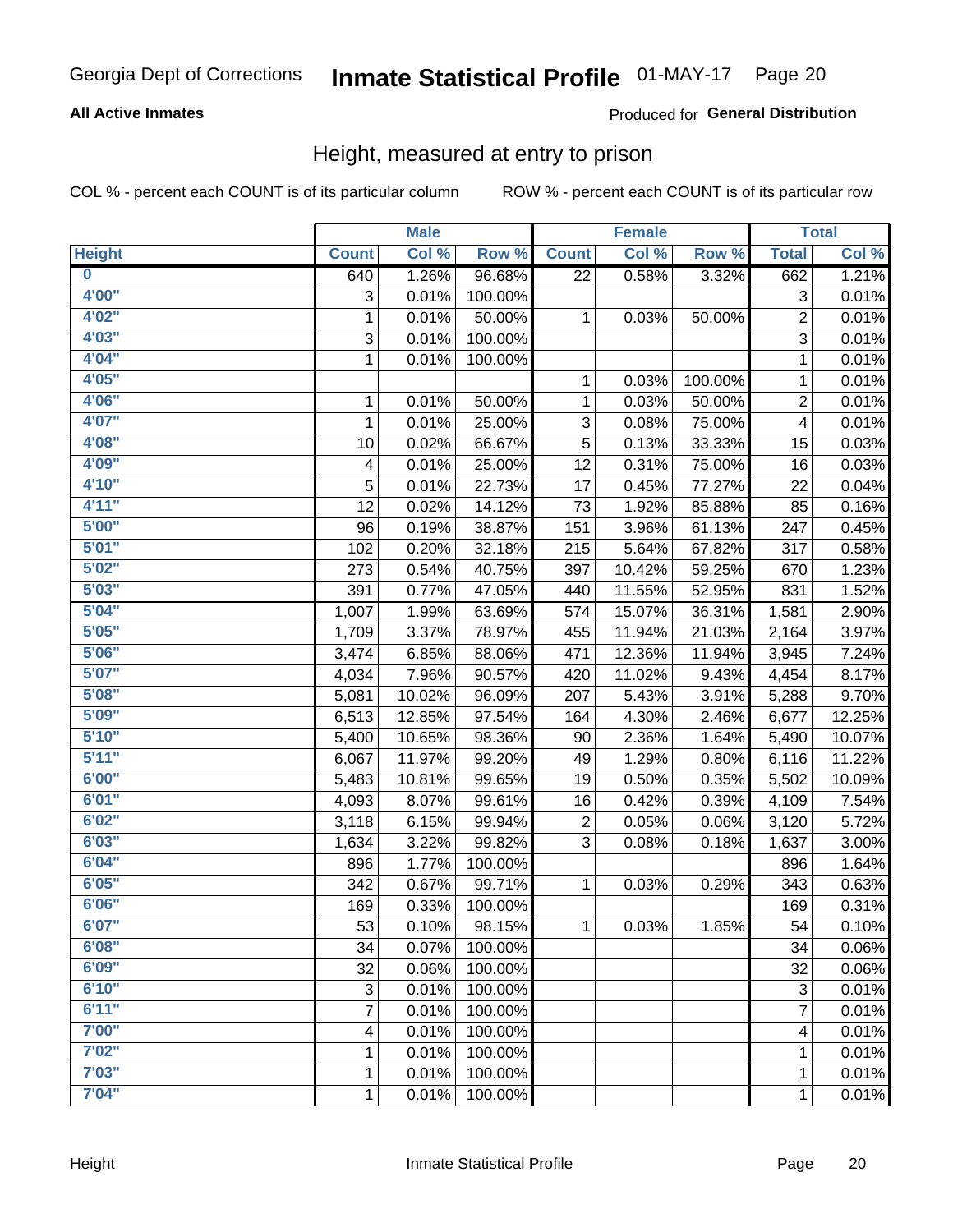### **All Active Inmates**

### Produced for General Distribution

### Height, measured at entry to prison

COL % - percent each COUNT is of its particular column

|                       |              | <b>Male</b> |         |             | <b>Female</b> |       |                 | Total |
|-----------------------|--------------|-------------|---------|-------------|---------------|-------|-----------------|-------|
| <b>Height</b>         | <b>Count</b> | Col %       |         | Row % Count | Col %         | Row % | <b>Total</b>    | Col % |
| 7'05"                 |              | $0.01\%$    | 100.00% |             |               |       |                 | 0.01% |
| <b>Total Reported</b> | 50,700       | 100%        | 93.01%  | 3,810       | 100%          |       | $6.99\%$ 54,510 | 100%  |

| <b>Not Reported</b> |        |       |        |
|---------------------|--------|-------|--------|
| <b>Grand Total</b>  | 50,700 | 3,810 | 54,510 |

| Mean | (average)       | 5'10" | 5'05" | 5'10" |
|------|-----------------|-------|-------|-------|
|      |                 |       |       |       |
| Mode | (most frequent) | 5'09" | 5'04" | 5'09" |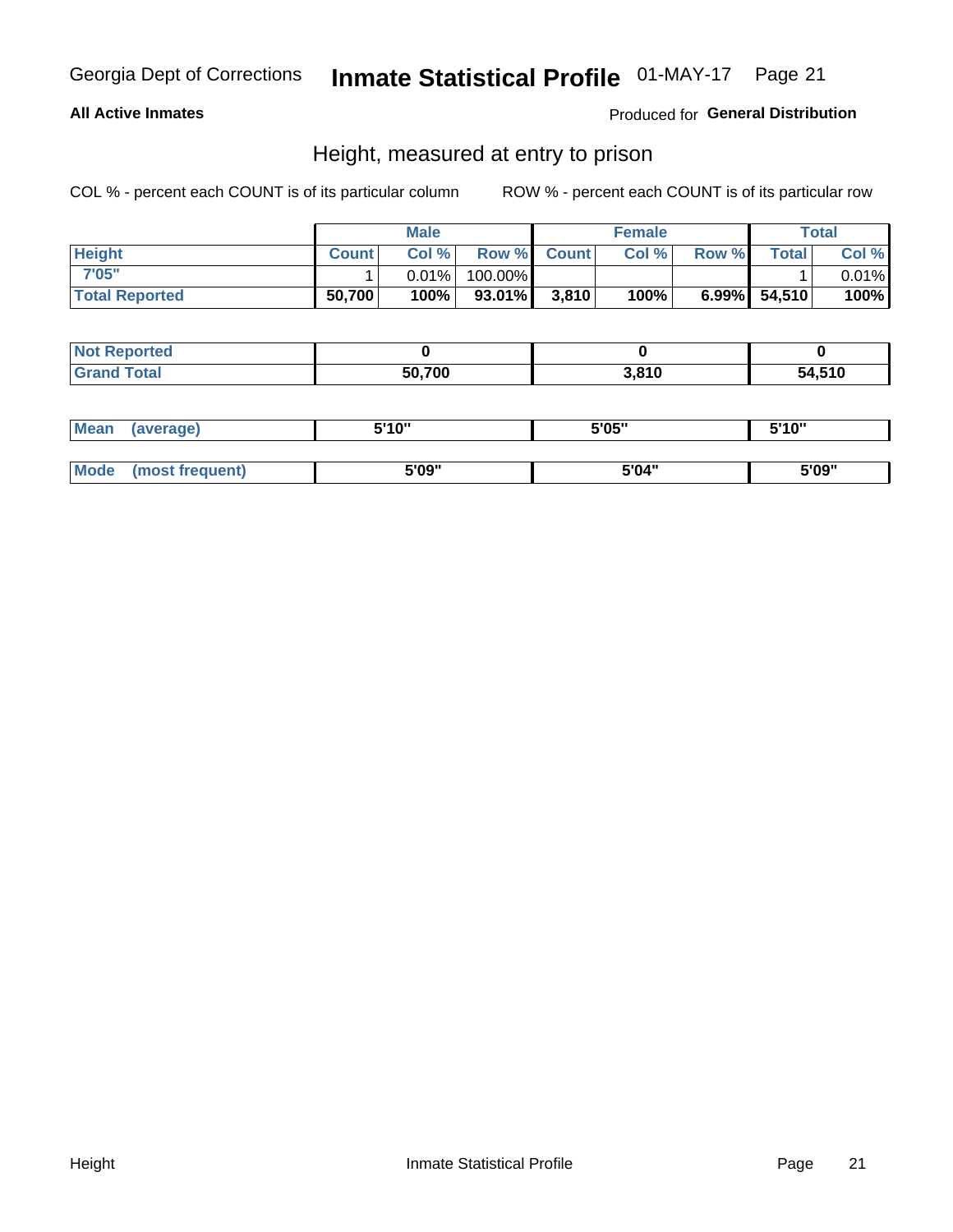**All Active Inmates** 

Produced for General Distribution

## Weight, measured at entry to prison

COL % - percent each COUNT is of its particular column

|                                                |                | <b>Male</b> |         |                           | <b>Female</b>   |        |                  | <b>Total</b>         |
|------------------------------------------------|----------------|-------------|---------|---------------------------|-----------------|--------|------------------|----------------------|
| <b>Weight</b>                                  | <b>Count</b>   | Col %       | Row %   | <b>Count</b>              | Col %           | Row %  | <b>Total</b>     | Col %                |
| <b>Under 80 pounds</b>                         | 8              | 0.02%       | 100.00% |                           |                 |        | 8                | 0.01%                |
| 80 - 89 pounds                                 | 1              | 0.01%       | 50.00%  | 1                         | 0.03%           | 50.00% | $\overline{c}$   | 0.01%                |
| 90 - 99 pounds                                 | 4              | 0.01%       | 30.77%  | 9                         | 0.24%           | 69.23% | 13               | 0.02%                |
| 100 - 109 pounds                               | 27             | 0.05%       | 49.09%  | 28                        | 0.74%           | 50.91% | 55               | 0.10%                |
| 110 - 119 pounds                               | 134            | 0.27%       | 55.83%  | 106                       | 2.80%           | 44.17% | 240              | 0.45%                |
| 120 - 129 pounds                               | 564            | 1.13%       | 74.90%  | 189                       | 4.99%           | 25.10% | 753              | 1.40%                |
| 130 - 139 pounds                               | 1,717          | 3.43%       | 83.23%  | 346                       | 9.13%           | 16.77% | 2,063            | 3.83%                |
| 140 - 149 pounds                               | 3,553          | 7.09%       | 89.32%  | 425                       | 11.22%          | 10.68% | 3,978            | 7.38%                |
| 150 - 159 pounds                               | 5,330          | 10.63%      | 92.50%  | 432                       | 11.40%          | 7.50%  | 5,762            | 10.69%               |
| 160 - 169 pounds                               | 6,802          | 13.57%      | 94.24%  | 416                       | 10.98%          | 5.76%  | 7,218            | 13.39%               |
| 170 - 179 pounds                               | 6,247          | 12.46%      | 94.19%  | 385                       | 10.16%          | 5.81%  | 6,632            | 12.30%               |
| 180 - 189 pounds                               | 6,565          | 13.10%      | 94.88%  | 354                       | 9.34%           | 5.12%  | 6,919            | 12.83%               |
| 190 - 199 pounds                               | 4,421          | 8.82%       | 94.89%  | 238                       | 6.28%           | 5.11%  | 4,659            | 8.64%                |
| 200 - 209 pounds                               | 3,964          | 7.91%       | 94.67%  | 223                       | 5.89%           | 5.33%  | 4,187            | 7.77%                |
| 210 - 219 pounds                               | 2,934          | 5.85%       | 95.45%  | 140                       | 3.69%           | 4.55%  | 3,074            | 5.70%                |
| 220 - 229 pounds                               | 2,364          | 4.72%       | 94.56%  | 136                       | 3.59%           | 5.44%  | 2,500            | 4.64%                |
| 230 - 239 pounds                               | 1,531          | 3.05%       | 94.22%  | 94                        | 2.48%           | 5.78%  | 1,625            | 3.01%                |
| 240 - 249 pounds                               | 1,222          | 2.44%       | 94.88%  | 66                        | 1.74%           | 5.12%  | 1,288            | 2.39%                |
| 250 - 259 pounds                               | 871            | 1.74%       | 93.56%  | 60                        | 1.58%           | 6.44%  | 931              | 1.73%                |
| 260 - 269 pounds                               | 556            | 1.11%       | 93.45%  | 39                        | 1.03%           | 6.55%  | 595              | 1.10%                |
| 270 - 279 pounds                               | 387            | 0.77%       | 96.75%  | 13                        | 0.34%           | 3.25%  | 400              | 0.74%                |
| 280 - 289 pounds                               | 281            | 0.56%       | 90.94%  | 28                        | 0.74%           | 9.06%  | 309              | 0.57%                |
| 290 - 299 pounds                               | 162            | 0.32%       | 91.01%  | 16                        | 0.42%           | 8.99%  | 178              | 0.33%                |
| 300 - 309 pounds                               | 142            | 0.28%       | 88.20%  | 19                        | 0.50%           | 11.80% | 161              | 0.30%                |
| 310 - 319 pounds                               | 79             | 0.16%       | 96.34%  | $\ensuremath{\mathsf{3}}$ | 0.08%           | 3.66%  | 82               | 0.15%                |
| 320 - 329 pounds                               | 82             | 0.16%       | 92.13%  | $\overline{7}$            | 0.18%           | 7.87%  | 89               | 0.17%                |
| 330 - 339 pounds                               | 43             | 0.09%       | 100.00% |                           |                 |        | 43               | 0.08%                |
| 340 - 349 pounds                               | 24             | 0.05%       | 85.71%  | 4                         | 0.11%           | 14.29% | 28               | 0.05%                |
| 350 - 359 pounds                               | 35             | 0.07%       | 79.55%  | $\boldsymbol{9}$          | 0.24%           | 20.45% | 44               | 0.08%                |
| 360 - 369 pounds                               | 18             | 0.04%       | 94.74%  | 1                         | 0.03%           | 5.26%  | 19               | 0.04%                |
| 370 - 379 pounds                               | 12             | 0.02%       | 100.00% |                           |                 |        | 12               | 0.02%                |
| 380 - 389 pounds                               | 9              | 0.02%       | 100.00% |                           |                 |        | $\boldsymbol{9}$ | 0.02%                |
| 390 - 399 pounds                               | $\overline{2}$ | 0.01%       | 66.67%  | 1                         | 0.03%           | 33.33% | 3                | 0.01%                |
| 400 pounds and over                            | 29             | 0.06%       | 96.67%  | 1                         | 0.03%           | 3.33%  | 30               | 0.06%                |
| <b>Total Reported</b>                          | 50,120         | 100%        | 92.97%  | 3,789                     | 100%            | 7.03%  | 53,909           | $\overline{100.0\%}$ |
|                                                |                |             |         |                           |                 |        |                  |                      |
| <b>Not Reported</b>                            |                | 580         |         |                           | $\overline{21}$ |        |                  | 601                  |
| <b>Grand Total</b>                             |                | 50,700      |         |                           | 3,810           |        |                  | 54,510               |
|                                                |                |             |         |                           |                 |        |                  |                      |
| <b>Mean</b><br>(average)                       |                | 184         |         |                           | 173             |        |                  | 184                  |
| <b>Median (middle)</b><br>Mode (most frequent) |                | 180         |         |                           | 165             |        |                  | 180                  |
|                                                |                | 180         |         |                           | 160             |        |                  | 180                  |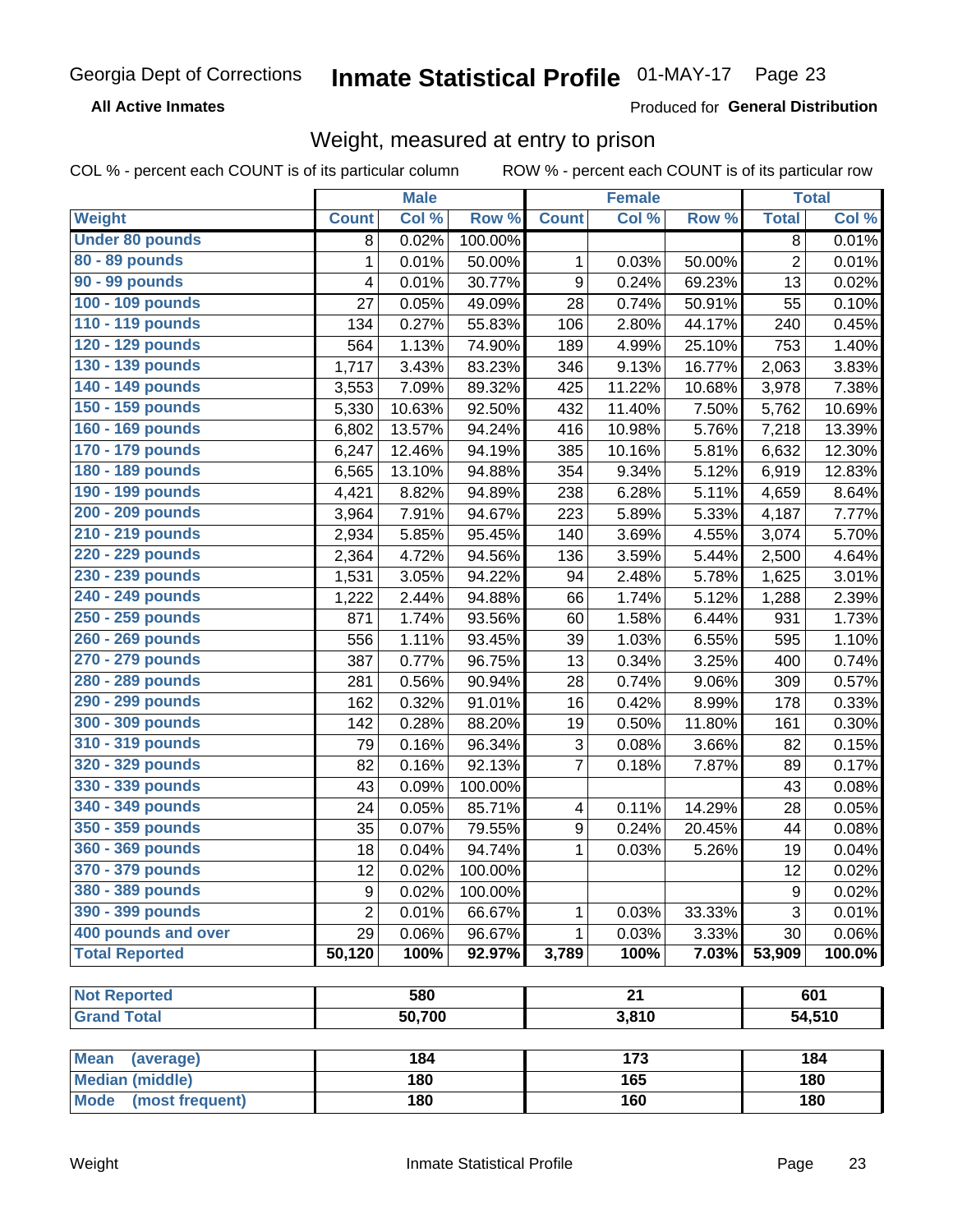## Inmate Statistical Profile 01-MAY-17 Page 24

**All Active Inmates** 

#### Produced for General Distribution

## Veterans validated by Veteran's Administration

COL % - percent each COUNT is of its particular column

|                             |                 | <b>Male</b> |         |                    | <b>Female</b> |       |              | <b>Total</b> |
|-----------------------------|-----------------|-------------|---------|--------------------|---------------|-------|--------------|--------------|
| <b>Military service</b>     | <b>Count</b>    | Col %       |         | <b>Row % Count</b> | Col %         | Row % | <b>Total</b> | Col %        |
| <b>Others</b><br>0          | 953             | 32.67%      | 97.64%  | 23 <sub>1</sub>    | 46.94%        | 2.36% | 976          | 32.91%       |
| <b>Air Force</b>            | 1,137           | 38.98%      | 98.44%  | 18                 | 36.73%        | 1.56% | 1,155        | 38.94%       |
| <b>Army</b><br>$\mathbf{2}$ | 168             | 5.76%       | 98.25%  | 3                  | 6.12%         | 1.75% | 171          | 5.77%        |
| <b>Navy</b><br>3            | 383             | 13.13%      | 99.48%  | 2                  | 4.08%         | .52%  | 385          | 12.98%       |
| <b>Marines</b><br>4         | 14 <sub>1</sub> | .48%        | 100.00% |                    |               |       | 14           | .47%         |
| <b>Coast Guard</b><br>5.    | 262             | 8.98%       | 98.87%  | 3                  | 6.12%         | 1.13% | 265          | 8.93%        |
| <b>Total Reported</b>       | 2,917           | 100%        | 98.35%  | 49                 | 100%          | 1.65% | 2,966        | 100%         |

| <b>Not</b><br>. ಗeported | 17,783<br>л. | 3,761 | 51,544 |
|--------------------------|--------------|-------|--------|
| <b><sup>r</sup>otal</b>  | 50,700       | 3,810 | 54,510 |

|  |  | <b>Mode (most frequent)</b> | <b>Force</b><br>Aır | วthers | orce |
|--|--|-----------------------------|---------------------|--------|------|
|--|--|-----------------------------|---------------------|--------|------|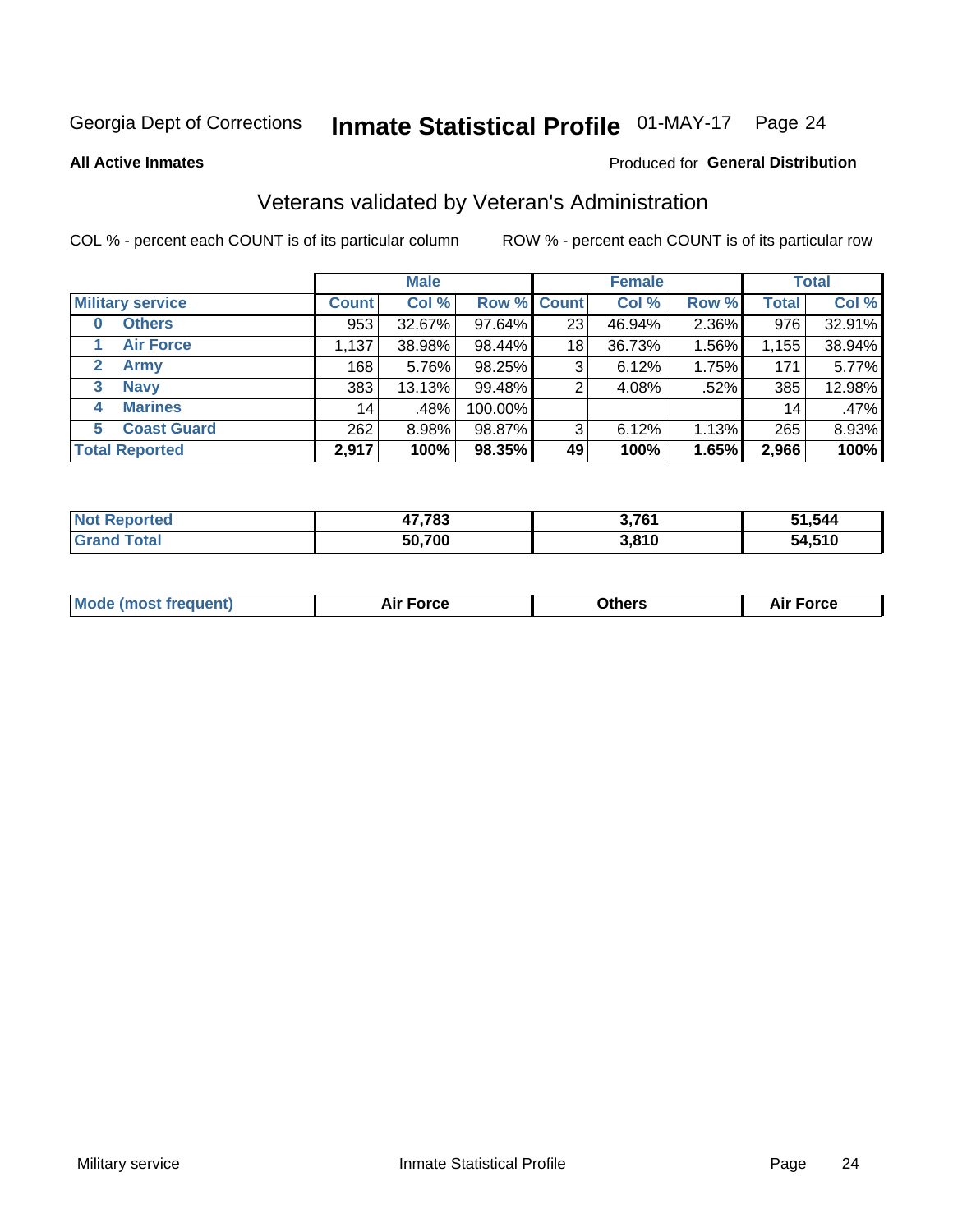#### **Inmate Statistical Profile 01-MAY-17** Page 25

**All Active Inmates** 

#### Produced for General Distribution

## Type of admission to prison

COL % - percent each COUNT is of its particular column

|    |                                  |              | <b>Male</b> |                    |     | <b>Female</b> |        |              | <b>Total</b> |
|----|----------------------------------|--------------|-------------|--------------------|-----|---------------|--------|--------------|--------------|
|    | <b>Type of Admission</b>         | <b>Count</b> | Col %       | <b>Row % Count</b> |     | Col %         | Row %  | <b>Total</b> | Col %        |
| 16 | <b>Population Redistribution</b> | 8            | .02%        | 100.00%            |     |               |        | 8            | .01%         |
| 27 | <b>Boot Camp Plus</b>            |              | .01%        | 100.00%            |     |               |        |              | .01%         |
| 28 | <b>Initial Assignment</b>        | 13           | .03%        | 100.00%            |     |               |        | 13           | .02%         |
| 52 | <b>New Sentence</b>              | 41,065       | 81.02%      | 93.14% 3,026       |     | 79.42%        | 6.86%  | 44,091       | 80.91%       |
| 53 | <b>Probation Rev Partial</b>     | 2,050        | 4.04%       | 90.55%             | 214 | 5.62%         | 9.45%  | 2,264        | 4.15%        |
| 54 | <b>Probation Rev Remainder</b>   | 2,895        | 5.71%       | 89.80%             | 329 | 8.64%         | 10.20% | 3,224        | 5.92%        |
| 55 | <b>Parole Rev New Sentence</b>   | 2,702        | 5.33%       | 94.77%             | 149 | 3.91%         | 5.23%  | 2,851        | 5.23%        |
| 56 | <b>Parole Rev No New</b>         | 1,872        | 3.69%       | 95.32%             | 92  | 2.41%         | 4.68%  | 1,964        | 3.60%        |
|    | <b>Sentence</b>                  |              |             |                    |     |               |        |              |              |
| 57 | <b>Released In Error</b>         | 13           | .03%        | 100.00%            |     |               |        | 13           | .02%         |
| 65 | <b>Return Appeal/Bond</b>        | 2            | .01%        | 100.00%            |     |               |        | 2            | .01%         |
| 67 | <b>Admit Fm Other Cust</b>       | 6            | .01%        | 100.00%            |     |               |        | 6            | .01%         |
| 69 | <b>New Sent/Par Rev Pnd</b>      | 4            | .01%        | 100.00%            |     |               |        | 4            | .01%         |
| 70 | <b>Life W/O Parole</b>           | 14           | .03%        | 100.00%            |     |               |        | 14           | .03%         |
| 72 | <b>Par Rev/Rsn Unknown</b>       | 28           | .06%        | 100.00%            |     |               |        | 28           | .05%         |
| 74 | <b>Pb Parole Rescinded</b>       | 1            | .01%        | 100.00%            |     |               |        |              | .01%         |
| 76 | <b>Par Rev/Revoc Center</b>      |              | .01%        | 100.00%            |     |               |        |              | .01%         |
| 82 | <b>Unknown</b>                   | 10           | .02%        | 100.00%            |     |               |        | 10           | .02%         |
|    | <b>Total Reported</b>            | 50,685       | 100%        | 93.01% 3,810       |     | 100%          | 6.99%  | 54,495       | 100%         |

| <b>Not</b><br>rted |        |      | 1 J        |
|--------------------|--------|------|------------|
| $\sim$             | 50.700 | 2010 | ,510<br>54 |

| <b>Mode (most frequent)</b> | New Sentence | <b>New Sentence</b> | <b>New Sentence</b> |
|-----------------------------|--------------|---------------------|---------------------|
|                             |              |                     |                     |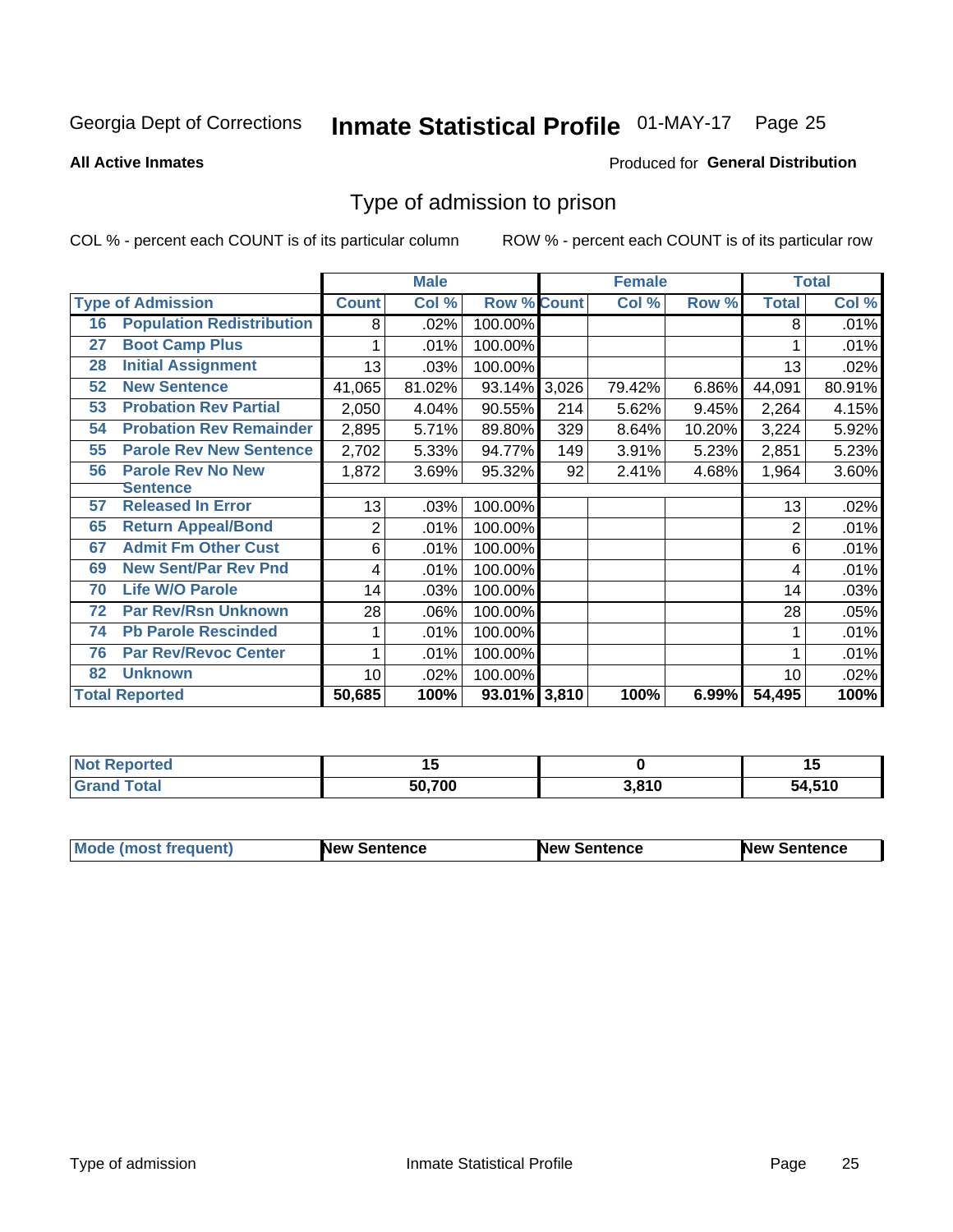## Inmate Statistical Profile 01-MAY-17 Page 26

**All Active Inmates** 

#### Produced for General Distribution

## Current / last supervision level

COL % - percent each COUNT is of its particular column

|                        |              | <b>Male</b> |                    |       | <b>Female</b> |          |        | <b>Total</b> |
|------------------------|--------------|-------------|--------------------|-------|---------------|----------|--------|--------------|
| <b>Security Status</b> | <b>Count</b> | Col %       | <b>Row % Count</b> |       | Col %         | Row %    | Total  | Col %        |
| 3 Minimum              | 4,325        | $8.53\%$    | 73.87%             | 1,530 | 40.17%        | 26.13%   | 5,855  | 10.74%       |
| 4 Medium               | 36,922       | 72.84%      | 94.67%             | 2,080 | 54.61%        | $5.33\%$ | 39,002 | 71.57%       |
| 5 Close                | 9.439        | 18.62%      | $97.94\%$          | 199   | 5.22%         | $2.06\%$ | 9,638  | 17.69%       |
| <b>Total Reported</b>  | 50,686       | 100%        | $93.01\%$          | 3,809 | 100%          | $6.99\%$ | 54,495 | 100%         |

| <b>Still being diagnosed</b> |        |       |        |
|------------------------------|--------|-------|--------|
| <b>Not Reported</b>          |        |       | 15     |
| <b>Grand Total</b>           | 50,700 | 3,810 | 54,510 |

| M | M | . . |
|---|---|-----|
|   |   |     |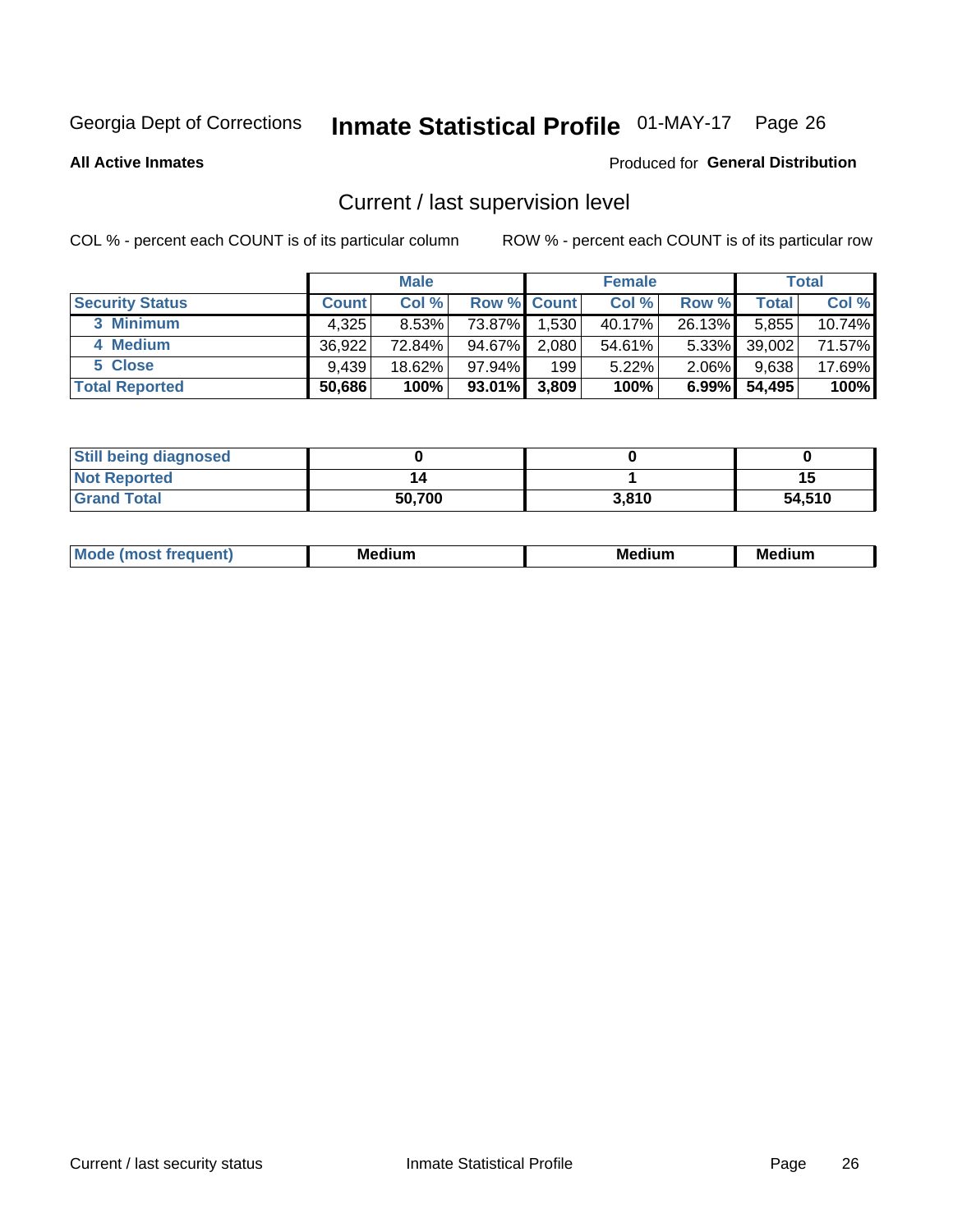## Inmate Statistical Profile 01-MAY-17 Page 27

**All Active Inmates** 

#### Produced for General Distribution

## Current / last type of institution

COL % - percent each COUNT is of its particular column

|                                   |                | <b>Male</b> |             |       | <b>Female</b> |          |              | <b>Total</b> |
|-----------------------------------|----------------|-------------|-------------|-------|---------------|----------|--------------|--------------|
| <b>Type of Institution</b>        | <b>Count</b>   | Col %       | Row % Count |       | Col %         | Row %    | <b>Total</b> | Col %        |
| <b>County Ci</b>                  | 5,084          | 10.07%      | 99.98%      |       | .03%          | .02%     | 5,085        | 9.37%        |
| <b>Probation Detention Center</b> |                | .01%        | 100.00%     |       |               |          |              | .01%         |
| <b>State Prison</b>               | 35,190         | 69.73%      | 90.78%      | 3,573 | 93.78%        | 9.22%    | 38,763       | 71.42%       |
| <b>Transitional Center</b>        | 2,106          | 4.17%       | 89.96%      | 235   | 6.17%         | 10.04%   | 2,341        | 4.31%        |
| <b>Private Prison</b>             | 8,070          | 15.99%      | 100.00%     |       |               |          | 8,070        | 14.87%       |
| <b>County Jail</b>                | 8              | .02%        | 100.00%     |       |               |          | 8            | .01%         |
| <b>Rsat - Center</b>              | 2 <sub>1</sub> | $.01\%$     | 100.00%     |       |               |          | 2            | .01%         |
| <b>State Hospital</b>             | 3              | $.01\%$     | 75.00%      |       | .03%          | 25.00%   | 4            | .01%         |
| <b>Total Reported</b>             | 50,464         | 100%        | 92.98%      | 3,810 | 100%          | $7.02\%$ | 54,274       | 100%         |

| N <sub>of</sub><br><b>roorted</b> |        |       |             |
|-----------------------------------|--------|-------|-------------|
| `otal<br>. Grar                   | 50,464 | 3,810 | .<br>54,274 |

| Mode (most frequent) | <b>State Prison</b> | <b>State Prison</b> | <b>State Prisonl</b> |
|----------------------|---------------------|---------------------|----------------------|
|                      |                     |                     |                      |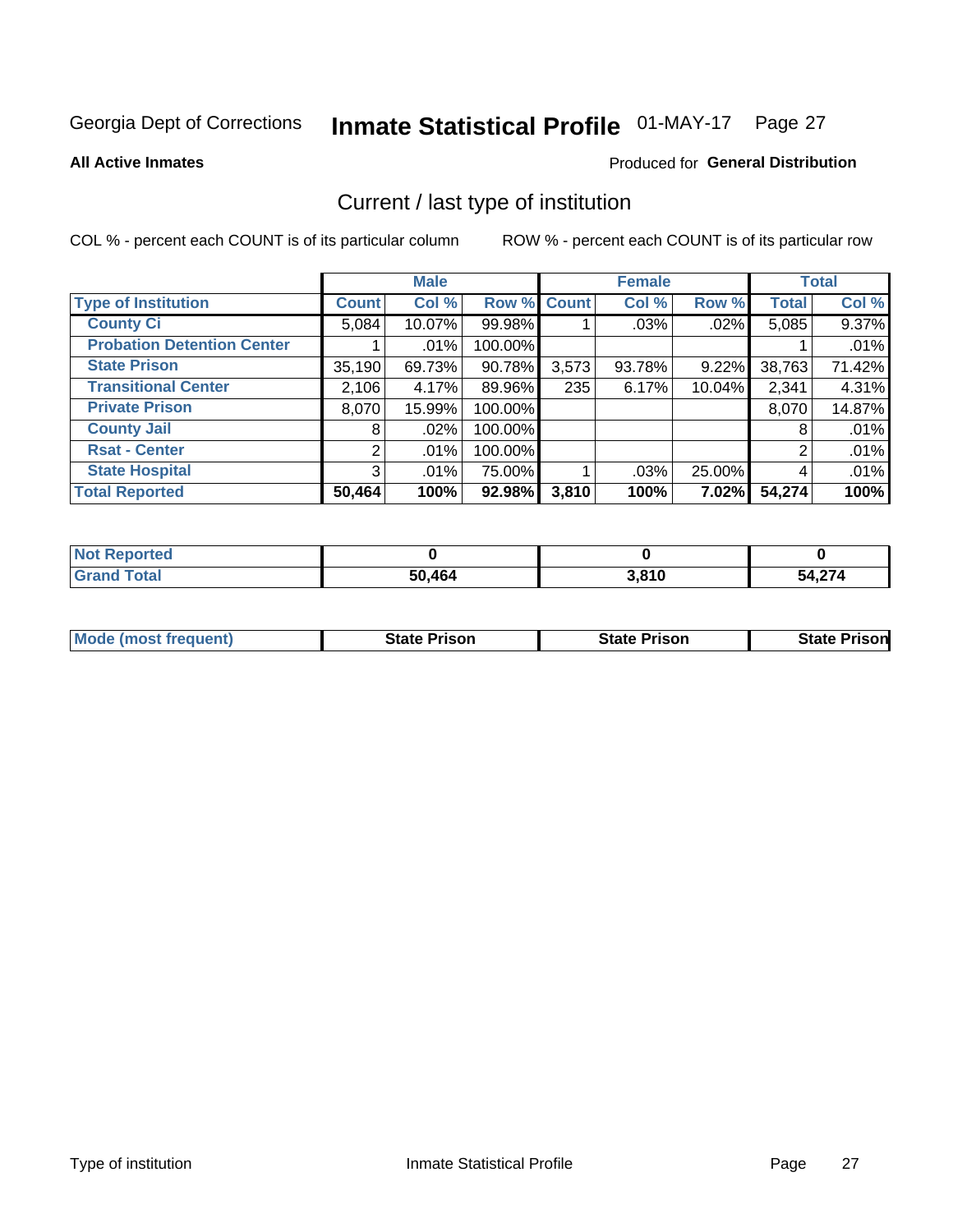## Inmate Statistical Profile 01-MAY-17 Page 28

**All Active Inmates** 

#### Produced for General Distribution

## Institution type - transitional centers

COL % - percent each COUNT is of its particular column

|                                          |              | <b>Male</b> |         |              | <b>Female</b> |         |              | <b>Total</b> |
|------------------------------------------|--------------|-------------|---------|--------------|---------------|---------|--------------|--------------|
| <b>Institution Type - Trans. Centers</b> | <b>Count</b> | Col %       | Row %   | <b>Count</b> | Col %         | Row %   | <b>Total</b> | Col %        |
| <b>Albany Tc</b>                         | 148          | 6.46%       | 100.00% |              |               |         | 148          | 5.61%        |
| <b>Arrendale State Prison</b>            |              |             |         | 110          | 31.88%        | 100.00% | 110          | 4.17%        |
| <b>Atlanta Tc</b>                        | 277          | 12.09%      | 100.00% |              |               |         | 277          | 10.51%       |
| <b>Augusta Tc</b>                        | 223          | 9.73%       | 100.00% |              |               |         | 223          | 8.46%        |
| <b>Charles D. Hudson Tc</b>              | 154          | 6.72%       | 100.00% |              |               |         | 154          | 5.84%        |
| <b>Clayton Tc</b>                        | 379          | 16.54%      | 100.00% |              |               |         | 379          | 14.38%       |
| <b>Coastal Tc</b>                        | 264          | 11.52%      | 100.00% |              |               |         | 264          | 10.02%       |
| <b>Columbus Tc</b>                       | 136          | 5.94%       | 100.00% |              |               |         | 136          | 5.16%        |
| <b>Macon Tc</b>                          | 153          | 6.68%       | 100.00% |              |               |         | 153          | 5.80%        |
| <b>Macon Womens Tc</b>                   |              |             |         | 2            | .58%          | 100.00% | 2            | .08%         |
| <b>Metro Tc</b>                          |              |             |         | 233          | 67.54%        | 100.00% | 233          | 8.84%        |
| <b>Phillips State Prison</b>             | 185          | 8.08%       | 100.00% |              |               |         | 185          | 7.02%        |
| <b>Savannah Mens Tc</b>                  |              | .04%        | 100.00% |              |               |         |              | .04%         |
| <b>Smith Tc</b>                          | 209          | 9.12%       | 100.00% |              |               |         | 209          | 7.93%        |
| <b>Valdosta Tc</b>                       | 162          | 7.07%       | 100.00% |              |               |         | 162          | 6.15%        |
| <b>Total Reported</b>                    | 2,291        | 100%        | 86.91%  | 345          | 100%          | 13.09%  | 2,636        | 100%         |

| тес             |       |     |       |
|-----------------|-------|-----|-------|
| $\sim$ - $\sim$ | 2,291 | , , | 2,636 |

| Mode (most frequent) | <b>Clayton Tc</b> | Metro Tc | <b>Clayton Tc</b> |
|----------------------|-------------------|----------|-------------------|
|                      |                   |          |                   |
|                      |                   |          |                   |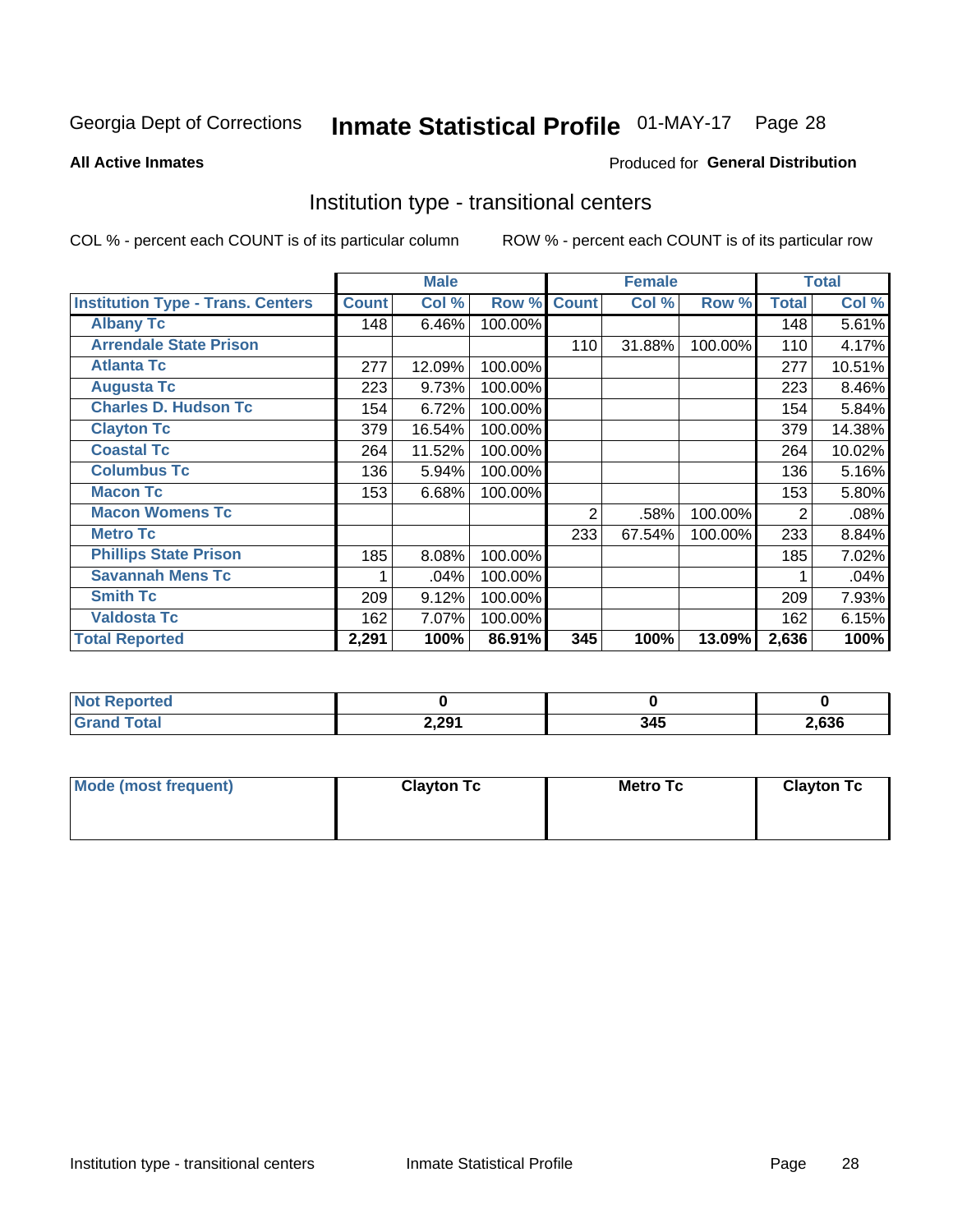## Inmate Statistical Profile 01-MAY-17 Page 29

#### **All Active Inmates**

#### Produced for General Distribution

### Institution type - county prisons

COL % - percent each COUNT is of its particular column

|                                          |                | <b>Male</b> |         |              | <b>Female</b> |       |                | <b>Total</b> |
|------------------------------------------|----------------|-------------|---------|--------------|---------------|-------|----------------|--------------|
| <b>Institution Type - County Prisons</b> | <b>Count</b>   | Col %       | Row %   | <b>Count</b> | Col %         | Row % | <b>Total</b>   | Col %        |
| <b>Baldwin County Ci</b>                 | $\mathbf{1}$   | .02%        | 100.00% |              |               |       | $\mathbf 1$    | .02%         |
| <b>Bulloch County Ci</b>                 | 159            | 3.13%       | 100.00% |              |               |       | 159            | 3.13%        |
| <b>Carroll County Ci</b>                 | 242            | 4.76%       | 100.00% |              |               |       | 242            | 4.76%        |
| <b>Clarke County Ci</b>                  | 103            | 2.03%       | 100.00% |              |               |       | 103            | 2.03%        |
| <b>Clayton County Ci</b>                 | 231            | 4.54%       | 100.00% |              |               |       | 231            | 4.54%        |
| <b>Colquitt County Ci</b>                | 185            | 3.64%       | 100.00% |              |               |       | 185            | 3.64%        |
| <b>Coweta County Ci</b>                  | 221            | 4.35%       | 100.00% |              |               |       | 221            | 4.35%        |
| <b>Decatur County Ci</b>                 | 155            | 3.05%       | 100.00% |              |               |       | 155            | 3.05%        |
| <b>Dougherty County Ci</b>               | 1              | .02%        | 100.00% |              |               |       | 1              | .02%         |
| <b>Effingham County Ci</b>               | 195            | 3.84%       | 100.00% |              |               |       | 195            | 3.83%        |
| <b>Floyd County Ci</b>                   | 422            | 8.30%       | 100.00% |              |               |       | 422            | 8.30%        |
| <b>Fulton County Ci</b>                  | 8              | .16%        | 100.00% |              |               |       | 8              | .16%         |
| <b>Gilmer County Ci</b>                  | $\mathbf{3}$   | .06%        | 100.00% |              |               |       | 3              | .06%         |
| <b>Grady County Ci</b>                   | $\overline{c}$ | .04%        | 100.00% |              |               |       | $\overline{2}$ | .04%         |
| <b>Gwinnett County Ci</b>                | 150            | 2.95%       | 100.00% |              |               |       | 150            | 2.95%        |
| <b>Hall County Ci</b>                    | 189            | 3.72%       | 100.00% |              |               |       | 189            | 3.72%        |
| <b>Hancock County Ci</b>                 | 1              | .02%        | 100.00% |              |               |       | 1              | .02%         |
| <b>Harris County Ci</b>                  | 145            | 2.85%       | 100.00% |              |               |       | 145            | 2.85%        |
| <b>Hart County Ci</b>                    | 5              | .10%        | 100.00% |              |               |       | 5              | .10%         |
| <b>Jackson County Ci</b>                 | 150            | 2.95%       | 100.00% |              |               |       | 150            | 2.95%        |
| <b>Jefferson County Ci</b>               | 141            | 2.77%       | 100.00% |              |               |       | 141            | 2.77%        |
| <b>Meriwether County Ci</b>              | 3              | .06%        | 100.00% |              |               |       | 3              | .06%         |
| <b>Miller County Ci</b>                  | 1              | .02%        | 100.00% |              |               |       | 1              | .02%         |
| <b>Mitchell County Ci</b>                | 138            | 2.71%       | 100.00% |              |               |       | 138            | 2.71%        |
| <b>Morgan County Ci</b>                  | 1              | .02%        | 100.00% |              |               |       | 1              | .02%         |
| <b>Muscogee County Ci</b>                | 525            | 10.33%      | 100.00% |              |               |       | 525            | 10.32%       |
| <b>Richmond County Ci</b>                | 236            | 4.64%       | 100.00% |              |               |       | 236            | 4.64%        |
| <b>Screven County Ci</b>                 | 143            | 2.81%       | 100.00% |              |               |       | 143            | 2.81%        |
| <b>Spalding County Ci</b>                | 376            | 7.40%       | 100.00% |              |               |       | 376            | 7.39%        |
| <b>Stewart County Ci</b>                 | $\overline{2}$ | .04%        | 100.00% |              |               |       | $\overline{2}$ | .04%         |
| <b>Sumter County Ci</b>                  | 352            | 6.92%       | 100.00% |              |               |       | 352            | 6.92%        |
| <b>Terrell County Ci</b>                 | 138            | 2.71%       | 100.00% |              |               |       | 138            | 2.71%        |
| <b>Thomas County Ci</b>                  | 171            | 3.36%       | 100.00% |              |               |       | 171            | 3.36%        |
| <b>Tift County Ci</b>                    | 3              | .06%        | 100.00% |              |               |       | 3              | .06%         |
| <b>Troup County Ci</b>                   | 277            | 5.45%       | 100.00% |              |               |       | 277            | 5.45%        |
| <b>Upson County Ci</b>                   | 1              | .02%        | 100.00% |              |               |       | 1              | .02%         |
| <b>Walker County Ci</b>                  | $\mathfrak{S}$ | .06%        | 100.00% |              |               |       | $\mathfrak{S}$ | .06%         |
| <b>Walton County Ci</b>                  | 3              | .06%        | 100.00% |              |               |       | 3              | .06%         |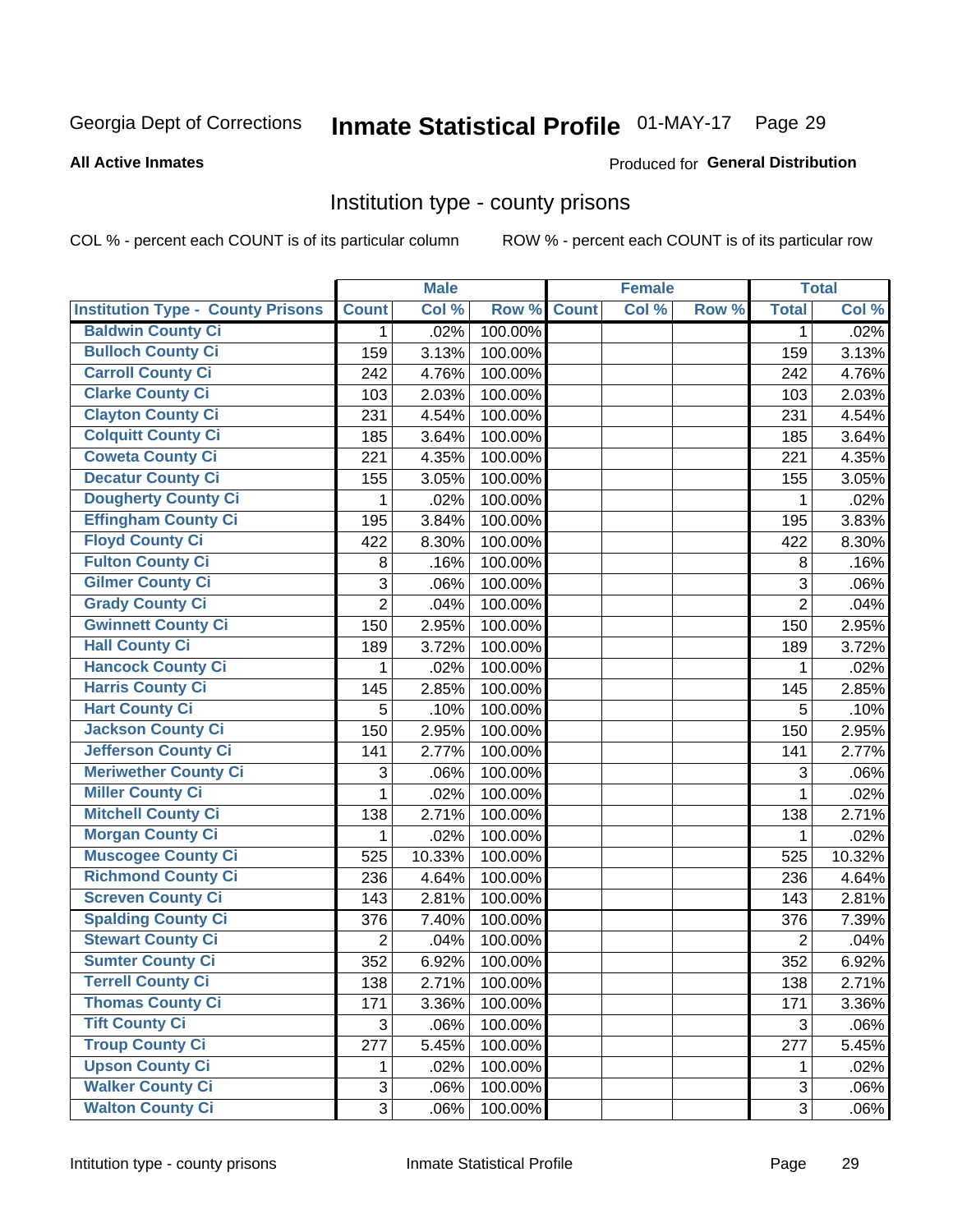## Inmate Statistical Profile 01-MAY-17 Page 30

**All Active Inmates** 

#### Produced for General Distribution

### Institution type - county prisons

COL % - percent each COUNT is of its particular column

|                                          |              | <b>Male</b> |             | <b>Female</b> |         |       | <b>Total</b> |
|------------------------------------------|--------------|-------------|-------------|---------------|---------|-------|--------------|
| <b>Institution Type - County Prisons</b> | <b>Count</b> | Col%        | Row % Count | Col%          | Row %   | Total | Col %        |
| <b>Wilkes County Ci</b>                  |              | $.02\%$     | 100.00%     |               |         |       | $.02\%$      |
| <b>Womens Ci</b>                         |              |             |             | 100.00%       | 100.00% |       | $.02\%$      |
| <b>Worth County Ci</b>                   |              | $.02\%$     | 100.00%     |               |         |       | $.02\%$      |
| <b>Total Reported</b>                    | 5,084        | 100%        | 99.98%      | 100%          | $.02\%$ | 5,085 | 100%         |

| τeα   |       |       |
|-------|-------|-------|
| _____ | 5,084 | 5,085 |

| Mode (most frequent)<br><b>Muscogee County Ci</b> |  | <b>Womens CilMuscogee County</b> |
|---------------------------------------------------|--|----------------------------------|
|---------------------------------------------------|--|----------------------------------|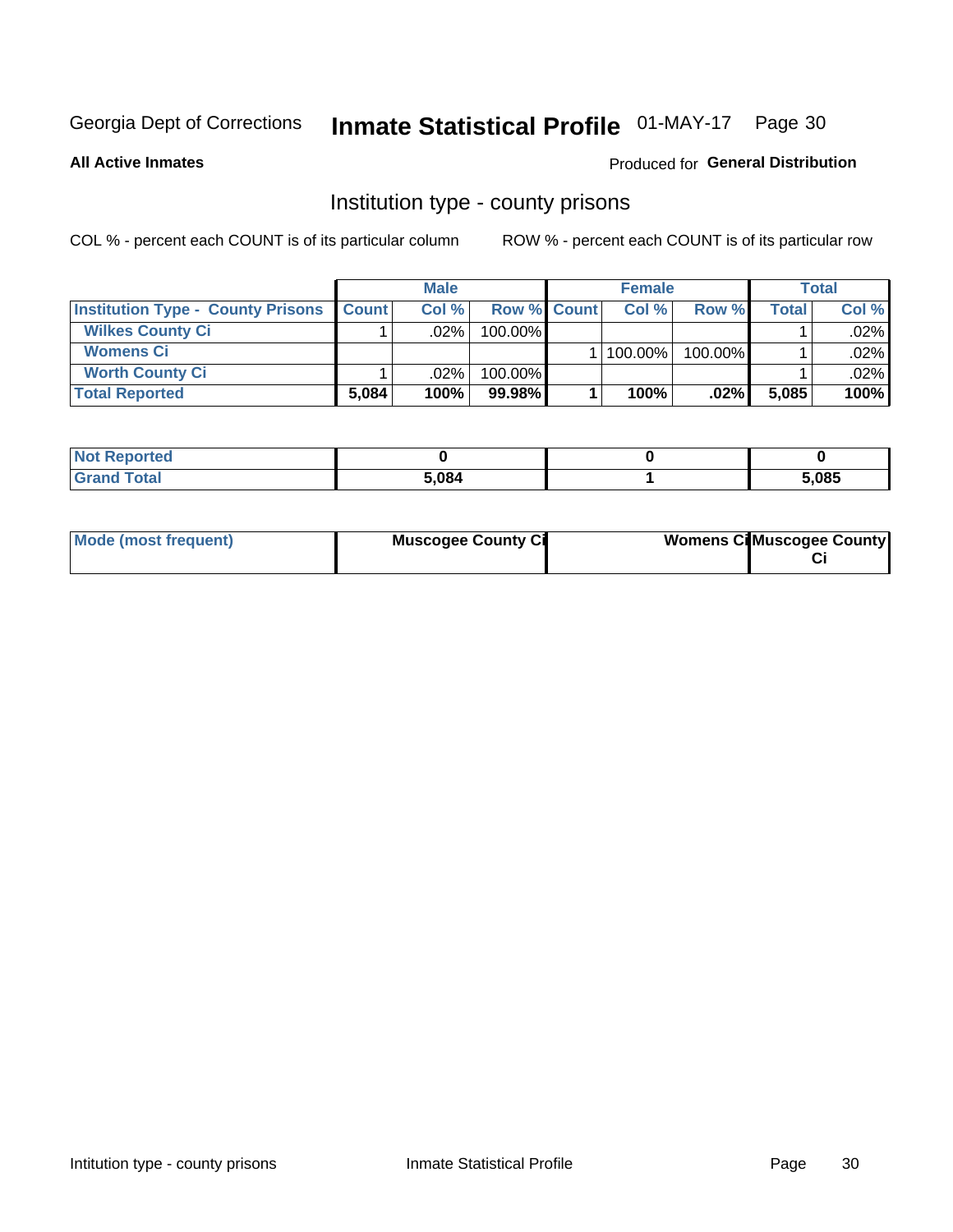## Inmate Statistical Profile 01-MAY-17 Page 31

#### **All Active Inmates**

### **Produced for General Distribution**

### Institution type - state prisons

COL % - percent each COUNT is of its particular column

|                                         |              | <b>Male</b> |         |              | <b>Female</b> |         | <b>Total</b> |       |
|-----------------------------------------|--------------|-------------|---------|--------------|---------------|---------|--------------|-------|
| <b>Institution Type - State Prisons</b> | <b>Count</b> | Col %       | Row %   | <b>Count</b> | Col %         | Row %   | <b>Total</b> | Col % |
| <b>Arrendale State Prison</b>           |              |             |         | 1,550        | 43.38%        | 100.00% | 1,550        | 4.00% |
| <b>Augusta State Med. Prison</b>        | 1,248        | 3.55%       | 99.92%  | 1            | .03%          | .08%    | 1,249        | 3.22% |
| <b>Autry State Prison</b>               | 1,703        | 4.84%       | 100.00% |              |               |         | 1,703        | 4.39% |
| <b>Baldwin State Prison</b>             | 927          | 2.63%       | 100.00% |              |               |         | 927          | 2.39% |
| <b>Burruss Correctional Training</b>    | 763          | 2.17%       | 100.00% |              |               |         | 763          | 1.97% |
| <b>Ctr</b>                              |              |             |         |              |               |         |              |       |
| <b>Calhoun State Prison</b>             | 1,641        | 4.66%       | 100.00% |              |               |         | 1,641        | 4.23% |
| <b>Central State Prison</b>             | 1,116        | 3.17%       | 100.00% |              |               |         | 1,116        | 2.88% |
| <b>Chatham State Prison</b>             | 6            | .02%        | 100.00% |              |               |         | 6            | .02%  |
| <b>Coastal State Prison</b>             | 1,382        | 3.93%       | 100.00% |              |               |         | 1,382        | 3.57% |
| <b>Dodge State Prison</b>               | 1,232        | 3.50%       | 100.00% |              |               |         | 1,232        | 3.18% |
| <b>Dooly State Prison</b>               | 1,594        | 4.53%       | 100.00% |              |               |         | 1,594        | 4.11% |
| <b>Emanuel Women'S Facility</b>         |              |             |         | 407          | 11.39%        | 100.00% | 407          | 1.05% |
| <b>Ga Diag Class Prison</b>             | 3,182        | 9.04%       | 100.00% |              |               |         | 3,182        | 8.21% |
| <b>Ga State Prison</b>                  | 1,426        | 4.05%       | 100.00% |              |               |         | 1,426        | 3.68% |
| <b>Hancock State Prison</b>             | 1,160        | 3.30%       | 100.00% |              |               |         | 1,160        | 2.99% |
| <b>Hays State Prison</b>                | 1,071        | 3.04%       | 100.00% |              |               |         | 1,071        | 2.76% |
| <b>Helms Facility</b>                   | 15           | .04%        | 50.00%  | 15           | .42%          | 50.00%  | 30           | .08%  |
| <b>Johnson State Prison</b>             | 1,571        | 4.46%       | 100.00% |              |               |         | 1,571        | 4.05% |
| <b>Lee State Prison</b>                 | 746          | 2.12%       | 100.00% |              |               |         | 746          | 1.92% |
| <b>Long Unit</b>                        | 210          | .60%        | 100.00% |              |               |         | 210          | .54%  |
| <b>Lowndes Unit</b>                     | 5            | .01%        | 100.00% |              |               |         | 5            | .01%  |
| <b>Macon State Prison</b>               | 1,708        | 4.85%       | 100.00% |              |               |         | 1,708        | 4.41% |
| <b>Metro State Prison (W)</b>           |              |             |         | 1            | .03%          | 100.00% | 1            | .01%  |
| <b>Montgomery State Prison</b>          | 416          | 1.18%       | 100.00% |              |               |         | 416          | 1.07% |
| <b>Phillips State Prison</b>            | 1,015        | 2.88%       | 100.00% |              |               |         | 1,015        | 2.62% |
| <b>Pulaski State Prison</b>             |              |             |         | 1,156        | 32.35%        | 100.00% | 1,156        | 2.98% |
| <b>Putnam State Prison</b>              | 2            | .01%        | 100.00% |              |               |         | 2            | .01%  |
| <b>Rivers State Prison</b>              | $\mathbf{1}$ | .01%        | 100.00% |              |               |         | 1            | .01%  |
| <b>Rogers State Prison</b>              | 1,387        | 3.94%       | 100.00% |              |               |         | 1,387        | 3.58% |
| <b>Rutledge State Prison</b>            | 619          | 1.76%       | 100.00% |              |               |         | 619          | 1.60% |
| <b>Smith State Prison</b>               | 1,533        | $4.36\%$    | 100.00% |              |               |         | 1,533        | 3.95% |
| <b>Telfair State Prison</b>             | 1,394        | 3.96%       | 100.00% |              |               |         | 1,394        | 3.60% |
| <b>Valdosta State Prison</b>            | 1,042        | 2.96%       | 100.00% |              |               |         | 1,042        | 2.69% |
| <b>Walker State Prison</b>              | 416          | 1.18%       | 100.00% |              |               |         | 416          | 1.07% |
| <b>Ware State Prison</b>                | 1,528        | 4.34%       | 100.00% |              |               |         | 1,528        | 3.94% |
| <b>Washington State Prison</b>          | 1,312        | 3.73%       | 100.00% |              |               |         | 1,312        | 3.38% |
| <b>Wayne State Prison</b>               | 1            | .01%        | 100.00% |              |               |         | 1            | .01%  |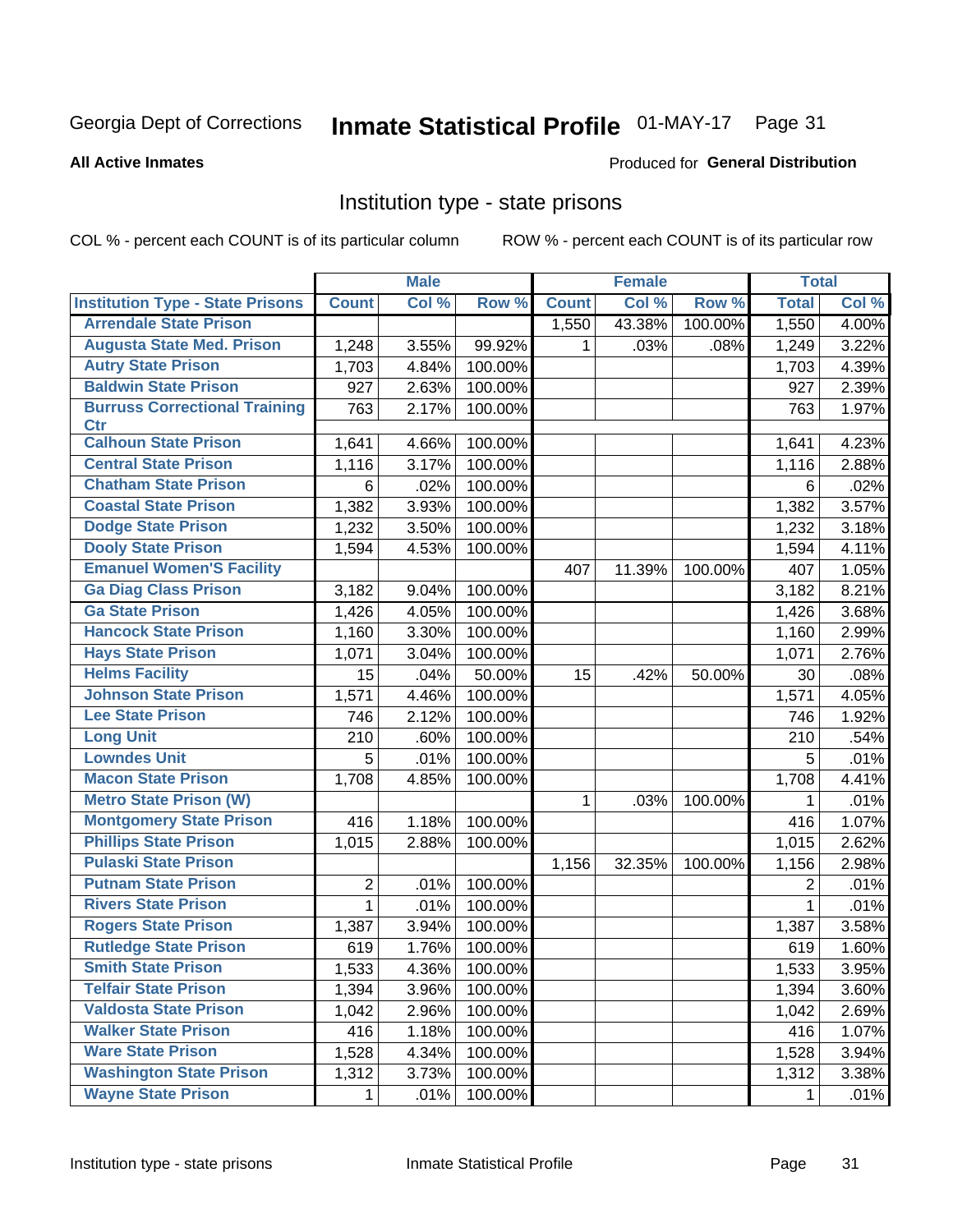## Inmate Statistical Profile 01-MAY-17 Page 32

**All Active Inmates** 

#### Produced for General Distribution

## Institution type - state prisons

COL % - percent each COUNT is of its particular column

|                                         |              | <b>Male</b>                 |         |              | <b>Female</b>                 |          | <b>Total</b>                   |       |
|-----------------------------------------|--------------|-----------------------------|---------|--------------|-------------------------------|----------|--------------------------------|-------|
| <b>Institution Type - State Prisons</b> | <b>Count</b> | Col %                       | Row %   | <b>Count</b> | Col %                         | Row %    | <b>Total</b>                   | Col % |
| <b>Whitworth Women'S Facility</b>       |              |                             |         | 443          | 12.40%                        | 100.00%  | 443                            | 1.14% |
| <b>Wilcox State Prison</b>              | 1,818        | 5.17%                       | 100.00% |              |                               |          | 1,818                          | 4.69% |
| <b>Total Reported</b>                   | 35,190       | 100%                        | 90.78%  | 3,573        | 100%                          | $9.22\%$ | 38,763                         | 100%  |
|                                         |              |                             |         |              |                               |          |                                |       |
| <b>Not Reported</b>                     |              | 0                           |         |              | 0                             |          | 0                              |       |
| <b>Grand Total</b>                      |              | 35,190                      |         |              | 3,573                         |          | 38,763                         |       |
| <b>Mode (most frequent)</b>             |              | <b>Ga Diag Class Prison</b> |         |              | <b>Arrendale State Prison</b> |          | <b>Ga Diag Class</b><br>Prison |       |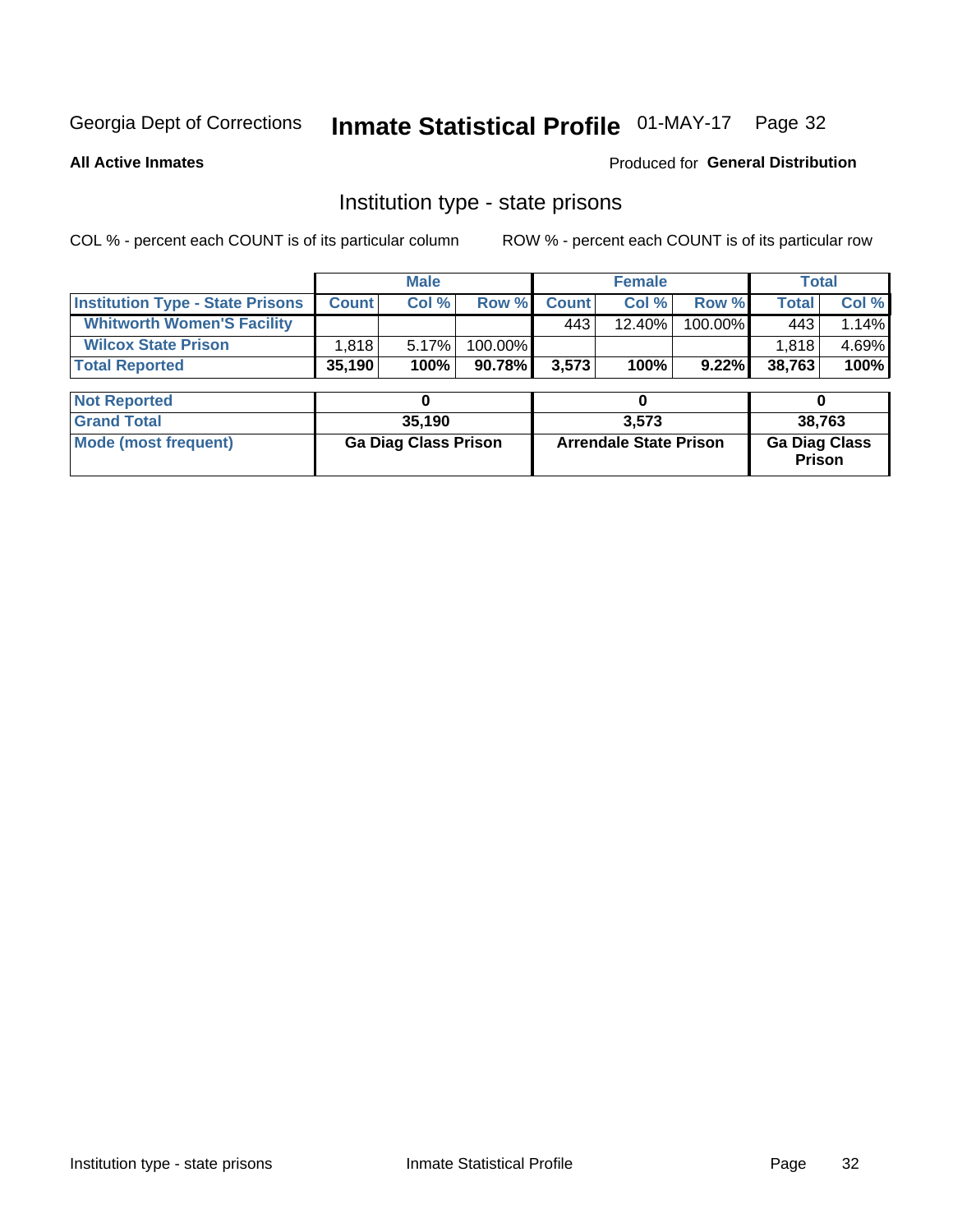## Inmate Statistical Profile 01-MAY-17 Page 33

**All Active Inmates** 

#### Produced for General Distribution

## Institution type - private prisons

COL % - percent each COUNT is of its particular column

|                                           |                    | <b>Male</b> |                    | <b>Female</b> |       |       | <b>Total</b> |
|-------------------------------------------|--------------------|-------------|--------------------|---------------|-------|-------|--------------|
| <b>Institution Type - Private Prisons</b> | <b>Count</b>       | Col %       | <b>Row % Count</b> | Col %         | Row % | Total | Col %        |
| <b>Coffee Corr Facility</b>               | 2.684              | 33.26%      | 100.00%            |               |       | 2,684 | 33.26%       |
| <b>Jenkins Corr Facility</b>              | $.165$ $^{\prime}$ | 14.44%      | 100.00%            |               |       | 1,165 | 14.44%       |
| <b>Riverbend Corr Facility</b>            | 1.516              | 18.79%      | 100.00%            |               |       | 1,516 | 18.79%       |
| <b>Wheeler Corr Facility</b>              | 2,705              | $33.52\%$   | 100.00%            |               |       | 2,705 | 33.52%       |
| <b>Total Reported</b>                     | 8,070              | 100%        | $100\%$            |               | %I    | 8,070 | 100%         |

| 'Noi<br>Reported |       |      |
|------------------|-------|------|
| <b>otal</b>      | 8.070 | ,070 |

| <b>Mode (most frequent)</b> | <b>Wheeler Corr Facility</b> | <b>Null</b> | <b>Wheeler Corr</b><br><b>Facility</b> |
|-----------------------------|------------------------------|-------------|----------------------------------------|
|-----------------------------|------------------------------|-------------|----------------------------------------|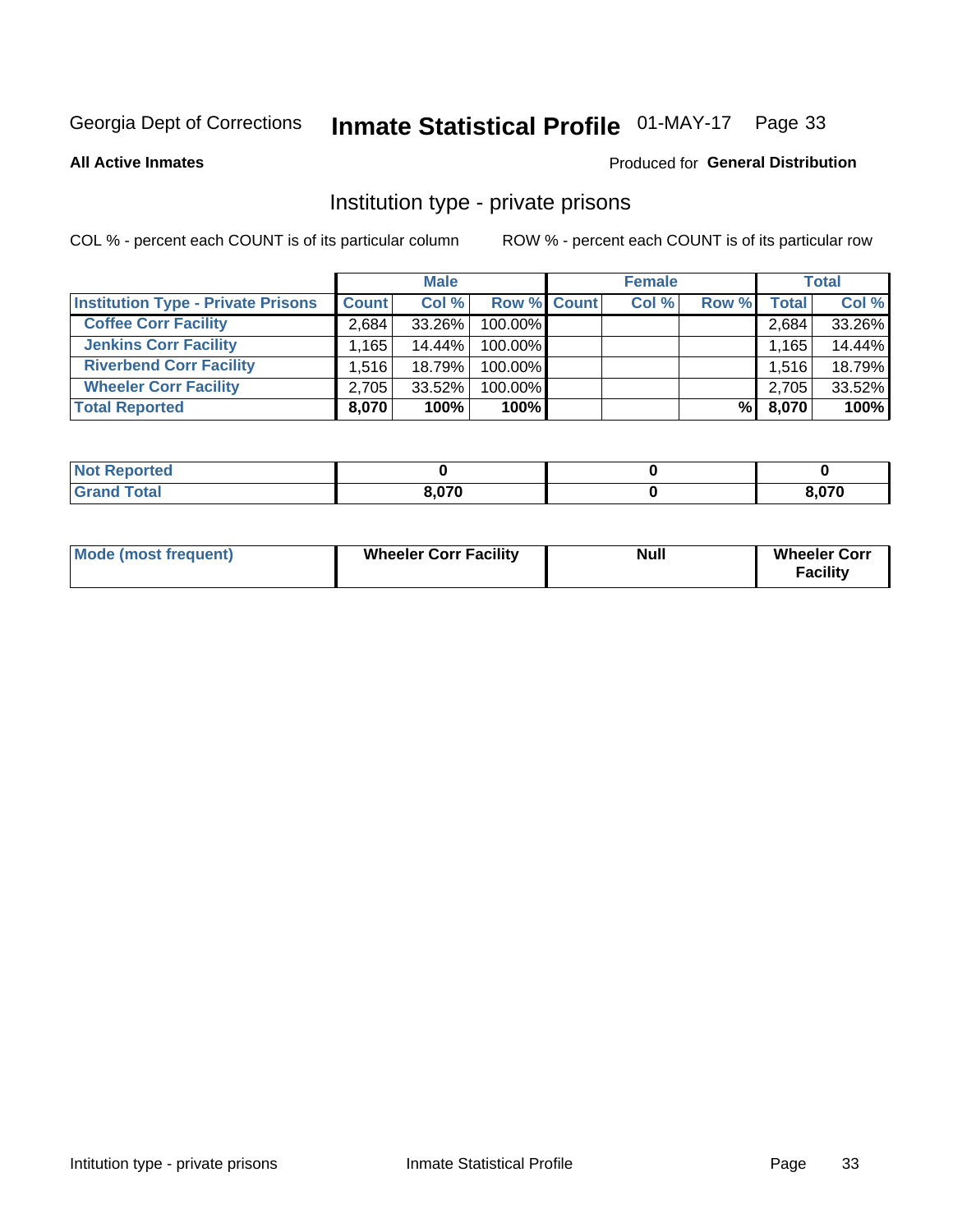## Inmate Statistical Profile 01-MAY-17 Page 34

**All Active Inmates** 

### Produced for General Distribution

## Institution type - inmate boot camp

COL % - percent each COUNT is of its particular column

|                                      |              | <b>Male</b> |               |              | <b>Female</b> |             | <b>Total</b> |
|--------------------------------------|--------------|-------------|---------------|--------------|---------------|-------------|--------------|
| <b>Institution Type - Boot Camps</b> | <b>Count</b> | Col %       | <b>Row %I</b> | <b>Count</b> | Col %         | Row % Total | Col %        |
| <b>Total Rported</b>                 |              |             |               |              |               |             |              |

| <b>Not Reported</b>            |  |  |
|--------------------------------|--|--|
| <b>Total</b><br>C <sub>r</sub> |  |  |

| Mod<br>uamo | Nul.<br>$- - - - - -$ | <b>Null</b> | <br>uu.<br>------ |
|-------------|-----------------------|-------------|-------------------|
|             |                       |             |                   |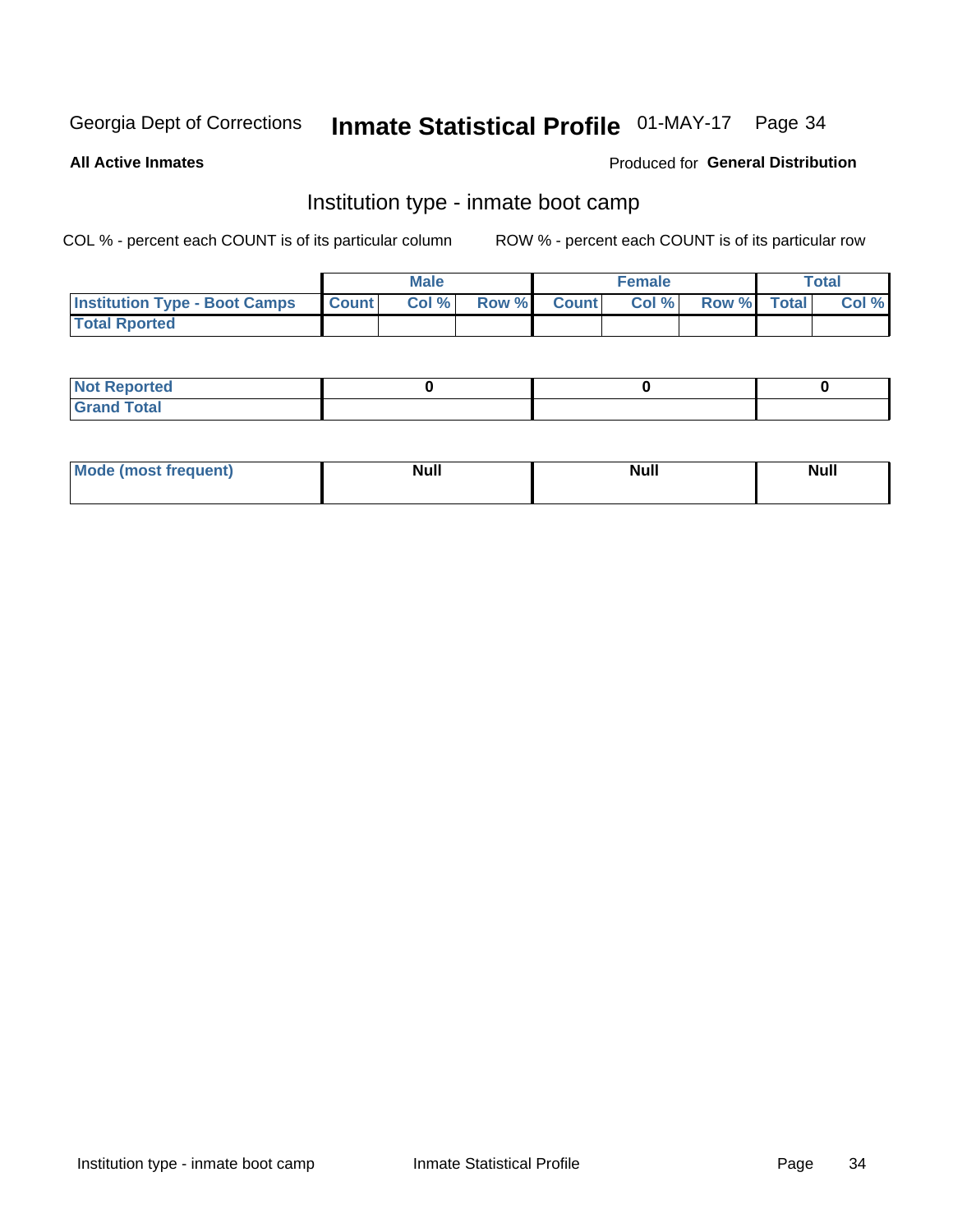## Inmate Statistical Profile 01-MAY-17 Page 35

#### **All Active Inmates**

#### Produced for General Distribution

## Number of disciplinary reports

COL % - percent each COUNT is of its particular column

|                                       |              | <b>Male</b> |        |       | <b>Female</b> |          |              | <b>Total</b> |
|---------------------------------------|--------------|-------------|--------|-------|---------------|----------|--------------|--------------|
| <b>Number of Disciplinary Reports</b> | <b>Count</b> | Col %       | Row %  | Count | Col %         | Row %    | <b>Total</b> | Col %        |
|                                       | 20,190       | 39.82%      | 89.93% | 2,262 | 59.37%        | 10.07%   | 22,452       | 41.19%       |
|                                       | 6,666        | 13.15%      | 92.83% | 515   | 13.52%        | $7.17\%$ | 7,181        | 13.17%       |
|                                       | 4,147        | 8.18%       | 94.72% | 231   | 6.06%         | $5.28\%$ | 4,378        | 8.03%        |
| 3                                     | 2,956        | 5.83%       | 95.08% | 153   | 4.02%         | $4.92\%$ | 3,109        | 5.70%        |
| 4                                     | 2,218        | 4.37%       | 94.54% | 128   | 3.36%         | 5.46%    | 2,346        | 4.30%        |
| 5                                     | 1,836        | 3.62%       | 95.87% | 79    | 2.07%         | $4.13\%$ | 1,915        | 3.51%        |
| <b>More Than 5</b>                    | 12,687       | 25.02%      | 96.63% | 442   | 11.60%        | $3.37\%$ | 13,129       | 24.09%       |
| <b>Total Reported</b>                 | 50,700       | 100%        | 93.01% | 3,810 | 100%          | 6.99%    | 54,510       | 100%         |

| Reported<br>Not <b>F</b> |        |       |        |
|--------------------------|--------|-------|--------|
| <b>Total</b>             | 50.700 | 3,810 | 54,510 |

| Mean (average)       | 5.47 | רי ה<br>L.IZ | 5.28 |
|----------------------|------|--------------|------|
| Median (middle)      |      |              |      |
| Mode (most frequent) |      |              |      |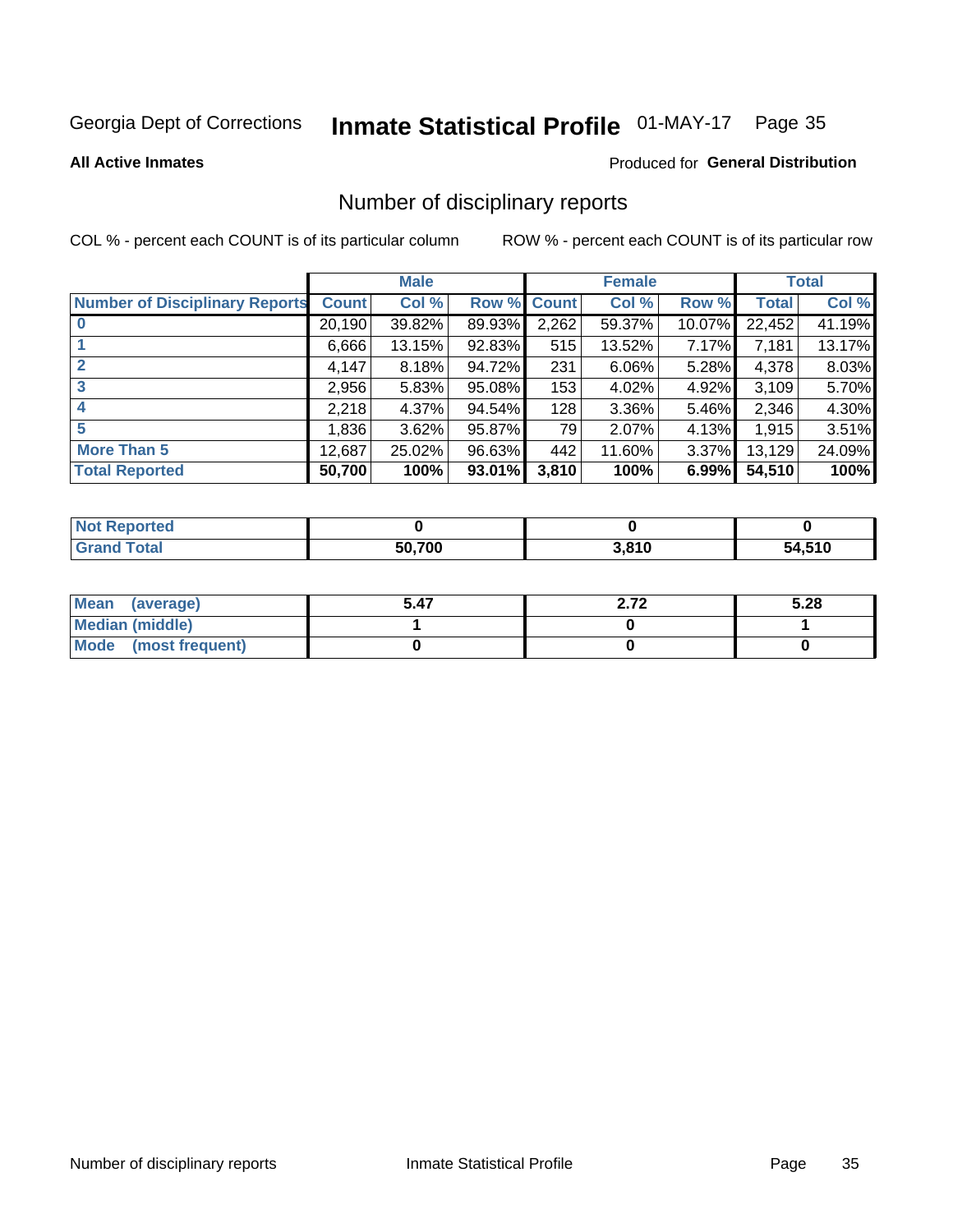## Inmate Statistical Profile 01-MAY-17 Page 36

**All Active Inmates** 

### **Produced for General Distribution**

## Number of transfers

COL % - percent each COUNT is of its particular column

|                            |              | <b>Male</b> |        |              | <b>Female</b> |          |              | <b>Total</b> |
|----------------------------|--------------|-------------|--------|--------------|---------------|----------|--------------|--------------|
| <b>Number of Transfers</b> | <b>Count</b> | Col %       | Row %  | <b>Count</b> | Col %         | Row %    | <b>Total</b> | Col %        |
|                            | 3,812        | 7.52%       | 81.26% | 879          | 23.07%        | 18.74%   | 4,691        | 8.61%        |
|                            | 15,582       | 30.73%      | 90.71% | 1,595        | 41.86%        | 9.29%    | 17,177       | 31.51%       |
| $\mathbf{2}$               | 8,334        | 16.44%      | 93.02% | 625          | 16.40%        | 6.98%    | 8,959        | 16.44%       |
| 3                          | 5,454        | 10.76%      | 95.30% | 269          | 7.06%         | 4.70%    | 5,723        | 10.50%       |
| 4                          | 3,400        | 6.71%       | 95.91% | 145          | 3.81%         | 4.09%    | 3,545        | 6.50%        |
| 5                          | 2,477        | 4.89%       | 96.08% | 101          | 2.65%         | 3.92%    | 2,578        | 4.73%        |
| <b>More Than 5</b>         | 11,641       | 22.96%      | 98.34% | 196          | 5.14%         | $1.66\%$ | 11,837       | 21.72%       |
| <b>Total Reported</b>      | 50,700       | 100%        | 93.01% | 3,810        | 100%          | 6.99%    | 54,510       | 100.0%       |

| Reported<br>Not <b>F</b> |        |       |        |
|--------------------------|--------|-------|--------|
| <b>Total</b>             | 50.700 | 3,810 | 54,510 |

| Mean (average)       | 4.20 | 1.69 | 4.03 |
|----------------------|------|------|------|
| Median (middle)      |      |      |      |
| Mode (most frequent) |      |      |      |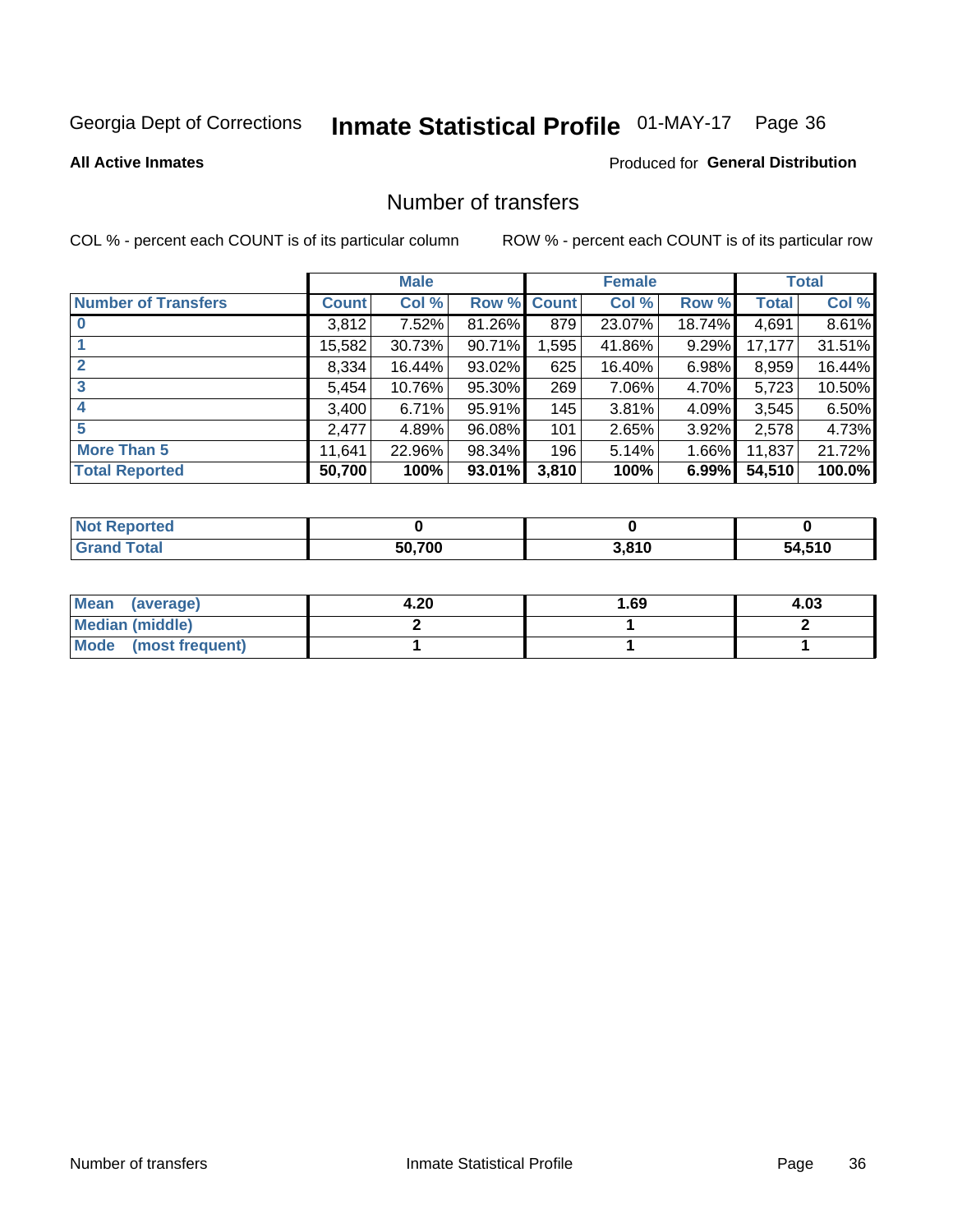## Inmate Statistical Profile 01-MAY-17 Page 37

**All Active Inmates** 

#### **Produced for General Distribution**

## Number of escapes

COL % - percent each COUNT is of its particular column

|                          |              | <b>Male</b> |             |       | <b>Female</b> |          |        | <b>Total</b> |
|--------------------------|--------------|-------------|-------------|-------|---------------|----------|--------|--------------|
| <b>Number of Escapes</b> | <b>Count</b> | Col %       | Row % Count |       | Col %         | Row %    | Total  | Col %        |
|                          | 50,163       | 98.94%      | 92.96%      | 3,800 | 99.74%        | 7.04%    | 53,963 | 99.00%       |
|                          | 506          | 1.00%       | 98.06%      | 10    | 0.26%         | 1.94%    | 516    | 0.95%        |
| 2                        | 26           | 0.05%       | 100.00%     |       |               |          | 26     | 0.05%        |
| 3                        |              | 0.01%       | 100.00%     |       |               |          |        | 0.01%        |
|                          |              | 0.01%       | 100.00%     |       |               |          |        | 0.01%        |
| <b>Total Reported</b>    | 50,700       | 100%        | 93.01%      | 3,810 | 100%          | $6.99\%$ | 54,510 | 100.0%       |

| <b>Not Reported</b> |        |                  |        |
|---------------------|--------|------------------|--------|
| <b>Grand Total</b>  | 50.700 | 2.810<br>J.O I U | 54,510 |

| Mean (average)         |  | .0 <sup>4</sup> |
|------------------------|--|-----------------|
| <b>Median (middle)</b> |  |                 |
| Mode (most frequent)   |  |                 |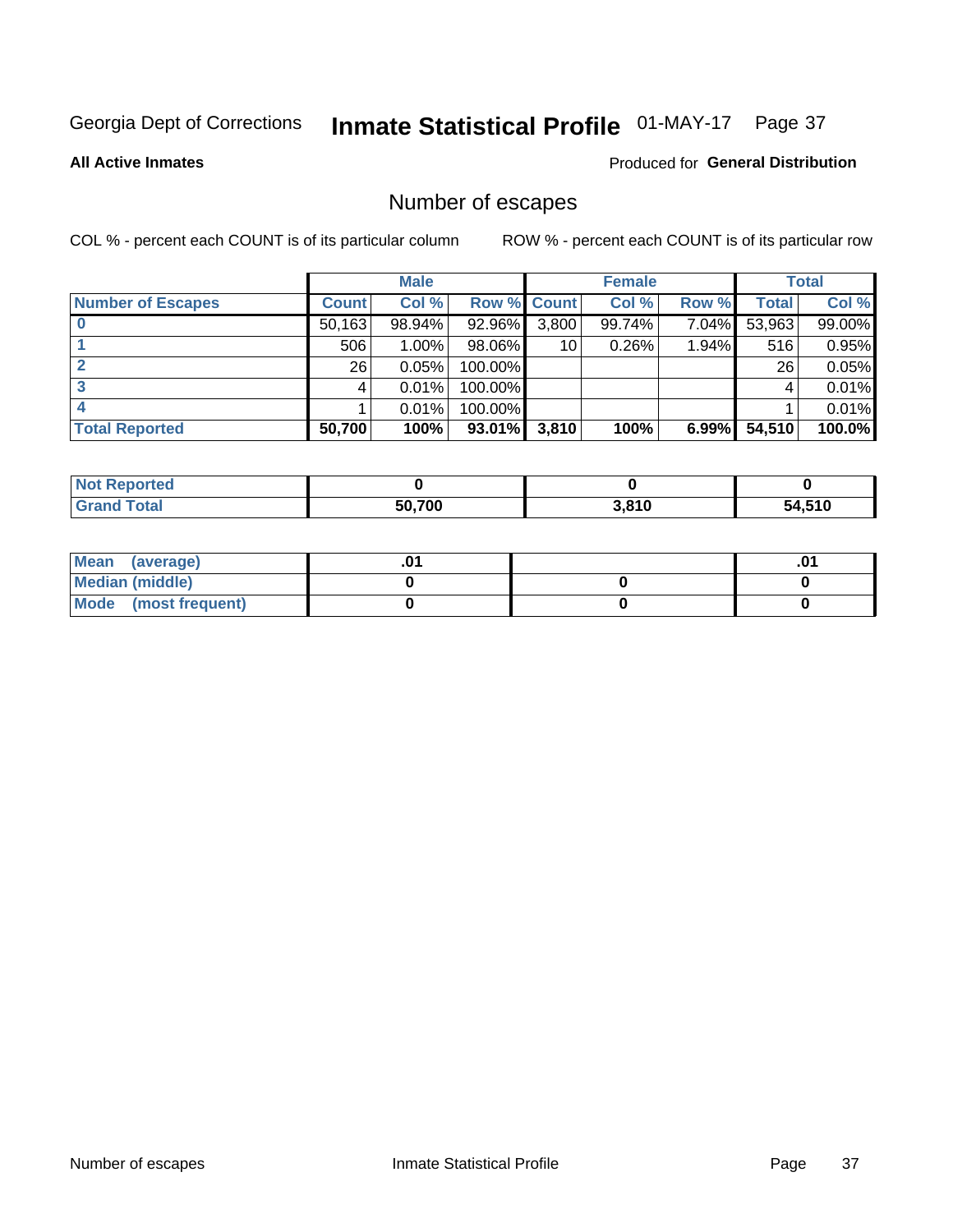## Inmate Statistical Profile 01-MAY-17 Page 38

**All Active Inmates** 

#### Produced for General Distribution

## Split sentences - Probation to follow

COL % - percent each COUNT is of its particular column

|                            |              | <b>Male</b> |                    |     | <b>Female</b> |          |                | <b>Total</b> |
|----------------------------|--------------|-------------|--------------------|-----|---------------|----------|----------------|--------------|
| <b>Probation to follow</b> | <b>Count</b> | Col %       | <b>Row % Count</b> |     | Col %         | Row %    | Total          | Col %        |
| <b>Yes</b>                 | 37,529       | 74.02%      | 92.72% 2.948       |     | 77.38%        | $7.28\%$ | 40,477         | 74.26%       |
| <b>No</b>                  | 13.171       | 25.98%      | 93.86%             | 862 | 22.62%        |          | 6.14% $14.033$ | 25.74%       |
| <b>Total Reported</b>      | 50,700       | 100%        | $93.01\%$ 3,810    |     | 100%          |          | 6.99% 54,510   | 100%         |

| _______ | 50.700 | 040<br>).O I U | 54.510 |
|---------|--------|----------------|--------|
|         |        |                |        |

| <b>Mode</b><br>reauent)<br>Yes<br>v^c<br>0٥<br>.<br>. .<br>$\sim$ |
|-------------------------------------------------------------------|
|-------------------------------------------------------------------|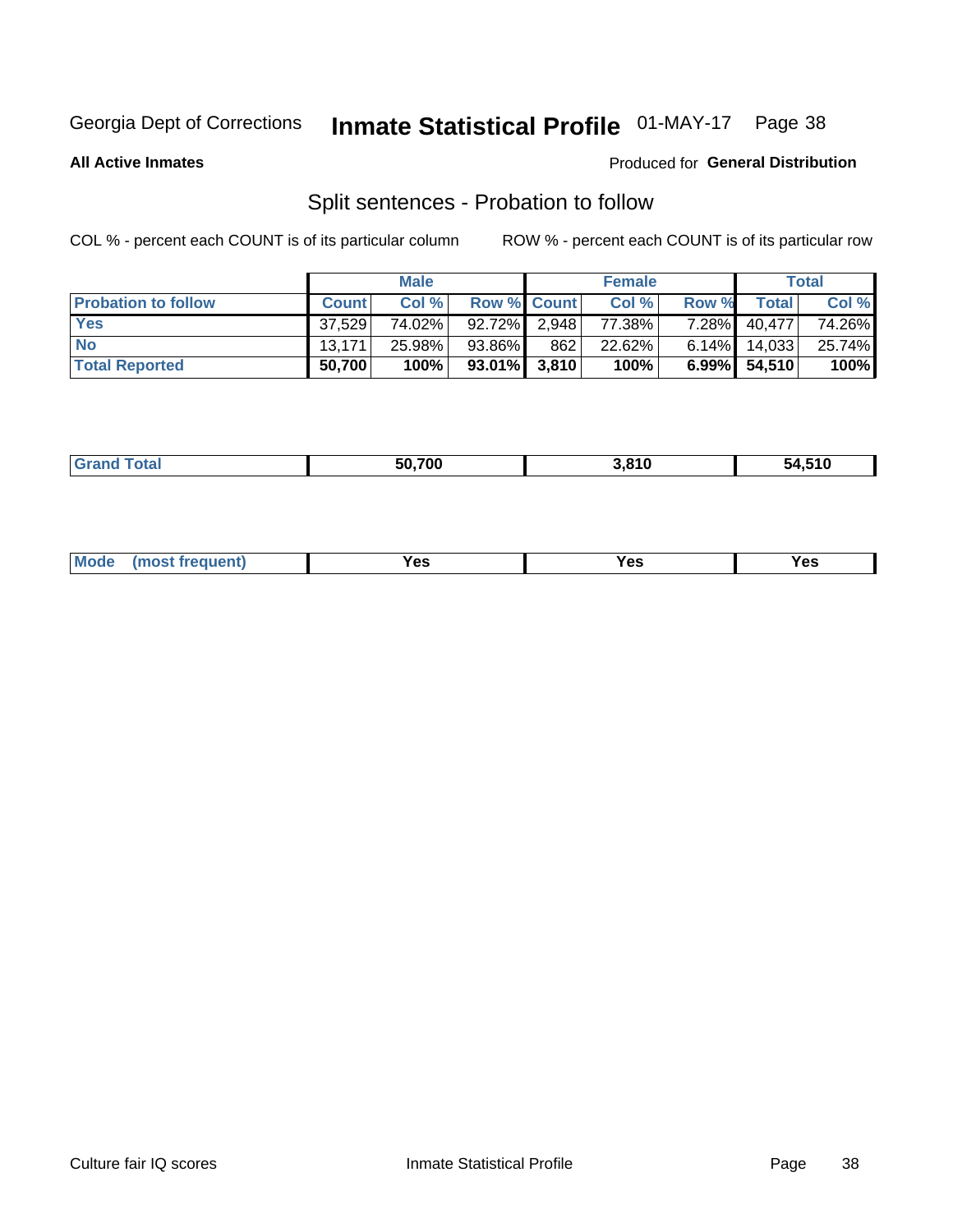## Inmate Statistical Profile 01-MAY-17 Page 39

**All Active Inmates** 

#### Produced for General Distribution

## Probable future release type of still active inmates

COL % - percent each COUNT is of its particular column

|                                         |              | <b>Male</b> |                    |     | <b>Female</b> |          | <b>Total</b> |        |
|-----------------------------------------|--------------|-------------|--------------------|-----|---------------|----------|--------------|--------|
| <b>Probable Future Release Type</b>     | <b>Count</b> | Col %       | <b>Row % Count</b> |     | Col %         | Row %    | <b>Total</b> | Col %  |
| <b>Paroled with probation to follow</b> | 19,404       | 39.69%      | 91.76% 1,743       |     | 47.04%        | 8.24%    | 21,147       | 40.20% |
| Paroled w/o probation to follow         | 6,025        | 12.32%      | 92.13%             | 515 | 13.90%        | 7.87%    | 6,540        | 12.43% |
| <b>Maxout with probation to follow</b>  | 15,473       | 31.65%      | 93.41% 1.091       |     | 29.45%        | 6.59%    | 16,564       | 31.49% |
| <b>Maxout w/o probation to follow</b>   | 2.757        | 5.64%       | 94.64%             | 156 | 4.21%         | 5.36%    | 2,913        | 5.54%  |
| Life, LWOP or death sentence            | 5.234        | 10.71%      | 96.32%             | 200 | 5.40%         | 3.68%    | 5,434        | 10.33% |
| <b>Total Reported</b>                   | 48,893       | 100%        | $92.96\%$ 3,705    |     | 100%          | $7.04\%$ | 52,598       | 100%   |

| $f$ $f$ $f$ $f$ $f$ | 48,893 | 705, | 52,598 |
|---------------------|--------|------|--------|

| <b>Mode (most frequent)</b> | <b>PAR with PROB follow</b> | <b>PAR with PROB follow</b> | <b>PAR with PROB</b> |
|-----------------------------|-----------------------------|-----------------------------|----------------------|
|                             |                             |                             | follow               |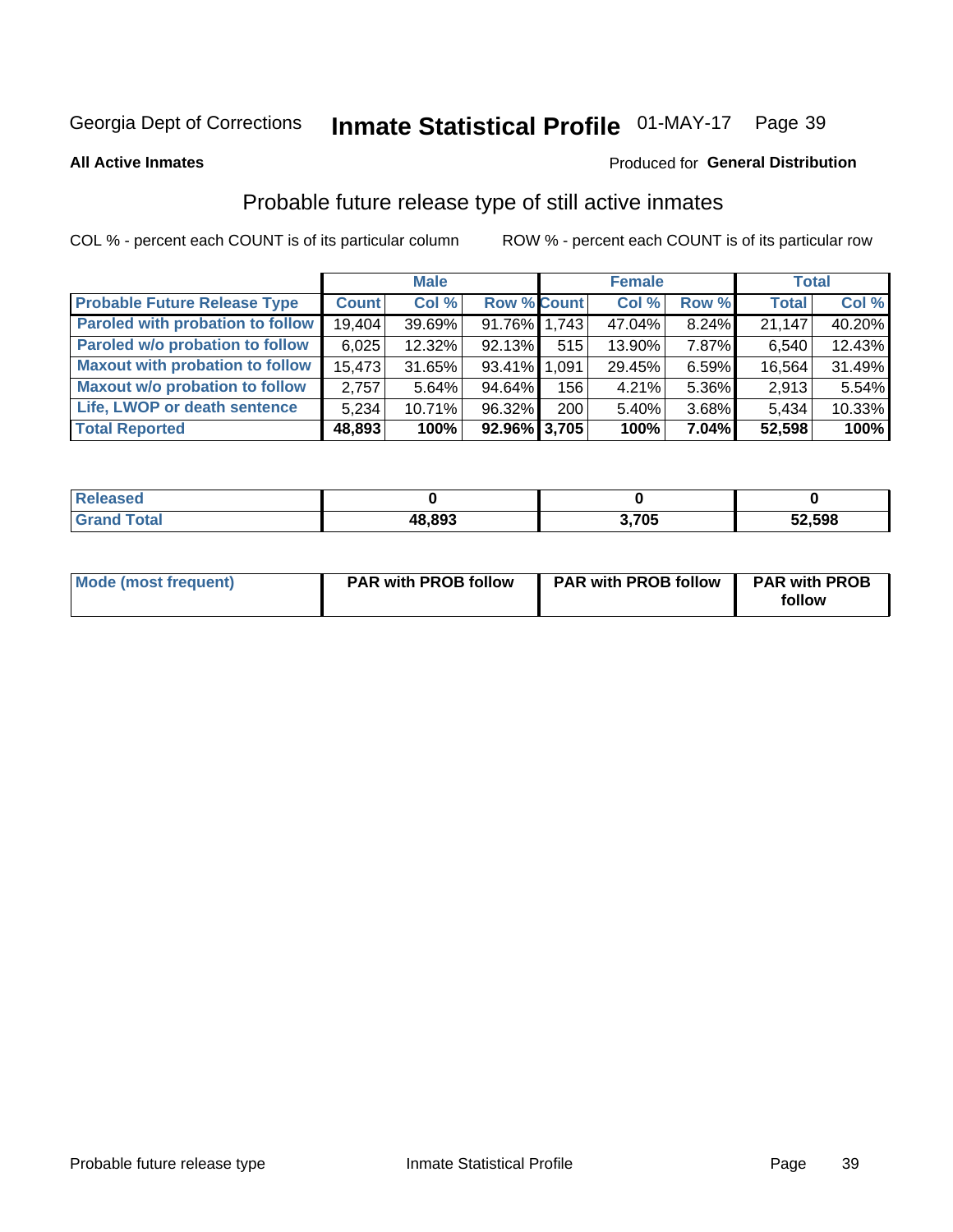### **All Active Inmates**

### **Produced for General Distribution**

## Time served in current (or last) institution

COL % - percent each COUNT is of its particular column

|                            |              | <b>Male</b> |        |              | <b>Female</b> |        |              | <b>Total</b> |
|----------------------------|--------------|-------------|--------|--------------|---------------|--------|--------------|--------------|
| <b>Time In Institution</b> | <b>Count</b> | Col %       | Row %  | <b>Count</b> | Col %         | Row %  | <b>Total</b> | Col %        |
| 0 to 3 months              | 12,259       | 24.18%      | 92.37% | 1,012        | 26.56%        | 7.63%  | 13,271       | 24.35%       |
| 3.01 to 6 months           | 6,439        | 12.70%      | 92.66% | 510          | 13.39%        | 7.34%  | 6,949        | 12.75%       |
| 6.01 to 9 months           | 5,919        | 11.67%      | 93.17% | 434          | 11.39%        | 6.83%  | 6,353        | 11.65%       |
| 9.01 to 12 months          | 4,072        | 8.03%       | 92.50% | 330          | 8.66%         | 7.50%  | 4,402        | 8.08%        |
| <b>12.01 to 18 months</b>  | 5,972        | 11.78%      | 93.25% | 432          | 11.34%        | 6.75%  | 6,404        | 11.75%       |
| <b>18.01 to 24 months</b>  | 3,973        | 7.84%       | 94.66% | 224          | 5.88%         | 5.34%  | 4,197        | 7.70%        |
| 2.01 to 3 years            | 4,810        | 9.49%       | 94.80% | 264          | 6.93%         | 5.20%  | 5,074        | 9.31%        |
| 3.01 to 4 years            | 2,399        | 4.73%       | 94.00% | 153          | 4.02%         | 6.00%  | 2,552        | 4.68%        |
| 4.01 to 5 years            | 1,422        | 2.80%       | 91.92% | 125          | 3.28%         | 8.08%  | 1,547        | 2.84%        |
| 5.01 to 6 years            | 1,142        | 2.25%       | 94.22% | 70           | 1.84%         | 5.78%  | 1,212        | 2.22%        |
| $6.01$ to 7 years          | 639          | 1.26%       | 84.19% | 120          | 3.15%         | 15.81% | 759          | 1.39%        |
| 7.01 to 8 years            | 381          | 0.75%       | 92.25% | 32           | 0.84%         | 7.75%  | 413          | 0.76%        |
| $8.01$ to 9 years          | 335          | 0.66%       | 92.29% | 28           | 0.73%         | 7.71%  | 363          | 0.67%        |
| 9.01 to 10 years           | 151          | 0.30%       | 95.57% | 7            | 0.18%         | 4.43%  | 158          | 0.29%        |
| Over 10 years              | 787          | 1.55%       | 91.94% | 69           | 1.81%         | 8.06%  | 856          | 1.57%        |
| <b>Total Reported</b>      | 50,700       | 100%        | 93.01% | 3,810        | 100%          | 6.99%  | 54,510       | 100.0%       |

| <b>Not</b><br>Reported |        |       |        |
|------------------------|--------|-------|--------|
| Total                  | 50,700 | 3,810 | 54,510 |

| <b>Mean</b><br>(average) | 23 months | 20 months | 23 months |  |
|--------------------------|-----------|-----------|-----------|--|
| Median (middle)          | 9 months  | 9 months  | 9 months  |  |
| Mode (most frequent)     | 0 months  | months    | l months  |  |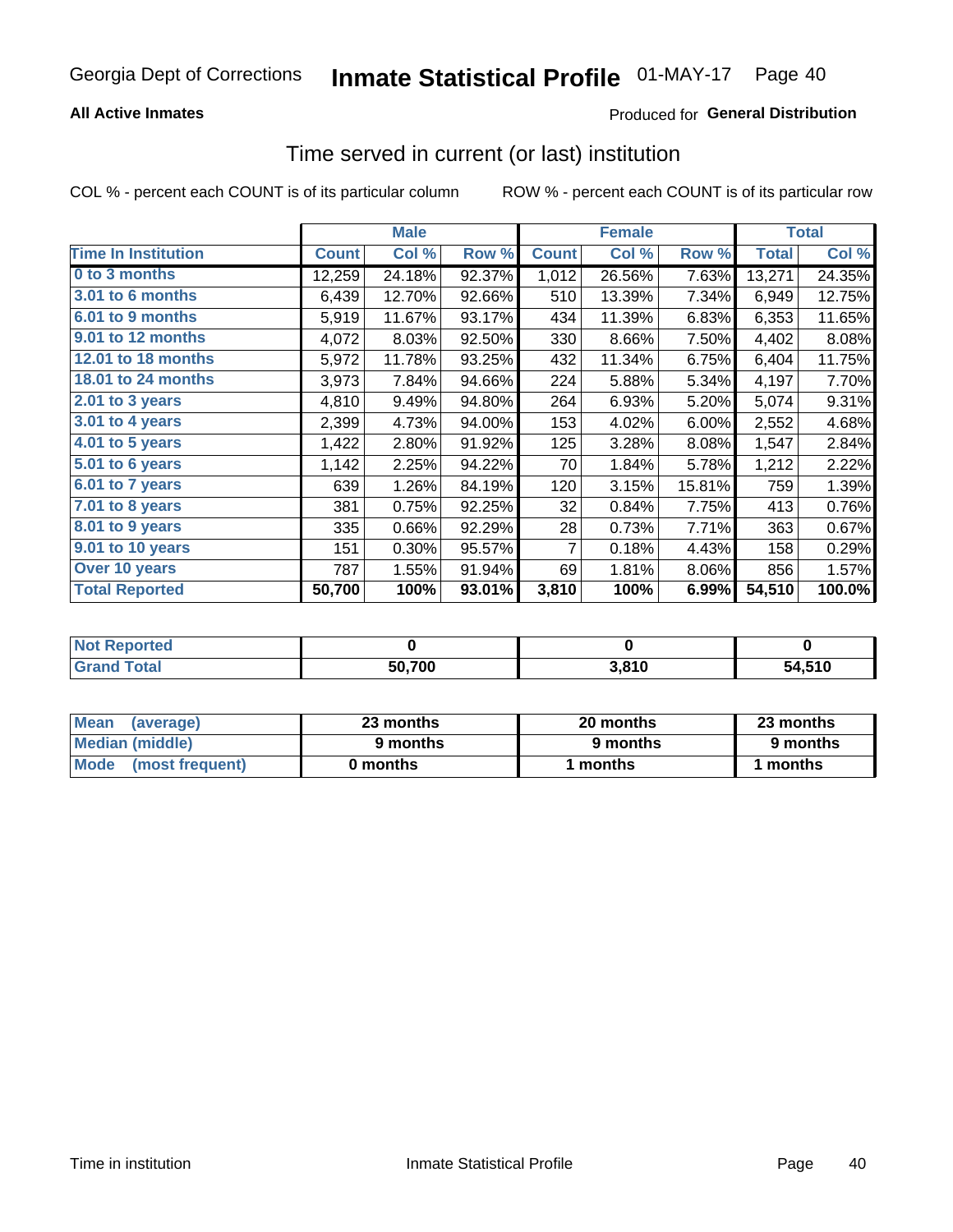#### Inmate Statistical Profile 01-MAY-17 Page 41

### **All Active Inmates**

### Produced for General Distribution

## Highest grade level attained

COL % - percent each COUNT is of its particular column

|                              |                 | <b>Male</b> |         |              | <b>Female</b> |        |                  | <b>Total</b> |
|------------------------------|-----------------|-------------|---------|--------------|---------------|--------|------------------|--------------|
| <b>Grade Level</b>           | <b>Count</b>    | Col %       | Row %   | <b>Count</b> | Col %         | Row %  | <b>Total</b>     | Col %        |
| No school at all             | $\overline{16}$ | 0.04%       | 100.00% |              |               |        | $\overline{16}$  | 0.04%        |
| <b>Grade 1</b>               | 20              | 0.05%       | 100.00% |              |               |        | 20               | 0.05%        |
| <b>Grade 2</b>               | 33              | 0.08%       | 80.49%  | 8            | 0.30%         | 19.51% | 41               | 0.10%        |
| Grade 3                      | 81              | 0.21%       | 100.00% |              |               |        | 81               | 0.19%        |
| <b>Grade 4</b>               | 93              | 0.24%       | 96.88%  | 3            | 0.11%         | 3.13%  | 96               | 0.23%        |
| Grade 5                      | 109             | 0.28%       | 96.46%  | 4            | 0.15%         | 3.54%  | 113              | 0.27%        |
| Grade 6                      | 390             | 0.99%       | 94.89%  | 21           | 0.78%         | 5.11%  | 411              | 0.98%        |
| <b>Grade 7</b>               | 732             | 1.86%       | 94.57%  | 42           | 1.57%         | 5.43%  | 774              | 1.85%        |
| Grade 8                      | 2,654           | 6.76%       | 94.18%  | 164          | 6.11%         | 5.82%  | 2,818            | 6.72%        |
| Grade 9                      | 5,032           | 12.82%      | 95.43%  | 241          | 8.99%         | 4.57%  | 5,273            | 12.57%       |
| Grade 10                     | 6,973           | 17.76%      | 95.68%  | 315          | 11.74%        | 4.32%  | 7,288            | 17.38%       |
| Grade 11                     | 6,808           | 17.34%      | 94.71%  | 380          | 14.17%        | 5.29%  | 7,188            | 17.14%       |
| <b>Grade 12 or GED</b>       | 12,502          | 31.84%      | 92.82%  | 967          | 36.06%        | 7.18%  | 13,469           | 32.11%       |
| <b>Some tech school</b>      | 299             | 0.76%       | 84.94%  | 53           | 1.98%         | 15.06% | 352              | 0.84%        |
| <b>Completed tech school</b> | 302             | 0.77%       | 84.12%  | 57           | 2.13%         | 15.88% | 359              | 0.86%        |
| College, 1 year              | 1,046           | 2.66%       | 88.79%  | 132          | 4.92%         | 11.21% | 1,178            | 2.81%        |
| College, 2 year              | 1,291           | 3.29%       | 88.42%  | 169          | 6.30%         | 11.58% | 1,460            | 3.48%        |
| College, 3 year              | 315             | 0.80%       | 86.78%  | 48           | 1.79%         | 13.22% | 363              | 0.87%        |
| <b>Bachelor's degree</b>     | 449             | 1.14%       | 87.70%  | 63           | 2.35%         | 12.30% | 512              | 1.22%        |
| <b>Master's degree</b>       | 74              | 0.19%       | 87.06%  | 11           | 0.41%         | 12.94% | 85               | 0.20%        |
| Ph.D. degree                 | 14              | 0.04%       | 93.33%  | $\mathbf{1}$ | 0.04%         | 6.67%  | 15               | 0.04%        |
| Law degree                   | 16              | 0.04%       | 84.21%  | 3            | 0.11%         | 15.79% | 19               | 0.05%        |
| <b>Some medical school</b>   | $\overline{2}$  | 0.01%       | 100.00% |              |               |        | $\overline{2}$   | 0.01%        |
| <b>Medical degree</b>        | 9               | 0.02%       | 100.00% |              |               |        | $\boldsymbol{9}$ | 0.02%        |
|                              | 1               | 0.01%       | 100.00% |              |               |        | $\mathbf{1}$     | 0.01%        |
| <b>Total Reported</b>        | 39,261          | 100%        | 93.61%  | 2,682        | 100.0%        | 6.39%  | 41,943           | 100.0%       |

| 120    | ,128 | 2.567 |
|--------|------|-------|
| 50,700 | 2010 | .510  |

| Mean<br>(average)    | 10.79           | 11.36           | 10.83           |  |
|----------------------|-----------------|-----------------|-----------------|--|
| Median (middle)      | Grade 11        | Grade 12 or GED | Grade 11        |  |
| Mode (most frequent) | Grade 12 or GED | Grade 12 or GED | Grade 12 or GED |  |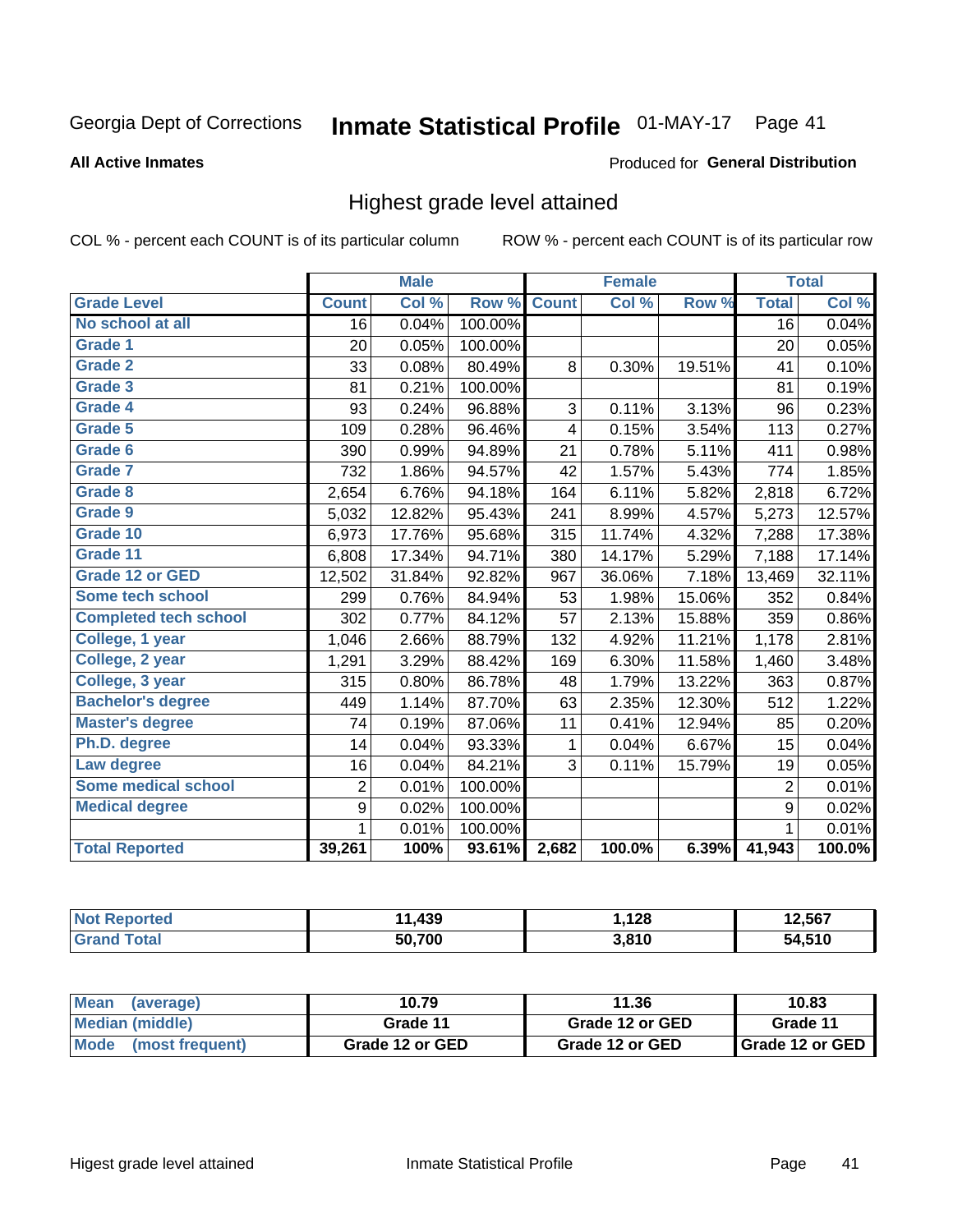# Inmate Statistical Profile 01-MAY-17 Page 42

### **All Active Inmates**

### **Produced for General Distribution**

## Culture fair IQ scores

COL % - percent each COUNT is of its particular column

|                       |              | <b>Male</b> |             |       | <b>Female</b> |        |              | <b>Total</b> |
|-----------------------|--------------|-------------|-------------|-------|---------------|--------|--------------|--------------|
| <b>IQ Scores</b>      | <b>Count</b> | Col %       | Row % Count |       | Col %         | Row %  | <b>Total</b> | Col %        |
| $60 - 69$             | 940          | 2.18%       | 93.25%      | 68    | 2.14%         | 6.75%  | 1,008        | 2.18%        |
| $70 - 79$             | 2,895        | 6.71%       | 93.12%      | 214   | 6.75%         | 6.88%  | 3,109        | 6.71%        |
| $80 - 89$             | 6,489        | 15.04%      | 89.64%      | 750   | 23.64%        | 10.36% | 7,239        | 15.63%       |
| $90 - 99$             | 12,121       | 28.09%      | 91.13%      | 1,180 | 37.20%        | 8.87%  | 13,301       | 28.71%       |
| $100 - 109$           | 12,013       | 27.84%      | 95.79%      | 528   | 16.65%        | 4.21%  | 12,541       | 27.07%       |
| $110 - 119$           | 7,216        | 16.72%      | 96.73%      | 244   | 7.69%         | 3.27%  | 7,460        | 16.10%       |
| $120 - 129$           | 1,417        | 3.28%       | 92.49%      | 115   | 3.63%         | 7.51%  | 1,532        | 3.31%        |
| $130 - 139$           | 52           | 0.12%       | 50.98%      | 50    | 1.58%         | 49.02% | 102          | 0.22%        |
| 140 & Up              | 8            | 0.02%       | 25.81%      | 23    | 0.73%         | 74.19% | 31           | 0.07%        |
| <b>Total Reported</b> | 43,151       | 100%        | 93.15%      | 3,172 | 100.0%        | 6.85%  | 46,323       | 100%         |

| <b>Not Reported</b>         | 6,733  | 505   | 7,238  |
|-----------------------------|--------|-------|--------|
| <b>Not Valid (under 60)</b> | 816    | 133   | 949    |
| <b>Grand Total</b>          | 50,700 | 3,810 | 54,510 |

| <b>Mean</b><br>(average)       | 98  | 96 | 98 |
|--------------------------------|-----|----|----|
| Median (middle)                | 99  | 94 | 99 |
| <b>Mode</b><br>(most frequent) | 103 | 96 | 99 |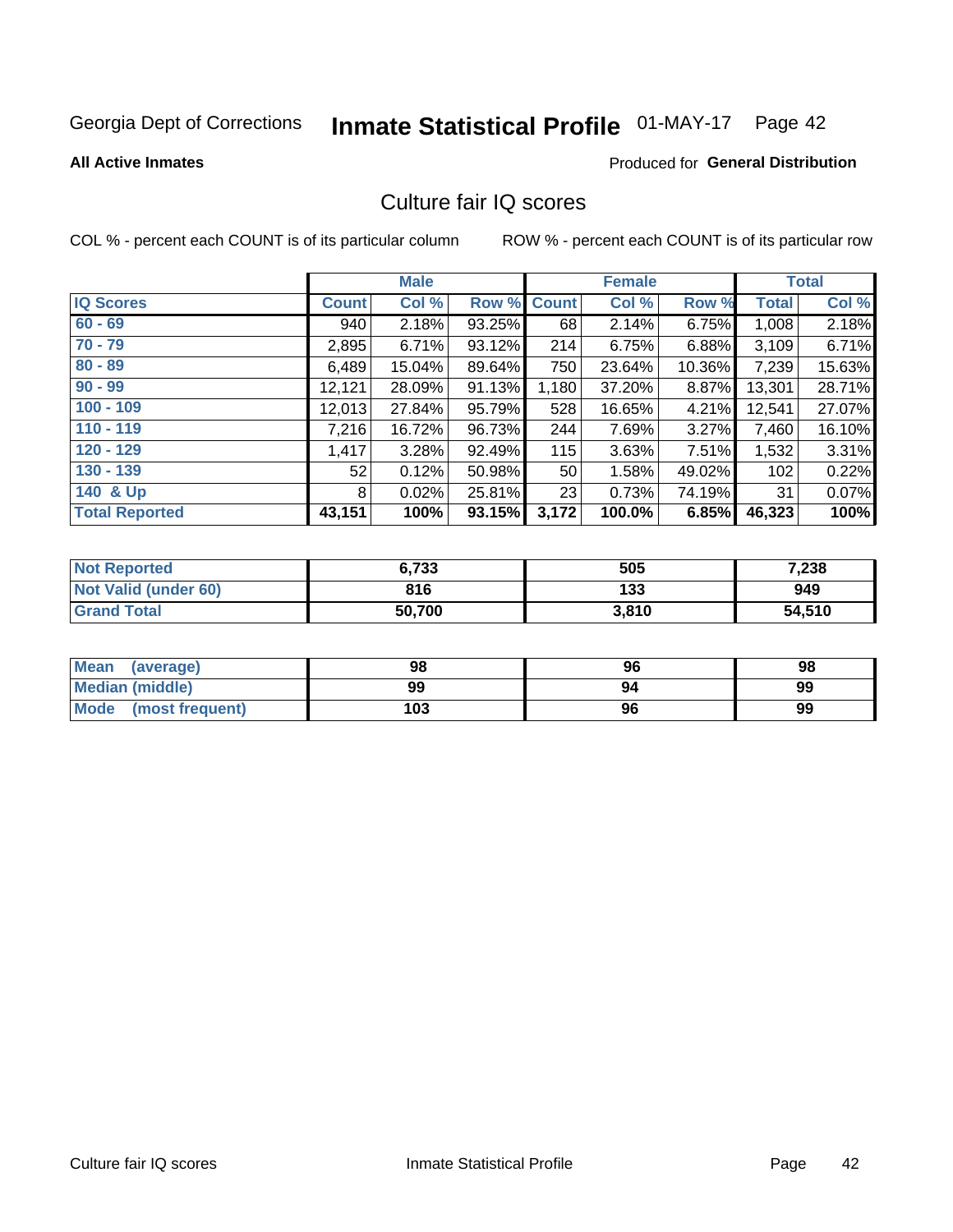#### **Inmate Statistical Profile 01-MAY-17** Page 43

### **All Active Inmates**

### Produced for General Distribution

## Wide Range Achievement Test (WRAT) reading score

COL % - percent each COUNT is of its particular column

|                           |              | <b>Male</b> |        |              | <b>Female</b> |        |              | <b>Total</b> |
|---------------------------|--------------|-------------|--------|--------------|---------------|--------|--------------|--------------|
| <b>WRAT Reading Score</b> | <b>Count</b> | Col %       | Row %  | <b>Count</b> | Col %         | Row %  | <b>Total</b> | Col %        |
| $0.1$ to $0.9$            | 888          | 1.95%       | 99.44% | 5            | 0.15%         | 0.56%  | 893          | 1.82%        |
| 1.0 to 1.9                | 821          | 1.80%       | 98.68% | 11           | 0.33%         | 1.32%  | 832          | 1.70%        |
| 2.0 to 2.9                | 1,599        | 3.50%       | 97.44% | 42           | 1.27%         | 2.56%  | 1,641        | 3.35%        |
| 3.0 to 3.9                | 3,631        | 7.95%       | 97.24% | 103          | 3.11%         | 2.76%  | 3,734        | 7.63%        |
| 4.0 to 4.9                | 4,199        | 9.20%       | 95.37% | 204          | 6.17%         | 4.63%  | 4,403        | 8.99%        |
| 5.0 to 5.9                | 3,680        | 8.06%       | 95.41% | 177          | 5.35%         | 4.59%  | 3,857        | 7.88%        |
| 6.0 to 6.9                | 4,330        | 9.48%       | 94.69% | 243          | 7.34%         | 5.31%  | 4,573        | 9.34%        |
| 7.0 to 7.9                | 1,677        | 3.67%       | 94.48% | 98           | 2.96%         | 5.52%  | 1,775        | 3.63%        |
| 8.0 to 8.9                | 3,269        | 7.16%       | 93.72% | 219          | 6.62%         | 6.28%  | 3,488        | 7.12%        |
| 9.0 to 9.9                | 2,045        | 4.48%       | 94.33% | 123          | 3.72%         | 5.67%  | 2,168        | 4.43%        |
| 10.0 to 10.9              | 2,928        | 6.41%       | 92.34% | 243          | 7.34%         | 7.66%  | 3,171        | 6.48%        |
| 11.0 to 11.9              | 4,312        | 9.44%       | 90.30% | 463          | 13.99%        | 9.70%  | 4,775        | 9.75%        |
| 12.0 to 12.9              | 11,605       | 25.42%      | 90.00% | 1,290        | 38.98%        | 10.00% | 12,895       | 26.34%       |
| 13                        | 670          | 1.47%       | 88.39% | 88           | 2.66%         | 11.61% | 758          | 1.55%        |
| <b>Total Reported</b>     | 45,654       | 100%        | 93.24% | 3,309        | 100%          | 6.76%  | 48,963       | 100.0%       |

| ৲rteα<br>NO | 5,046  | 501   | 5,547       |
|-------------|--------|-------|-------------|
|             | 50.700 | 3,810 | 4.510<br>л4 |

| <b>Mean</b><br>(average)       | 8.35 | 10.02 | 8.47 |
|--------------------------------|------|-------|------|
| <b>Median (middle)</b>         | 8.9  | 11.6  | 8.9  |
| <b>Mode</b><br>(most frequent) | 12.9 | 12.9  | 12.9 |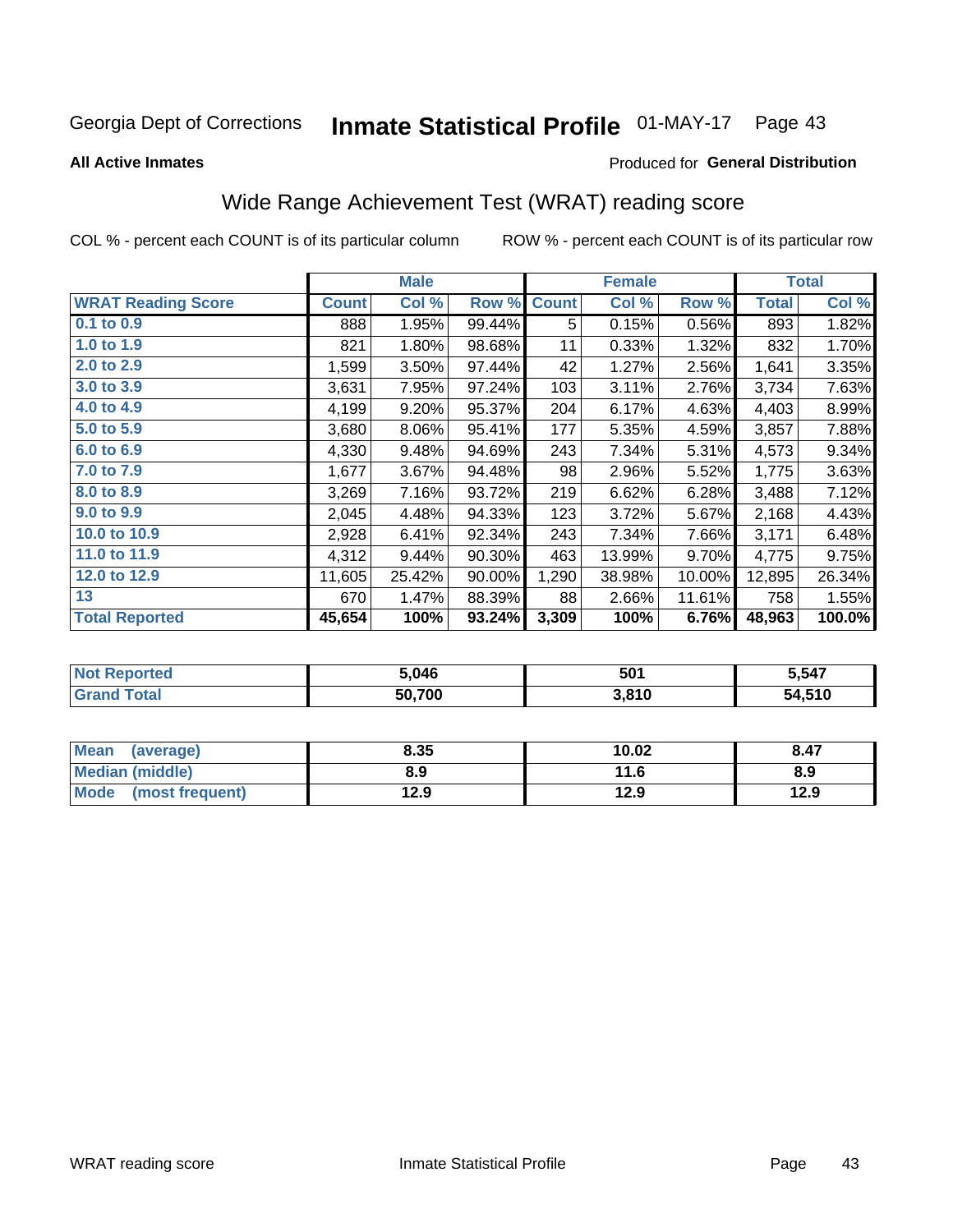#### **Inmate Statistical Profile 01-MAY-17** Page 44

**All Active Inmates** 

### Produced for General Distribution

## Wide Range Achievement Test (WRAT) math score

COL % - percent each COUNT is of its particular column

|                              |              | <b>Male</b> |        |              | <b>Female</b> |        |              | <b>Total</b> |
|------------------------------|--------------|-------------|--------|--------------|---------------|--------|--------------|--------------|
| <b>WRAT Mathematic Score</b> | <b>Count</b> | Col %       | Row %  | <b>Count</b> | Col %         | Row %  | <b>Total</b> | Col %        |
| 0.1 to 0.9                   | 94           | 0.21%       | 98.95% | 1            | 0.03%         | 1.05%  | 95           | 0.19%        |
| 1.0 to 1.9                   | 295          | 0.65%       | 98.01% | 6            | 0.18%         | 1.99%  | 301          | 0.61%        |
| 2.0 to 2.9                   | 923          | 2.02%       | 96.55% | 33           | 1.00%         | 3.45%  | 956          | 1.95%        |
| 3.0 to 3.9                   | 2,172        | 4.76%       | 96.23% | 85           | 2.57%         | 3.77%  | 2,257        | 4.61%        |
| 4.0 to 4.9                   | 5,580        | 12.22%      | 95.04% | 291          | 8.79%         | 4.96%  | 5,871        | 11.99%       |
| 5.0 t0 5.9                   | 7,106        | 15.56%      | 94.36% | 425          | 12.84%        | 5.64%  | 7,531        | 15.38%       |
| 6.0 to 6.9                   | 9,437        | 20.67%      | 93.82% | 622          | 18.79%        | 6.18%  | 10,059       | 20.54%       |
| 7.0 to 7.9                   | 3,727        | 8.16%       | 93.93% | 241          | 7.28%         | 6.07%  | 3,968        | 8.10%        |
| 8.0 to 8.9                   | 4,927        | 10.79%      | 91.41% | 463          | 13.99%        | 8.59%  | 5,390        | 11.01%       |
| 9.0 to 9.9                   | 2,645        | 5.79%       | 92.35% | 219          | 6.62%         | 7.65%  | 2,864        | 5.85%        |
| 10.0 to 10.9                 | 497          | 1.09%       | 96.69% | 17           | 0.51%         | 3.31%  | 514          | 1.05%        |
| 11.0 to 11.9                 | 1,833        | 4.01%       | 91.56% | 169          | 5.11%         | 8.44%  | 2,002        | 4.09%        |
| 12.0 to 12.9                 | 6,335        | 13.88%      | 89.79% | 720          | 21.75%        | 10.21% | 7,055        | 14.41%       |
| 13                           | 84           | 0.18%       | 82.35% | 18           | 0.54%         | 17.65% | 102          | 0.21%        |
| <b>Total Reported</b>        | 45,655       | 100%        | 93.24% | 3,310        | 100%          | 6.76%  | 48,965       | 100%         |

| <b>Not Reported</b>    | 5,045  | 500   | 5,545  |
|------------------------|--------|-------|--------|
| <b>Total</b><br>'Grand | 50,700 | 3,810 | 54,510 |

| <b>Mean</b><br>(average) | 7.41 | 8.27 | 7.46 |
|--------------------------|------|------|------|
| Median (middle)          | 6.9  | ۰.,  | 6.9  |
| Mode<br>(most frequent)  | 12.9 | 12.9 | 12.9 |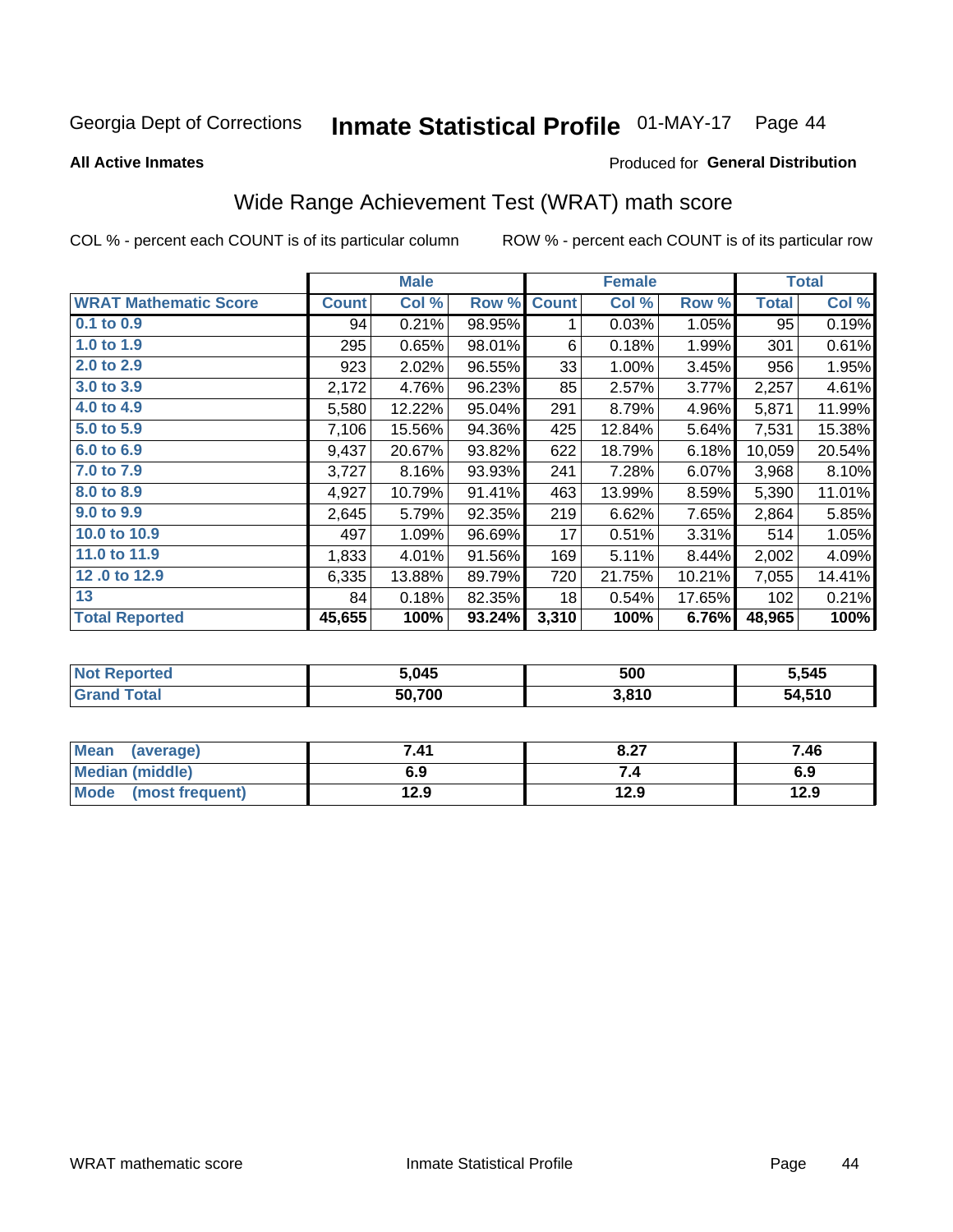**All Active Inmates** 

#### Inmate Statistical Profile 01-MAY-17 Page 45

### Produced for General Distribution

## Wide Range Achievement Test (WRAT) spelling score

COL % - percent each COUNT is of its particular column

|                            |              | <b>Male</b> |        |              | <b>Female</b> |        |              | <b>Total</b> |
|----------------------------|--------------|-------------|--------|--------------|---------------|--------|--------------|--------------|
| <b>WRAT Spelling Score</b> | <b>Count</b> | Col %       | Row %  | <b>Count</b> | Col %         | Row %  | <b>Total</b> | Col %        |
| 0.1 to 0.9                 | 971          | 2.13%       | 99.59% | 4            | 0.12%         | 0.41%  | 975          | 1.99%        |
| 1.0 to 1.9                 | 1,198        | 2.62%       | 98.93% | 13           | 0.39%         | 1.07%  | 1,211        | 2.47%        |
| 2.0 to 2.9                 | 2,166        | 4.74%       | 98.23% | 39           | 1.18%         | 1.77%  | 2,205        | 4.50%        |
| 3.0 to 3.9                 | 3,272        | 7.17%       | 97.67% | 78           | 2.36%         | 2.33%  | 3,350        | 6.84%        |
| 4.0 to 4.9                 | 3,035        | 6.65%       | 96.66% | 105          | 3.17%         | 3.34%  | 3,140        | 6.41%        |
| 5.0 to 5.9                 | 5,225        | 11.44%      | 96.22% | 205          | 6.19%         | 3.78%  | 5,430        | 11.09%       |
| 6.0 to 6.9                 | 4,269        | 9.35%       | 95.57% | 198          | 5.98%         | 4.43%  | 4,467        | 9.12%        |
| 7.0 to 7.9                 | 3,988        | 8.73%       | 93.84% | 262          | 7.92%         | 6.16%  | 4,250        | 8.68%        |
| 8.0 to 8.9                 | 3,929        | 8.60%       | 93.64% | 267          | 8.07%         | 6.36%  | 4,196        | 8.57%        |
| 9.0 to 9.9                 | 2,234        | 4.89%       | 92.43% | 183          | 5.53%         | 7.57%  | 2,417        | 4.94%        |
| 10.0 to 10.9               | 2,127        | 4.66%       | 93.00% | 160          | 4.83%         | 7.00%  | 2,287        | 4.67%        |
| 11.0 to 11.9               | 3,392        | 7.43%       | 92.27% | 284          | 8.58%         | 7.73%  | 3,676        | 7.51%        |
| 12.0 to 12.9               | 9,540        | 20.89%      | 86.71% | 1,462        | 44.17%        | 13.29% | 11,002       | 22.47%       |
| 13                         | 315          | 0.69%       | 86.30% | 50           | 1.51%         | 13.70% | 365          | 0.75%        |
| <b>Total Reported</b>      | 45,661       | 100%        | 93.24% | 3,310        | 100%          | 6.76%  | 48,971       | 100.0%       |

| -тес<br>NO | 5.039  | 500   | 5,539       |
|------------|--------|-------|-------------|
| int        | 50.700 | 3,810 | 4.510<br>nД |

| <b>Mean</b><br>(average) | 7.88 | 10.13 | 8.03 |
|--------------------------|------|-------|------|
| Median (middle)          | .    | 11.6  | .    |
| Mode (most frequent)     | 12.9 | 12.9  | 12.9 |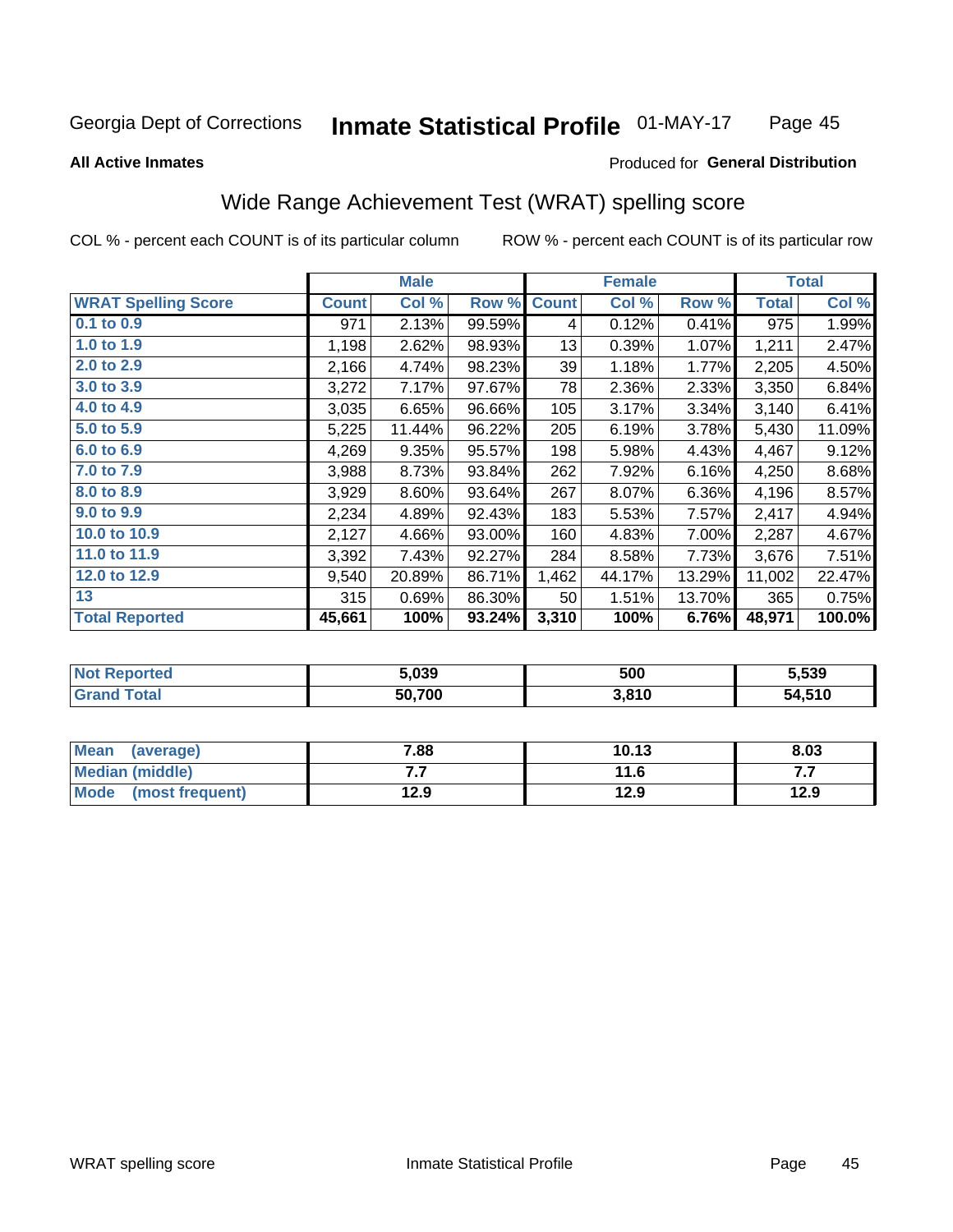# Inmate Statistical Profile 01-MAY-17 Page 46

#### **All Active Inmates**

### Produced for General Distribution

## Current / last mental health treatment level

COL % - percent each COUNT is of its particular column

|                                    |              | <b>Male</b> |         |              | <b>Female</b> |        |                 | <b>Total</b> |
|------------------------------------|--------------|-------------|---------|--------------|---------------|--------|-----------------|--------------|
| <b>Mental Health Treatment Lev</b> | <b>Count</b> | Col %       | Row %   | <b>Count</b> | Col %         | Row %  | <b>Total</b>    | Col %        |
| 1 No problem at current time       | 8,705        | 53.11%      | 92.96%  | 659          | 23.76%        | 7.04%  | 9,364           | 48.86%       |
| 2 Receiving outpatient             | 5,918        | 36.11%      | 74.17%  | 2,061        | 74.30%        | 25.83% | 7,979           | 41.64%       |
| <b>Treatment</b>                   |              |             |         |              |               |        |                 |              |
| 3 Inpatient, moderate              | 1,452        | 8.86%       | 96.99%  | 45           | 1.62%         | 3.01%  | 1,497           | 7.81%        |
| <b>Treatment</b>                   |              |             |         |              |               |        |                 |              |
| 4 Inpatient, intensive             | 300          | 1.83%       | 97.09%  | 9            | 0.32%         | 2.91%  | 309             | 1.61%        |
| Treatment                          |              |             |         |              |               |        |                 |              |
| <b>5 Undergoing crisis</b>         | 14           | 0.09%       | 100.00% |              |               |        | 14 <sub>1</sub> | 0.07%        |
| <b>stabilization</b>               |              |             |         |              |               |        |                 |              |
| <b>6 Hospital for criminally</b>   |              | 0.01%       | 100.00% |              |               |        |                 | 0.01%        |
| <b>Tinsane</b>                     |              |             |         |              |               |        |                 |              |
| <b>Total Evaluated</b>             | 16,390       | 100%        | 85.52%  | 2,774        | 100%          | 14.48% | 19,164          | 100%         |

| Never had MH evaluation | 34,310 | ,036  | 35,346 |
|-------------------------|--------|-------|--------|
| <b>Grand Total</b>      | 50,700 | 3,810 | 54,510 |

| Median (middle) | No problem at current time | <b>Receiving outpatient</b><br>treatment | <b>Receiving</b><br>outpatient<br>treatment |
|-----------------|----------------------------|------------------------------------------|---------------------------------------------|
| <b>Mode</b>     | No problem at current time | <b>Receiving outpatient</b>              | No problem at                               |
| (most frequent) |                            | treatment                                | current time                                |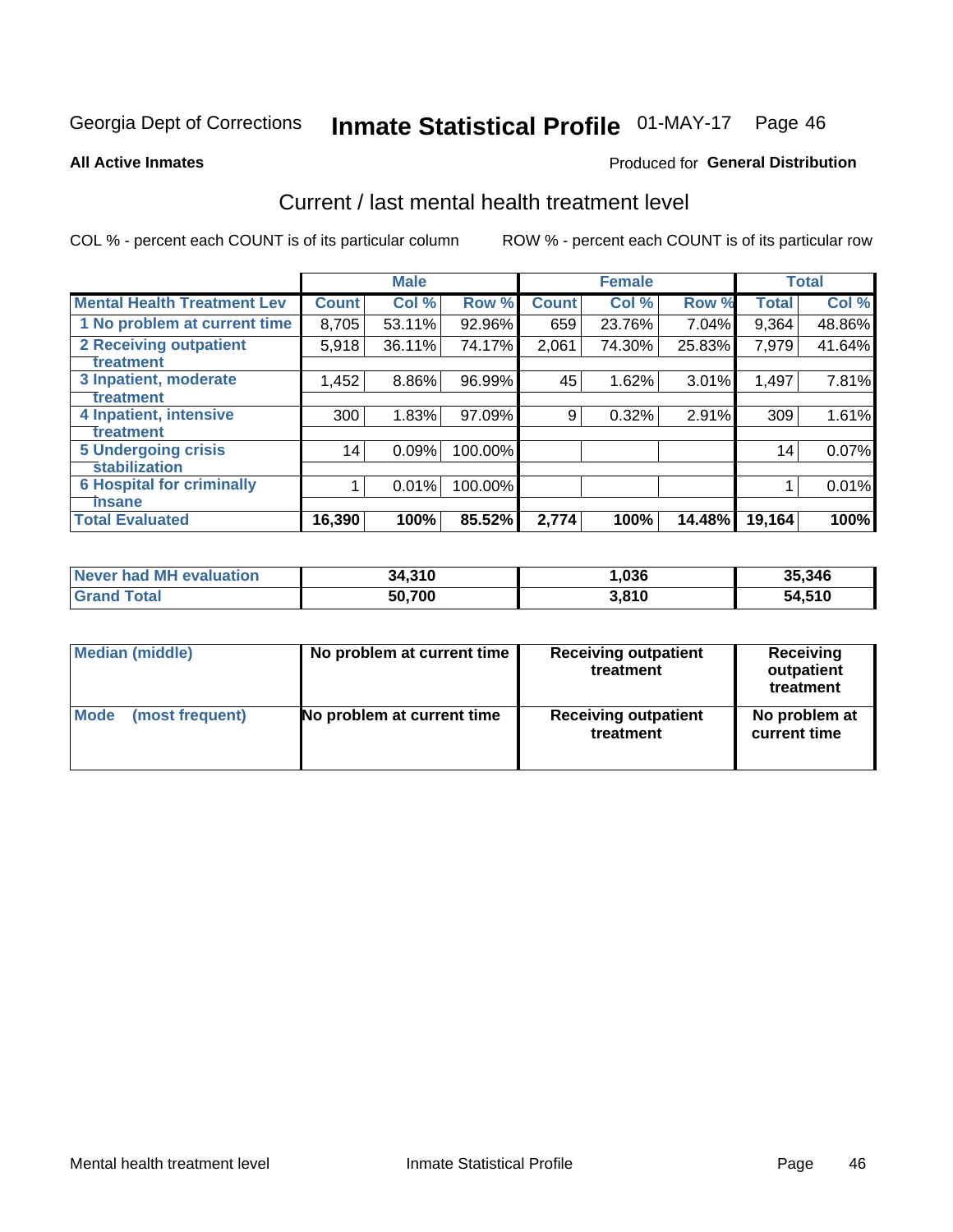### **All Active Inmates**

### Produced for General Distribution

## PULHESDWIT medical scale - 'P' overall condition ('P'hysical)

COL % - percent each COUNT is of its particular column

|                                  |              | <b>Male</b> |         |              | <b>Female</b> |         |              | <b>Total</b> |
|----------------------------------|--------------|-------------|---------|--------------|---------------|---------|--------------|--------------|
| 'P' Overall Condition            | <b>Count</b> | Col %       | Row %   | <b>Count</b> | Col %         | Row %   | <b>Total</b> | Col %        |
| 1 No medical illness             | 34,789       | 74.96%      | 94.12%  | 2,172        | 61.81%        | 5.88%   | 36,961       | 74.04%       |
| 2 Well-controlled chronic        | 10,791       | 23.25%      | 89.84%  | 1,220        | 34.72%        | 10.16%  | 12,011       | 24.06%       |
| <b>lillness</b>                  |              |             |         |              |               |         |              |              |
| 3 Poorly-controlled chronic      | 738          | 1.59%       | 90.77%  | 75           | 2.13%         | 9.23%   | 813          | 1.63%        |
| <b>illness</b>                   |              |             |         |              |               |         |              |              |
| 4 Significant problems requiring | 83           | 0.18%       | 80.58%  | 20           | 0.57%         | 19.42%  | 103          | 0.21%        |
| special housing                  |              |             |         |              |               |         |              |              |
| 5 Terminal illness, < 6 months   | 6            | 0.01%       | 100.00% |              |               |         | 6            | 0.01%        |
| to live                          |              |             |         |              |               |         |              |              |
| 6 Inmate is pregnant             |              |             |         | 27           | 0.77%         | 100.00% | 27           | 0.05%        |
| <b>Total Reported</b>            | 46,407       | 100%        | 92.96%  | 3,514        | 100%          | 7.04%   | 49,921       | 100%         |

| тео | 4,293  | 296 | ,589        |
|-----|--------|-----|-------------|
|     | 50.700 | 810 | .510<br>54. |

| Mode | (most frequent) | 1 No medical illness | 1 No medical illness | 1 No medical<br>illness |
|------|-----------------|----------------------|----------------------|-------------------------|
|------|-----------------|----------------------|----------------------|-------------------------|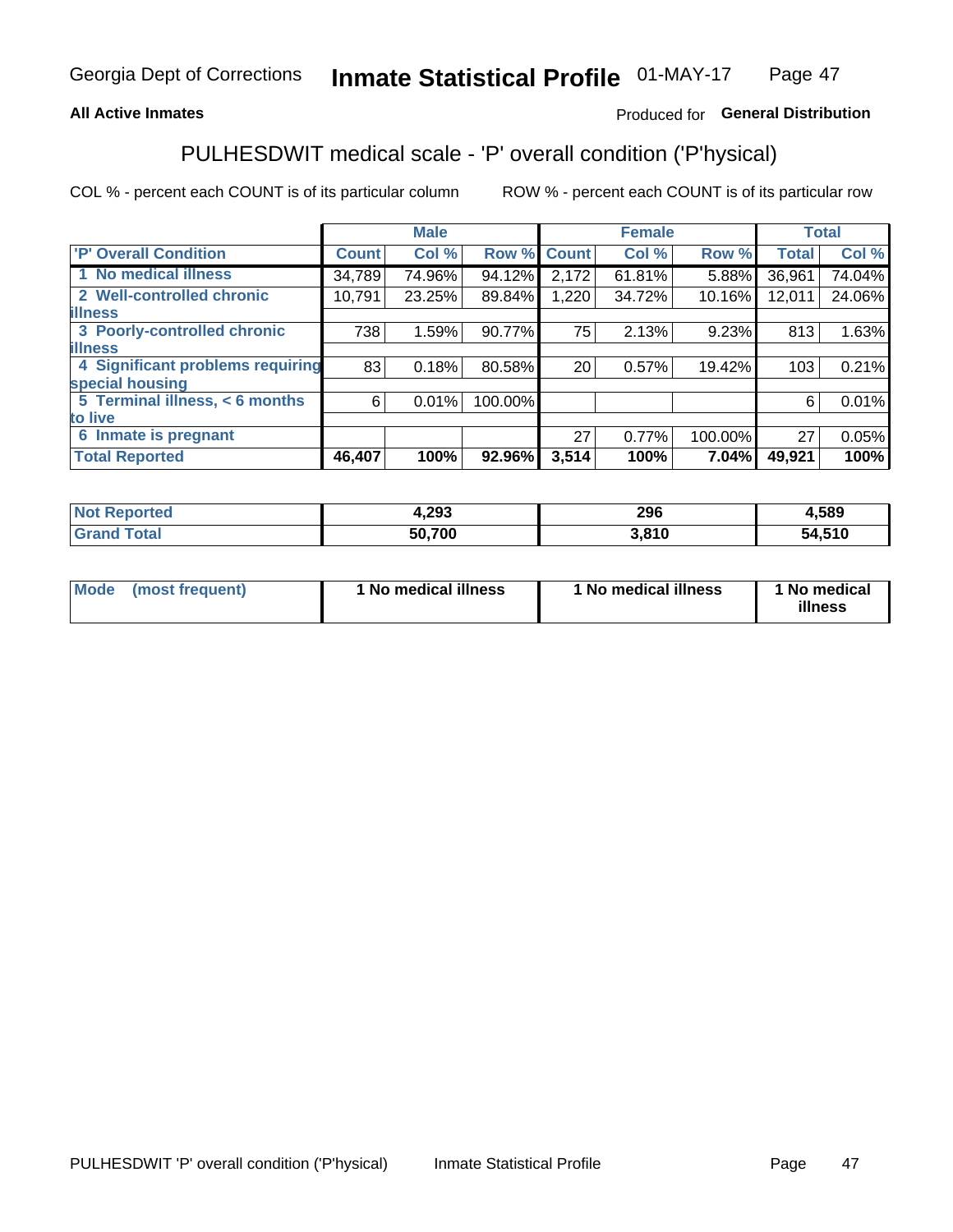### **All Active Inmates**

### Produced for General Distribution

# PULHESDWIT medical scale - 'U' upper body

COL % - percent each COUNT is of its particular column

|                              |              | <b>Male</b> |        |              | <b>Female</b> |        |              | <b>Total</b> |
|------------------------------|--------------|-------------|--------|--------------|---------------|--------|--------------|--------------|
| <b>U' Upper Body</b>         | <b>Count</b> | Col %       | Row %  | <b>Count</b> | Col %         | Row %  | <b>Total</b> | Col %        |
| 1 Upper bones, joints,       | 44,348       | 95.72%      | 93.06% | 3,308        | 94.14%        | 6.94%  | 47,656       | 95.61%       |
| muscles all OK               |              |             |        |              |               |        |              |              |
| 2 One or both arms minimally | 1,692        | 3.65%       | 90.72% | 173          | 4.92%         | 9.28%  | 1,865        | 3.74%        |
| limited                      |              |             |        |              |               |        |              |              |
| 3 One or both arms           | 241          | 0.52%       | 89.93% | 27           | 0.77%         | 10.07% | 268          | 0.54%        |
| <b>moderately limited</b>    |              |             |        |              |               |        |              |              |
| 4 One arm disabled,          | 44           | 0.09%       | 89.80% | 5            | 0.14%         | 10.20% | 49           | 0.10%        |
| paralyzed, or amputated      |              |             |        |              |               |        |              |              |
| 5 Both arms disabled,        | 4            | 0.01%       | 80.00% |              | 0.03%         | 20.00% | 5            | 0.01%        |
| paralyzed, or amputated      |              |             |        |              |               |        |              |              |
| <b>Total Reported</b>        | 46,329       | 100%        | 92.95% | 3,514        | 100%          | 7.05%  | 49,843       | 100%         |

| <b>Not Reported</b>          | 274<br>4.JI I | 296   | 4,667  |
|------------------------------|---------------|-------|--------|
| <b>Total</b><br><b>Grand</b> | 50,700        | 3,810 | 54,510 |

| Mode (most frequent) | 1 Upper bones, joints,<br>muscles all OK | 1 Upper bones, joints,<br>muscles all OK | 1 Upper bones,<br>joints, muscles all<br>ΟK |
|----------------------|------------------------------------------|------------------------------------------|---------------------------------------------|
|----------------------|------------------------------------------|------------------------------------------|---------------------------------------------|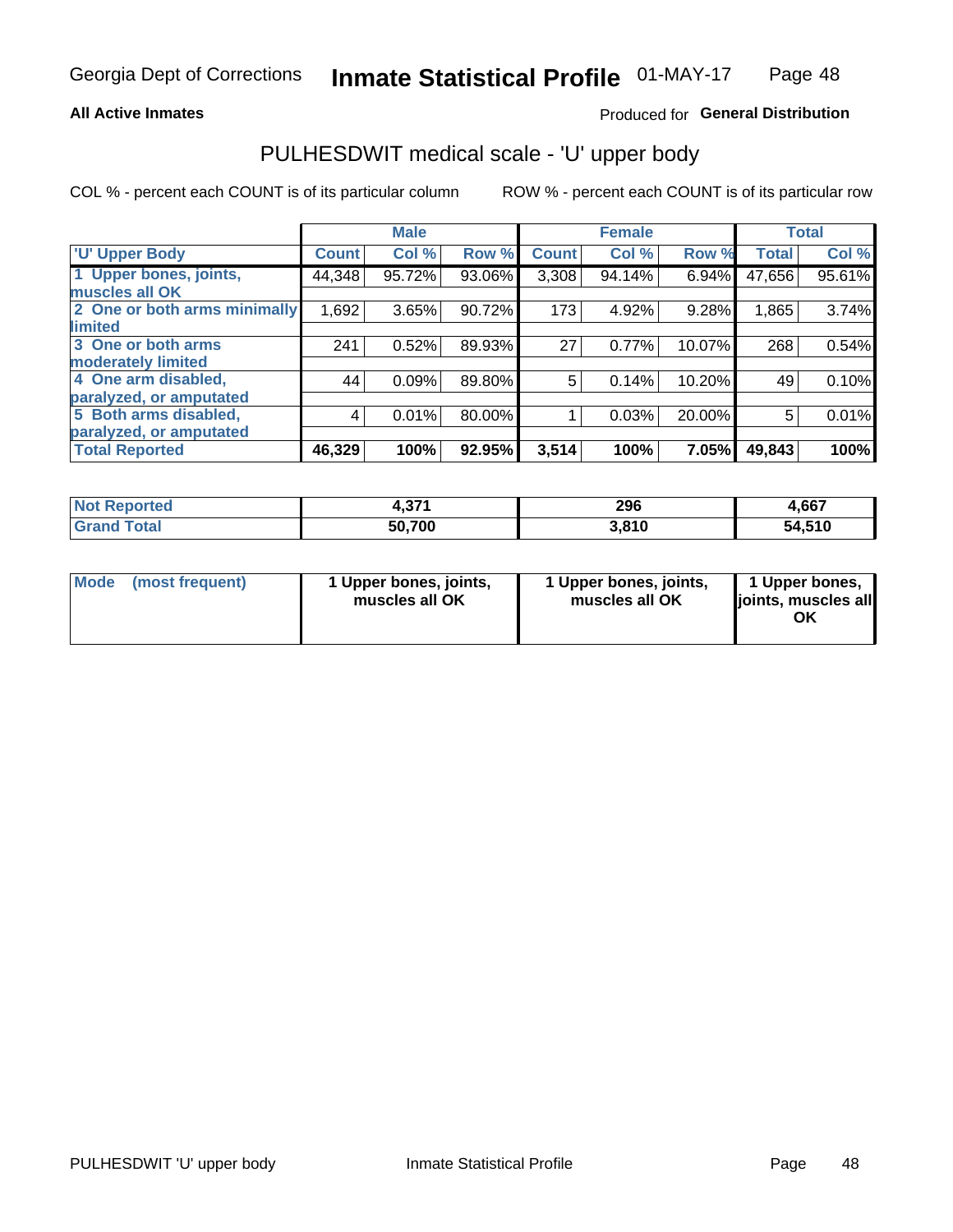### **All Active Inmates**

### Produced for General Distribution

## PULHESDWIT medical scale - 'L' lower body

COL % - percent each COUNT is of its particular column

|                                |              | <b>Male</b> |         |              | <b>Female</b> |       |              | <b>Total</b> |
|--------------------------------|--------------|-------------|---------|--------------|---------------|-------|--------------|--------------|
| 'L' Lower Body                 | <b>Count</b> | Col %       | Row %   | <b>Count</b> | Col %         | Row % | <b>Total</b> | Col %        |
| 1 Lower bones, joints,         | 41,721       | 90.07%      | 93.05%  | 3,114        | 88.64%        | 6.95% | 44,835       | 89.97%       |
| muscles all OK                 |              |             |         |              |               |       |              |              |
| 2 One or both legs minimally   | 3,913        | 8.45%       | 91.60%  | 359          | 10.22%        | 8.40% | 4,272        | 8.57%        |
| limited                        |              |             |         |              |               |       |              |              |
| 3 One or both legs             | 560          | 1.21%       | 94.59%  | 32           | 0.91%         | 5.41% | 592          | 1.19%        |
| moderately limited             |              |             |         |              |               |       |              |              |
| 4 One leg disabled, paralyzed, | 110          | 0.24%       | 93.22%  | 8            | 0.23%         | 6.78% | 118          | 0.24%        |
| or amputated                   |              |             |         |              |               |       |              |              |
| 5 Both legs disabled,          | 16           | 0.03%       | 100.00% |              |               |       | 16           | 0.03%        |
| paralyzed, or amputated        |              |             |         |              |               |       |              |              |
| <b>Total Reported</b>          | 46,320       | 100%        | 92.95%  | 3,513        | 100%          | 7.05% | 49,833       | 100%         |

| <b>Not Reported</b> | 4,380  | 297   | c77<br>4.OZ |
|---------------------|--------|-------|-------------|
| <b>Total</b>        | 50,700 | 3,810 | 54,510      |

| Mode (most frequent) | I Lower bones, joints,<br>muscles all OK | 1 Lower bones, joints,<br>muscles all OK | 1 Lower bones,<br>joints, muscles all<br>ΟK |
|----------------------|------------------------------------------|------------------------------------------|---------------------------------------------|
|----------------------|------------------------------------------|------------------------------------------|---------------------------------------------|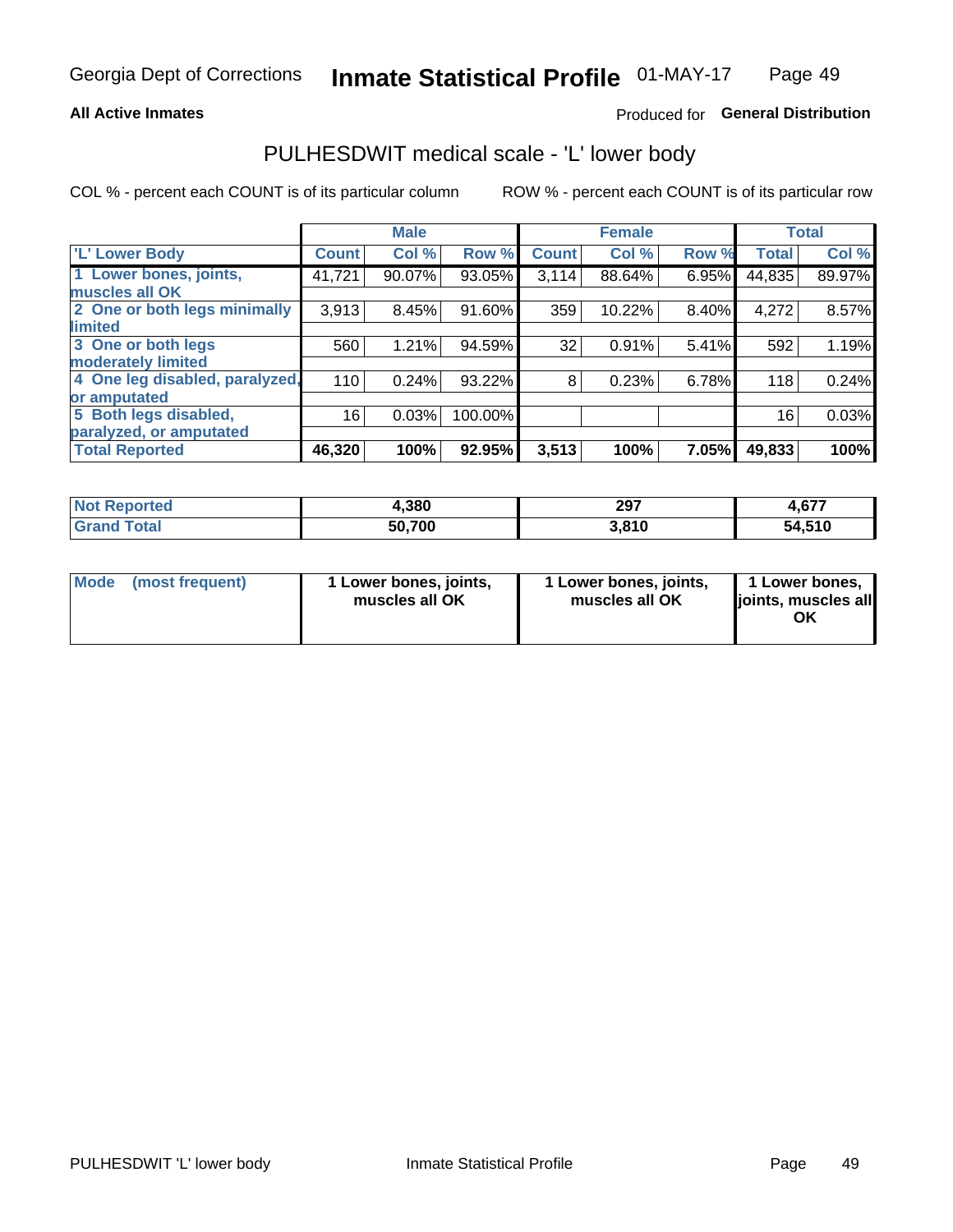### **All Active Inmates**

### Produced for General Distribution

## PULHESDWIT medical scale - 'H' hearing

COL % - percent each COUNT is of its particular column

|                                |                 | <b>Male</b> |             |       | <b>Female</b> |       | <b>Total</b> |        |
|--------------------------------|-----------------|-------------|-------------|-------|---------------|-------|--------------|--------|
| <b>'H' Hearing</b>             | <b>Count</b>    | Col %       | Row % Count |       | Col %         | Row % | <b>Total</b> | Col %  |
| 1 Normal hearing both ears     | 45,768          | 98.85%      | 92.95%      | 3,474 | 98.97%        | 7.05% | 49,242       | 98.86% |
| 2 Some loss in one ear with    | 412             | 0.89%       | 92.38%      | 34    | 0.97%         | 7.62% | 446          | 0.90%  |
| other OK, or mild loss in both |                 |             |             |       |               |       |              |        |
| 3 Total loss in one ear with   | 83              | 0.18%       | 98.81%      |       | 0.03%         | 1.19% | 84           | 0.17%  |
| mild loss in other             |                 |             |             |       |               |       |              |        |
| 4 Severe loss in both ears     | 24              | 0.05%       | 100.00%     |       |               |       | 24           | 0.05%  |
| 5 Total loss in both ears,     | 13 <sub>1</sub> | 0.03%       | 92.86%      |       | 0.03%         | 7.14% | 14           | 0.03%  |
| requiring special housing      |                 |             |             |       |               |       |              |        |
| <b>Total Reported</b>          | 46,300          | 100%        | 92.95%      | 3,510 | 100%          | 7.05% | 49,810       | 100.0% |

| <b>Not Reported</b> | ,400   | 300   | 4,700  |
|---------------------|--------|-------|--------|
| Total<br>oranu      | 50,700 | 3,810 | 54,510 |

| Mode (most frequent) | 1 Normal hearing both ears 11 Normal hearing both ears 1 Normal hearing | both ears |
|----------------------|-------------------------------------------------------------------------|-----------|
|                      |                                                                         |           |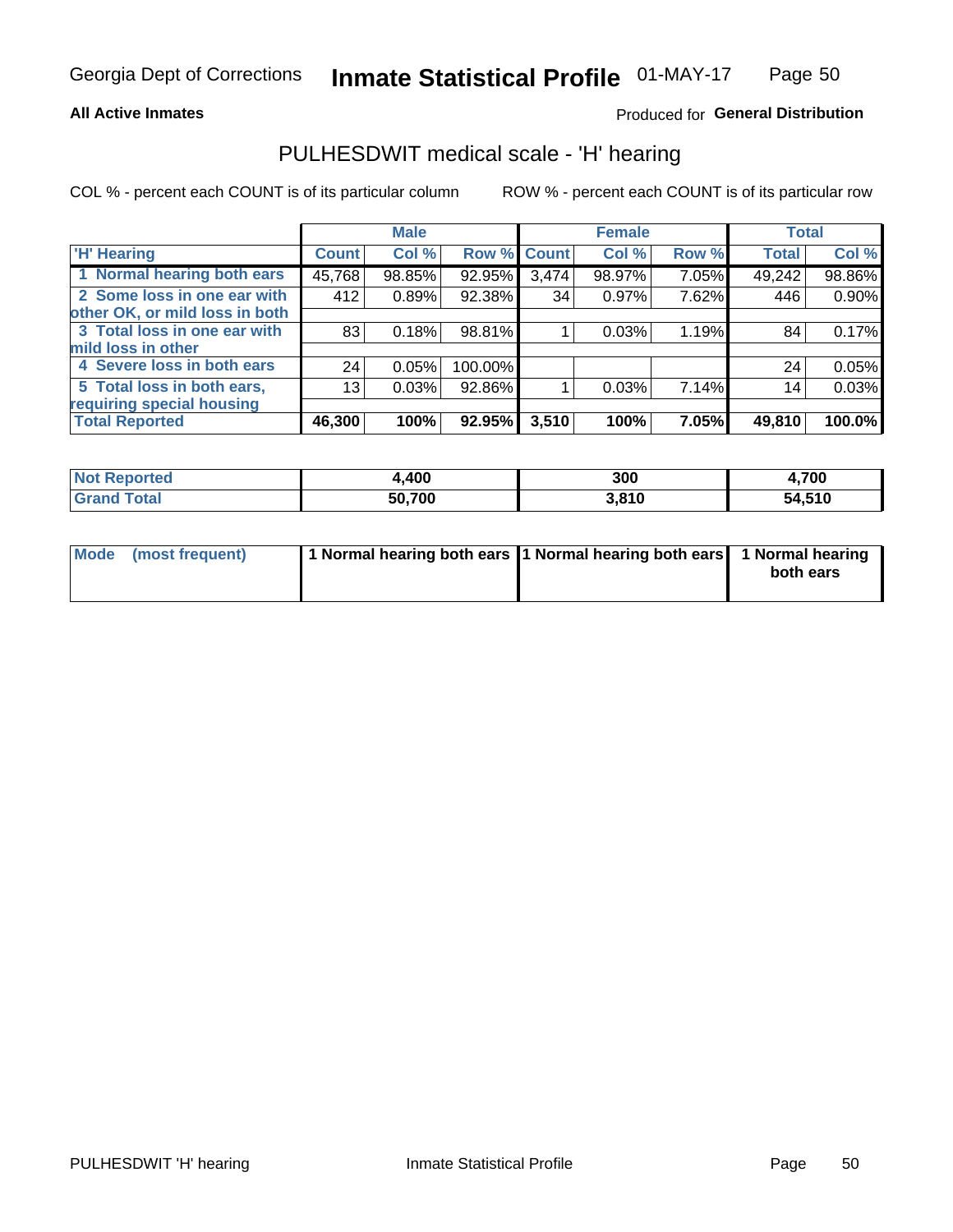### **All Active Inmates**

### Produced for General Distribution

## PULHESDWIT medical scale - 'E' vision

COL % - percent each COUNT is of its particular column

|                                 |              | <b>Male</b> |        |                 | <b>Female</b> |        |              | <b>Total</b> |
|---------------------------------|--------------|-------------|--------|-----------------|---------------|--------|--------------|--------------|
| 'E' Vision                      | <b>Count</b> | Col %       | Row %  | <b>Count</b>    | Col %         | Row %  | <b>Total</b> | Col %        |
| 1 Correctable to 20/40 in both  | 35,084       | 76.45%      | 95.03% | .833            | 53.28%        | 4.97%  | 36,917       | 74.83%       |
| eyes                            |              |             |        |                 |               |        |              |              |
| 2 Correctable to 20/70 in one   | 9,875        | 21.52%      | 87.27% | 1,441           | 41.89%        | 12.73% | 11,316       | 22.94%       |
| eye, may be blind in other      |              |             |        |                 |               |        |              |              |
| 3 Correctable to 20/200 in one  | 765          | 1.67%       | 83.88% | 147             | 4.27%         | 16.12% | 912          | 1.85%        |
| eye, may be blind in other      |              |             |        |                 |               |        |              |              |
| 4 One eye not correctable to    | 152          | 0.33%       | 89.41% | 18 <sub>1</sub> | 0.52%         | 10.59% | 170          | 0.34%        |
| 20/200, other may be blind      |              |             |        |                 |               |        |              |              |
| 5 Blind in both eyes, requiring | 16           | 0.03%       | 94.12% |                 | 0.03%         | 5.88%  | 17           | 0.03%        |
| special housing                 |              |             |        |                 |               |        |              |              |
| <b>Total Reported</b>           | 45,892       | 100%        | 93.03% | 3,440           | 100%          | 6.97%  | 49,332       | 100%         |

| <b>Not Reported</b>     | ,808,  | 370   | 5,178  |
|-------------------------|--------|-------|--------|
| <b>Total</b><br>l Grand | 50,700 | 3,810 | 54,510 |

| Mode (most frequent) | 1 Correctable to 20/40 in both<br>eves | 1 Correctable to 20/40 in   1 Correctable to  <br>both eves | 20/40 in both eyes |
|----------------------|----------------------------------------|-------------------------------------------------------------|--------------------|
|                      |                                        |                                                             |                    |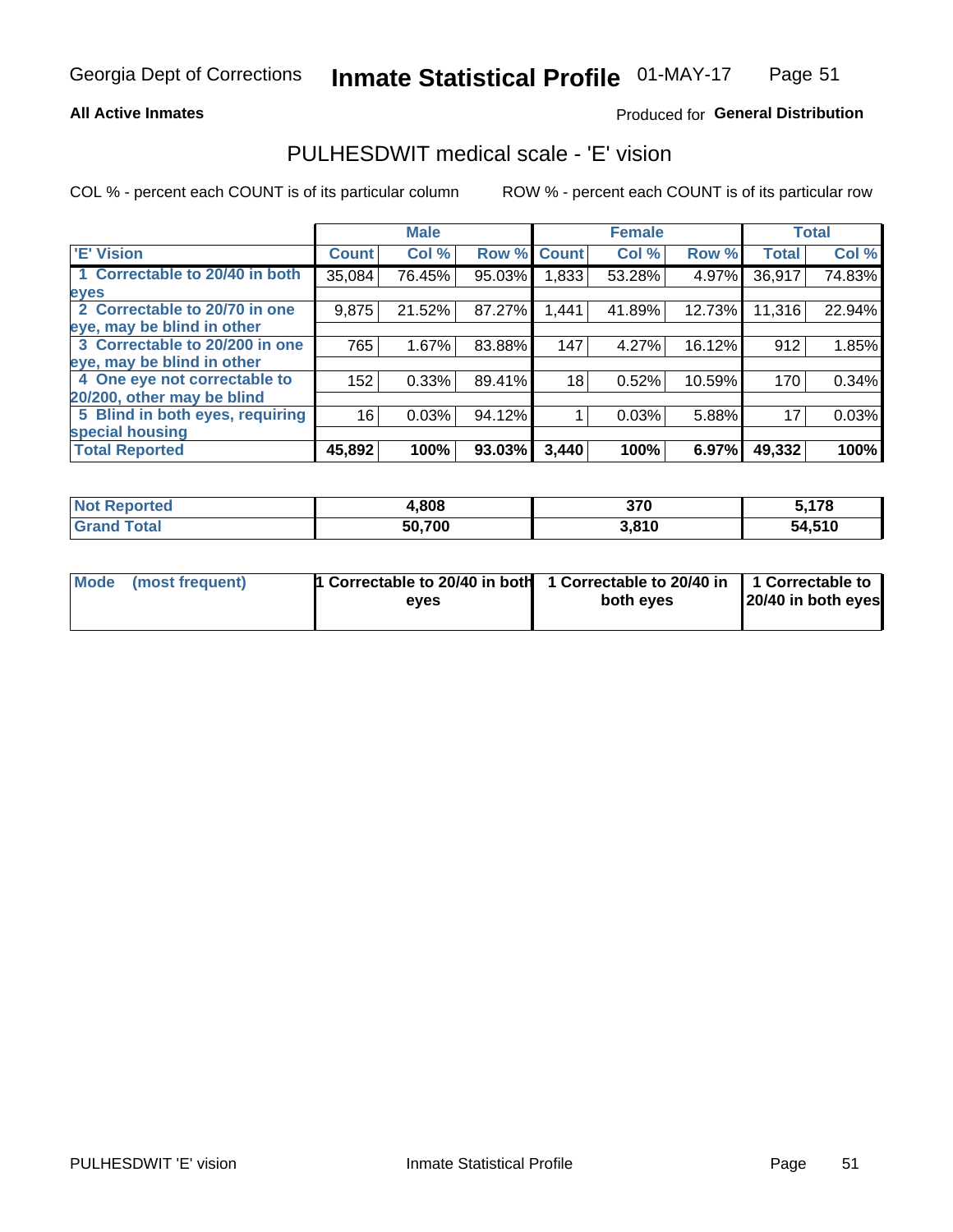### **All Active Inmates**

### Produced for General Distribution

## PULHESDWIT medical scale - 'S' pSychiatric

COL % - percent each COUNT is of its particular column

|                                        |              | <b>Male</b> |         |             | <b>Female</b> |          |              | <b>Total</b> |
|----------------------------------------|--------------|-------------|---------|-------------|---------------|----------|--------------|--------------|
| 'S' pSychiatric                        | <b>Count</b> | Col %       |         | Row % Count | Col %         | Row %    | <b>Total</b> | Col %        |
| 1 No impairment or disorders           | 40,199       | 87.63%      | 96.74%  | 1,353       | 42.27%        | $3.26\%$ | 41,552       | 84.67%       |
| 2 Stable, or in remission, or          | 4,509        | 9.83%       | 71.13%  | 1,830       | 57.17%        | 28.87%   | 6,339        | 12.92%       |
| mild impairment or retardation         |              |             |         |             |               |          |              |              |
| 3 Requires moderate inpatient          | 973          | 2.12%       | 98.38%  | 16          | 0.50%         | 1.62%    | 989          | 2.02%        |
| treatment                              |              |             |         |             |               |          |              |              |
| 4 Requires intensive inpatient         | 176          | 0.38%       | 98.88%  | ◠           | 0.06%         | 1.12%    | 178          | $0.36\%$     |
| treatment                              |              |             |         |             |               |          |              |              |
| <b>5 Requires Crisis Stabilization</b> | 17           | 0.04%       | 100.00% |             |               |          | 17           | 0.03%        |
| Unit (CSU) inpatient care              |              |             |         |             |               |          |              |              |
| <b>Total Reported</b>                  | 45,874       | 100%        | 93.48%  | 3,201       | 100%          | 6.52%    | 49,075       | 100%         |

| <b>Not Reported</b>   | 4,826  | 609   | 5,435  |
|-----------------------|--------|-------|--------|
| Total<br><b>Grand</b> | 50,700 | 3,810 | 54,510 |

| Mode (most frequent) | <b>1 No impairment or disorders 2 Stable, or in remission, 1 No impairment or</b> |                       |           |
|----------------------|-----------------------------------------------------------------------------------|-----------------------|-----------|
|                      |                                                                                   | or mild impairment or | disorders |
|                      |                                                                                   | retardation           |           |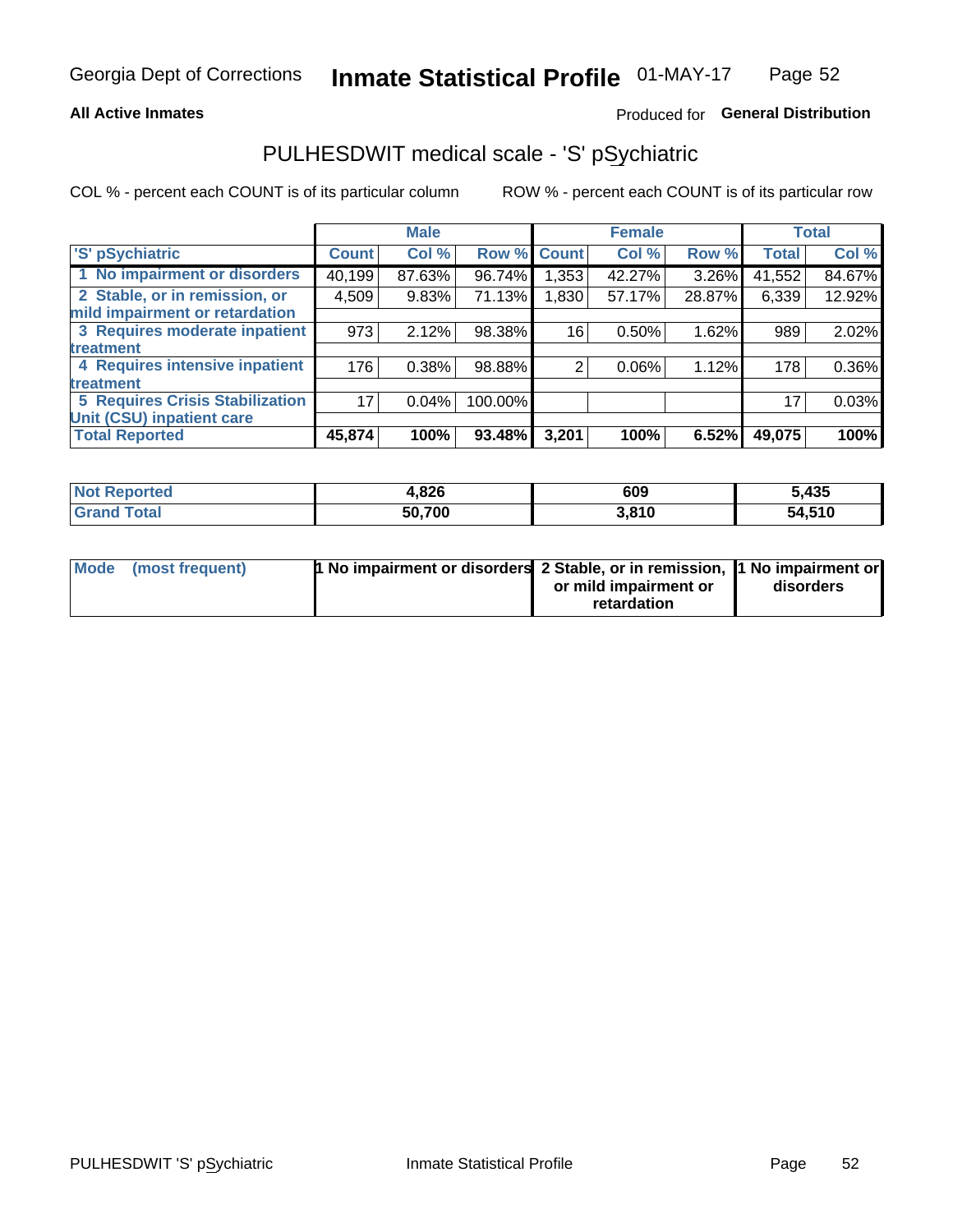### **All Active Inmates**

### Produced for General Distribution

## PULHESDWIT medical scale - 'D' dental

COL % - percent each COUNT is of its particular column

|                                 |              | <b>Male</b> |         |              | <b>Female</b> |       |              | <b>Total</b> |
|---------------------------------|--------------|-------------|---------|--------------|---------------|-------|--------------|--------------|
| <b>D'</b> Dental                | <b>Count</b> | Col %       | Row %   | <b>Count</b> | Col %         | Row % | <b>Total</b> | Col %        |
| 1 Minimal routine dental health | 25,665       | 58.48%      | 92.06%  | 2,213        | 66.86%        | 7.94% | 27,878       | 59.06%       |
| <b>needs</b>                    |              |             |         |              |               |       |              |              |
| 2 Moderate cavities and/or gum  | 14,900       | 33.95%      | 95.03%  | 779          | 23.53%        | 4.97% | 15,679       | 33.22%       |
| disease                         |              |             |         |              |               |       |              |              |
| 3 Extensive gum disease         | 3,274        | 7.46%       | 91.17%  | 317          | 9.58%         | 8.83% | 3,591        | 7.61%        |
| and/or widespread decay         |              |             |         |              |               |       |              |              |
| 4 Urgent need for dental        | 49           | 0.11%       | 98.00%  |              | 0.03%         | 2.00% | 50           | 0.11%        |
| <b>services</b>                 |              |             |         |              |               |       |              |              |
| 5 Life-threatening disease or   |              | 0.01%       | 100.00% |              |               |       |              | 0.01%        |
| extreme pain or infection       |              |             |         |              |               |       |              |              |
| <b>Total Reported</b>           | 43,889       | 100%        | 92.99%  | 3,310        | 100%          | 7.01% | 47,199       | 100.0%       |

| <b>Not Reported</b> | CQ14<br>V.O I I | 500   | 7 244<br>ا ا د. <i>ا</i> |
|---------------------|-----------------|-------|--------------------------|
| <b>Grand Total</b>  | 50,700          | 3,810 | 54,510                   |

| 1 Minimal routine dental<br>Mode<br>(most frequent)<br>health needs | 1 Minimal routine dental 1 Minimal routine<br>health needs | dental health<br>needs |
|---------------------------------------------------------------------|------------------------------------------------------------|------------------------|
|---------------------------------------------------------------------|------------------------------------------------------------|------------------------|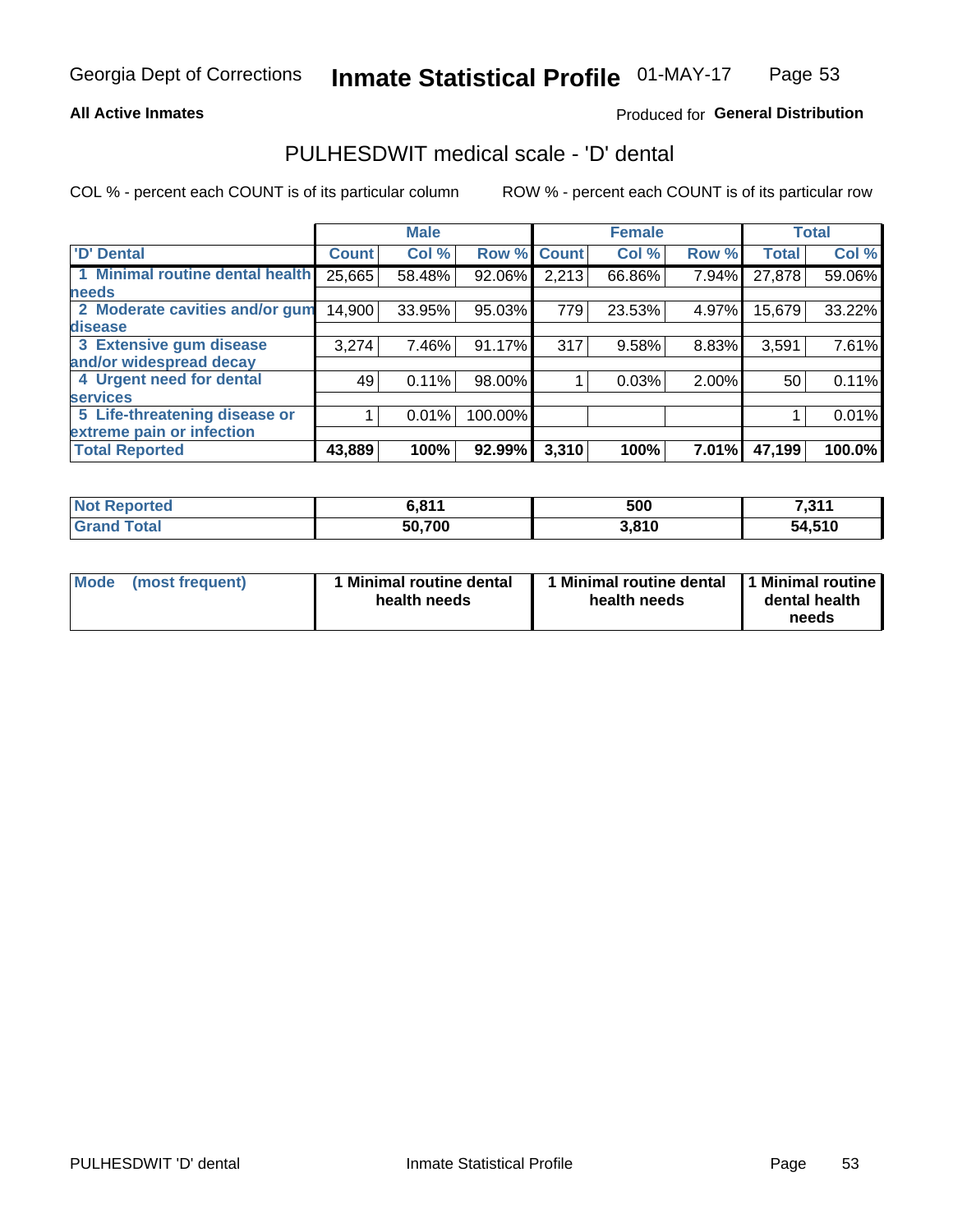### **All Active Inmates**

### Produced for General Distribution

## PULHESDWIT medical scale - 'W' work ability

COL % - percent each COUNT is of its particular column

|                                 |              | <b>Male</b> |        |             | <b>Female</b> |          |              | <b>Total</b> |
|---------------------------------|--------------|-------------|--------|-------------|---------------|----------|--------------|--------------|
| <b>W' work ability</b>          | <b>Count</b> | Col %       |        | Row % Count | Col %         | Row %    | <b>Total</b> | Col %        |
| 1 Unrestricted work or activity | 39,429       | 85.11%      | 93.62% | 2,686       | 76.46%        | $6.38\%$ | 42,115       | 84.50%       |
| 2 Minor restrictions on type of | 5,497        | 11.87%      | 88.70% | 700         | 19.93%        | 11.30%   | 6,197        | 12.43%       |
| <b>work</b>                     |              |             |        |             |               |          |              |              |
| 3 Moderate restrictions on type | 923          | 1.99%       | 93.71% | 62          | 1.76%         | 6.29%    | 985          | 1.98%        |
| lof work                        |              |             |        |             |               |          |              |              |
| 4 Major restrictions on type of | 333          | 0.72%       | 89.76% | 38          | 1.08%         | 10.24%   | 371          | 0.74%        |
| <b>work</b>                     |              |             |        |             |               |          |              |              |
| 5 Cannot work under any         | 143          | 0.31%       | 84.12% | 27          | 0.77%         | 15.88%   | 170          | 0.34%        |
| <b>circumstances</b>            |              |             |        |             |               |          |              |              |
| <b>Total Reported</b>           | 46,325       | 100%        | 92.95% | 3,513       | 100%          | 7.05%    | 49,838       | 100%         |

| <b>Not Reported</b>          | 4,375  | 297   | $\sim$<br>4.6/2 |
|------------------------------|--------|-------|-----------------|
| <b>Total</b><br><b>Grand</b> | 50,700 | 3,810 | 54,510          |

| Mode            | 1 Unrestricted work or | 1 Unrestricted work or | 1 Unrestricted   |
|-----------------|------------------------|------------------------|------------------|
| (most frequent) | activity               | activity               | work or activity |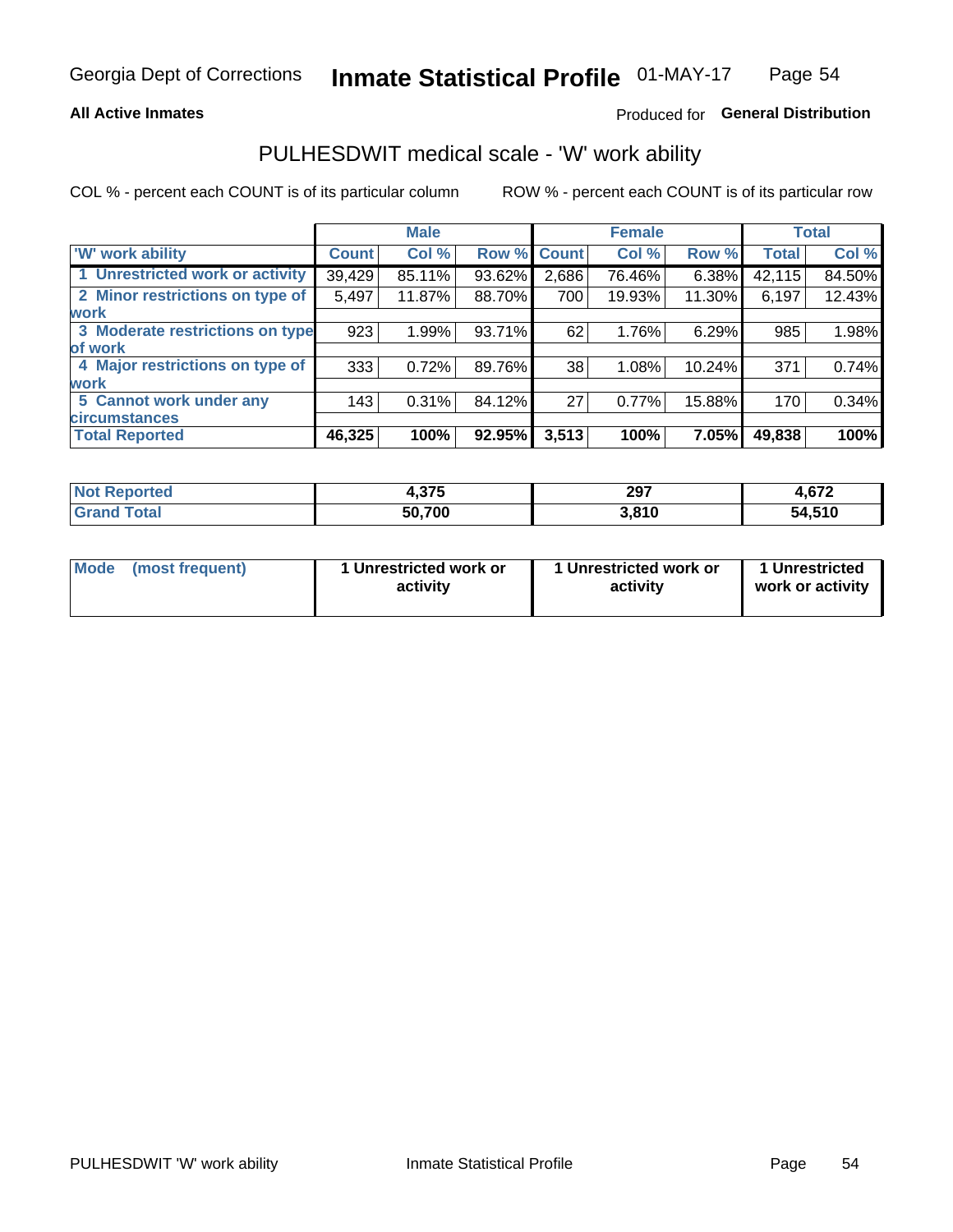### **All Active Inmates**

### Produced for General Distribution

## PULHESDWIT medical scale - 'I' impairment

COL % - percent each COUNT is of its particular column

|                                                              |                 | <b>Male</b> |             |       | <b>Female</b> |        |              | <b>Total</b> |
|--------------------------------------------------------------|-----------------|-------------|-------------|-------|---------------|--------|--------------|--------------|
| <b>T' Impairment</b>                                         | <b>Count</b>    | Col %       | Row % Count |       | Col %         | Row %  | <b>Total</b> | Col %        |
| 1 No impairments or<br>disabilities                          | 45,976          | 99.27%      | 92.95%      | 3,489 | 99.26%        | 7.05%  | 49,465       | 99.27%       |
| 2 Wheelchair-bound but<br>otherwise OK                       | 222             | 0.48%       | 92.12%      | 19    | 0.54%         | 7.88%  | 241          | 0.48%        |
| <b>3 Needs low-level Assisted</b><br>Living (level I)        | 39              | 0.08%       | 88.64%      | 5     | 0.14%         | 11.36% | 44           | 0.09%        |
| 4 Needs moderate Assisted<br><b>Living (level II)</b>        | 14 <sub>1</sub> | 0.03%       | 100.00%     |       |               |        | 14           | 0.03%        |
| <b>5 Needs maximal Assisted</b><br><b>Living (level III)</b> | 61              | 0.13%       | 96.83%      | 2     | 0.06%         | 3.17%  | 63           | 0.13%        |
| <b>Total Reported</b>                                        | 46,312          | 100%        | 92.95%      | 3,515 | 100%          | 7.05%  | 49,827       | 100%         |

| orted | 1,388  | 295   | 4,683       |
|-------|--------|-------|-------------|
| otal  | 50.700 | 3.810 | 4,510<br>54 |

| Mode | (most frequent) | 1 No impairments or<br>disabilities | 1 No impairments or<br>disabilities | 1 No impairments<br>or disabilities |
|------|-----------------|-------------------------------------|-------------------------------------|-------------------------------------|
|------|-----------------|-------------------------------------|-------------------------------------|-------------------------------------|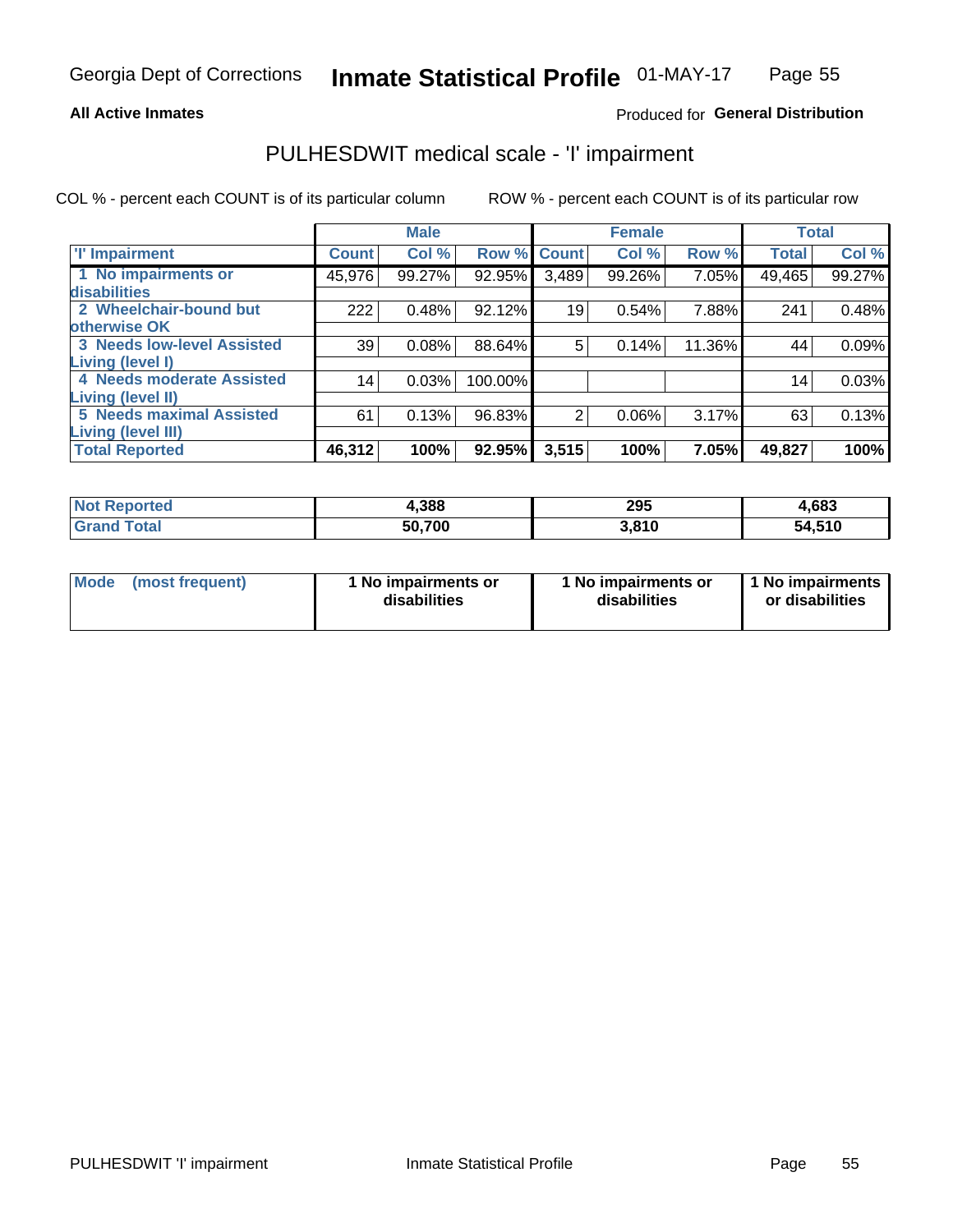### **All Active Inmates**

### Produced fo General Distribution

## PULHESDWIT medical scale - 'T' transportability

COL % - percent each COUNT is of its particular column

|                              |              | <b>Male</b> |                    |       | <b>Female</b> |        | <b>Total</b> |        |
|------------------------------|--------------|-------------|--------------------|-------|---------------|--------|--------------|--------|
| <b>T' Transportability</b>   | <b>Count</b> | Col %       | <b>Row % Count</b> |       | Col %         | Row %  | <b>Total</b> | Col %  |
| 1 Can be transported in any  | 46,111       | 99.50%      | 92.98%             | 3,484 | 99.51%        | 7.02%  | 49,595       | 99.50% |
| ordinary approved vehicle    |              |             |                    |       |               |        |              |        |
| 2 Wheelchair-bound, not      | 41           | 0.09%       | 85.42%             | 7     | 0.20%         | 14.58% | 48           | 0.10%  |
| needing special vehicle      |              |             |                    |       |               |        |              |        |
| 3 Wheelchair-bound, requires | 8            | 0.02%       | 100.00%            |       |               |        | 8            | 0.02%  |
| special vehicle              |              |             |                    |       |               |        |              |        |
| 4 Needs specially-equipped   | 5            | 0.01%       | 100.00%            |       |               |        | 5            | 0.01%  |
| medical vehicle              |              |             |                    |       |               |        |              |        |
| <b>5 Requires ambulance</b>  | 177          | 0.38%       | 94.65%             | 10    | 0.29%         | 5.35%  | 187          | 0.38%  |
| transport                    |              |             |                    |       |               |        |              |        |
| <b>Total Reported</b>        | 46,342       | 100%        | 92.98%             | 3,501 | 100%          | 7.02%  | 49,843       | 100.0% |

| <b>Not</b><br>Reported | 4,358  | 309   | 4,667  |
|------------------------|--------|-------|--------|
| <b>otal</b>            | 50.700 | 3.810 | 54,510 |

|  | Mode (most frequent) | 1 Can be transported in any 1 Can be transported in any<br>ordinary approved vehicle   ordinary approved vehicle   transported in any |  | 1 Can be<br>  ordinary approved  <br>vehicle |
|--|----------------------|---------------------------------------------------------------------------------------------------------------------------------------|--|----------------------------------------------|
|--|----------------------|---------------------------------------------------------------------------------------------------------------------------------------|--|----------------------------------------------|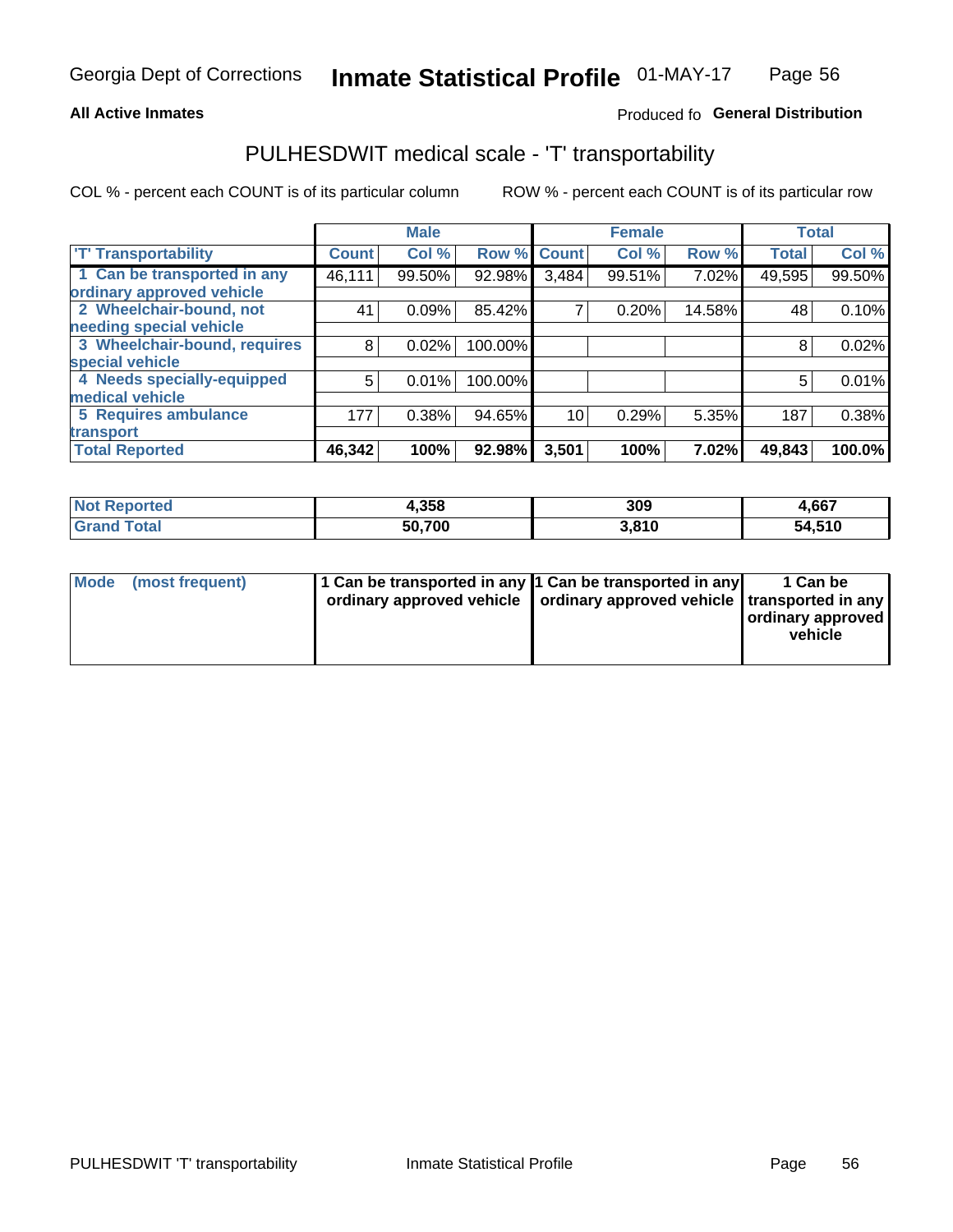# Inmate Statistical Profile 01-MAY-17 Page 57

#### **All Active Inmates**

### Produced for General Distribution

## Number of prior Georgia incarcerations

COL % - percent each COUNT is of its particular column

|                                       |              | <b>Male</b> |                    |       | <b>Female</b> |          |        | <b>Total</b> |
|---------------------------------------|--------------|-------------|--------------------|-------|---------------|----------|--------|--------------|
| <b>Num of Prior GA Incarcerations</b> | <b>Count</b> | Col %       | <b>Row % Count</b> |       | Col %         | Row %    | Total  | Col %        |
| $\bf{0}$                              | 28,284       | 55.79%      | 91.17%             | 2,738 | 71.86%        | 8.83%    | 31,022 | 56.91%       |
|                                       | 9,459        | 18.66%      | 94.31%             | 571   | 14.99%        | 5.69%    | 10,030 | 18.40%       |
| $\mathbf{2}$                          | 5,284        | 10.42%      | 95.95%             | 223   | 5.85%         | 4.05%    | 5,507  | 10.10%       |
| 3                                     | 3,231        | 6.37%       | 96.48%             | 118   | 3.10%         | 3.52%    | 3,349  | 6.14%        |
| 4                                     | 1,805        | 3.56%       | 96.94%             | 57    | 1.50%         | $3.06\%$ | 1,862  | 3.42%        |
| 5                                     | 1,087        | 2.14%       | 96.62%             | 38    | 1.00%         | 3.38%    | 1,125  | 2.06%        |
| <b>More Than 5</b>                    | 1,550        | $3.06\%$    | 95.98%             | 65    | 1.71%         | 4.02%    | 1,615  | 2.96%        |
| <b>Total Reported</b>                 | 50,700       | 100%        | 93.01%             | 3,810 | 100.0%        | 6.99%    | 54,510 | 100%         |

| ported<br>NO.     |        |       |        |
|-------------------|--------|-------|--------|
| <b>otal</b><br>Gr | 50,700 | 3,810 | 54,510 |

| Mean (average)       | 06.، | .59 | 1.03 |
|----------------------|------|-----|------|
| Median (middle)      |      |     |      |
| Mode (most frequent) |      |     |      |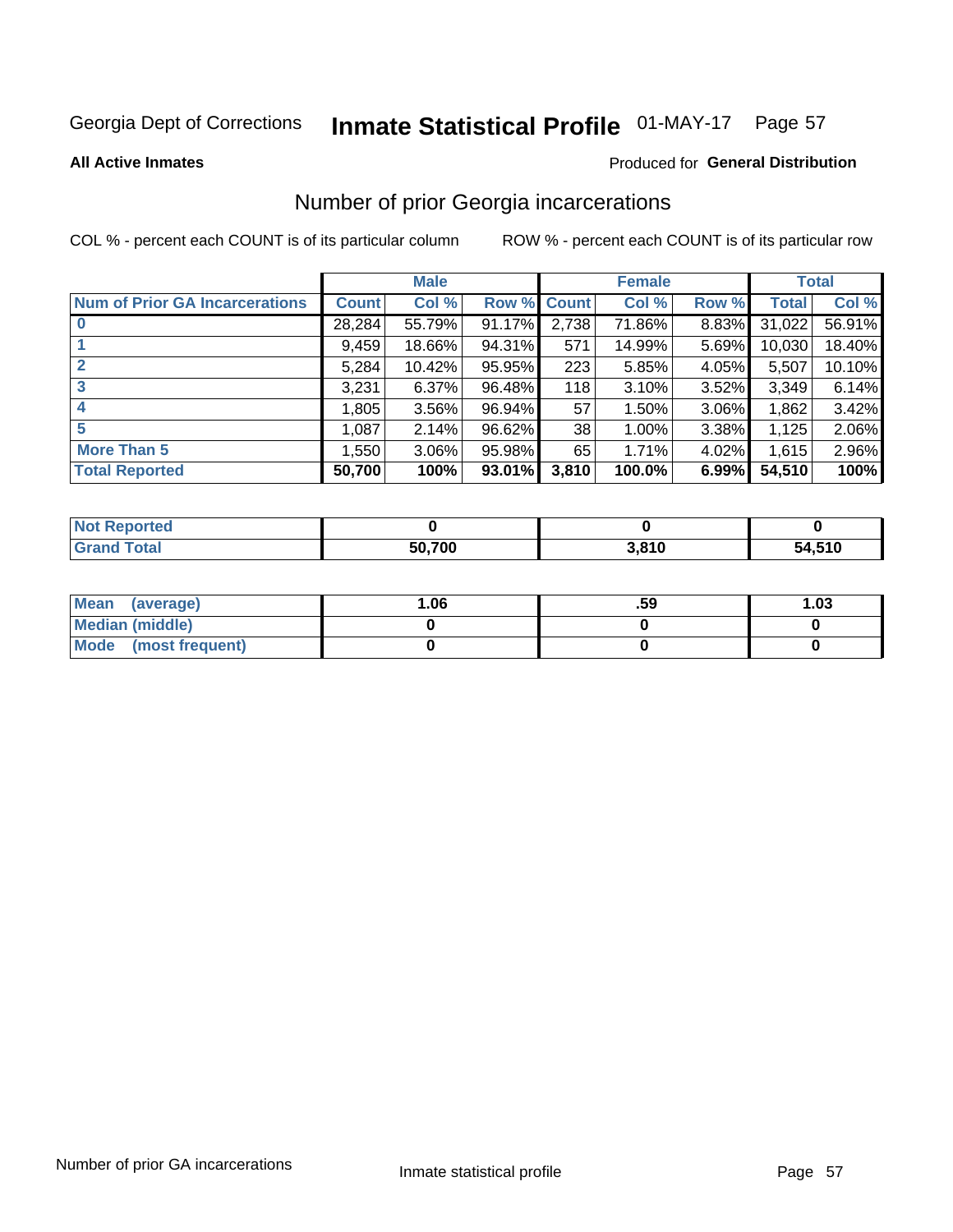#### Inmate Statistical Profile 01-MAY-17 Page 58

### **All Active Inmates**

### Produced for General Distribution

### Prison sentence in years

COL % - percent each COUNT is of its particular column

ROW % - percent each COUNT is of its particular row

|                                 |              | <b>Male</b> |         |              | <b>Female</b> |        |              | <b>Total</b> |
|---------------------------------|--------------|-------------|---------|--------------|---------------|--------|--------------|--------------|
| <b>Prison Sentence In Years</b> | <b>Count</b> | Col %       | Row %   | <b>Count</b> | Col %         | Row %  | <b>Total</b> | Col %        |
| $0 - 1$                         | 464          | 0.92%       | 92.25%  | 39           | 1.02%         | 7.75%  | 503          | 0.92%        |
| $1.1 - 2$                       | 668          | 1.32%       | 91.76%  | 60           | 1.57%         | 8.24%  | 728          | 1.34%        |
| $2.1 - 3$                       | 946          | 1.87%       | 86.47%  | 148          | 3.88%         | 13.53% | 1,094        | 2.01%        |
| $3.1 - 4$                       | 839          | 1.65%       | 90.02%  | 93           | 2.44%         | 9.98%  | 932          | 1.71%        |
| $4.1 - 5$                       | 2,004        | 3.95%       | 89.62%  | 232          | 6.09%         | 10.38% | 2,236        | 4.10%        |
| $5.1 - 6$                       | 1,100        | 2.17%       | 89.50%  | 129          | 3.39%         | 10.50% | 1,229        | 2.25%        |
| $6.1 - 7$                       | 1,134        | 2.24%       | 91.67%  | 103          | 2.70%         | 8.33%  | 1,237        | 2.27%        |
| $7.1 - 8$                       | 1,181        | 2.33%       | 90.85%  | 119          | 3.12%         | 9.15%  | 1,300        | 2.38%        |
| $8.1 - 9$                       | 1,205        | 2.38%       | 93.48%  | 84           | 2.20%         | 6.52%  | 1,289        | 2.36%        |
| $9.1 - 10$                      | 4,194        | 8.27%       | 90.29%  | 451          | 11.84%        | 9.71%  | 4,645        | 8.52%        |
| $10.1 - 12$                     | 2,534        | 5.00%       | 91.94%  | 222          | 5.83%         | 8.06%  | 2,756        | 5.06%        |
| $12.1 - 15$                     | 5,359        | 10.57%      | 92.24%  | 451          | 11.84%        | 7.76%  | 5,810        | 10.66%       |
| $15.1 - 20$                     | 9,639        | 19.01%      | 93.62%  | 657          | 17.24%        | 6.38%  | 10,296       | 18.89%       |
| 20.1 - Over                     | 10,699       | 21.10%      | 94.59%  | 612          | 16.06%        | 5.41%  | 11,311       | 20.75%       |
| <b>Life</b>                     | 7,248        | 14.30%      | 95.23%  | 363          | 9.53%         | 4.77%  | 7,611        | 13.96%       |
| <b>Life Without Parole</b>      | 1,264        | 2.49%       | 96.49%  | 46           | 1.21%         | 3.51%  | 1,310        | 2.40%        |
| <b>Death</b>                    | 129          | 0.25%       | 100.00% |              |               |        | 129          | 0.24%        |
| <b>Youthful Offenders</b>       | 93           | 0.18%       | 98.94%  | 1            | 0.03%         | 1.06%  | 94           | 0.17%        |
| <b>Total Reported</b>           | 50,700       | 100%        | 93.01%  | 3,810        | 100%          | 6.99%  | 54,510       | 100%         |

| <b>Not Reported</b>         |        |                         |        |
|-----------------------------|--------|-------------------------|--------|
| $\sim$<br>$10.02$ K $^{-1}$ | 50.700 | 204 <sup>c</sup><br>' ' | 54,510 |

### **Determinate (numeric) sentences only**

| <b>Mear</b> | 22.39<br>___ | /II 84 | $ -$<br>. .<br>ـ 30.SL |
|-------------|--------------|--------|------------------------|
|             |              |        |                        |

All sentences (including determinate), with life, life without parole, and death sentences figured at 45 years

| <b>Me</b><br>$\sim$<br>32.90<br>32.94<br>34.<br>1.ZC<br>______ |  |  |  |
|----------------------------------------------------------------|--|--|--|
|                                                                |  |  |  |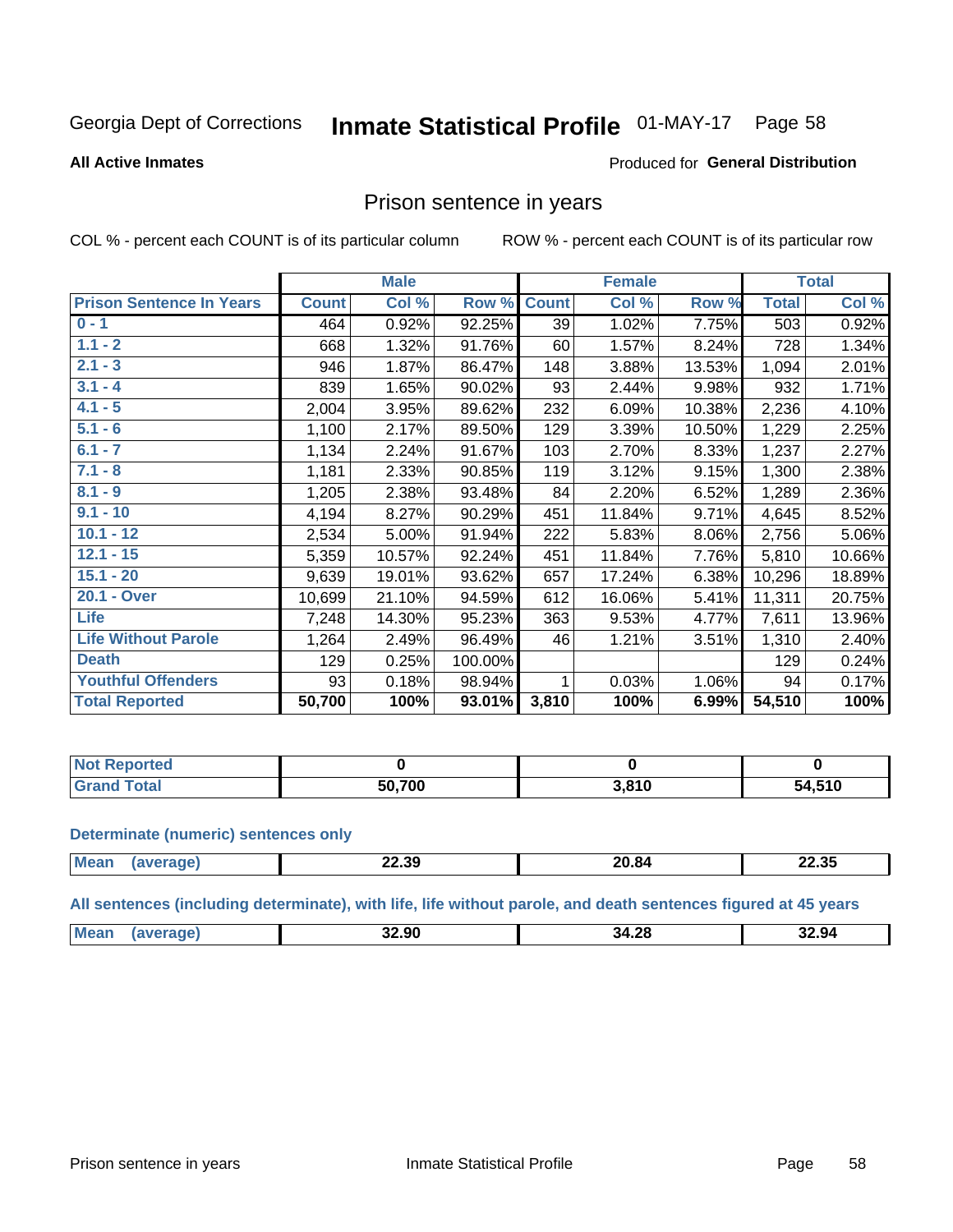## Inmate Statistical Profile 01-MAY-17 Page 59

### **All Active Inmates**

### Produced for General Distribution

## Primary offense, broken out into felonies vs misdemeanors

COL % - percent each COUNT is of its particular column

|                                  |              | <b>Male</b> |        |                    | <b>Female</b> |          | Total  |        |
|----------------------------------|--------------|-------------|--------|--------------------|---------------|----------|--------|--------|
| <b>Felonies and Misdemeanors</b> | <b>Count</b> | Col%        |        | <b>Row % Count</b> | Col%          | Row %    | Total, | Col %  |
| <b>Felonies</b>                  | 50,485       | 99.82%      | 93.00% | 3.802              | 99.92%        | $7.00\%$ | 54,287 | 99.83% |
| <b>Misdemeanors</b>              | 91           | 18%         | 96.81% |                    | .08%          | $3.19\%$ | 94     | .17%   |
| <b>Total Reported</b>            | 50,576       | 100%        | 93%    | 3,805              | 100%          | $7\%$    | 54,381 | 100%   |

| Not   | - -    |        | 29     |
|-------|--------|--------|--------|
| ted   | 144    |        | __     |
| ⊺otar | 50.700 | 50.581 | 54,510 |

| Mo | ____ | 11 C.S<br>. | onies<br>. |
|----|------|-------------|------------|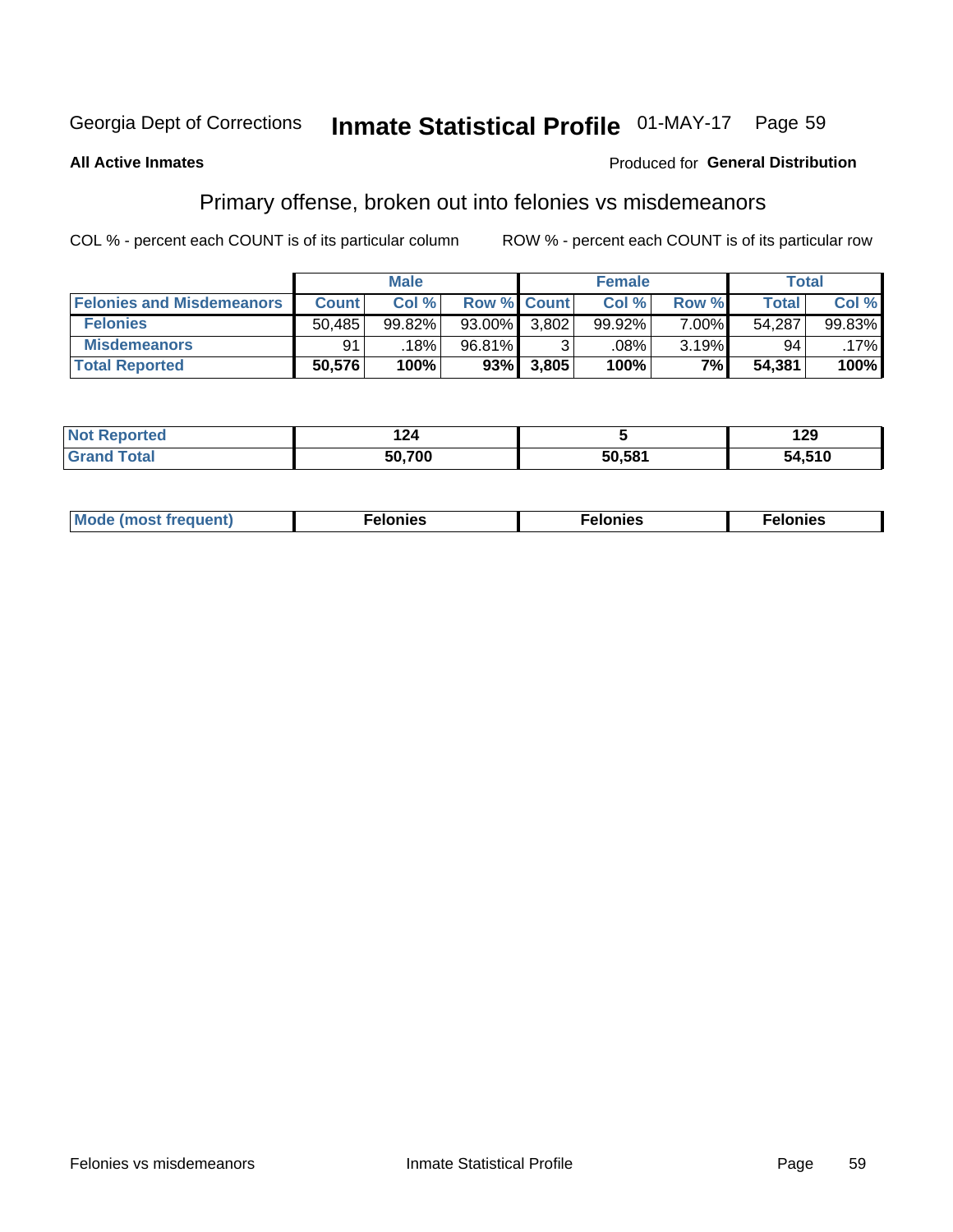#### **Inmate Statistical Profile 01-MAY-17** Page 60

### **All Active Inmates**

### Produced for General Distribution

## Primary offense, broken out into six broad crime categories

COL % - percent each COUNT is of its particular column

|                                 |              | <b>Male</b> |        |                 | <b>Female</b> | <b>Total</b> |              |        |
|---------------------------------|--------------|-------------|--------|-----------------|---------------|--------------|--------------|--------|
| <b>Crime Categories</b>         | <b>Count</b> | Col %       |        | Row % Count     | Col %         | Row %        | <b>Total</b> | Col %  |
| <b>Violent</b>                  | 26,331       | 52.01%      | 94.02% | 1,674           | 43.94%        | 5.98%        | 28,005       | 51.45% |
| <b>Sex Crime</b><br>2           | 8,249        | 16.29%      | 98.47% | 128             | $3.36\%$      | 1.53%        | 8,377        | 15.39% |
| $\mathbf{3}$<br><b>Property</b> | 8,152        | 16.10%      | 88.85% | 1,023           | 26.85%        | 11.15%       | 9,175        | 16.85% |
| <b>Drug</b><br>4                | 5,379        | 10.63%      | 87.22% | 788             | 20.68%        | 12.78%       | 6,167        | 11.33% |
| <b>Habit/DUI</b><br>5           | 92           | .18%        | 88.46% | 12 <sub>2</sub> | .31%          | 11.54%       | 104          | .19%   |
| <b>Other</b><br>6               | 2,422        | 4.78%       | 92.90% | 185             | 4.86%         | 7.10%        | 2,607        | 4.79%  |
| <b>Total Reported</b>           | 50,625       | 100%        | 93%    | 3,810           | 100%          | 7%           | 54,435       | 100%   |

| <b>rortea</b><br><b>NOT</b> |        |       | --<br>w |
|-----------------------------|--------|-------|---------|
| Eata                        | 50,700 | 3,810 | 54,510  |

| <b>Mode (most frequent)</b> | .<br>ïolent | 'iolent | ---<br>Violent |
|-----------------------------|-------------|---------|----------------|
|                             |             |         |                |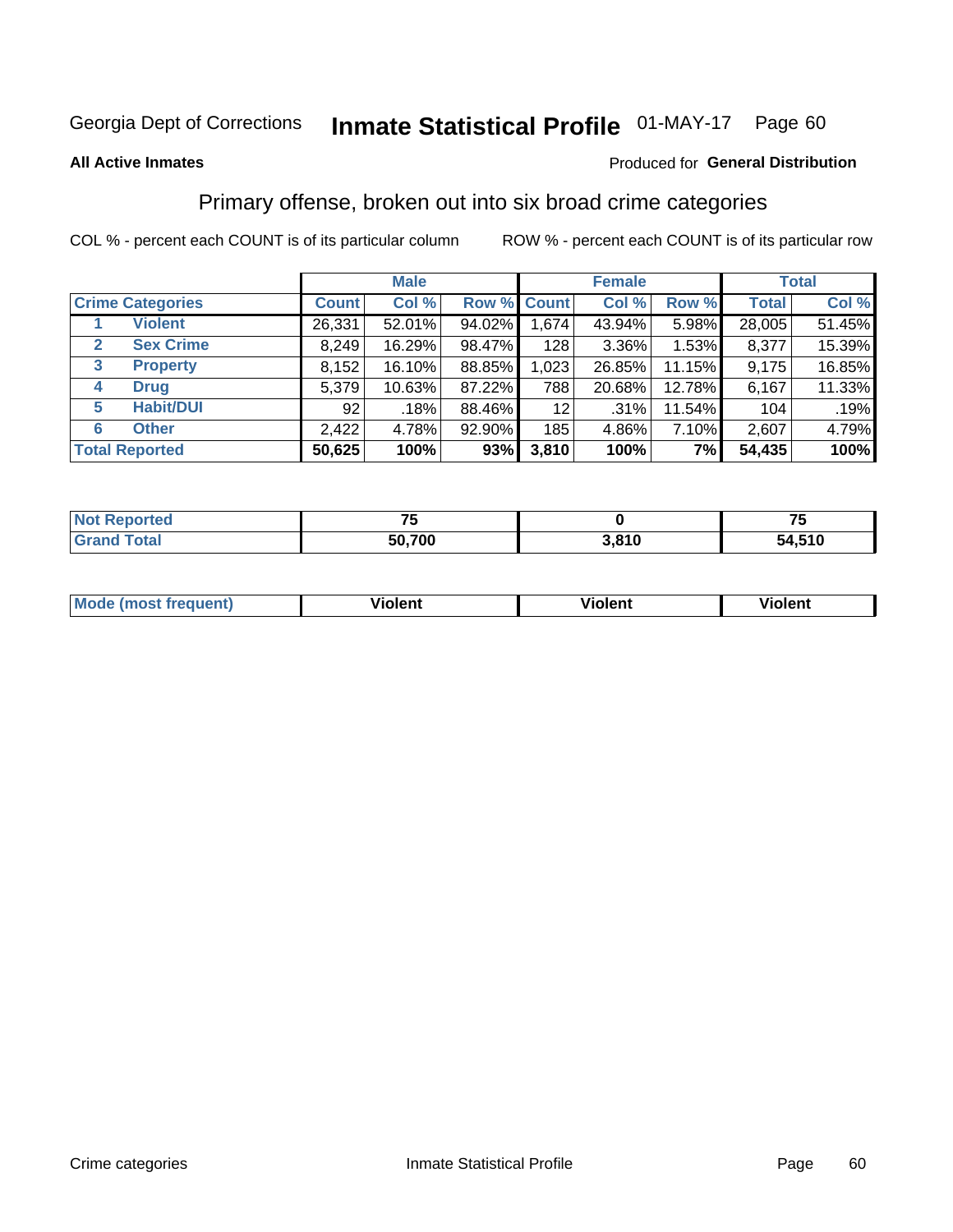# Inmate Statistical Profile 01-MAY-17 Page 61

### **All Active Inmates**

### Produced for General Distribution

## Primary offense, detailed offense code

COL % - percent each COUNT is of its particular column

|                                            |                 | <b>Male</b> |         |                | <b>Female</b> |        |                           | <b>Total</b> |
|--------------------------------------------|-----------------|-------------|---------|----------------|---------------|--------|---------------------------|--------------|
| <b>Primary Offense</b>                     | <b>Count</b>    | Col %       | Row %   | <b>Count</b>   | Col %         | Row %  | <b>Total</b>              | Col %        |
| <b>Abuse Neglect Elder/Disab (2812)</b>    | 39              | .08%        | 57.35%  | 29             | .76%          | 42.65% | 68                        | .12%         |
| Agg Aslt W Intnt To Rape (2095)            | 67              | .13%        | 100.00% |                |               |        | 67                        | .12%         |
| <b>Agg Sex Battery Atmpt (2099)</b>        | 1               | .01%        | 50.00%  | 1              | .03%          | 50.00% | $\overline{2}$            | .01%         |
| <b>Aggrav Assault (1302)</b>               | 5,125           | 10.12%      | 94.44%  | 302            | 7.93%         | 5.56%  | 5,427                     | 9.97%        |
| <b>Aggrav Assault Peace Ofcr</b>           | 310             | .61%        | 94.80%  | 17             | .45%          | 5.20%  | 327                       | .60%         |
| (1314)                                     |                 |             |         |                |               |        |                           |              |
| <b>Aggrav Battery (1305)</b>               | 1,331           | 2.63%       | 94.00%  | 85             | 2.23%         | 6.00%  | 1,416                     | 2.60%        |
| <b>Aggrav Battery Peace Ofcr</b><br>(1315) | 29              | .06%        | 96.67%  | 1              | .03%          | 3.33%  | 30                        | .06%         |
| <b>Aggrav Ch Molest Atmpt (2096)</b>       | 3               | .01%        | 100.00% |                |               |        | 3                         | .01%         |
| <b>Aggrav Child Molestation (2021)</b>     | 1,242           | 2.45%       | 98.42%  | 20             | .52%          | 1.58%  | 1,262                     | 2.32%        |
| <b>Aggrav Cruelty To Animals</b>           | 16              | .03%        | 100.00% |                |               |        | 16                        | .03%         |
| (2972)                                     |                 |             |         |                |               |        |                           |              |
| <b>Aggrav Sexual Battery (2009)</b>        | 212             | .42%        | 99.53%  | 1              | .03%          | .47%   | 213                       | .39%         |
| <b>Aggrav Sodomy (2003)</b>                | 205             | .40%        | 98.56%  | 3              | .08%          | 1.44%  | 208                       | .38%         |
| <b>Aggrav Stalking (1321)</b>              | 305             | .60%        | 97.13%  | 9              | .24%          | 2.87%  | 314                       | .58%         |
| <b>Aggravated Assault On 65+</b><br>(1304) | 4               | .01%        | 66.67%  | $\overline{2}$ | .05%          | 33.33% | 6                         | .01%         |
| <b>Alter Id (1506)</b>                     | 3               | .01%        | 100.00% |                |               |        | 3                         | .01%         |
| <b>Armed Robbery (1902)</b>                | 5,916           | 11.69%      | 96.64%  | 206            | 5.41%         | 3.36%  | 6,122                     | 11.25%       |
| Arson 1st Degree (1401)                    | 57              | .11%        | 86.36%  | 9              | .24%          | 13.64% | 66                        | .12%         |
| <b>Arson 2nd Degree (1402)</b>             | 8               | .02%        | 88.89%  | 1              | .03%          | 11.11% | 9                         | .02%         |
| <b>Arson 3rd Degree (1403)</b>             | 5               | .01%        | 83.33%  | 1              | .03%          | 16.67% | 6                         | .01%         |
| <b>Arson Misc (1400)</b>                   | 1               | .01%        | 100.00% |                |               |        | 1                         | .01%         |
| <b>Ass W/ Int Transmit Hiv (1313)</b>      | 1               | .01%        | 50.00%  | 1              | .03%          | 50.00% | $\overline{2}$            | .01%         |
| <b>Atmpt Aggrav Assault (1303)</b>         | 6               | .01%        | 85.71%  | 1              | .03%          | 14.29% | $\overline{7}$            | .01%         |
| <b>Atmpt Aggrav Sodomy (2093)</b>          | 3               | .01%        | 100.00% |                |               |        | $\overline{3}$            | .01%         |
| <b>Atmpt Armed Robbery (1992)</b>          | 97              | .19%        | 95.10%  | 5              | .13%          | 4.90%  | 102                       | .19%         |
| <b>Atmpt Burglary (1690)</b>               | 25              | .05%        | 100.00% |                |               |        | 25                        | .05%         |
| <b>Atmpt Child Molestation (2094)</b>      | 37              | .07%        | 100.00% |                |               |        | 37                        | .07%         |
| <b>Atmpt Kidnap (1390)</b>                 | 1               | .01%        | 100.00% |                |               |        | 1                         | .01%         |
| <b>Atmpt Murder (1190)</b>                 | 92              | .18%        | 92.93%  | 7              | .18%          | 7.07%  | 99                        | .18%         |
| Atmpt Rape (2091)                          | $\overline{43}$ | .08%        | 97.73%  | $\mathbf{1}$   | .03%          | 2.27%  | $\overline{44}$           | .08%         |
| <b>Atmpt Robbery (1991)</b>                | 44              | .09%        | 95.65%  | $\overline{2}$ | .05%          | 4.35%  | 46                        | .08%         |
| <b>Atmpt Sodomy (2092)</b>                 | 3               | .01%        | 100.00% |                |               |        | $\ensuremath{\mathsf{3}}$ | .01%         |
| <b>Atmpt Theft By Taking (1812)</b>        | $\overline{2}$  | .01%        | 100.00% |                |               |        | $\overline{2}$            | .01%         |
| <b>Atmpt Viol Substance Act (4090)</b>     | 19              | .04%        | 82.61%  | 4              | .10%          | 17.39% | 23                        | .04%         |
| <b>Att/Consprcy Commt C/S/Of</b><br>(4134) | 47              | .09%        | 87.04%  | 7              | .18%          | 12.96% | 54                        | .10%         |
| <b>Bad Checks (1704)</b>                   | $\overline{2}$  | .01%        | 66.67%  | $\mathbf{1}$   | .03%          | 33.33% | 3                         | .01%         |
|                                            |                 |             |         |                |               |        |                           |              |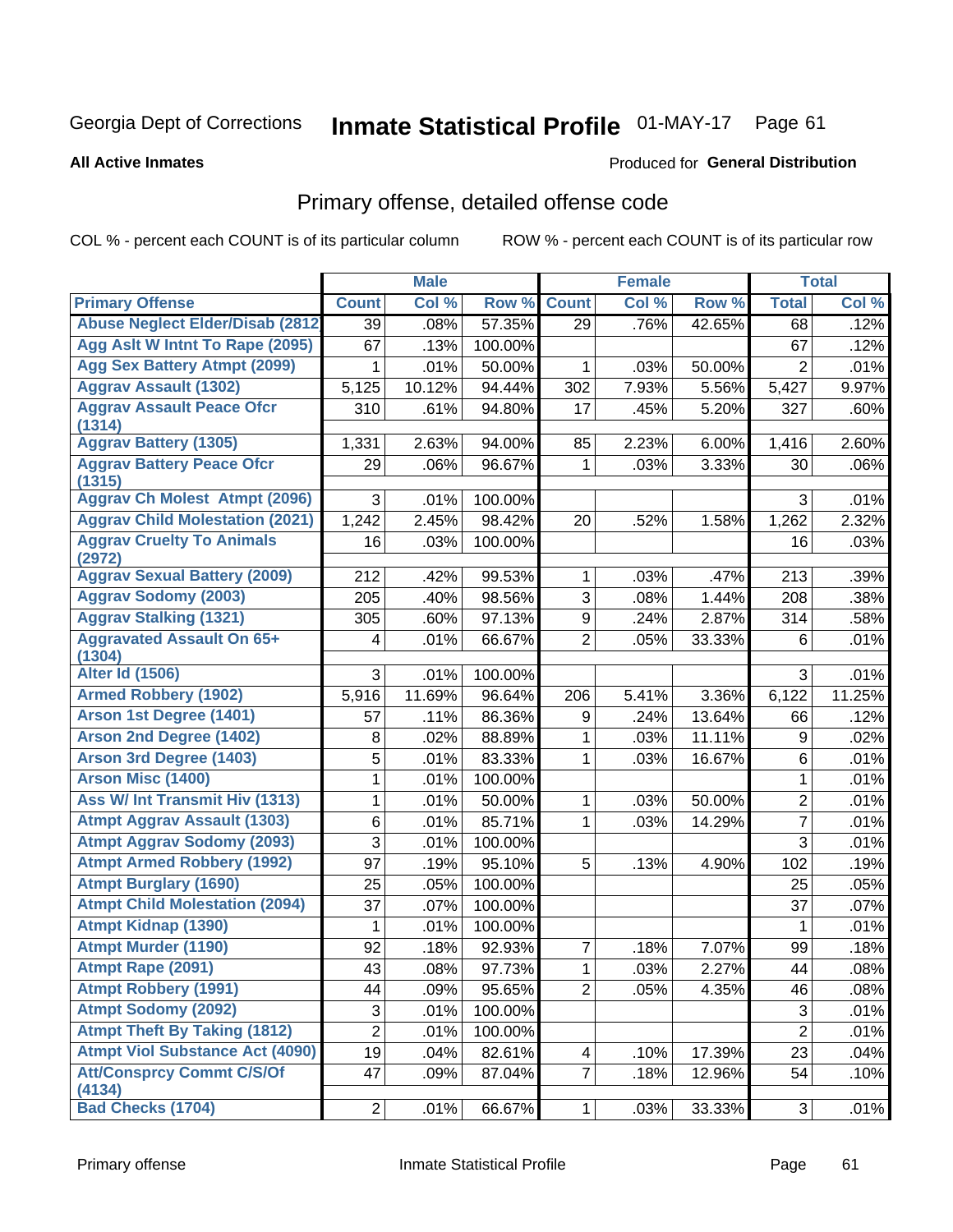# Inmate Statistical Profile 01-MAY-17 Page 62

### **All Active Inmates**

### **Produced for General Distribution**

## Primary offense, detailed offense code

COL % - percent each COUNT is of its particular column

|                                          |                | <b>Male</b> |         |                         | <b>Female</b> |         |                | <b>Total</b> |
|------------------------------------------|----------------|-------------|---------|-------------------------|---------------|---------|----------------|--------------|
| <b>Primary Offense</b>                   | <b>Count</b>   | Col %       | Row %   | <b>Count</b>            | Col %         | Row %   | <b>Total</b>   | Col %        |
| <b>Bail Jumping (2511)</b>               | 3              | .01%        | 60.00%  | $\overline{2}$          | .05%          | 40.00%  | 5              | .01%         |
| <b>Bigamy (2007)</b>                     | 1              | .01%        | 100.00% |                         |               |         | $\mathbf{1}$   | .01%         |
| <b>Bribery Govt Officer (2301)</b>       |                |             |         | 1                       | .03%          | 100.00% | 1              | .01%         |
| Burg 1st Aft 6/30/12 (1611)              | 1,804          | 3.56%       | 93.42%  | 127                     | 3.33%         | 6.58%   | 1,931          | 3.55%        |
| Burg 2nd Aft 6/30/12 (1612)              | 627            | 1.24%       | 95.43%  | 30                      | .79%          | 4.57%   | 657            | 1.21%        |
| <b>Burg Bef 7/1/12 (1601)</b>            | 2,819          | 5.57%       | 96.31%  | 108                     | 2.83%         | 3.69%   | 2,927          | 5.38%        |
| <b>Carjacking Attempted (1912)</b>       | 1              | .01%        | 100.00% |                         |               |         | 1              | .01%         |
| <b>Carry Weapon At School (2915)</b>     | 1              | .01%        | 50.00%  | 1                       | .03%          | 50.00%  | $\overline{2}$ | .01%         |
| <b>Child Molestation (2019)</b>          | 2,605          | 5.15%       | 98.15%  | 49                      | 1.29%         | 1.85%   | 2,654          | 4.88%        |
| <b>Chop Shop Violation (5003)</b>        | 2              | .01%        | 100.00% |                         |               |         | 2              | .01%         |
| <b>Cnspire Traffic Cntrl Sub (4130)</b>  | 8              | .02%        | 88.89%  | 1                       | .03%          | 11.11%  | 9              | .02%         |
| <b>Computer Pornography (1760)</b>       | 74             | .15%        | 98.67%  | $\mathbf{1}$            | .03%          | 1.33%   | 75             | .14%         |
| <b>Computer Theft (1761)</b>             | 4              | .01%        | 50.00%  | $\overline{\mathbf{4}}$ | .10%          | 50.00%  | 8              | .01%         |
| <b>Computer Trespass (1762)</b>          |                |             |         | $\overline{c}$          | .05%          | 100.00% | $\overline{2}$ | .01%         |
| <b>Conceal Death Of Another (1125)</b>   | 15             | .03%        | 65.22%  | 8                       | .21%          | 34.78%  | 23             | .04%         |
| <b>Conspiracy (9901)</b>                 | 30             | .06%        | 81.08%  | $\overline{7}$          | .18%          | 18.92%  | 37             | .07%         |
| <b>Convsn Paymnts Real Propy</b>         | $\overline{2}$ | .01%        | 100.00% |                         |               |         | $\overline{2}$ | .01%         |
| (1811)                                   |                |             |         |                         |               |         |                |              |
| Crmnl Atmpt (9905)                       | 1              | .01%        | 100.00% |                         |               |         | 1              | .01%         |
| Crmnl Damage 1st Degree (1501)           | 34             | .07%        | 91.89%  | 3                       | .08%          | 8.11%   | 37             | .07%         |
| <b>Crmnl Damage 2nd Degree</b><br>(1502) | 68             | .13%        | 85.00%  | 12                      | .31%          | 15.00%  | 80             | .15%         |
| <b>Crmnl Interfere Govt Prop (2613)</b>  | 9              | .02%        | 81.82%  | $\overline{2}$          | .05%          | 18.18%  | 11             | .02%         |
| <b>Crmnl Trespassing (9912)</b>          | $\overline{2}$ | .01%        | 100.00% |                         |               |         | $\overline{2}$ | .01%         |
| <b>Cruelty To Children (2801)</b>        | 279            | .55%        | 71.17%  | 113                     | 2.97%         | 28.83%  | 392            | .72%         |
| <b>Cruelty To Elder Person (2811)</b>    | 22             | .04%        | 56.41%  | 17                      | .45%          | 43.59%  | 39             | .07%         |
| <b>Defrauding State (2307)</b>           | 1              | .01%        | 50.00%  | 1                       | .03%          | 50.00%  | $\overline{2}$ | .01%         |
| Dogfighting (2718)                       | 1              | .01%        | 100.00% |                         |               |         | $\mathbf{1}$   | .01%         |
| Drv W/ Improp Veh Reg (7013)             | 1              | .01%        | 100.00% |                         |               |         | 1              | .01%         |
| <b>Drv W/Susp License (7011)</b>         | $\mathbf{1}$   | .01%        | 100.00% |                         |               |         | $\mathbf{1}$   | .01%         |
| <b>Drvng Habtl Violator (5004)</b>       | 6              | .01%        | 85.71%  | 1                       | .03%          | 14.29%  | 7              | .01%         |
| <b>Entering Vehicle (1880)</b>           | 107            | .21%        | 98.17%  | $\overline{2}$          | .05%          | 1.83%   | 109            | .20%         |
| <b>Entice Child Attempted (2090)</b>     | 3              | .01%        | 100.00% |                         |               |         | $\mathfrak{B}$ | .01%         |
| <b>Enticing Child-Indec Purp (2020)</b>  | 74             | .15%        | 92.50%  | 6                       | .16%          | 7.50%   | 80             | .15%         |
| <b>Escape (2501)</b>                     | 23             | .05%        | 85.19%  | $\overline{4}$          | .10%          | 14.81%  | 27             | .05%         |
| <b>False Certificates (2311)</b>         | 3              | .01%        | 100.00% |                         |               |         | 3              | .01%         |
| <b>False Imprisonment (1308)</b>         | 196            | .39%        | 97.51%  | 5 <sup>1</sup>          | .13%          | 2.49%   | 201            | .37%         |
| <b>False Statements Govt (2408)</b>      | 26             | .05%        | 81.25%  | 6 <sup>1</sup>          | .16%          | 18.75%  | 32             | .06%         |
| <b>False Swearing (2402)</b>             | 3              | .01%        | 100.00% |                         |               |         | 3              | .01%         |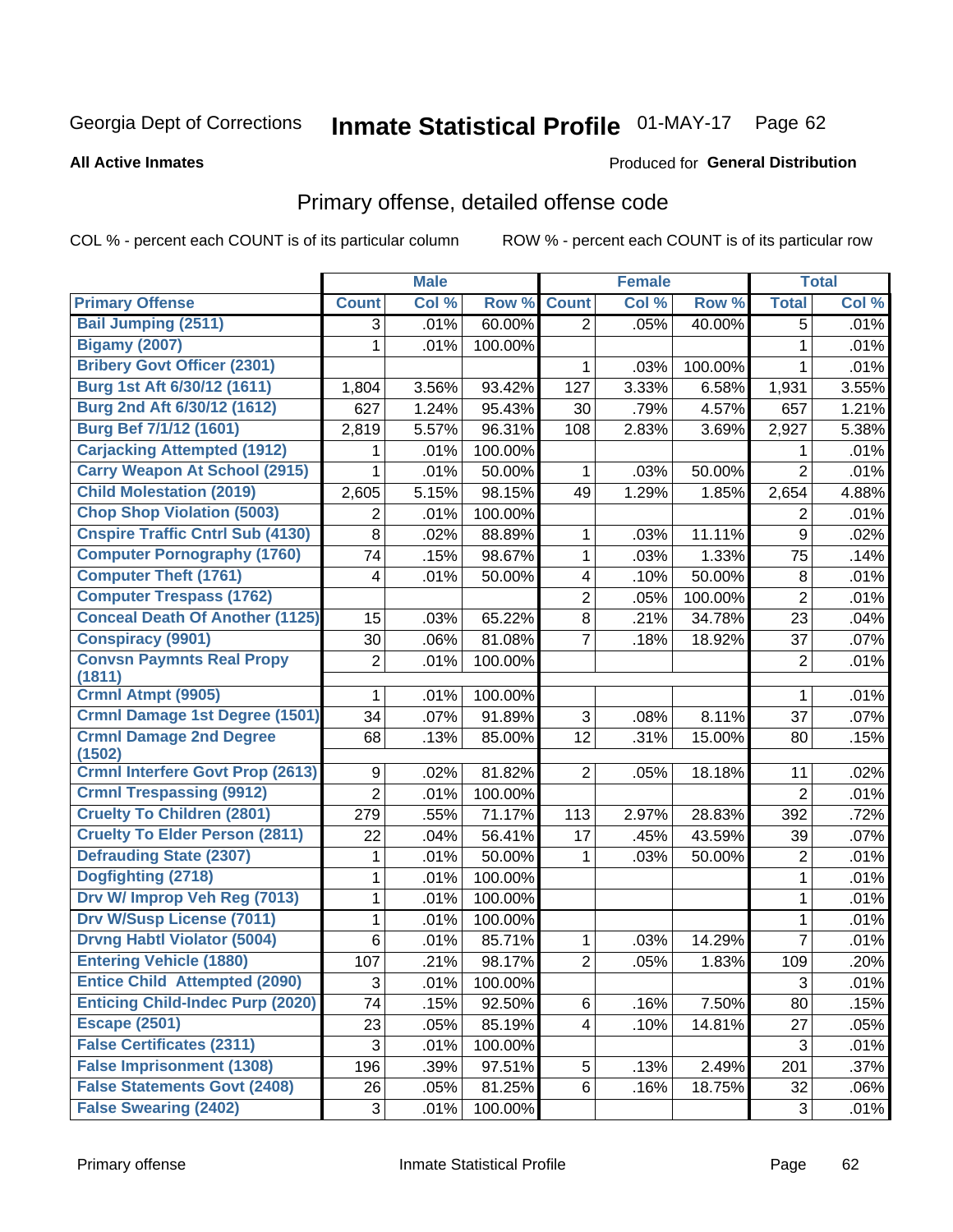# Inmate Statistical Profile 01-MAY-17 Page 63

### **All Active Inmates**

### **Produced for General Distribution**

## Primary offense, detailed offense code

COL % - percent each COUNT is of its particular column

|                                            |                | <b>Male</b> |         |                | <b>Female</b> |         |                         | <b>Total</b> |
|--------------------------------------------|----------------|-------------|---------|----------------|---------------|---------|-------------------------|--------------|
| <b>Primary Offense</b>                     | <b>Count</b>   | Col %       | Row %   | <b>Count</b>   | Col %         | Row %   | <b>Total</b>            | Col %        |
| <b>False Swearng Writtn Stmt</b>           |                |             |         | $\mathbf{1}$   | .03%          | 100.00% | $\mathbf 1$             | .01%         |
| (2205)                                     |                |             |         |                |               |         |                         |              |
| <b>Family Violence Battery (1301)</b>      | 177            | .35%        | 97.79%  | 4              | .10%          | 2.21%   | 181                     | .33%         |
| Feticide (1121)                            | 1              | .01%        | 100.00% |                |               |         | 1                       | .01%         |
| <b>Feticide By Vehicle (1118)</b>          | 3              | .01%        | 100.00% |                |               |         | 3                       | .01%         |
| <b>Financial Identity Fraud (1756)</b>     | 53             | .10%        | 58.89%  | 37             | .97%          | 41.11%  | 90                      | .17%         |
| <b>Fleeing/Eluding Police (2316)</b>       | 392            | .77%        | 95.38%  | 19             | .50%          | 4.62%   | 411                     | .76%         |
| Forg 1st Aft 6/30/12 (1711)                | 105            | .21%        | 71.43%  | 42             | 1.10%         | 28.57%  | 147                     | .27%         |
| Forg 1st Bef 7/1/12 (1701)                 | 300            | .59%        | 70.92%  | 123            | 3.23%         | 29.08%  | 423                     | .78%         |
| Forg 2nd Aft 6/30/12 (1712)                | 24             | .05%        | 70.59%  | 10             | .26%          | 29.41%  | 34                      | .06%         |
| Forg 2nd Bef 7/1/12 (1702)                 | 10             | .02%        | 100.00% |                |               |         | 10                      | .02%         |
| Forg 3rd Aft 6/30/12 (1713)                | 47             | .09%        | 67.14%  | 23             | .60%          | 32.86%  | 70                      | .13%         |
| Forg 4th Aft 6/30/12 (1714)                | 10             | .02%        | 50.00%  | 10             | .26%          | 50.00%  | 20                      | .04%         |
| <b>Forgery Credit Card (1752)</b>          | 6              | .01%        | 100.00% |                |               |         | 6                       | .01%         |
| <b>Fraudulent Access Compute</b>           | 4              | .01%        | 100.00% |                |               |         | $\overline{\mathbf{4}}$ | .01%         |
| (1796)                                     |                |             |         |                |               |         |                         |              |
| <b>Fraudulent Checks (1750)</b>            | $\overline{2}$ | .01%        | 33.33%  | 4              | .10%          | 66.67%  | 6                       | .01%         |
| <b>Fraudulent Credit Card (1753)</b>       | 58             | .11%        | 68.24%  | 27             | .71%          | 31.76%  | 85                      | .16%         |
| <b>Gang Participation (9914)</b>           | 28             | .06%        | 100.00% |                |               |         | 28                      | .05%         |
| <b>Guard Line W/Weapon/Drugs</b><br>(2963) | 17             | .03%        | 73.91%  | 6              | .16%          | 26.09%  | 23                      | .04%         |
| <b>Habit Traf Viol/Impaired (5005)</b>     | 6              | .01%        | 85.71%  | 1              | .03%          | 14.29%  | $\overline{7}$          | .01%         |
| <b>Habit Traf Viol/Other (5006)</b>        | 8              | .02%        | 100.00% |                |               |         | 8                       | .01%         |
| <b>Harbor/Conceal Sex Offndr</b><br>(2027) |                |             |         | 1              | .03%          | 100.00% | 1                       | .01%         |
| <b>Hijacking Motor Vehicle (1911)</b>      | 37             | .07%        | 97.37%  | 1              | .03%          | 2.63%   | 38                      | .07%         |
| <b>Hindering Appreh Or Pun (2503)</b>      | 4              | .01%        | 66.67%  | 2              | .05%          | 33.33%  | 6                       | .01%         |
| Hit-Run W/Injury/Fatality (5007)           | 27             | .05%        | 81.82%  | $6\phantom{a}$ | .16%          | 18.18%  | 33                      | .06%         |
| Home Invasion 1st Degree (7007)            | 6              | .01%        | 100.00% |                |               |         | 6                       | .01%         |
| <b>Homicide By Vessel (1124)</b>           | 54             | .11%        | 87.10%  | 8              | .21%          | 12.90%  | 62                      | .11%         |
| <b>Illegal Attm To Obt Drugs (4011)</b>    | 1              | .01%        | 20.00%  | 4              | .10%          | 80.00%  | 5                       | .01%         |
| <b>Impersonating Officer (2405)</b>        | 3              | .01%        | 75.00%  | 1              | .03%          | 25.00%  | 4                       | .01%         |
| <b>Impersonation (2404)</b>                | $\mathbf{1}$   | .01%        | 100.00% |                |               |         | $\mathbf{1}$            | .01%         |
| <b>Incest (2006)</b>                       | 199            | .39%        | 99.50%  | 1              | .03%          | .50%    | 200                     | .37%         |
| <b>Incest Atmpt (2098)</b>                 | 1              | .01%        | 100.00% |                |               |         | 1                       | .01%         |
| <b>Inciting To Insurrection (2203)</b>     | $\overline{2}$ | .01%        | 100.00% |                |               |         | $\overline{2}$          | .01%         |
| <b>Influencing Witness (2313)</b>          | $\overline{7}$ | .01%        | 87.50%  | 1.             | .03%          | 12.50%  | 8                       | .01%         |
| <b>Injury By Vehicle (1318)</b>            | 88             | .17%        | 81.48%  | 20             | .52%          | 18.52%  | 108                     | .20%         |
| <b>Insurrection (2202)</b>                 | 5              | .01%        | 100.00% |                |               |         | 5                       | .01%         |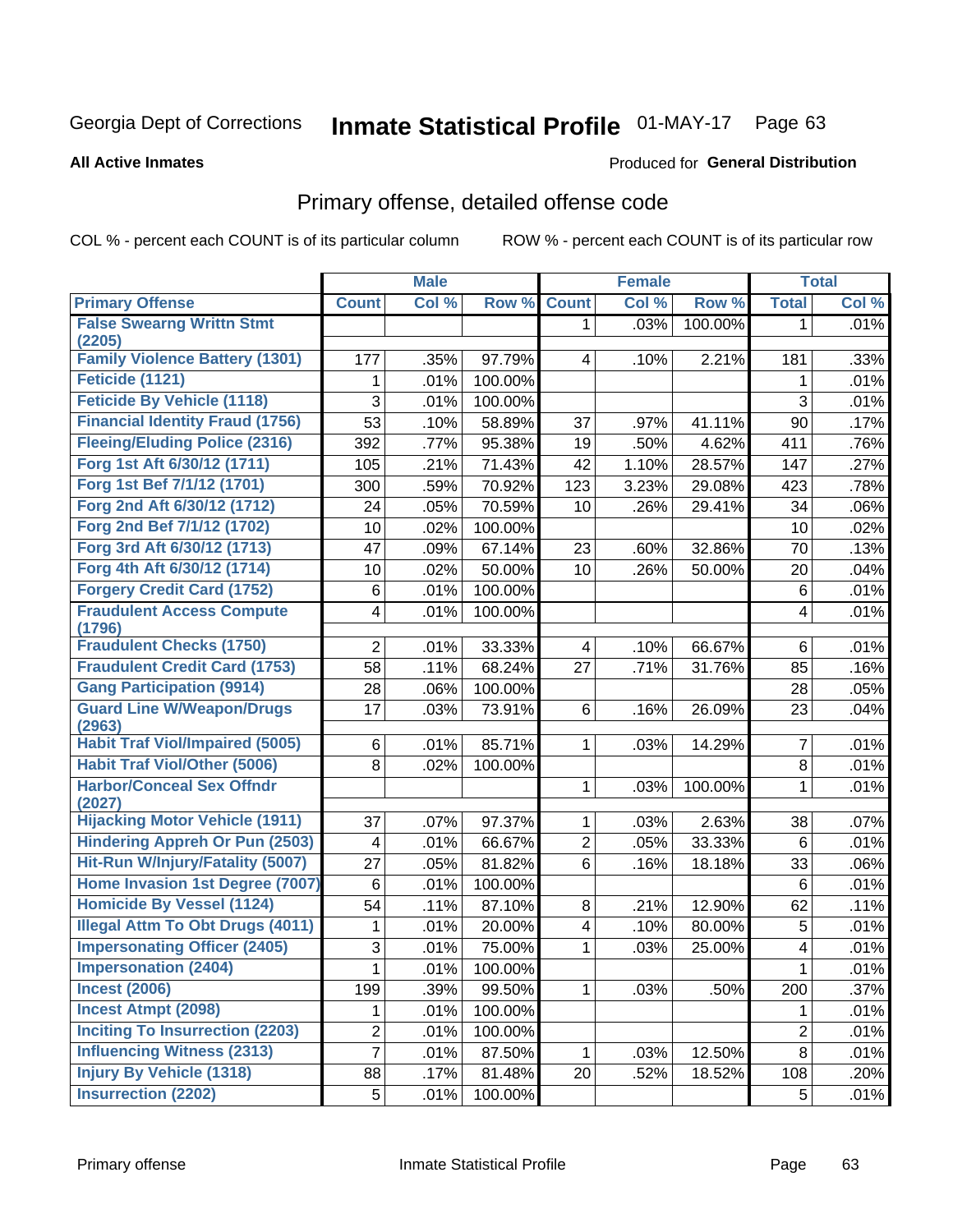# Inmate Statistical Profile 01-MAY-17 Page 64

### **All Active Inmates**

### Produced for General Distribution

## Primary offense, detailed offense code

COL % - percent each COUNT is of its particular column

|                                            |                 | <b>Male</b> |         |                | <b>Female</b> |        |                | <b>Total</b> |
|--------------------------------------------|-----------------|-------------|---------|----------------|---------------|--------|----------------|--------------|
| <b>Primary Offense</b>                     | <b>Count</b>    | Col %       | Row %   | <b>Count</b>   | Col %         | Row %  | <b>Total</b>   | Col %        |
| <b>Interference With Custody (1312)</b>    | 8               | .02%        | 88.89%  | $\mathbf{1}$   | .03%          | 11.11% | 9              | .02%         |
| <b>Involuntary Manslaughter (1103)</b>     | 173             | .34%        | 84.80%  | 31             | .81%          | 15.20% | 204            | .37%         |
| Kidnapping (1311)                          | 1,475           | 2.91%       | 97.30%  | 41             | 1.08%         | 2.70%  | 1,516          | 2.78%        |
| <b>Livestock Theft (1817)</b>              | 4               | .01%        | 100.00% |                |               |        | 4              | .01%         |
| Manf Methamph 200-399 Gm                   | 9               | .02%        | 90.00%  | 1              | .03%          | 10.00% | 10             | .02%         |
| (4144)                                     |                 |             |         |                |               |        |                |              |
| Manf Methamph 28-199 Gm<br>(4143)          | 18              | .04%        | 75.00%  | 6              | .16%          | 25.00% | 24             | .04%         |
| <b>Manf Methamph Unspec Amt</b>            | 119             | .24%        | 91.54%  | 11             | .29%          | 8.46%  | 130            | .24%         |
| (4147)                                     |                 |             |         |                |               |        |                |              |
| <b>Manufac Marijuana (7012)</b>            | 5               | .01%        | 100.00% |                |               |        | 5              | .01%         |
| <b>Manufact Meth Near Child (2803)</b>     | 14              | .03%        | 82.35%  | 3              | .08%          | 17.65% | 17             | .03%         |
| <b>Misc Assault/Battery (1300)</b>         | 12              | .02%        | 100.00% |                |               |        | 12             | .02%         |
| <b>Misc Correctionl Inst Off (6200)</b>    | 5               | .01%        | 100.00% |                |               |        | $\overline{5}$ | .01%         |
| <b>Misc Drugs Trafficking (4100)</b>       | 11              | .02%        | 100.00% |                |               |        | 11             | .02%         |
| <b>Misc Forgery (1700)</b>                 | 3               | .01%        | 75.00%  | 1              | .03%          | 25.00% | 4              | .01%         |
| <b>Misc Fraud (1799)</b>                   | 8               | .02%        | 57.14%  | 6              | .16%          | 42.86% | 14             | .03%         |
| <b>Misc Homicide Offense (1100)</b>        | 9               | .02%        | 90.00%  | 1              | .03%          | 10.00% | 10             | .02%         |
| <b>Misc Invasion Of Privacy (3000)</b>     | 7               | .01%        | 100.00% |                |               |        | $\overline{7}$ | .01%         |
| <b>Misc Obscenity (2100)</b>               | $\overline{2}$  | .01%        | 100.00% |                |               |        | $\overline{2}$ | .01%         |
| <b>Misc Public Order (2200)</b>            | 1               | .01%        | 100.00% |                |               |        | 1              | .01%         |
| <b>Misc Sexual Offense (2000)</b>          | 20              | .04%        | 95.24%  | 1              | .03%          | 4.76%  | 21             | .04%         |
| <b>Misc Weapon/Explosive Off</b>           | 3               | .01%        | 100.00% |                |               |        | 3              | .01%         |
| (2900)                                     |                 |             |         |                |               |        |                |              |
| <b>Murder (1101)</b>                       | 5,907           | 11.67%      | 93.82%  | 389            | 10.21%        | 6.18%  | 6,296          | 11.57%       |
| <b>Murder Conspire To Commit</b><br>(1191) | 10              | .02%        | 100.00% |                |               |        | 10             | .02%         |
| <b>Mutiny In Penal Inst (2507)</b>         | 5               | .01%        | 83.33%  | 1              | .03%          | 16.67% | 6              | .01%         |
| <b>Obstr Of Law Enf Officer (2314)</b>     | 429             | .85%        | 91.67%  | 39             | 1.02%         | 8.33%  | 468            | .86%         |
| <b>Pandering By Compulsion (2017)</b>      | $\overline{2}$  | .01%        | 100.00% |                |               |        | $\overline{2}$ | .01%         |
| Peeping Tom (3002)                         | 19              | .04%        | 100.00% |                |               |        | 19             | .03%         |
| <b>Perjury (2401)</b>                      | 4               | .01%        | 66.67%  | $\overline{2}$ | .05%          | 33.33% | $\,6$          | .01%         |
| Pimping A Minor Under 18 (2016)            | 10 <sup>1</sup> | .02%        | 83.33%  | $\overline{2}$ | .05%          | 16.67% | 12             | .02%         |
| Poss Alprazolam (7003)                     | $\overline{2}$  | .01%        | 100.00% |                |               |        | $\overline{2}$ | .01%         |
| Poss By Inm Proh Items (7015)              | 1               | .01%        | 100.00% |                |               |        | 1              | .01%         |
| <b>Poss Contraband Articles (5171)</b>     | 4               | .01%        | 100.00% |                |               |        | 4              | .01%         |
| <b>Poss Dep Stim Cntrf Drugs</b>           | 78              | .15%        | 70.91%  | 32             | .84%          | 29.09% | 110            | .20%         |
| (4007)                                     |                 |             |         |                |               |        |                |              |
| Poss Drug Related Matrl (4016)             | 25              | .05%        | 78.13%  | $\overline{7}$ | .18%          | 21.88% | 32             | .06%         |
| <b>Poss Ephedrine (4030)</b>               | 1.              | .01%        | 33.33%  | 2 <sup>1</sup> | .05%          | 66.67% | $\mathbf{3}$   | .01%         |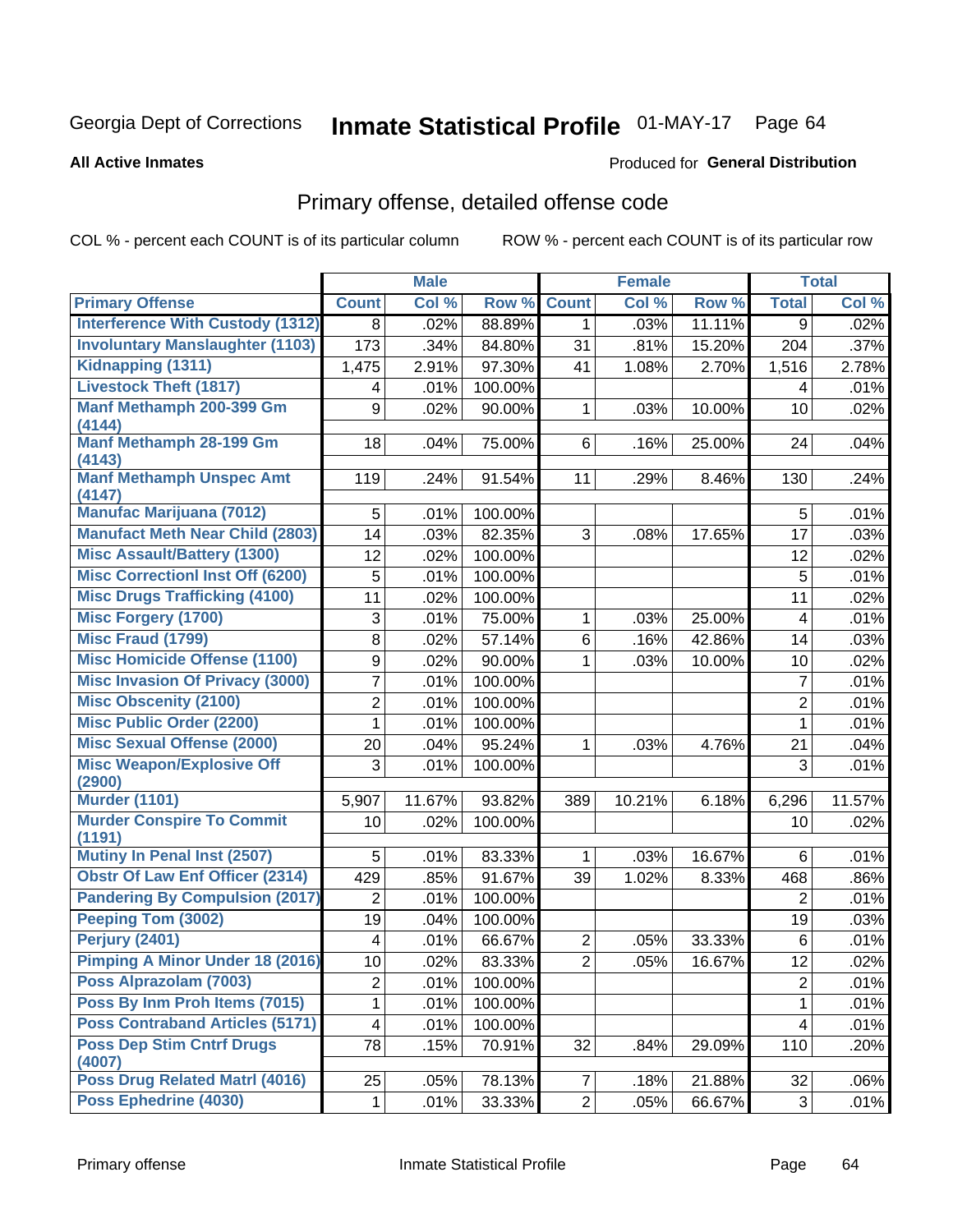# Inmate Statistical Profile 01-MAY-17 Page 65

### **All Active Inmates**

### Produced for General Distribution

## Primary offense, detailed offense code

COL % - percent each COUNT is of its particular column

|                                            |                | <b>Male</b> |         |                | <b>Female</b> |         |                | <b>Total</b> |
|--------------------------------------------|----------------|-------------|---------|----------------|---------------|---------|----------------|--------------|
| <b>Primary Offense</b>                     | <b>Count</b>   | Col %       | Row %   | <b>Count</b>   | Col %         | Row %   | <b>Total</b>   | Col %        |
| Poss Firearm 1st Offender (2913)           | 101            | .20%        | 96.19%  | $\overline{4}$ | .10%          | 3.81%   | 105            | .19%         |
| <b>Poss Firearm Convct Felon</b><br>(2914) | 1,089          | 2.15%       | 97.06%  | 33             | .87%          | 2.94%   | 1,122          | 2.06%        |
| Poss Hydrocodone (7004)                    | 3              | .01%        | 75.00%  | 1              | .03%          | 25.00%  | 4              | .01%         |
| <b>Poss Knife During Crime (2911)</b>      | $\overline{2}$ | .01%        | 100.00% |                |               |         | $\overline{2}$ | .01%         |
| Poss Mda/Extsy (4033)                      | 4              | .01%        | 100.00% |                |               |         | 4              | .01%         |
| Poss Methamphetamine (4031)                | 444            | .88%        | 79.00%  | 118            | 3.10%         | 21.00%  | 562            | 1.03%        |
| <b>Poss Narcotics Opiates (4006)</b>       | 70             | .14%        | 73.68%  | 25             | .66%          | 26.32%  | 95             | .17%         |
| <b>Poss Of Certain Weapons (2912)</b>      | 30             | .06%        | 100.00% |                |               |         | 30             | .06%         |
| <b>Poss Of Cocaine (4022)</b>              | 406            | .80%        | 91.24%  | 39             | 1.02%         | 8.76%   | 445            | .82%         |
| <b>Poss Of Firearm Dur Crime</b><br>(2910) | 740            | 1.46%       | 95.61%  | 34             | .89%          | 4.39%   | 774            | 1.42%        |
| Poss Of Marijuana (4009)                   | 65             | .13%        | 95.59%  | 3              | .08%          | 4.41%   | 68             | .12%         |
| <b>Poss Tools Commit Crime (1602)</b>      | 31             | .06%        | 100.00% |                |               |         | 31             | .06%         |
| Poss W Int Dis Other Drug (4053)           | 116            | .23%        | 87.22%  | 17             | .45%          | 12.78%  | 133            | .24%         |
| <b>Poss W Int Dist Cocaine (4050)</b>      | 332            | .66%        | 95.95%  | 14             | .37%          | 4.05%   | 346            | .64%         |
| Poss W Int Dist Marijuana (4051)           | 623            | 1.23%       | 93.26%  | 45             | 1.18%         | 6.74%   | 668            | 1.23%        |
| Poss W Int Dist Meth (4052)                | 426            | .84%        | 80.53%  | 103            | 2.70%         | 19.47%  | 529            | .97%         |
| <b>Poss Wpn Drugs By Prisnr</b><br>(2965)  | 52             | .10%        | 86.67%  | 8              | .21%          | 13.33%  | 60             | .11%         |
| <b>Prov Sex Mater To Minors (2110)</b>     | 1              | .01%        | 100.00% |                |               |         | 1              | .01%         |
| <b>Racketeering (3404)</b>                 | 84             | .17%        | 70.00%  | 36             | .94%          | 30.00%  | 120            | .22%         |
| <b>Rape (2001)</b>                         | 1,775          | 3.51%       | 99.50%  | 9              | .24%          | .50%    | 1,784          | 3.28%        |
| <b>Reck Cond Infected Person</b><br>(1317) | 12             | .02%        | 92.31%  | 1              | .03%          | 7.69%   | 13             | .02%         |
| <b>Reckless Abandonment (1120)</b>         | 1              | .01%        | 100.00% |                |               |         | 1              | .01%         |
| <b>Recv Gds Srvs Fraud Obtnd</b><br>(1755) | 1              | .01%        | 100.00% |                |               |         | 1              | .01%         |
| <b>Removal Baggage Cargo Etc</b><br>(2761) |                |             |         | 1              | .03%          | 100.00% | 1              | .01%         |
| <b>Robbery (1901)</b>                      | 1,376          | 2.72%       | 93.73%  | 92             | 2.41%         | 6.27%   | 1,468          | 2.70%        |
| <b>Robbery By Force (1903)</b>             | 261            | .52%        | 95.60%  | 12             | .31%          | 4.40%   | 273            | .50%         |
| <b>Robbery By Intimidation (1904)</b>      | 280            | .55%        | 92.72%  | 22             | .58%          | 7.28%   | 302            | .55%         |
| <b>Robbery By Sudden Snatch</b><br>(1905)  | 132            | .26%        | 92.31%  | 11             | .29%          | 7.69%   | 143            | .26%         |
| S/D Cocaine (4021)                         | 452            | .89%        | 94.36%  | 27             | .71%          | 5.64%   | 479            | .88%         |
| S/D Cont Sub Public (4017)                 | 31             | .06%        | 100.00% |                |               |         | 31             | .06%         |
| S/D Cont Sub School (4018)                 | 27             | .05%        | 90.00%  | 3 <sup>1</sup> | .08%          | 10.00%  | 30             | .06%         |
| S/D Dep Stim Cntrf Drugs (4002)            | 54             | .11%        | 81.82%  | 12             | .31%          | 18.18%  | 66             | .12%         |
| <b>S/D Narcotics Opiates (4001)</b>        | 13             | .03%        | 81.25%  | 3 <sup>1</sup> | .08%          | 18.75%  | 16             | .03%         |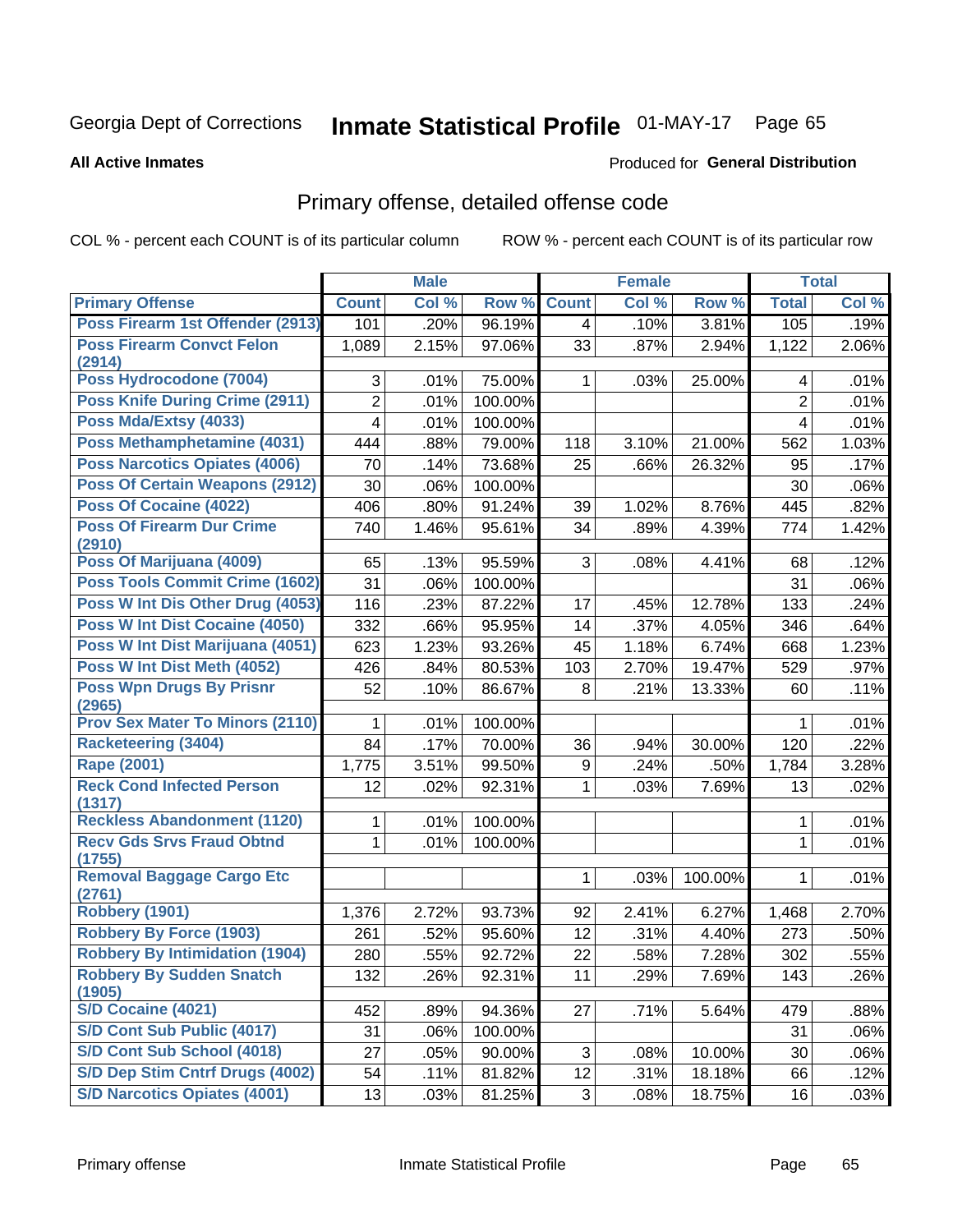# Inmate Statistical Profile 01-MAY-17 Page 66

### **All Active Inmates**

### Produced for General Distribution

## Primary offense, detailed offense code

COL % - percent each COUNT is of its particular column

|                                            |                | <b>Male</b> |         |                | <b>Female</b> |         |                | <b>Total</b> |
|--------------------------------------------|----------------|-------------|---------|----------------|---------------|---------|----------------|--------------|
| <b>Primary Offense</b>                     | <b>Count</b>   | Col %       | Row %   | <b>Count</b>   | Col %         | Row %   | <b>Total</b>   | Col %        |
| S/D Of Marijuana (4004)                    | 246            | .49%        | 94.62%  | 14             | .37%          | 5.38%   | 260            | .48%         |
| Sale Mda/Extsy (4034)                      | 4              | .01%        | 100.00% |                |               |         | 4              | .01%         |
| Sale Methamphetamine (4032)                | 239            | .47%        | 81.02%  | 56             | 1.47%         | 18.98%  | 295            | .54%         |
| <b>Sex Exploitation Child (2843)</b>       | 190            | .38%        | 99.48%  | 1              | .03%          | .52%    | 191            | .35%         |
| <b>Sex Offender Fail Registr (2026)</b>    | 469            | .93%        | 98.32%  | 8              | .21%          | 1.68%   | 477            | .88%         |
| <b>Sex Offender Fail To Move (2028)</b>    | 3              | .01%        | 100.00% |                |               |         | 3              | .01%         |
| Sexl/Asslt/Agn/Pers/Cstdy (2023)           | 15             | .03%        | 100.00% |                |               |         | 15             | .03%         |
| <b>Sexual Aslt By Therapist (2024)</b>     |                |             |         | 1              | .03%          | 100.00% | $\mathbf 1$    | .01%         |
| <b>Sexual Battery (2011)</b>               | 183            | .36%        | 99.46%  | 1              | .03%          | .54%    | 184            | .34%         |
| <b>Simple Battery (1316)</b>               | 13             | .03%        | 100.00% |                |               |         | 13             | .02%         |
| <b>Sodomy (2002)</b>                       | 13             | .03%        | 100.00% |                |               |         | 13             | .02%         |
| <b>Solicit Sodomy From Minor</b>           | 5              | .01%        | 100.00% |                |               |         | 5              | .01%         |
| (2025)                                     |                |             |         |                |               |         |                |              |
| <b>Solicit/Accepting Bribe (2712)</b>      | 1              | .01%        | 100.00% |                |               |         | 1              | .01%         |
| <b>Stalking (1320)</b>                     | 6              | .01%        | 100.00% |                |               |         | 6              | .01%         |
| <b>Statutory Rape (2018)</b>               | 765            | 1.51%       | 97.33%  | 21             | .55%          | 2.67%   | 786            | 1.44%        |
| <b>Statutory Rape Atmpt (2097)</b>         | 1              | .01%        | 100.00% |                |               |         | 1              | .01%         |
| <b>Tampering With Evidence (2315)</b>      | 12             | .02%        | 75.00%  | 4              | .10%          | 25.00%  | 16             | .03%         |
| <b>Terrorist Threats &amp; Acts (1307)</b> | 367            | .72%        | 95.82%  | 16             | .42%          | 4.18%   | 383            | .70%         |
| <b>Theft Bring Prop In State (1815)</b>    | 6              | .01%        | 100.00% |                |               |         | 6              | .01%         |
| <b>Theft By Conversion (1808)</b>          | 16             | .03%        | 66.67%  | 8              | .21%          | 33.33%  | 24             | .04%         |
| <b>Theft By Deception (1803)</b>           | 30             | .06%        | 75.00%  | 10             | .26%          | 25.00%  | 40             | .07%         |
| <b>Theft By Extortion (1804)</b>           | 3              | .01%        | 100.00% |                |               |         | 3              | .01%         |
| <b>Theft By Rec Stolen Prop (1806)</b>     | 535            | 1.06%       | 89.46%  | 63             | 1.65%         | 10.54%  | 598            | 1.10%        |
| <b>Theft By Shoplifting (1821)</b>         | 433            | .86%        | 71.69%  | 171            | 4.49%         | 28.31%  | 604            | 1.11%        |
| <b>Theft By Taking (1802)</b>              | 705            | 1.39%       | 83.53%  | 139            | 3.65%         | 16.47%  | 844            | 1.55%        |
| <b>Theft Credit Card (1751)</b>            | 16             | .03%        | 72.73%  | 6              | .16%          | 27.27%  | 22             | .04%         |
| <b>Theft Motorveh Or Part (1813)</b>       | 34             | .07%        | 97.14%  | 1              | .03%          | 2.86%   | 35             | .06%         |
| <b>Theft Of Lost Property (1805)</b>       | 1              | .01%        | 33.33%  | $\overline{2}$ | .05%          | 66.67%  | 3              | .01%         |
| <b>Theft Of Services (1807)</b>            | 1              | .01%        | 50.00%  | 1              | .03%          | 50.00%  | $\overline{2}$ | .01%         |
| <b>Theft Recv Prop Out State (1816)</b>    | $\overline{2}$ | .01%        | 100.00% |                |               |         | $\overline{c}$ | .01%         |
| <b>Traf Amphtmine 200-399 Gm</b><br>(4127) | $\overline{2}$ | .01%        | 100.00% |                |               |         | $\overline{2}$ | .01%         |
| <b>Traf Amphtmine 28-199 Gm</b><br>(4126)  | 4              | .01%        | 66.67%  | $\overline{2}$ | .05%          | 33.33%  | 6              | .01%         |
| Traf Amphtmine 400+ Gm (4128)              | 4              | .01%        | 100.00% |                |               |         | 4              | .01%         |
| <b>Traf Cocaine 201-400 Gm (4102)</b>      | 104            | .21%        | 97.20%  | 3              | .08%          | 2.80%   | 107            | .20%         |
| <b>Traf Cocaine 401+ Gm (4103)</b>         | 101            | .20%        | 95.28%  | 5              | .13%          | 4.72%   | 106            | .19%         |
| Traf Cocaine Less 200 Gm (4101)            | 257            | .51%        | 97.72%  | 6              | .16%          | 2.28%   | 263            | .48%         |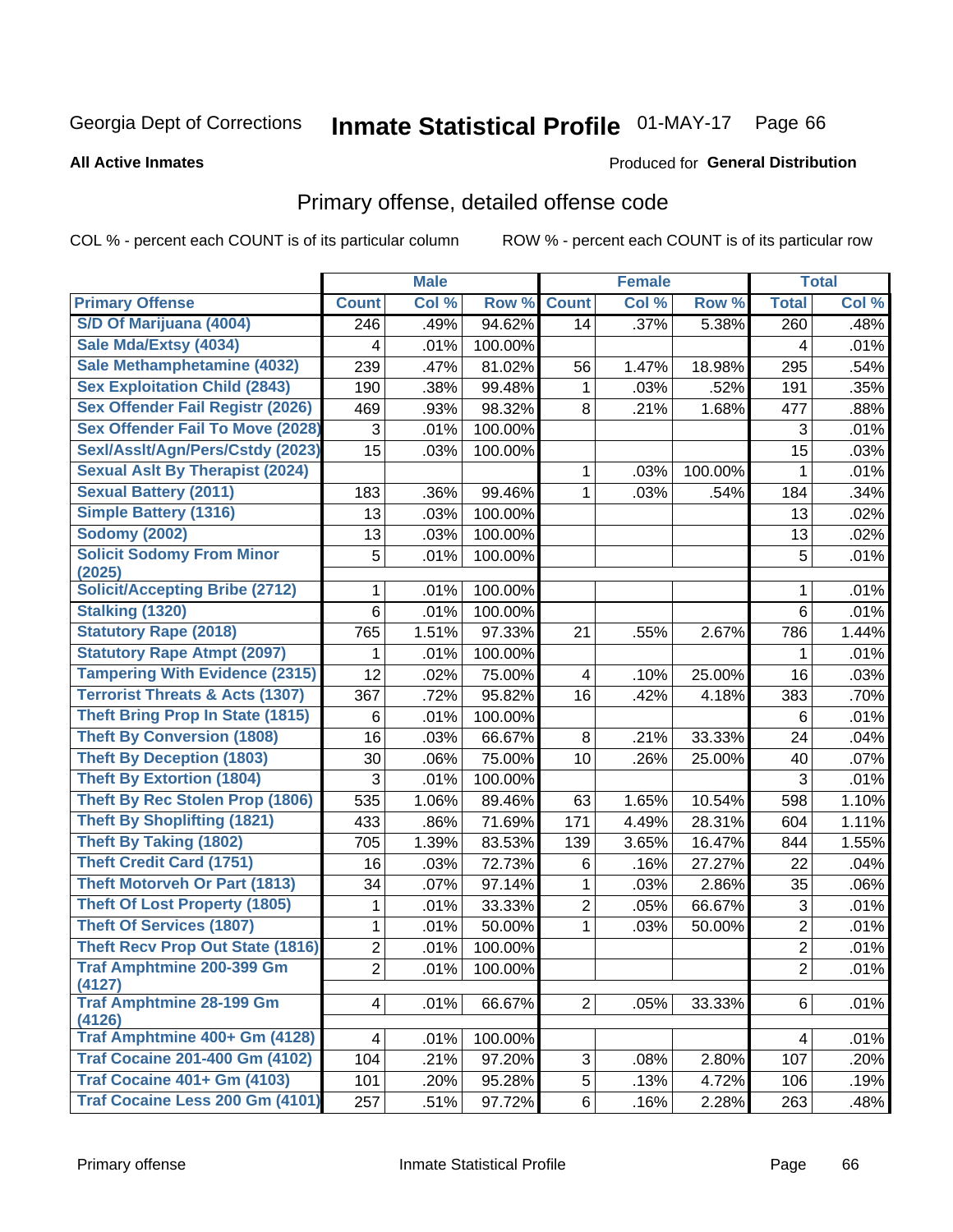# Inmate Statistical Profile 01-MAY-17 Page 67

**All Active Inmates** 

### Produced for General Distribution

## Primary offense, detailed offense code

COL % - percent each COUNT is of its particular column

|                                                |                 | <b>Male</b> |         |                         | <b>Female</b> |        |                | <b>Total</b> |
|------------------------------------------------|-----------------|-------------|---------|-------------------------|---------------|--------|----------------|--------------|
| <b>Primary Offense</b>                         | <b>Count</b>    | Col %       | Row %   | <b>Count</b>            | Col %         | Row %  | <b>Total</b>   | Col %        |
| <b>Traf Marijna 10-2000 Lb (4121)</b>          | 68              | .13%        | 89.47%  | 8                       | .21%          | 10.53% | 76             | .14%         |
| <b>Traf Marijna 10001+ Lb (4123)</b>           | 1               | .01%        | 100.00% |                         |               |        | 1              | .01%         |
| <b>Traf Marijna 2001-10k Lb (4122)</b>         | 1               | .01%        | 100.00% |                         |               |        | 1              | .01%         |
| Traf Mda/Extsy 200-399gm                       | 4               | .01%        | 100.00% |                         |               |        | 4              | .01%         |
| (4151)                                         |                 |             |         |                         |               |        |                |              |
| <b>Traf Mda/Extsy 28-199gm (4150)</b>          | 8               | .02%        | 80.00%  | $\overline{2}$          | .05%          | 20.00% | 10             | .02%         |
| Traf Mda/Extsy 400+Gm (4152)                   | 1               | .01%        | 100.00% |                         |               |        | 1              | .01%         |
| Traf Methamph 200-399 Gm                       | 95              | .19%        | 86.36%  | 15                      | .39%          | 13.64% | 110            | .20%         |
| (4141)<br><b>Traf Methamph 28-199 Gm</b>       | 315             | .62%        | 78.55%  | 86                      | 2.26%         | 21.45% | 401            | .74%         |
| (4140)                                         |                 |             |         |                         |               |        |                |              |
| Traf Methamph 400+ Gm (4142)                   | 66              | .13%        | 86.84%  | 10                      | .26%          | 13.16% | 76             | .14%         |
| <b>Traf Methamph Unspec Amt</b>                | 96              | .19%        | 76.80%  | 29                      | .76%          | 23.20% | 125            | .23%         |
| (4146)                                         |                 |             |         |                         |               |        |                |              |
| <b>Traf Methaqualone&lt; 400 Gm</b>            | $\overline{2}$  | .01%        | 100.00% |                         |               |        | $\overline{2}$ | .01%         |
| (4124)<br><b>Traf Narcotic 15-28 Gm (4112)</b> |                 |             |         |                         |               |        |                |              |
| Traf Narcotic 29+ Gm (4113)                    | 26              | .05%        | 96.30%  | 1                       | .03%          | 3.70%  | 27             | .05%         |
| <b>Traf Narcotic Less 14 Gm (4111)</b>         | 28              | .06%        | 96.55%  | 1                       | .03%          | 3.45%  | 29             | .05%         |
|                                                | 34              | .07%        | 94.44%  | $\overline{2}$          | .05%          | 5.56%  | 36             | .07%         |
| <b>Traffick Sexual Servitude (1331)</b>        | 10              | .02%        | 76.92%  | 3                       | .08%          | 23.08% | 13             | .02%         |
| <b>Unauth Dist Contrild Sub (4135)</b>         | 1               | .01%        | 100.00% |                         |               |        | 1              | .01%         |
| <b>Unauth Dist Recrd Devices</b>               | 3               | .01%        | 100.00% |                         |               |        | 3              | .01%         |
| (9907)<br><b>Unknown Offense (9999)</b>        | 17              | .03%        | 94.44%  | 1.                      | .03%          | 5.56%  | 18             | .03%         |
| Uniwfl Mfg/Del/Dist N-C S (4014)               | 13              | .03%        | 100.00% |                         |               |        | 13             | .02%         |
| <b>Use Comm Facity Vio C Sub</b>               | 10              | .02%        | 90.91%  | $\mathbf{1}$            | .03%          | 9.09%  | 11             | .02%         |
| (4133)                                         |                 |             |         |                         |               |        |                |              |
| <b>Vehicular Homicide (1123)</b>               | 267             | .53%        | 80.66%  | 64                      | 1.68%         | 19.34% | 331            | .61%         |
| <b>Viol Dngrous Drgs Act (4013)</b>            | 217             | .43%        | 79.49%  | 56                      | 1.47%         | 20.51% | 273            | .50%         |
| Viol Ga Cntrl Sbst Act (4012)                  | 8               | .02%        | 80.00%  | $\overline{2}$          | .05%          | 20.00% | 10             | .02%         |
| <b>Viol Ga Securities Act (1800)</b>           | 1               | .01%        | 100.00% |                         |               |        | 1              | .01%         |
| <b>Viol Motor Vehicle Laws (5001)</b>          | 37              | .07%        | 90.24%  | $\overline{\mathbf{4}}$ | .10%          | 9.76%  | 41             | .08%         |
| <b>Viol Oath Public Offcr (2302)</b>           | 2               | .01%        | 100.00% |                         |               |        | $\overline{2}$ | .01%         |
| <b>Violatn Othr States Law (8001)</b>          | $\overline{38}$ | .08%        | 79.17%  | 10 <sup>1</sup>         | .26%          | 20.83% | 48             | .09%         |
| <b>Vol Manslaughter Of Fetus</b>               | $\overline{2}$  | .01%        | 100.00% |                         |               |        | $\overline{2}$ | .01%         |
| (1119)                                         |                 |             |         |                         |               |        |                |              |
| <b>Voluntary Manslaughter (1102)</b>           | 1,096           | 2.16%       | 88.53%  | 142                     | 3.73%         | 11.47% | 1,238          | 2.27%        |
| <b>Abandonment Of Dep Child (11)</b>           | 4               | .01%        | 100.00% |                         |               |        | 4              | .01%         |
| <b>Agg Assault With Firearm (27)</b>           | 1               | .01%        | 100.00% |                         |               |        | 1              | .01%         |
| <b>Assault &amp; Battery (21)</b>              | 7               | .01%        | 100.00% |                         |               |        | $\overline{7}$ | .01%         |
| <b>Bad Checks (52)</b>                         | $\overline{2}$  | .01%        | 66.67%  | $\mathbf{1}$            | .03%          | 33.33% | 3              | .01%         |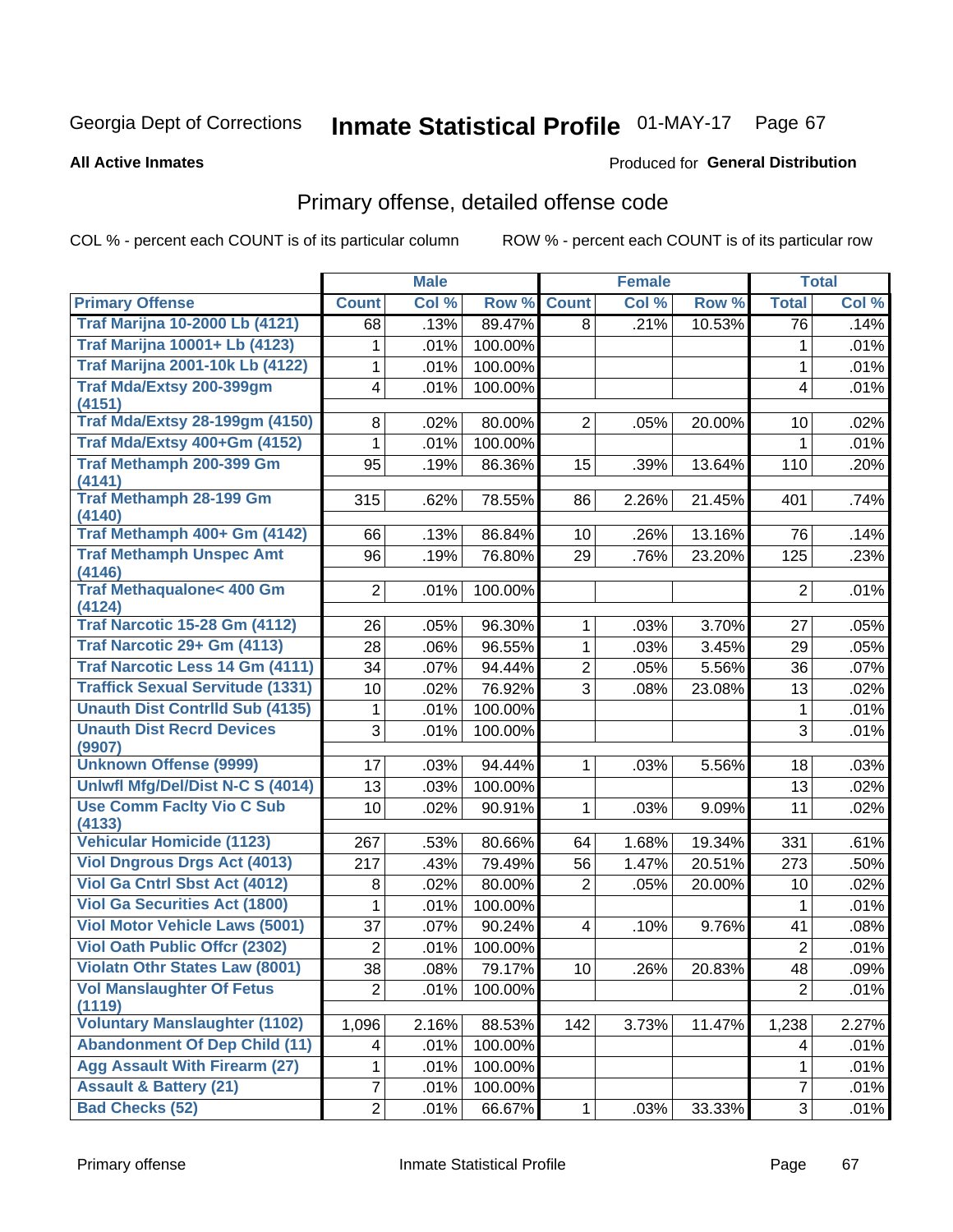# Inmate Statistical Profile 01-MAY-17 Page 68

### **All Active Inmates**

### Produced for General Distribution

## Primary offense, detailed offense code

COL % - percent each COUNT is of its particular column

|                                         |                | <b>Male</b> |         |              | <b>Female</b> |         |                | <b>Total</b> |
|-----------------------------------------|----------------|-------------|---------|--------------|---------------|---------|----------------|--------------|
| <b>Primary Offense</b>                  | <b>Count</b>   | Col %       | Row %   | <b>Count</b> | Col %         | Row %   | <b>Total</b>   | Col%         |
| <b>Burglary (45)</b>                    | 5              | .01%        | 100.00% |              |               |         | 5              | .01%         |
| <b>Cheating &amp; Swindling (51)</b>    |                | .01%        | 100.00% |              |               |         |                | .01%         |
| <b>Cpwl &amp; Concealed Weapon (93)</b> | 5              | .01%        | 100.00% |              |               |         | 5              | .01%         |
| <b>Crmnl Attempt (98)</b>               | $\overline{2}$ | .01%        | 100.00% |              |               |         | $\overline{2}$ | .01%         |
| <b>Dui (72)</b>                         | 8              | .02%        | 100.00% |              |               |         | 8              | .01%         |
| Escape (92)                             | 3              | .01%        | 100.00% |              |               |         | 3              | .01%         |
| Forgery (55)                            | 3              | .01%        | 100.00% |              |               |         | 3              | .01%         |
| <b>Misc Misdemeanor (500)</b>           | 3              | .01%        | 100.00% |              |               |         | 3              | .01%         |
| <b>Other Misdemeanor (99)</b>           | 9              | $.02\%$     | 100.00% |              |               |         | 9              | .02%         |
| <b>Poss Ntp Whiskey (64)</b>            | $\overline{2}$ | .01%        | 100.00% |              |               |         | $\overline{2}$ | .01%         |
| <b>Prostitution (81)</b>                |                |             |         | 1            | .03%          | 100.00% |                | .01%         |
| <b>Public Drunkenness (61)</b>          | $\overline{2}$ | .01%        | 100.00% |              |               |         | $\overline{2}$ | .01%         |
| <b>Public Indecency (83)</b>            | 4              | .01%        | 100.00% |              |               |         | 4              | .01%         |
| <b>Shoplifting (94)</b>                 |                | .01%        | 100.00% |              |               |         |                | .01%         |
| <b>Simple Assault (24)</b>              |                | .01%        | 100.00% |              |               |         |                | .01%         |
| <b>Simple Battery (25)</b>              |                | .01%        | 100.00% |              |               |         |                | .01%         |
| <b>Theft By Taking - Larceny (41)</b>   | 22             | .04%        | 100.00% |              |               |         | 22             | .04%         |
| <b>Viol Dangerous Drugs Act (167)</b>   |                | .01%        | 50.00%  | 1            | .03%          | 50.00%  | $\overline{2}$ | .01%         |
| Viol Motor Veh Law (71)                 | 3              | .01%        | 100.00% |              |               |         | 3              | .01%         |
| <b>Wife Beating (28)</b>                | $\overline{2}$ | .01%        | 100.00% |              |               |         | $\overline{2}$ | .01%         |
| <b>Total Rported</b>                    | 50,625         | 101%        | 93%     | 3,810        | 100%          | 7%      | 54,435         | 101%         |

| <b>Not Reported</b> | --     |       | --     |
|---------------------|--------|-------|--------|
| ` Totaï<br>'Grand.  | 50.700 | 3,810 | 54,510 |

| Mode (most frequent) | 1902 Armed Robbery | 1101 Murder | 1101 Murder |
|----------------------|--------------------|-------------|-------------|
|                      |                    |             |             |
|                      |                    |             |             |
|                      |                    |             |             |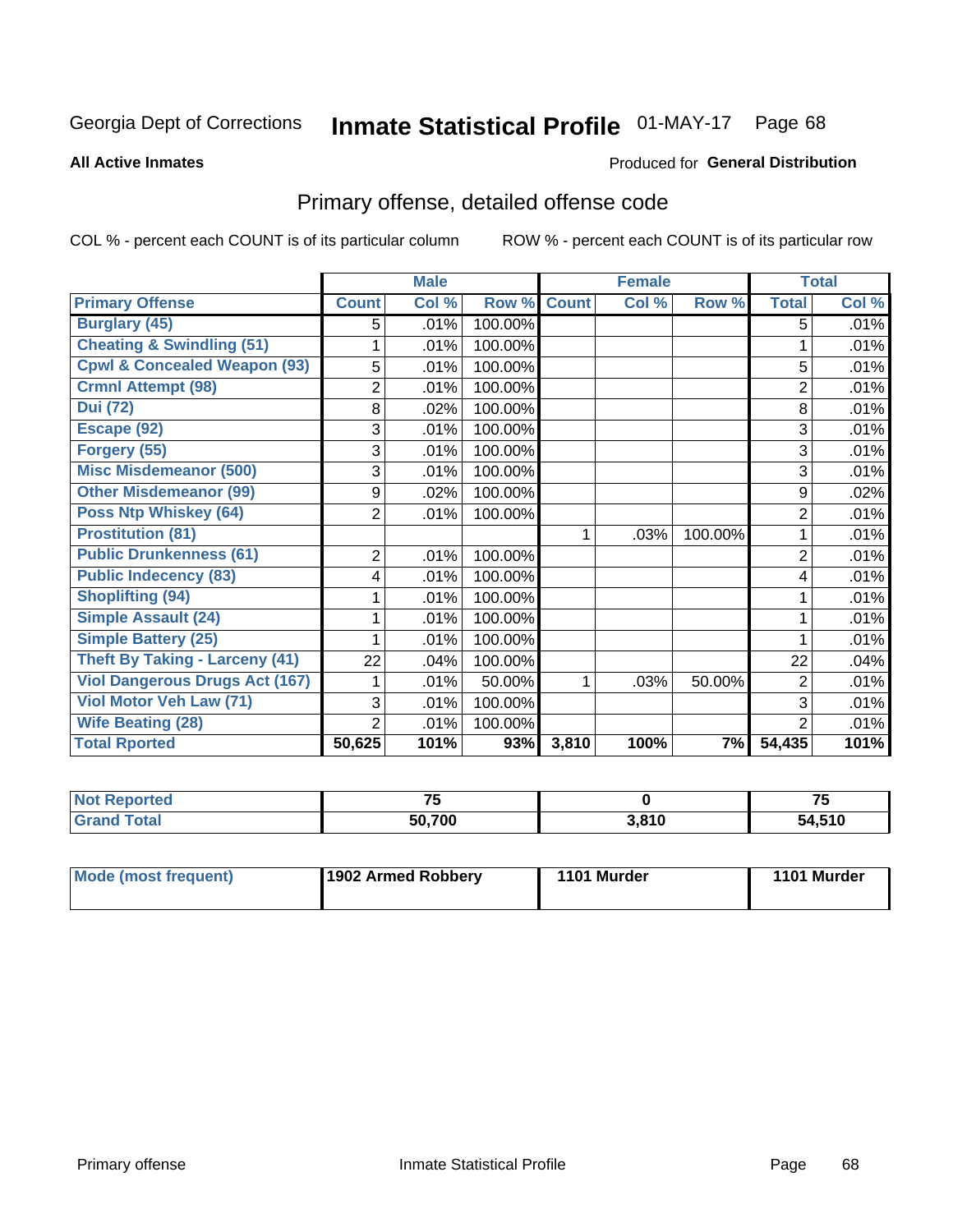# Inmate Statistical Profile 01-MAY-17 Page 69

**All Active Inmates** 

### Produced for General Distribution

## County of conviction of primary offense

COL % - percent each COUNT is of its particular column

|     |                             |              | <b>Male</b> |         |                | <b>Female</b> |        |              | <b>Total</b> |
|-----|-----------------------------|--------------|-------------|---------|----------------|---------------|--------|--------------|--------------|
|     | <b>County of Conviction</b> | <b>Count</b> | Col %       | Row %   | <b>Count</b>   | Col %         | Row %  | <b>Total</b> | Col %        |
| 000 | <b>Unknown</b>              | 181          | .36%        | 95.26%  | 9              | .24%          | 4.74%  | 190          | .35%         |
| 001 | <b>Appling County</b>       | 107          | .21%        | 95.54%  | 5              | .13%          | 4.46%  | 112          | .21%         |
| 002 | <b>Atkinson County</b>      | 46           | .09%        | 92.00%  | 4              | .10%          | 8.00%  | 50           | .09%         |
| 003 | <b>Bacon County</b>         | 64           | .13%        | 88.89%  | 8              | .21%          | 11.11% | 72           | .13%         |
| 004 | <b>Baker County</b>         | 10           | .02%        | 100.00% |                |               |        | 10           | .02%         |
| 005 | <b>Baldwin County</b>       | 305          | .60%        | 92.99%  | 23             | .60%          | 7.01%  | 328          | .60%         |
| 006 | <b>Banks County</b>         | 57           | .11%        | 90.48%  | 6              | .16%          | 9.52%  | 63           | .12%         |
| 007 | <b>Barrow County</b>        | 295          | .58%        | 89.94%  | 33             | .87%          | 10.06% | 328          | .60%         |
| 008 | <b>Bartow County</b>        | 664          | 1.31%       | 87.02%  | 99             | 2.60%         | 12.98% | 763          | 1.40%        |
| 009 | <b>Ben Hill County</b>      | 268          | .53%        | 92.73%  | 21             | .55%          | 7.27%  | 289          | .53%         |
| 010 | <b>Berrien County</b>       | 92           | .18%        | 97.87%  | $\overline{2}$ | .05%          | 2.13%  | 94           | .17%         |
| 011 | <b>Bibb County</b>          | 1,152        | 2.27%       | 93.28%  | 83             | 2.18%         | 6.72%  | 1,235        | 2.27%        |
| 012 | <b>Bleckley County</b>      | 70           | .14%        | 93.33%  | 5              | .13%          | 6.67%  | 75           | .14%         |
| 013 | <b>Brantley County</b>      | 54           | .11%        | 87.10%  | 8              | .21%          | 12.90% | 62           | .11%         |
| 014 | <b>Brooks County</b>        | 59           | .12%        | 95.16%  | 3              | .08%          | 4.84%  | 62           | .11%         |
| 015 | <b>Bryan County</b>         | 72           | .14%        | 97.30%  | $\overline{2}$ | .05%          | 2.70%  | 74           | .14%         |
| 016 | <b>Bulloch County</b>       | 548          | 1.08%       | 94.32%  | 33             | .87%          | 5.68%  | 581          | 1.07%        |
| 017 | <b>Burke County</b>         | 213          | .42%        | 95.95%  | 9              | .24%          | 4.05%  | 222          | .41%         |
| 018 | <b>Butts County</b>         | 111          | .22%        | 95.69%  | 5              | .13%          | 4.31%  | 116          | .21%         |
| 019 | <b>Calhoun County</b>       | 26           | .05%        | 96.30%  | $\mathbf{1}$   | .03%          | 3.70%  | 27           | .05%         |
| 020 | <b>Camden County</b>        | 183          | .36%        | 96.32%  | $\overline{7}$ | .18%          | 3.68%  | 190          | .35%         |
| 021 | <b>Candler County</b>       | 108          | .21%        | 92.31%  | 9              | .24%          | 7.69%  | 117          | .21%         |
| 022 | <b>Carroll County</b>       | 589          | 1.16%       | 92.90%  | 45             | 1.18%         | 7.10%  | 634          | 1.16%        |
| 023 | <b>Catoosa County</b>       | 361          | .71%        | 89.58%  | 42             | 1.10%         | 10.42% | 403          | .74%         |
| 024 | <b>Charlton County</b>      | 57           | .11%        | 91.94%  | 5              | .13%          | 8.06%  | 62           | .11%         |
| 025 | <b>Chatham County</b>       | 1,936        | 3.82%       | 95.70%  | 87             | 2.28%         | 4.30%  | 2,023        | 3.71%        |
| 026 | <b>Chattahoochee County</b> | 27           | .05%        | 96.43%  | 1              | .03%          | 3.57%  | 28           | .05%         |
| 027 | <b>Chattooga County</b>     | 260          | .51%        | 90.28%  | 28             | .73%          | 9.72%  | 288          | .53%         |
| 028 | <b>Cherokee County</b>      | 543          | 1.07%       | 89.16%  | 66             | 1.73%         | 10.84% | 609          | 1.12%        |
| 029 | <b>Clarke County</b>        | 528          | 1.04%       | 93.62%  | 36             | .94%          | 6.38%  | 564          | 1.03%        |
| 030 | <b>Clay County</b>          | 20           | .04%        | 80.00%  | 5              | .13%          | 20.00% | 25           | .05%         |
| 031 | <b>Clayton County</b>       | 1,460        | 2.88%       | 94.32%  | 88             | 2.31%         | 5.68%  | 1,548        | 2.84%        |
| 032 | <b>Clinch County</b>        | 46           | .09%        | 95.83%  | $\overline{2}$ | .05%          | 4.17%  | 48           | .09%         |
| 033 | <b>Cobb County</b>          | 2,483        | 4.90%       | 91.56%  | 229            | 6.01%         | 8.44%  | 2,712        | 4.98%        |
| 034 | <b>Coffee County</b>        | 245          | .48%        | 93.87%  | 16             | .42%          | 6.13%  | 261          | .48%         |
| 035 | <b>Colquitt County</b>      | 212          | .42%        | 96.80%  | $\overline{7}$ | .18%          | 3.20%  | 219          | .40%         |
| 036 | <b>Columbia County</b>      | 414          | .82%        | 90.59%  | 43             | 1.13%         | 9.41%  | 457          | .84%         |
| 037 | <b>Cook County</b>          | 127          | .25%        | 94.78%  | $\overline{7}$ | .18%          | 5.22%  | 134          | .25%         |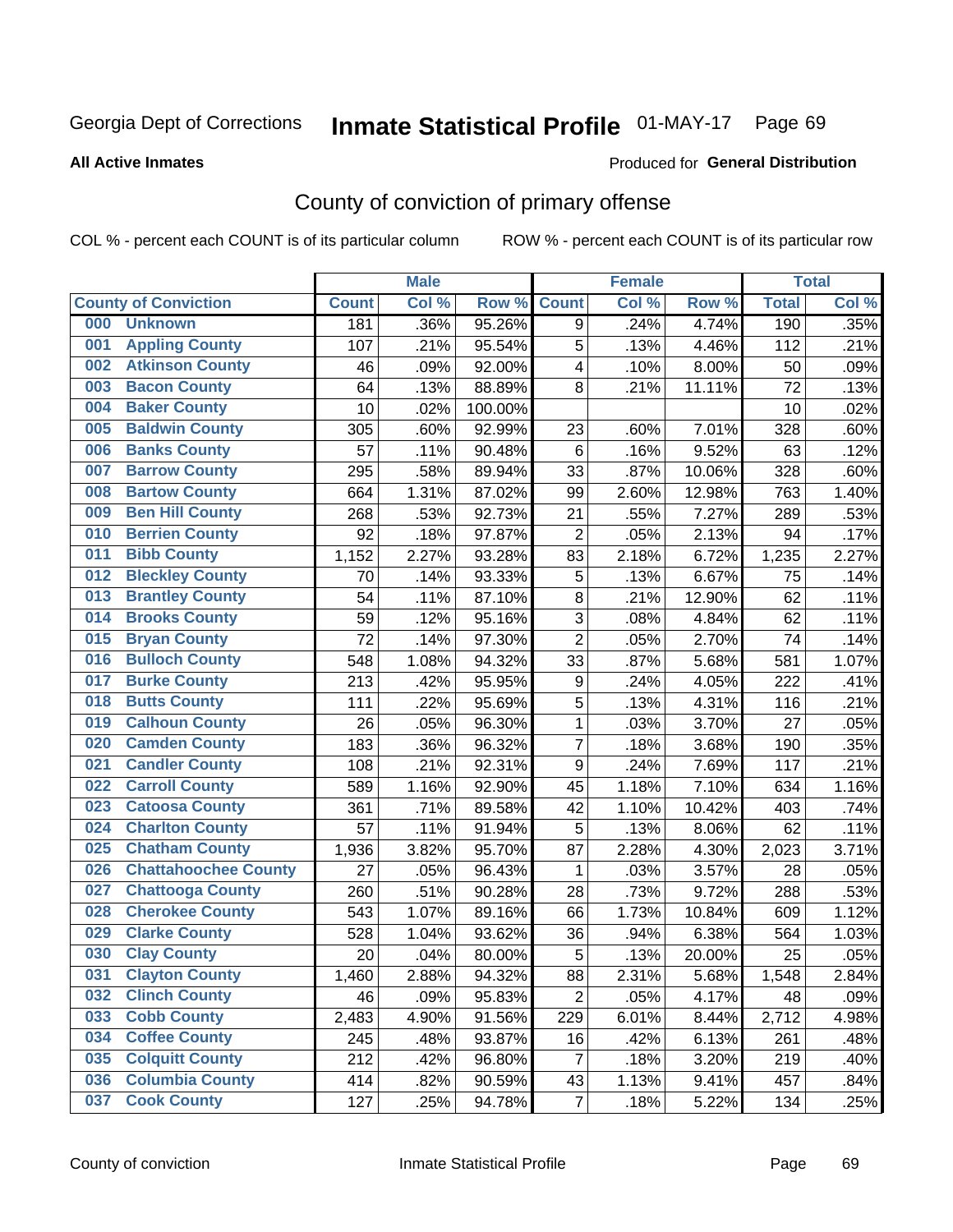# Inmate Statistical Profile 01-MAY-17 Page 70

### **All Active Inmates**

### Produced for General Distribution

## County of conviction of primary offense

COL % - percent each COUNT is of its particular column

|     |                             |              | <b>Male</b> |         |                  | <b>Female</b> |        |              | <b>Total</b> |
|-----|-----------------------------|--------------|-------------|---------|------------------|---------------|--------|--------------|--------------|
|     | <b>County of Conviction</b> | <b>Count</b> | Col %       | Row %   | <b>Count</b>     | Col %         | Row %  | <b>Total</b> | Col %        |
| 038 | <b>Coweta County</b>        | 623          | 1.23%       | 93.54%  | 43               | 1.13%         | 6.46%  | 666          | 1.22%        |
| 039 | <b>Crawford County</b>      | 21           | .04%        | 87.50%  | 3                | .08%          | 12.50% | 24           | .04%         |
| 040 | <b>Crisp County</b>         | 292          | .58%        | 92.99%  | 22               | .58%          | 7.01%  | 314          | .58%         |
| 041 | <b>Dade County</b>          | 101          | .20%        | 91.82%  | $\boldsymbol{9}$ | .24%          | 8.18%  | 110          | .20%         |
| 042 | <b>Dawson County</b>        | 106          | .21%        | 86.18%  | 17               | .45%          | 13.82% | 123          | .23%         |
| 043 | <b>Decatur County</b>       | 215          | .42%        | 94.71%  | 12               | .31%          | 5.29%  | 227          | .42%         |
| 044 | <b>Dekalb County</b>        | 3,128        | 6.17%       | 95.28%  | 155              | 4.07%         | 4.72%  | 3,283        | 6.02%        |
| 045 | <b>Dodge County</b>         | 166          | .33%        | 92.22%  | 14               | .37%          | 7.78%  | 180          | .33%         |
| 046 | <b>Dooly County</b>         | 98           | .19%        | 92.45%  | 8                | .21%          | 7.55%  | 106          | .19%         |
| 047 | <b>Dougherty County</b>     | 953          | 1.88%       | 94.54%  | 55               | 1.44%         | 5.46%  | 1,008        | 1.85%        |
| 048 | <b>Douglas County</b>       | 1,119        | 2.21%       | 90.17%  | 122              | 3.20%         | 9.83%  | 1,241        | 2.28%        |
| 049 | <b>Early County</b>         | 95           | .19%        | 92.23%  | 8                | .21%          | 7.77%  | 103          | .19%         |
| 050 | <b>Echols County</b>        | 10           | .02%        | 100.00% |                  |               |        | 10           | .02%         |
| 051 | <b>Effingham County</b>     | 244          | .48%        | 93.13%  | 18               | .47%          | 6.87%  | 262          | .48%         |
| 052 | <b>Elbert County</b>        | 152          | .30%        | 93.25%  | 11               | .29%          | 6.75%  | 163          | .30%         |
| 053 | <b>Emanuel County</b>       | 161          | .32%        | 90.96%  | 16               | .42%          | 9.04%  | 177          | .32%         |
| 054 | <b>Evans County</b>         | 83           | .16%        | 91.21%  | $\, 8$           | .21%          | 8.79%  | 91           | .17%         |
| 055 | <b>Fannin County</b>        | 88           | .17%        | 87.13%  | 13               | .34%          | 12.87% | 101          | .19%         |
| 056 | <b>Fayette County</b>       | 345          | .68%        | 88.69%  | 44               | 1.15%         | 11.31% | 389          | .71%         |
| 057 | <b>Floyd County</b>         | 876          | 1.73%       | 89.75%  | 100              | 2.62%         | 10.25% | 976          | 1.79%        |
| 058 | <b>Forsyth County</b>       | 380          | .75%        | 90.69%  | 39               | 1.02%         | 9.31%  | 419          | .77%         |
| 059 | <b>Franklin County</b>      | 166          | .33%        | 89.73%  | 19               | .50%          | 10.27% | 185          | .34%         |
| 060 | <b>Fulton County</b>        | 5,146        | 10.15%      | 96.08%  | 210              | 5.51%         | 3.92%  | 5,356        | 9.83%        |
| 061 | <b>Gilmer County</b>        | 91           | .18%        | 90.10%  | 10               | .26%          | 9.90%  | 101          | .19%         |
| 062 | <b>Glascock County</b>      | 8            | .02%        | 100.00% |                  |               |        | 8            | .01%         |
| 063 | <b>Glynn County</b>         | 557          | 1.10%       | 94.25%  | 34               | .89%          | 5.75%  | 591          | 1.08%        |
| 064 | <b>Gordon County</b>        | 386          | .76%        | 86.94%  | 58               | 1.52%         | 13.06% | 444          | .81%         |
| 065 | <b>Grady County</b>         | 157          | .31%        | 96.32%  | 6                | .16%          | 3.68%  | 163          | .30%         |
| 066 | <b>Greene County</b>        | 122          | .24%        | 95.31%  | 6                | .16%          | 4.69%  | 128          | .23%         |
| 067 | <b>Gwinnett County</b>      | 2,621        | 5.17%       | 92.91%  | 200              | 5.25%         | 7.09%  | 2,821        | 5.18%        |
| 068 | <b>Habersham County</b>     | 104          | .21%        | 93.69%  | 7                | .18%          | 6.31%  | 111          | .20%         |
| 069 | <b>Hall County</b>          | 726          | 1.43%       | 91.44%  | 68               | 1.78%         | 8.56%  | 794          | 1.46%        |
| 070 | <b>Hancock County</b>       | 29           | .06%        | 96.67%  | 1                | .03%          | 3.33%  | 30           | .06%         |
| 071 | <b>Haralson County</b>      | 129          | .25%        | 94.16%  | $\bf 8$          | .21%          | 5.84%  | 137          | .25%         |
| 072 | <b>Harris County</b>        | 114          | .22%        | 91.94%  | 10               | .26%          | 8.06%  | 124          | .23%         |
| 073 | <b>Hart County</b>          | 157          | .31%        | 92.90%  | 12               | .31%          | 7.10%  | 169          | .31%         |
| 074 | <b>Heard County</b>         | 58           | .11%        | 90.63%  | 6                | .16%          | 9.38%  | 64           | .12%         |
| 075 | <b>Henry County</b>         | 518          | 1.02%       | 88.70%  | 66               | 1.73%         | 11.30% | 584          | 1.07%        |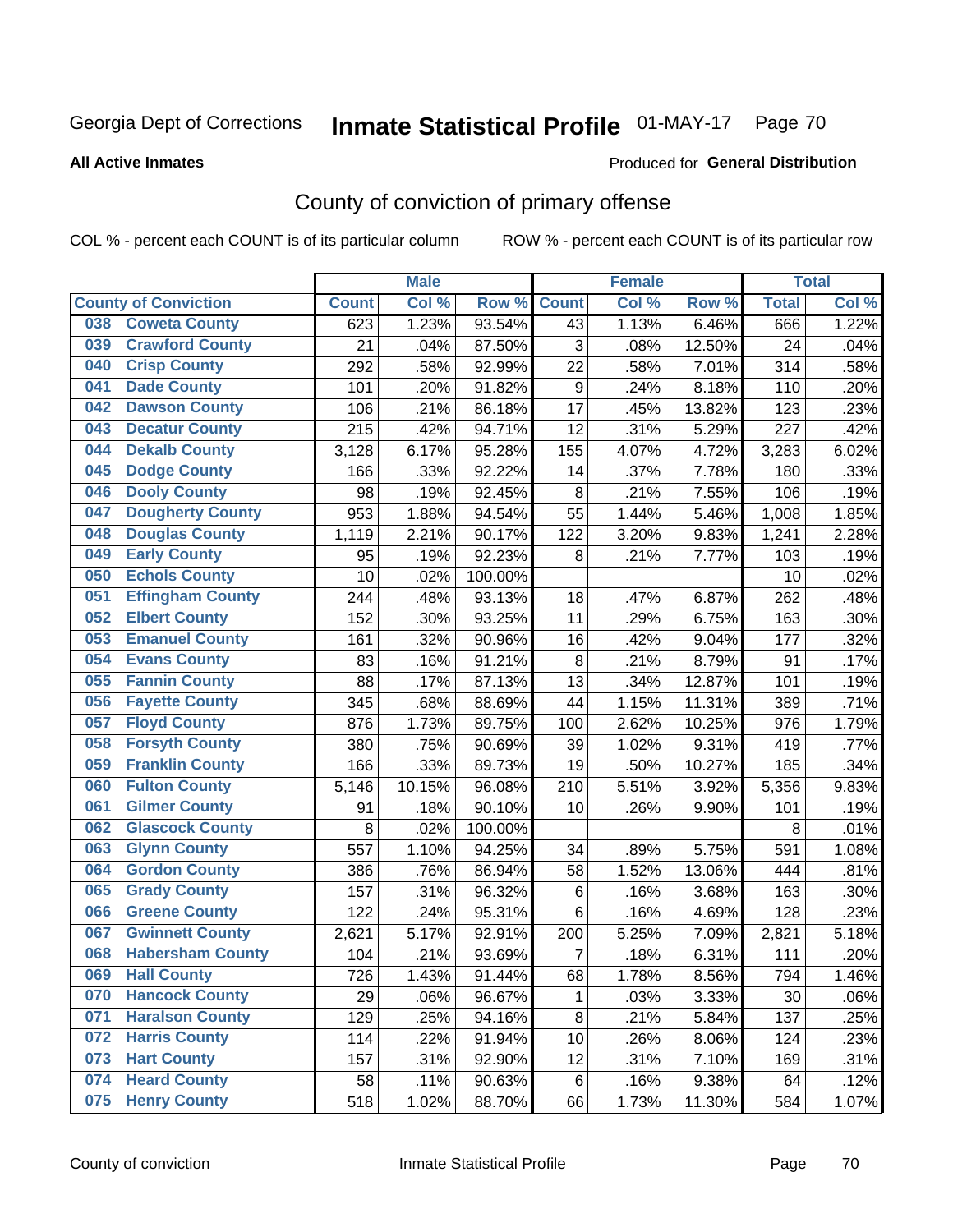# Inmate Statistical Profile 01-MAY-17 Page 71

### **All Active Inmates**

### Produced for General Distribution

## County of conviction of primary offense

COL % - percent each COUNT is of its particular column

|                             |                          |              | <b>Male</b> |         |                         | <b>Female</b> |        |              | <b>Total</b> |
|-----------------------------|--------------------------|--------------|-------------|---------|-------------------------|---------------|--------|--------------|--------------|
| <b>County of Conviction</b> |                          | <b>Count</b> | Col %       | Row %   | <b>Count</b>            | Col %         | Row %  | <b>Total</b> | Col %        |
| 076                         | <b>Houston County</b>    | 630          | 1.24%       | 93.06%  | 47                      | 1.23%         | 6.94%  | 677          | 1.24%        |
| 077                         | <b>Irwin County</b>      | 81           | .16%        | 98.78%  | 1                       | .03%          | 1.22%  | 82           | .15%         |
| 078                         | <b>Jackson County</b>    | 247          | .49%        | 92.51%  | 20                      | .52%          | 7.49%  | 267          | .49%         |
| 079                         | <b>Jasper County</b>     | 53           | .10%        | 91.38%  | 5                       | .13%          | 8.62%  | 58           | .11%         |
| 080                         | <b>Jeff Davis County</b> | 89           | .18%        | 92.71%  | $\overline{7}$          | .18%          | 7.29%  | 96           | .18%         |
| 081                         | <b>Jefferson County</b>  | 148          | .29%        | 97.37%  | 4                       | .10%          | 2.63%  | 152          | .28%         |
| 082                         | <b>Jenkins County</b>    | 83           | .16%        | 96.51%  | $\sqrt{3}$              | .08%          | 3.49%  | 86           | .16%         |
| 083                         | <b>Johnson County</b>    | 38           | .07%        | 95.00%  | $\overline{2}$          | .05%          | 5.00%  | 40           | .07%         |
| 084                         | <b>Jones County</b>      | 209          | .41%        | 88.94%  | 26                      | .68%          | 11.06% | 235          | .43%         |
| 085                         | <b>Lamar County</b>      | 83           | .16%        | 94.32%  | 5                       | .13%          | 5.68%  | 88           | .16%         |
| 086                         | <b>Lanier County</b>     | 43           | .08%        | 95.56%  | $\overline{2}$          | .05%          | 4.44%  | 45           | .08%         |
| 087                         | <b>Laurens County</b>    | 243          | .48%        | 93.82%  | 16                      | .42%          | 6.18%  | 259          | .48%         |
| 088                         | <b>Lee County</b>        | 77           | .15%        | 89.53%  | $\boldsymbol{9}$        | .24%          | 10.47% | 86           | .16%         |
| 089                         | <b>Liberty County</b>    | 243          | .48%        | 94.19%  | 15                      | .39%          | 5.81%  | 258          | .47%         |
| 090                         | <b>Lincoln County</b>    | 31           | .06%        | 93.94%  | $\overline{2}$          | .05%          | 6.06%  | 33           | .06%         |
| 091                         | <b>Long County</b>       | 72           | .14%        | 93.51%  | 5                       | .13%          | 6.49%  | 77           | .14%         |
| 092                         | <b>Lowndes County</b>    | 507          | 1.00%       | 96.02%  | 21                      | .55%          | 3.98%  | 528          | .97%         |
| 093                         | <b>Lumpkin County</b>    | 78           | .15%        | 89.66%  | 9                       | .24%          | 10.34% | 87           | .16%         |
| 094                         | <b>Macon County</b>      | 54           | .11%        | 100.00% |                         |               |        | 54           | .10%         |
| 095                         | <b>Madison County</b>    | 127          | .25%        | 88.19%  | 17                      | .45%          | 11.81% | 144          | .26%         |
| 096                         | <b>Marion County</b>     | 22           | .04%        | 88.00%  | $\sqrt{3}$              | .08%          | 12.00% | 25           | .05%         |
| 097                         | <b>Mcduffie County</b>   | 204          | .40%        | 94.44%  | 12                      | .31%          | 5.56%  | 216          | .40%         |
| 098                         | <b>Mcintosh County</b>   | 47           | .09%        | 95.92%  | $\overline{2}$          | .05%          | 4.08%  | 49           | .09%         |
| 099                         | <b>Meriwether County</b> | 186          | .37%        | 90.29%  | 20                      | .52%          | 9.71%  | 206          | .38%         |
| 100                         | <b>Miller County</b>     | 32           | .06%        | 94.12%  | $\overline{2}$          | .05%          | 5.88%  | 34           | .06%         |
| 101                         | <b>Mitchell County</b>   | 152          | .30%        | 92.68%  | 12                      | .31%          | 7.32%  | 164          | .30%         |
| 102                         | <b>Monroe County</b>     | 131          | .26%        | 91.61%  | 12                      | .31%          | 8.39%  | 143          | .26%         |
| 103                         | <b>Montgomery County</b> | 32           | .06%        | 88.89%  | $\overline{\mathbf{4}}$ | .10%          | 11.11% | 36           | .07%         |
| 104                         | <b>Morgan County</b>     | 137          | .27%        | 91.33%  | 13                      | .34%          | 8.67%  | 150          | .28%         |
| 105                         | <b>Murray County</b>     | 184          | .36%        | 92.93%  | 14                      | .37%          | 7.07%  | 198          | .36%         |
| 106                         | <b>Muscogee County</b>   | 1,209        | 2.38%       | 95.05%  | 63                      | 1.65%         | 4.95%  | 1,272        | 2.33%        |
| 107                         | <b>Newton County</b>     | 730          | 1.44%       | 91.59%  | 67                      | 1.76%         | 8.41%  | 797          | 1.46%        |
| 108                         | <b>Oconee County</b>     | 56           | .11%        | 96.55%  | $\overline{c}$          | .05%          | 3.45%  | 58           | .11%         |
| 109                         | <b>Oglethorpe County</b> | 70           | .14%        | 93.33%  | 5                       | .13%          | 6.67%  | 75           | .14%         |
| 110                         | <b>Paulding County</b>   | 228          | .45%        | 92.31%  | 19                      | .50%          | 7.69%  | 247          | .45%         |
| 111                         | <b>Peach County</b>      | 97           | .19%        | 92.38%  | 8                       | .21%          | 7.62%  | 105          | .19%         |
| 112                         | <b>Pickens County</b>    | 89           | .18%        | 88.12%  | 12                      | .31%          | 11.88% | 101          | .19%         |
| 113                         | <b>Pierce County</b>     | 114          | .22%        | 91.94%  | 10                      | .26%          | 8.06%  | 124          | .23%         |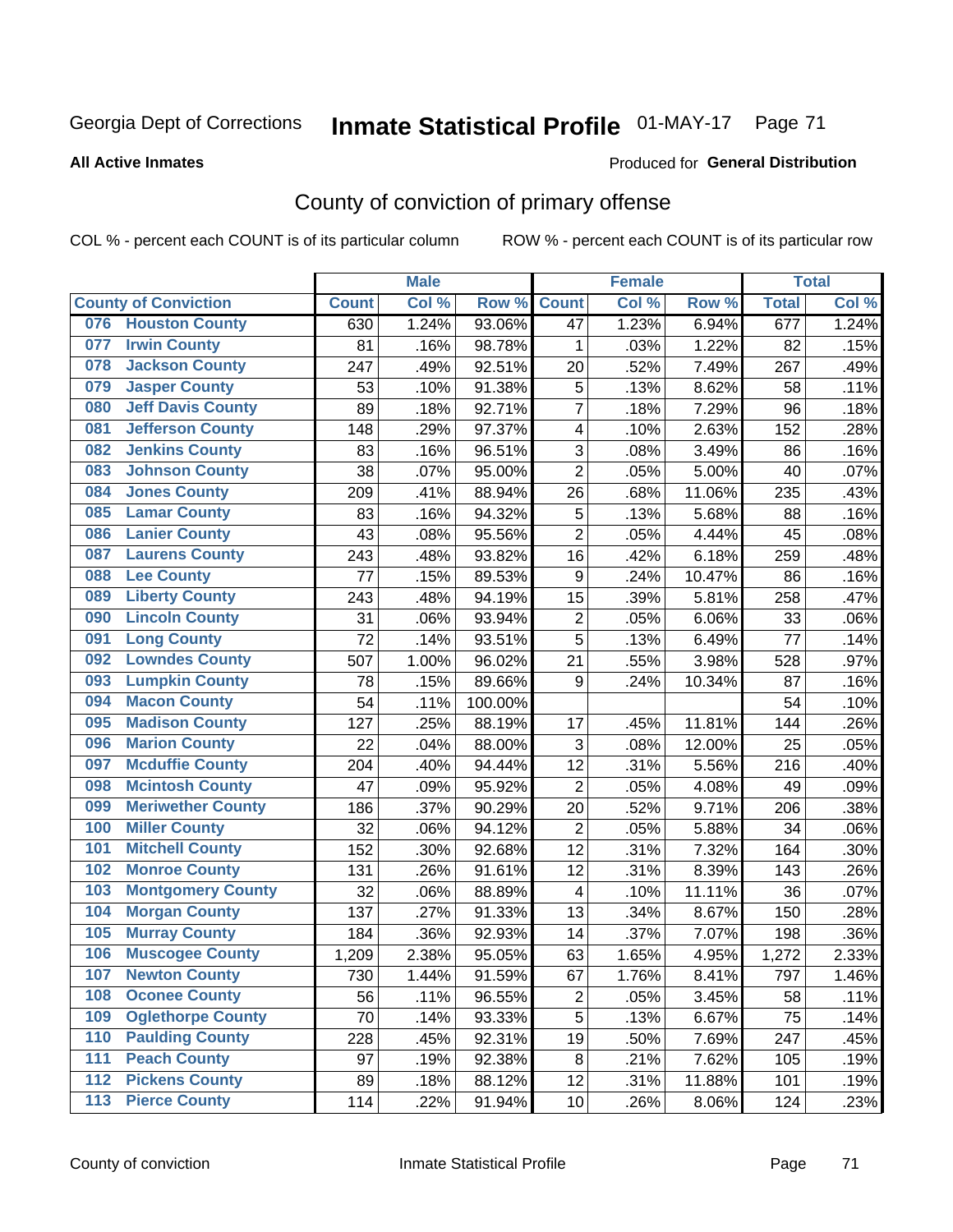#### **Inmate Statistical Profile 01-MAY-17** Page 72

### **All Active Inmates**

### Produced for General Distribution

## County of conviction of primary offense

COL % - percent each COUNT is of its particular column

|                                          |              | <b>Male</b> |         |                | <b>Female</b> |        |                 | <b>Total</b> |
|------------------------------------------|--------------|-------------|---------|----------------|---------------|--------|-----------------|--------------|
| <b>County of Conviction</b>              | <b>Count</b> | Col %       | Row %   | <b>Count</b>   | Col %         | Row %  | <b>Total</b>    | Col %        |
| <b>Pike County</b><br>114                | 43           | .08%        | 91.49%  | $\overline{4}$ | .10%          | 8.51%  | $\overline{47}$ | .09%         |
| <b>Polk County</b><br>$\overline{115}$   | 182          | .36%        | 92.39%  | 15             | .39%          | 7.61%  | 197             | .36%         |
| <b>Pulaski County</b><br>116             | 54           | .11%        | 93.10%  | 4              | .10%          | 6.90%  | 58              | .11%         |
| <b>Putnam County</b><br>117              | 152          | .30%        | 91.02%  | 15             | .39%          | 8.98%  | 167             | .31%         |
| <b>Quitman County</b><br>118             | 16           | .03%        | 100.00% |                |               |        | 16              | .03%         |
| <b>Rabun County</b><br>119               | 54           | .11%        | 88.52%  | $\overline{7}$ | .18%          | 11.48% | 61              | .11%         |
| <b>Randolph County</b><br>120            | 66           | .13%        | 94.29%  | 4              | .10%          | 5.71%  | 70              | .13%         |
| <b>Richmond County</b><br>121            | 2,019        | 3.98%       | 93.52%  | 140            | 3.67%         | 6.48%  | 2,159           | 3.96%        |
| <b>Rockdale County</b><br>122            | 479          | .94%        | 92.65%  | 38             | 1.00%         | 7.35%  | 517             | .95%         |
| <b>Schley County</b><br>123              | 12           | .02%        | 92.31%  | 1              | .03%          | 7.69%  | 13              | .02%         |
| <b>Screven County</b><br>124             | 137          | .27%        | 97.86%  | 3              | .08%          | 2.14%  | 140             | .26%         |
| <b>Seminole County</b><br>125            | 74           | .15%        | 87.06%  | 11             | .29%          | 12.94% | 85              | .16%         |
| <b>Spalding County</b><br>126            | 466          | .92%        | 93.39%  | 33             | .87%          | 6.61%  | 499             | .92%         |
| <b>Stephens County</b><br>127            | 159          | .31%        | 91.38%  | 15             | .39%          | 8.62%  | 174             | .32%         |
| <b>Stewart County</b><br>128             | 36           | .07%        | 97.30%  | 1              | .03%          | 2.70%  | 37              | .07%         |
| <b>Sumter County</b><br>129              | 188          | .37%        | 95.43%  | 9              | .24%          | 4.57%  | 197             | .36%         |
| <b>Talbot County</b><br>130              | 45           | .09%        | 93.75%  | 3              | .08%          | 6.25%  | 48              | .09%         |
| <b>Taliaferro County</b><br>131          | 16           | .03%        | 94.12%  | 1              | .03%          | 5.88%  | 17              | .03%         |
| <b>Tattnall County</b><br>132            | 186          | .37%        | 92.54%  | 15             | .39%          | 7.46%  | 201             | .37%         |
| <b>Taylor County</b><br>133              | 68           | .13%        | 97.14%  | $\overline{2}$ | .05%          | 2.86%  | 70              | .13%         |
| <b>Telfair County</b><br>134             | 109          | .21%        | 91.60%  | 10             | .26%          | 8.40%  | 119             | .22%         |
| <b>Terrell County</b><br>135             | 88           | .17%        | 94.62%  | 5              | .13%          | 5.38%  | 93              | .17%         |
| <b>Thomas County</b><br>136              | 223          | .44%        | 93.31%  | 16             | .42%          | 6.69%  | 239             | .44%         |
| <b>Tift County</b><br>137                | 354          | .70%        | 93.90%  | 23             | .60%          | 6.10%  | 377             | .69%         |
| <b>Toombs County</b><br>138              | 331          | .65%        | 90.44%  | 35             | .92%          | 9.56%  | 366             | .67%         |
| <b>Towns County</b><br>139               | 48           | .09%        | 76.19%  | 15             | .39%          | 23.81% | 63              | .12%         |
| <b>Treutlen County</b><br>140            | 73           | .14%        | 94.81%  | 4              | .10%          | 5.19%  | 77              | .14%         |
| <b>Troup County</b><br>141               | 620          | 1.22%       | 92.40%  | 51             | 1.34%         | 7.60%  | 671             | 1.23%        |
| <b>Turner County</b><br>142              | 70           | .14%        | 97.22%  | $\overline{2}$ | .05%          | 2.78%  | 72              | .13%         |
| <b>Twiggs County</b><br>$\overline{143}$ | 57           | .11%        | 95.00%  | $\overline{3}$ | .08%          | 5.00%  | 60              | .11%         |
| <b>Union County</b><br>144               | 89           | .18%        | 91.75%  | 8              | .21%          | 8.25%  | 97              | .18%         |
| 145<br><b>Upson County</b>               | 177          | .35%        | 93.16%  | 13             | .34%          | 6.84%  | 190             | .35%         |
| <b>Walker County</b><br>146              | 442          | .87%        | 91.13%  | 43             | 1.13%         | 8.87%  | 485             | .89%         |
| 147<br><b>Walton County</b>              | 549          | 1.08%       | 92.11%  | 47             | 1.23%         | 7.89%  | 596             | 1.09%        |
| <b>Ware County</b><br>148                | 379          | .75%        | 91.55%  | 35             | .92%          | 8.45%  | 414             | .76%         |
| <b>Warren County</b><br>149              | 33           | .07%        | 100.00% |                |               |        | 33              | .06%         |
| <b>Washington County</b><br>150          | 178          | .35%        | 90.82%  | 18             | .47%          | 9.18%  | 196             | .36%         |
| <b>Wayne County</b><br>151               | 145          | .29%        | 92.36%  | 12             | .31%          | 7.64%  | 157             | .29%         |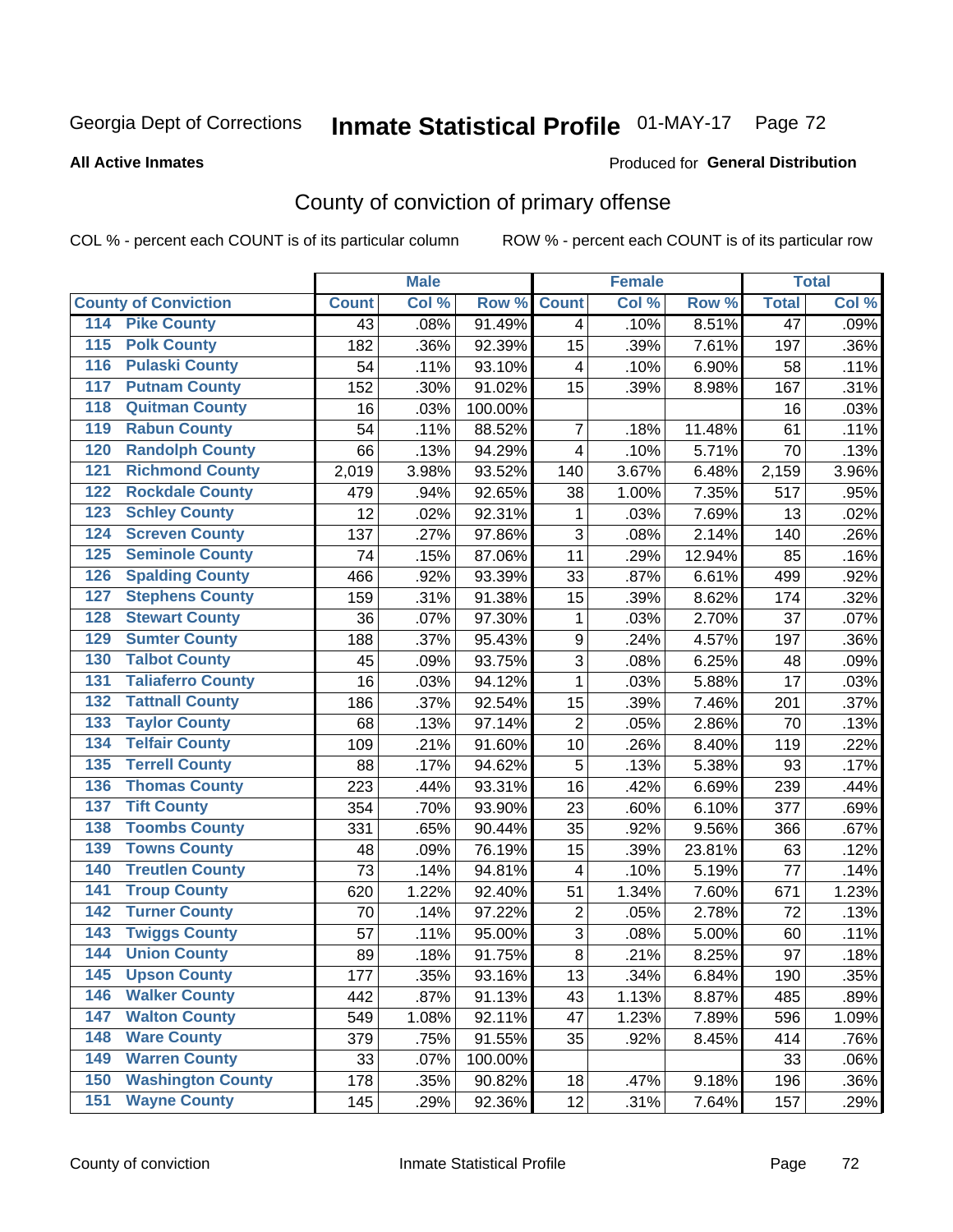# Inmate Statistical Profile 01-MAY-17 Page 73

**All Active Inmates** 

### Produced for General Distribution

## County of conviction of primary offense

COL % - percent each COUNT is of its particular column

|                                |              | <b>Male</b> |             |                | <b>Female</b> |        |              | <b>Total</b> |
|--------------------------------|--------------|-------------|-------------|----------------|---------------|--------|--------------|--------------|
| <b>County of Conviction</b>    | <b>Count</b> | Col %       | Row % Count |                | Col %         | Row %  | <b>Total</b> | Col %        |
| <b>Webster County</b><br>152   | 4            | $.01\%$     | 100.00%     |                |               |        | 4            | .01%         |
| <b>Wheeler County</b><br>153   | 22           | $.04\%$     | 91.67%      | $\overline{2}$ | .05%          | 8.33%  | 24           | .04%         |
| <b>White County</b><br>154     | 101          | .20%        | 84.87%      | 18             | .47%          | 15.13% | 119          | .22%         |
| <b>Whitfield County</b><br>155 | 679          | 1.34%       | 87.61%      | 96             | 2.52%         | 12.39% | 775          | 1.42%        |
| <b>Wilcox County</b><br>156    | 43           | $.08\%$     | 95.56%      | 2              | .05%          | 4.44%  | 45           | .08%         |
| <b>Wilkes County</b><br>157    | 70           | .14%        | 95.89%      | 3              | $.08\%$       | 4.11%  | 73           | .13%         |
| <b>Wilkinson County</b><br>158 | 44           | .09%        | 100.00%     |                |               |        | 44           | .08%         |
| <b>Worth County</b><br>159     | 125          | .25%        | 91.24%      | 12             | .31%          | 8.76%  | 137          | .25%         |
| <b>Troup County Ci</b><br>447  |              | $.01\%$     | 100.00%     |                |               |        |              | .01%         |
| <b>Total Rported</b>           | 50,700       | 100%        | 93.01%      | 3,810          | 100%          | 6.99%  | 54,510       | 100%         |

| <b>Not Reported</b> |        |       |        |
|---------------------|--------|-------|--------|
| <b>Grand Total</b>  | 50,700 | 3,810 | 54,510 |

|  | <b>Mode (most frequent)</b> | <b>Fulton County</b> | <b>Cobb County</b> | <b>Fulton County</b> |
|--|-----------------------------|----------------------|--------------------|----------------------|
|--|-----------------------------|----------------------|--------------------|----------------------|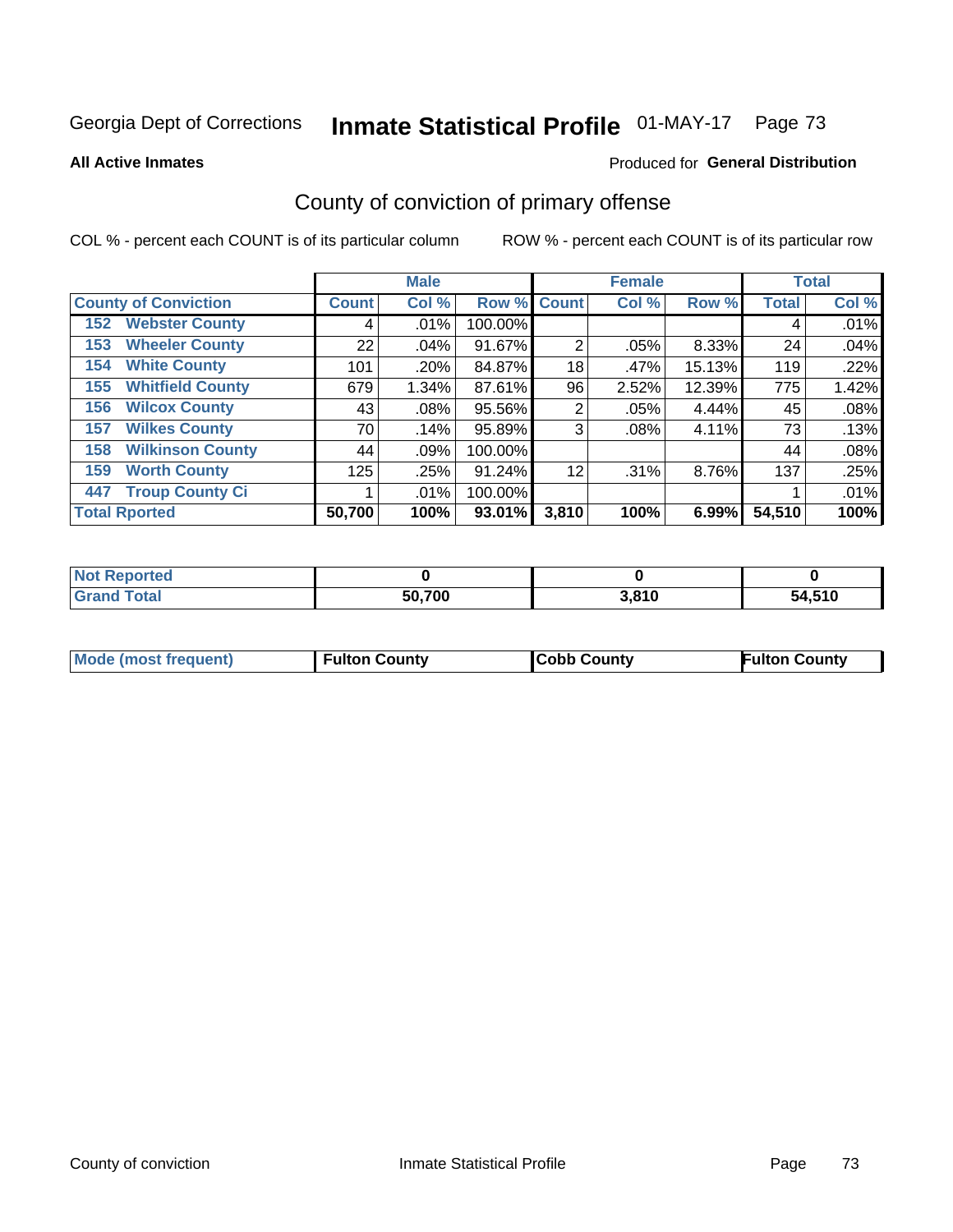## Georgia Dept of Corrections **All Active Inmates**

# Inmate Statistical Profile 01-MAY-17 Page 74

Produced for General Distribution

## Circuit of conviction of primary offense

COL % - percent each COUNT is of its particular column ROW % - percent each COUNT is of its particular row

|                         |                                 |              | <b>Male</b> |        |                 | <b>Female</b> |        |                    | <b>Total</b>        |
|-------------------------|---------------------------------|--------------|-------------|--------|-----------------|---------------|--------|--------------------|---------------------|
|                         | <b>Circuit of Conviction</b>    | <b>Count</b> | Col %       | Row %  | <b>Count</b>    | Col %         | Row %  | <b>Total</b>       | Col%                |
| 1                       | <b>Alapaha Circuit</b>          | 354          | .70%        | 95.42% | $\overline{17}$ | .45%          | 4.58%  | 371                | .68%                |
| $\overline{2}$          | <b>Alcovy Circuit</b>           | 1,279        | 2.53%       | 91.82% | 114             | 3.00%         | 8.18%  | 1,393              | 2.56%               |
| $\overline{\mathbf{3}}$ | <b>Atlanta Circuit</b>          | 5,146        | 10.19%      | 96.08% | 210             | 5.52%         | 3.92%  | 5,356              | 9.86%               |
| 4                       | <b>Atlantic Circuit</b>         | 703          | 1.39%       | 93.73% | 47              | 1.24%         | 6.27%  | 750                | 1.38%               |
| 5                       | <b>Augusta Circuit</b>          | 2,646        | 5.24%       | 93.23% | 192             | 5.05%         | 6.77%  | 2,838              | 5.22%               |
| $\overline{\mathbf{6}}$ | <b>Blue Ridge Circuit</b>       | 543          | 1.07%       | 89.16% | 66              | 1.74%         | 10.84% | 609                | 1.12%               |
| $\overline{\mathbf{7}}$ | <b>Brunswick Circuit</b>        | 1,081        | 2.14%       | 94.33% | 65              | 1.71%         | 5.67%  | 1,146              | 2.11%               |
| 8                       | <b>Chattahoochee Circuit</b>    | 1,485        | 2.94%       | 94.77% | 82              | 2.16%         | 5.23%  | 1,567              | 2.88%               |
| $\overline{9}$          | <b>Cherokee Circuit</b>         | 1,050        | 2.08%       | 86.99% | 157             | 4.13%         | 13.01% | 1,207              | 2.22%               |
| 10                      | <b>Clayton Circuit</b>          | 1,460        | 2.89%       | 94.32% | 88              | 2.32%         | 5.68%  | 1,548              | 2.85%               |
| $\overline{11}$         | <b>Cobb Circuit</b>             | 2,483        | 4.92%       | 91.56% | 229             | 6.02%         | 8.44%  | 2,712              | 4.99%               |
| 12                      | <b>Conasauga Circuit</b>        | 863          | 1.71%       | 88.69% | 110             | 2.89%         | 11.31% | 973                | 1.79%               |
| $\overline{13}$         | <b>Cordele Circuit</b>          | 701          | 1.39%       | 92.97% | 53              | 1.39%         | 7.03%  | 754                | 1.39%               |
| $\overline{14}$         | <b>Coweta Circuit</b>           | 2,076        | 4.11%       | 92.64% | 165             | 4.34%         | 7.36%  | 2,241              | 4.13%               |
| $\overline{15}$         | <b>Dougherty Circuit</b>        | 953          | 1.89%       | 94.54% | 55              | 1.45%         | 5.46%  | 1,008              | 1.86%               |
| 16                      | <b>Dublin Circuit</b>           | 411          | .81%        | 94.27% | 25              | .66%          | 5.73%  | 436                | .80%                |
| $\overline{17}$         | <b>Eastern Circuit</b>          | 1,936        | 3.83%       | 95.70% | 87              | 2.29%         | 4.30%  | $\overline{2,023}$ | 3.72%               |
| 18                      | <b>Flint Circuit</b>            | 518          | 1.03%       | 88.70% | 66              | 1.74%         | 11.30% | 584                | 1.08%               |
| 19                      | <b>Griffin Circuit</b>          | 1,031        | 2.04%       | 91.64% | 94              | 2.47%         | 8.36%  | 1,125              | 2.07%               |
| 20                      | <b>Gwinnett Circuit</b>         | 2,621        | 5.19%       | 92.91% | 200             | 5.26%         | 7.09%  | 2,821              | 5.19%               |
| $\overline{21}$         | <b>Houston Circuit</b>          | 630          | 1.25%       | 93.06% | 47              | 1.24%         | 6.94%  | 677                | 1.25%               |
| $\overline{22}$         | <b>Lookout Mountain Circuit</b> | 1,164        | 2.30%       | 90.51% | 122             | 3.21%         | 9.49%  | 1,286              | 2.37%               |
| 23                      | <b>Macon Circuit</b>            | 1,270        | 2.51%       | 93.11% | 94              | 2.47%         | 6.89%  | 1,364              | 2.51%               |
| $\overline{24}$         | <b>Middle Circuit</b>           | 926          | 1.83%       | 91.87% | 82              | 2.16%         | 8.13%  | 1,008              | 1.86%               |
| $\overline{25}$         | <b>Mountain Circuit</b>         | 317          | .63%        | 91.62% | 29              | .76%          | 8.38%  | 346                | .64%                |
| 26                      | <b>Northeastern Circuit</b>     | 832          | 1.65%       | 90.73% | 85              | 2.24%         | 9.27%  | 917                | $1.69\%$            |
| $\overline{27}$         | <b>Northern Circuit</b>         | 672          | 1.33%       | 91.30% | 64              | 1.68%         | 8.70%  | 736                | 1.35%               |
| 28                      | <b>Ocmulgee Circuit</b>         | 1,051        | 2.08%       | 92.19% | 89              | 2.34%         | 7.81%  | 1,140              | 2.10%               |
| 29                      | <b>Oconee Circuit</b>           | 453          | .90%        | 92.07% | 39              | 1.03%         | 7.93%  | 492                | .91%                |
| 30                      | <b>Ogeechee Circuit</b>         | 1,012        | 2.00%       | 94.67% | 57              | 1.50%         | 5.33%  | 1,069              | 1.97%               |
| $\overline{31}$         | <b>Pataula Circuit</b>          | 391          | .77%        | 91.78% | 35              | .92%          | 8.22%  | 426                | .78%                |
| 32                      | <b>Piedmont Circuit</b>         | 599          | 1.19%       | 91.03% | 59              | 1.55%         | 8.97%  | 658                | 1.21%               |
| 33                      | <b>Rome Circuit</b>             | 876          | 1.73%       | 89.75% | 100             | 2.63%         | 10.25% | 976                | $\overline{1.80\%}$ |
| 34                      | <b>South Georgia Circuit</b>    | 560          | 1.11%       | 94.75% | 31              | .82%          | 5.25%  | 591                | 1.09%               |
| 35                      | <b>Southern Circuit</b>         | 1,011        | 2.00%       | 95.56% | 47              | 1.24%         | 4.44%  | 1,058              | 1.95%               |
| 36                      | <b>Southwestern Circuit</b>     | 371          | .73%        | 94.88% | 20              | .53%          | 5.12%  | 391                | .72%                |
| 37                      | <b>Stone Mountain Circuit</b>   | 3,128        | 6.19%       | 95.28% | 155             | 4.08%         | 4.72%  | 3,283              | 6.04%               |
| 38                      | <b>Tallapoosa Circuit</b>       | 311          | .62%        | 93.11% | 23              | .61%          | 6.89%  | 334                | .61%                |
| 39                      | <b>Tifton Circuit</b>           | 630          | 1.25%       | 94.31% | 38              | 1.00%         | 5.69%  | 668                | 1.23%               |
| 40                      | <b>Toombs Circuit</b>           | 362          | .72%        | 95.26% | 18              | .47%          | 4.74%  | 380                | .70%                |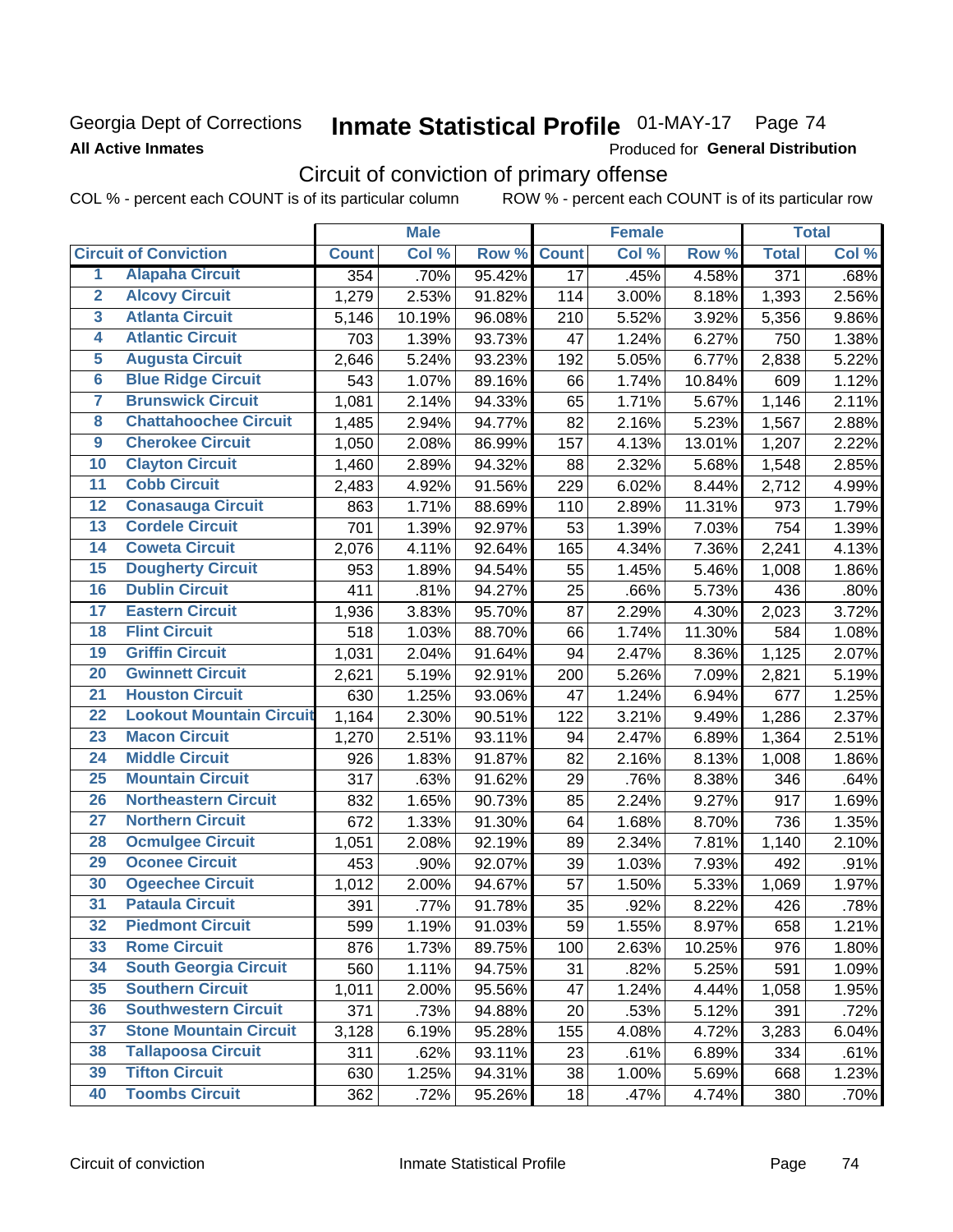## Georgia Dept of Corrections **All Active Inmates**

# Inmate Statistical Profile 01-MAY-17 Page 75

Produced for General Distribution

## Circuit of conviction of primary offense

COL % - percent each COUNT is of its particular column ROW % - percent each COUNT is of its particular row

|                                        |              | <b>Male</b> |        |              | <b>Female</b> |        |              | <b>Total</b> |
|----------------------------------------|--------------|-------------|--------|--------------|---------------|--------|--------------|--------------|
| <b>Circuit of Conviction</b>           | <b>Count</b> | Col %       | Row %  | <b>Count</b> | Col %         | Row %  | <b>Total</b> | Col %        |
| <b>Waycross Circuit</b><br>41          | 913          | 1.81%       | 91.76% | 82           | 2.16%         | 8.24%  | 995          | 1.83%        |
| <b>Western Circuit</b><br>42           | 584          | 1.16%       | 93.89% | 38           | 1.00%         | 6.11%  | 622          | 1.15%        |
| <b>Rockdale Circuit</b><br>43          | 479          | .95%        | 92.65% | 38           | 1.00%         | 7.35%  | 517          | .95%         |
| <b>Douglas Circuit</b><br>44           | 1,119        | 2.22%       | 90.17% | 122          | 3.21%         | 9.83%  | 1,241        | 2.28%        |
| <b>Appalachian Circuit</b><br>45       | 268          | .53%        | 88.45% | 35           | .92%          | 11.55% | 303          | .56%         |
| <b>Enotah Circuit</b><br>46            | 316          | .63%        | 86.34% | 50           | 1.32%         | 13.66% | 366          | .67%         |
| <b>Bell-Forsyth J.C.</b><br>47         | 380          | .75%        | 90.69% | 39           | 1.03%         | 9.31%  | 419          | .77%         |
| <b>Towaliga Judicial Circuit</b><br>48 | 325          | .64%        | 93.66% | 22           | .58%          | 6.34%  | 347          | .64%         |
| <b>Paulding Circuit</b><br>49          | 228          | .45%        | 92.31% | 19           | .50%          | 7.69%  | 247          | .45%         |
| <b>Total Rported</b>                   | 50,518       | 100%        | 93%    | 3,801        | 100%          | 7%     | 54,319       | 100%         |
| <b>Not Reported</b>                    |              | 182         |        |              | 9             |        |              | 191          |
| Cronal Total                           |              | $E0$ 700    |        |              | 0.010         |        |              | EA EAN       |

| . Granc<br><b>Total</b>   | 50,700  | 3.81U | 54.510  |
|---------------------------|---------|-------|---------|
| Mode (<br>(most frequent) | Atlanta | Cobb  | Atlanta |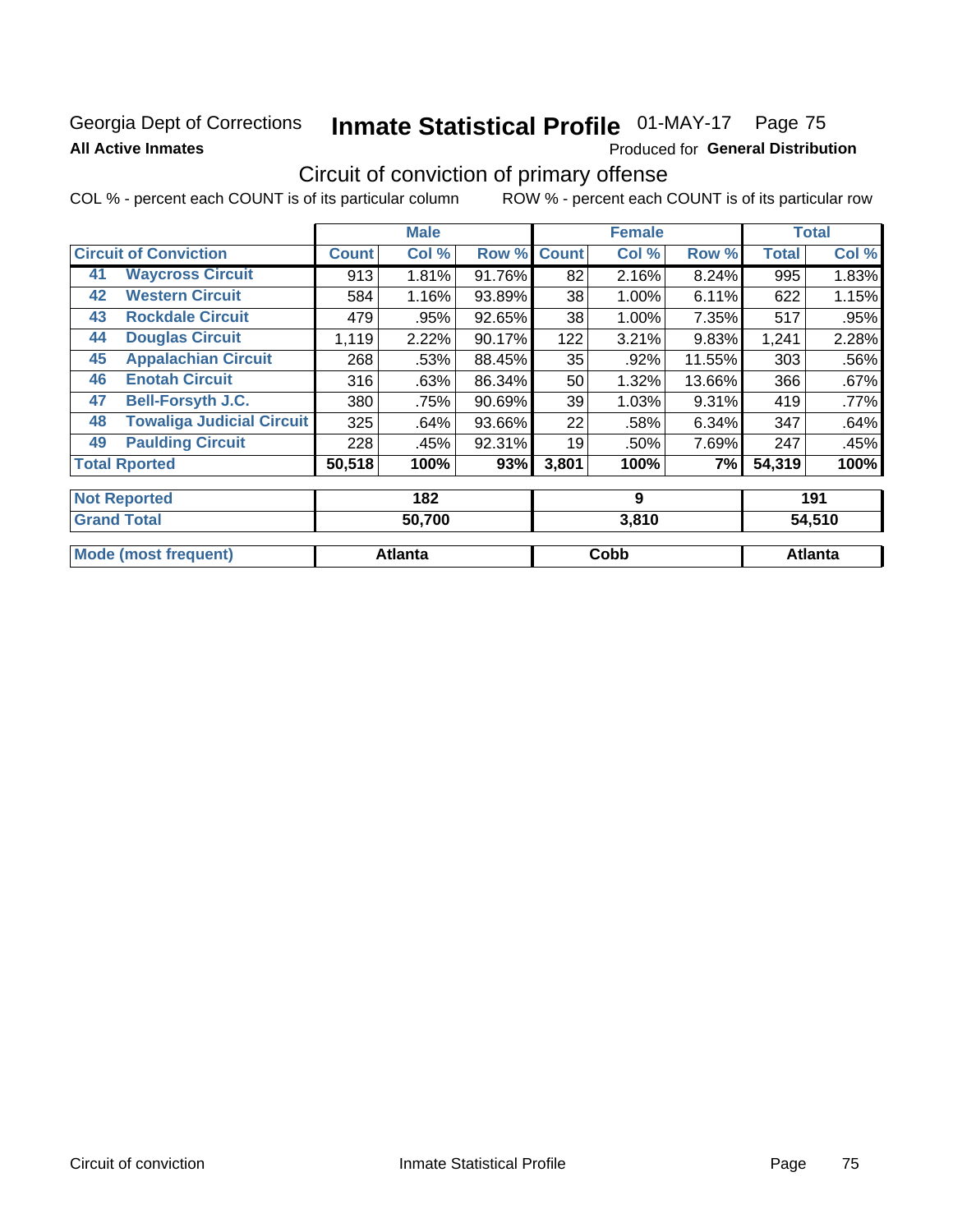#### **All Active Inmates**

#### Produced for **General Distribution**

### Years served (jail + prison) in this incarceration

|                              |              | <b>Male</b> |         |                  | <b>Female</b> |                  |              | <b>Total</b> |
|------------------------------|--------------|-------------|---------|------------------|---------------|------------------|--------------|--------------|
| <b>Years Served</b>          | <b>Count</b> | Col %       | Row %   | <b>Count</b>     | Col %         | Row <sub>%</sub> | <b>Total</b> | Col%         |
| Less than one year           | 9,422        | 18.59%      | 91.04%  | $\overline{927}$ | 24.33%        | 8.96%            | 10,349       | 18.99%       |
| 1 to 1.99 years              | 7,625        | 15.05%      | 91.18%  | 738              | 19.37%        | 8.82%            | 8,363        | 15.35%       |
| $2$ to 2.99 years            | 5,426        | 10.71%      | 91.36%  | 513              | 13.46%        | 8.64%            | 5,939        | 10.90%       |
| $3$ to $3.99$ years          | 4,140        | 8.17%       | 92.18%  | 351              | 9.21%         | 7.82%            | 4,491        | 8.24%        |
| $\overline{4}$ to 4.99 years | 3,503        | 6.91%       | 92.50%  | 284              | 7.45%         | 7.50%            | 3,787        | 6.95%        |
| 5 to 5.99 years              | 2,953        | 5.83%       | 93.57%  | 203              | 5.33%         | 6.43%            | 3,156        | 5.79%        |
| 6 to 6.99 years              | 2,314        | 4.57%       | 94.07%  | 146              | 3.83%         | 5.93%            | 2,460        | 4.51%        |
| 7 to 7.99 years              | 1,934        | 3.82%       | 94.34%  | 116              | 3.04%         | 5.66%            | 2,050        | 3.76%        |
| <b>8 to 8.99 years</b>       | 1,562        | 3.08%       | 95.71%  | 70               | 1.84%         | 4.29%            | 1,632        | 2.99%        |
| 9 to 9.99 years              | 1,713        | 3.38%       | 95.70%  | 77               | 2.02%         | 4.30%            | 1,790        | 3.28%        |
| 10 to 10.99 years            | 1,142        | 2.25%       | 94.85%  | 62               | 1.63%         | 5.15%            | 1,204        | 2.21%        |
| 11 to 11.99 years            | 934          | 1.84%       | 95.21%  | 47               | 1.23%         | 4.79%            | 981          | 1.80%        |
| 12 to 12.99 years            | 739          | 1.46%       | 95.97%  | 31               | 0.81%         | 4.03%            | 770          | 1.41%        |
| 13 to 13.99 years            | 693          | 1.37%       | 95.19%  | 35               | 0.92%         | 4.81%            | 728          | 1.34%        |
| 14 to 14.99 years            | 698          | 1.38%       | 95.75%  | 31               | 0.81%         | 4.25%            | 729          | 1.34%        |
| 15 to 15.99 years            | 530          | 1.05%       | 96.36%  | 20               | 0.52%         | 3.64%            | 550          | 1.01%        |
| 16 to 16.99 years            | 551          | 1.09%       | 97.35%  | 15               | 0.39%         | 2.65%            | 566          | 1.04%        |
| 17 to 17.99 years            | 495          | 0.98%       | 94.65%  | 28               | 0.73%         | 5.35%            | 523          | 0.96%        |
| 18 to 18.99 years            | 435          | 0.86%       | 95.39%  | 21               | 0.55%         | 4.61%            | 456          | 0.84%        |
| 19 to 19.99 years            | 517          | 1.02%       | 97.36%  | 14               | 0.37%         | 2.64%            | 531          | 0.97%        |
| 20 to 20.99 years            | 410          | 0.81%       | 97.62%  | 10               | 0.26%         | 2.38%            | 420          | 0.77%        |
| 21 to 21.99 years            | 367          | 0.72%       | 96.83%  | 12               | 0.31%         | 3.17%            | 379          | 0.70%        |
| 22 to 22.99 years            | 351          | 0.69%       | 96.69%  | 12               | 0.31%         | 3.31%            | 363          | 0.67%        |
| 23 to 23.99 years            | 305          | 0.60%       | 96.83%  | 10               | 0.26%         | 3.17%            | 315          | 0.58%        |
| 24 to 24.99 years            | 251          | 0.50%       | 97.67%  | 6                | 0.16%         | 2.33%            | 257          | 0.47%        |
| 25 to 25.99 years            | 229          | 0.45%       | 96.22%  | 9                | 0.24%         | 3.78%            | 238          | 0.44%        |
| 26 to 26.99 years            | 180          | 0.36%       | 97.30%  | 5                | 0.13%         | 2.70%            | 185          | 0.34%        |
| 27 to 27.99 years            | 141          | 0.28%       | 96.58%  | 5                | 0.13%         | 3.42%            | 146          | 0.27%        |
| 28 to 28.99 years            | 141          | 0.28%       | 100.00% |                  |               |                  | 141          | 0.26%        |
| 29 to 29.99 years            | 126          | 0.25%       | 98.44%  | $\overline{c}$   | 0.05%         | 1.56%            | 128          | 0.23%        |
| Thirty + years               | 854          | 1.69%       | 98.84%  | 10               | 0.26%         | 1.16%            | 864          | 1.59%        |
| <b>Total Reported</b>        | 50,681       | 100%        | 93.01%  | 3,810            | 100%          | 6.99%            | 54,491       | 100%         |

| <b>Not Reported</b>      | 19                 |                    | 19            |
|--------------------------|--------------------|--------------------|---------------|
| <b>Grand Total</b>       | 50,700             | 3,810              | 54,510        |
|                          |                    |                    |               |
| <b>Mean</b><br>(average) | 6.52               | 4.13               | 6.36          |
| <b>Median (middle)</b>   | 3.66               | 2.45               | 3.56          |
| Mode (most frequent)     | Less than one year | Less than one year | Less than one |
|                          |                    |                    | vear          |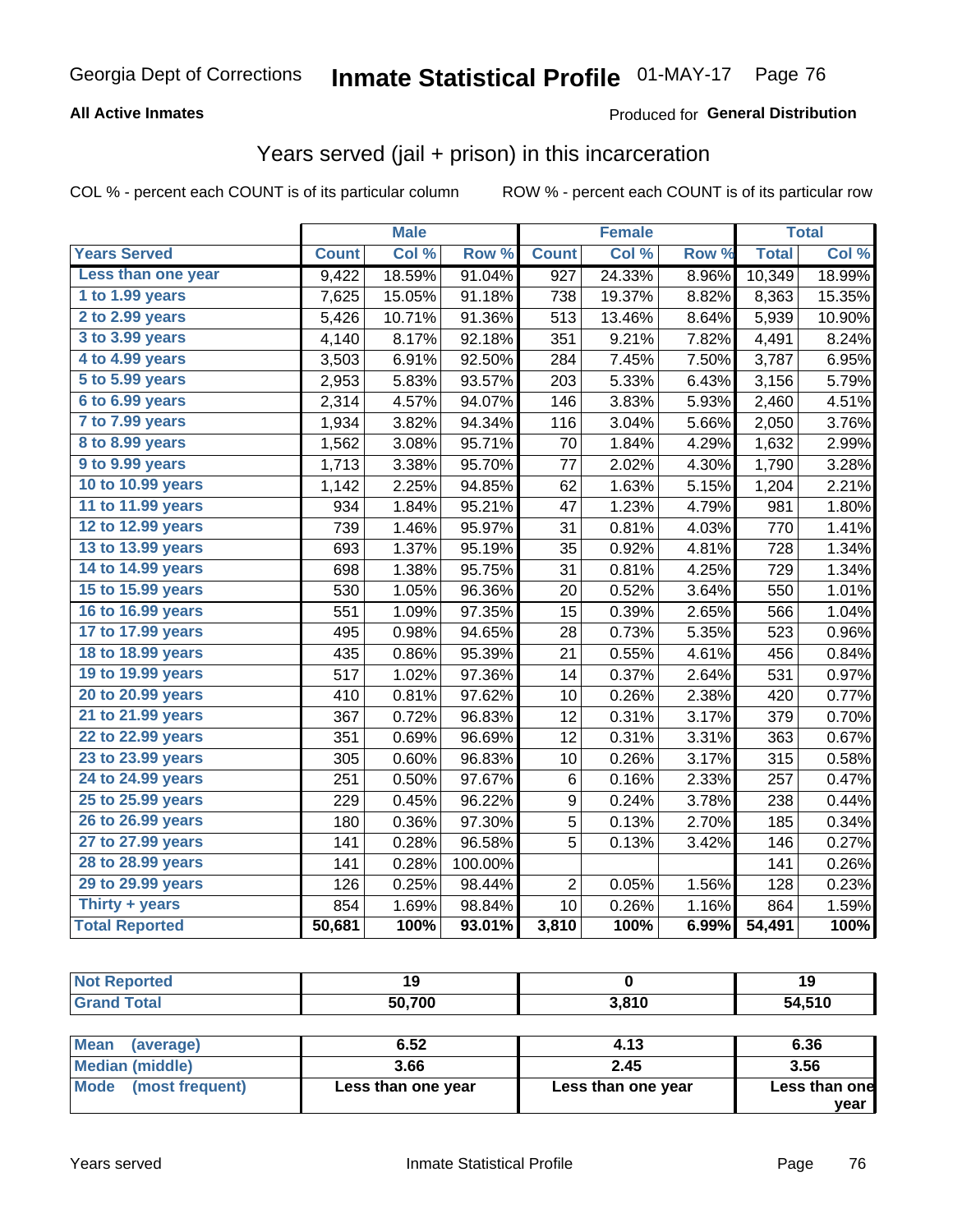#### **All Active Inmates**

Produced for **General Distribution**

### Results of most recent HIV tests

|                         |              | <b>Male</b> |           |              | <b>Female</b> |       |        | Total  |
|-------------------------|--------------|-------------|-----------|--------------|---------------|-------|--------|--------|
| <b>HIV Test Results</b> | <b>Count</b> | Col %       | Row %I    | <b>Count</b> | Col %         | Row % | Total  | Col %  |
| <b>Positive</b>         | 680          | 1.50%       | $92.27\%$ | 57           | $1.60\%$      | 7.73% | 737    | 1.50%  |
| <b>Negative</b>         | 44,766       | $98.50\%$   | 92.74%    | 3,504        | 98.40%        | 7.26% | 48,270 | 98.49% |
| Indeterminate           | າ            | 0.01%       | 100.00%   |              |               |       |        | 0.01%  |
| <b>Total Reported</b>   | 45,449       | 100%        | 92.73%    | 3,561        | 100%          | 7.27% | 49,010 | 100%   |

| <b>Not Reported</b>     | 5,251  | 249   | 5,500  |
|-------------------------|--------|-------|--------|
| <b>Total</b><br>' Grand | 50,700 | 3,810 | 54,510 |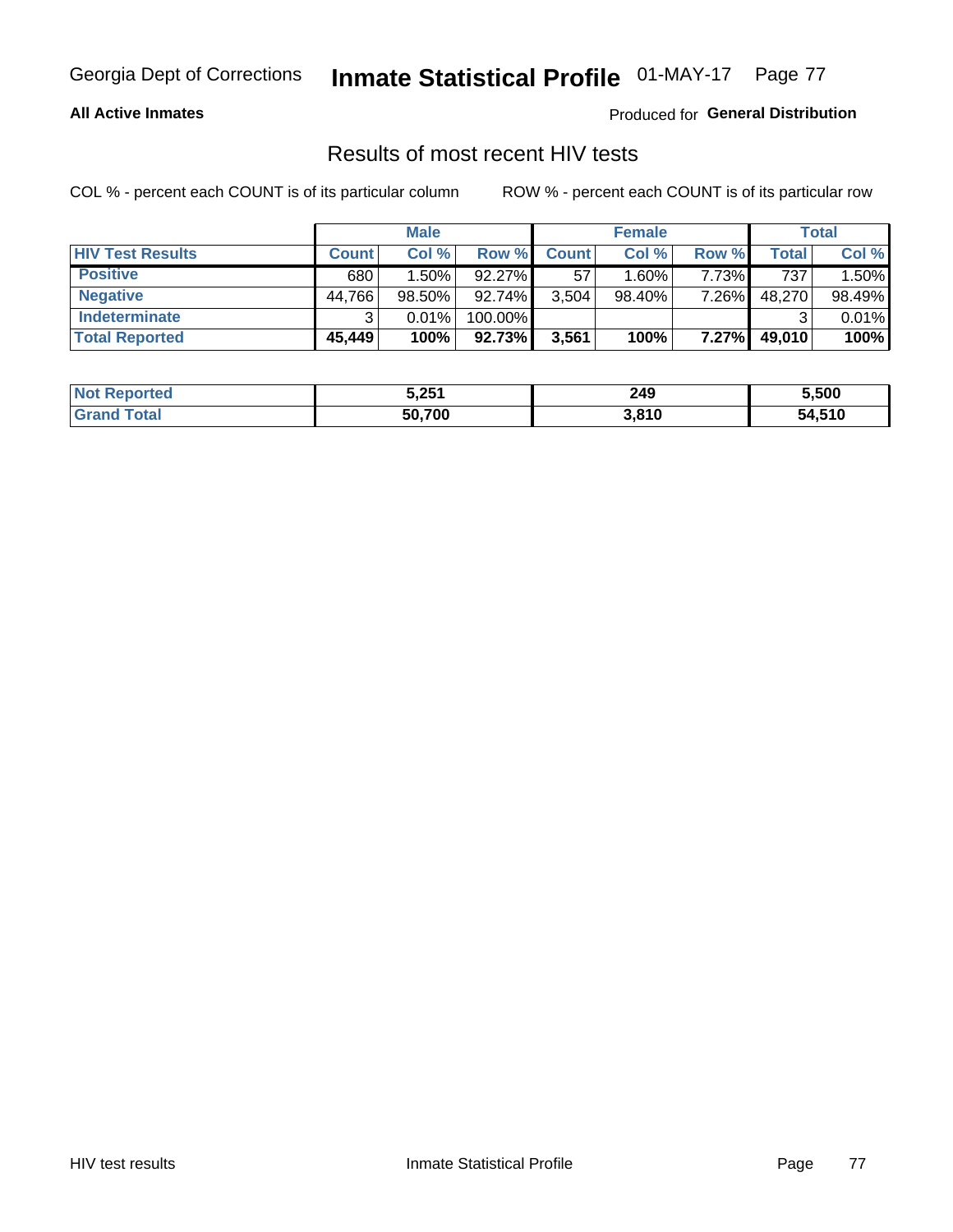#### **All Active Inmates**

#### Produced for **General Distribution**

### Results of most recent tuberculosis test

|                                  |              | <b>Male</b> |           |              | <b>Female</b> |          |        | Total  |
|----------------------------------|--------------|-------------|-----------|--------------|---------------|----------|--------|--------|
| <b>Tuberculosis Test Results</b> | <b>Count</b> | Col%        | Row %     | <b>Count</b> | Col%          | Row %    | Total  | Col %  |
| <b>Positive on current test</b>  | .062         | 14.92%      | 97.39%    | 189          | 5.15%         | 2.61%    | 7,251  | 14.22% |
| <b>Positive on previous test</b> | ົ            | $0.01\%$    | 100.00%   |              |               |          |        | 0.01%  |
| <b>Negative</b>                  | 40,268       | 85.08%      | $92.04\%$ | 3,483        | $94.85\%$     | $7.96\%$ | 43,751 | 85.78% |
| <b>Total Reported</b>            | 47,332       | 100%        | $92.80\%$ | 3,672        | 100%          | $7.20\%$ | 51,004 | 100.0% |

| <b>Not Reported</b> | 3,368  | 138   | 3,506  |
|---------------------|--------|-------|--------|
| Total<br>' Grand    | 50,700 | 3,810 | 54,510 |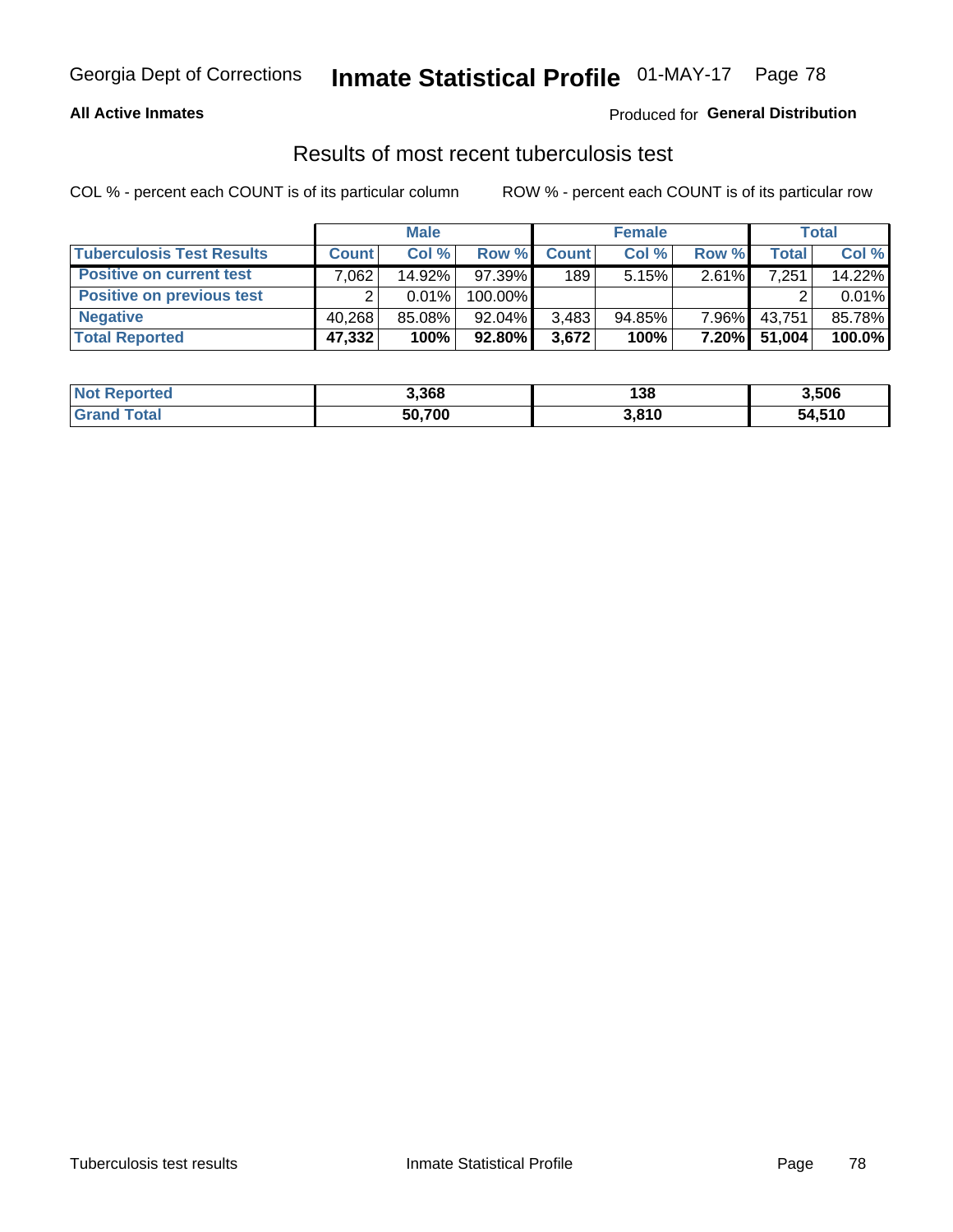#### **All Active Inmates**

Produced for **General Distribution**

### Results of most recent syphilis test

|                                 | <b>Male</b>  |           |        | <b>Female</b>   |          |          | Total   |        |
|---------------------------------|--------------|-----------|--------|-----------------|----------|----------|---------|--------|
| <b>Syphilis Test Results</b>    | <b>Count</b> | Col%      | Row %  | <b>Count</b>    | Col %    | Row %    | Total I | Col %  |
| <b>Positive on current test</b> | 203          | $1.36\%$  | 95.31% | 10 <sub>1</sub> | $1.77\%$ | $4.69\%$ | 213     | 1.37%  |
| <b>Negative</b>                 | 14.751       | $98.64\%$ | 96.37% | 555             | 98.23%   | $3.63\%$ | 15,306  | 98.63% |
| <b>Total Reported</b>           | 14,954       | 100%      | 96.36% | 565             | 100%     | $3.64\%$ | 15,519  | 100%   |

| <b>Not Reported</b> | 35,746 | 3,245 | 38,991 |
|---------------------|--------|-------|--------|
| <b>Grand Total</b>  | 50,700 | 3,810 | 54,510 |